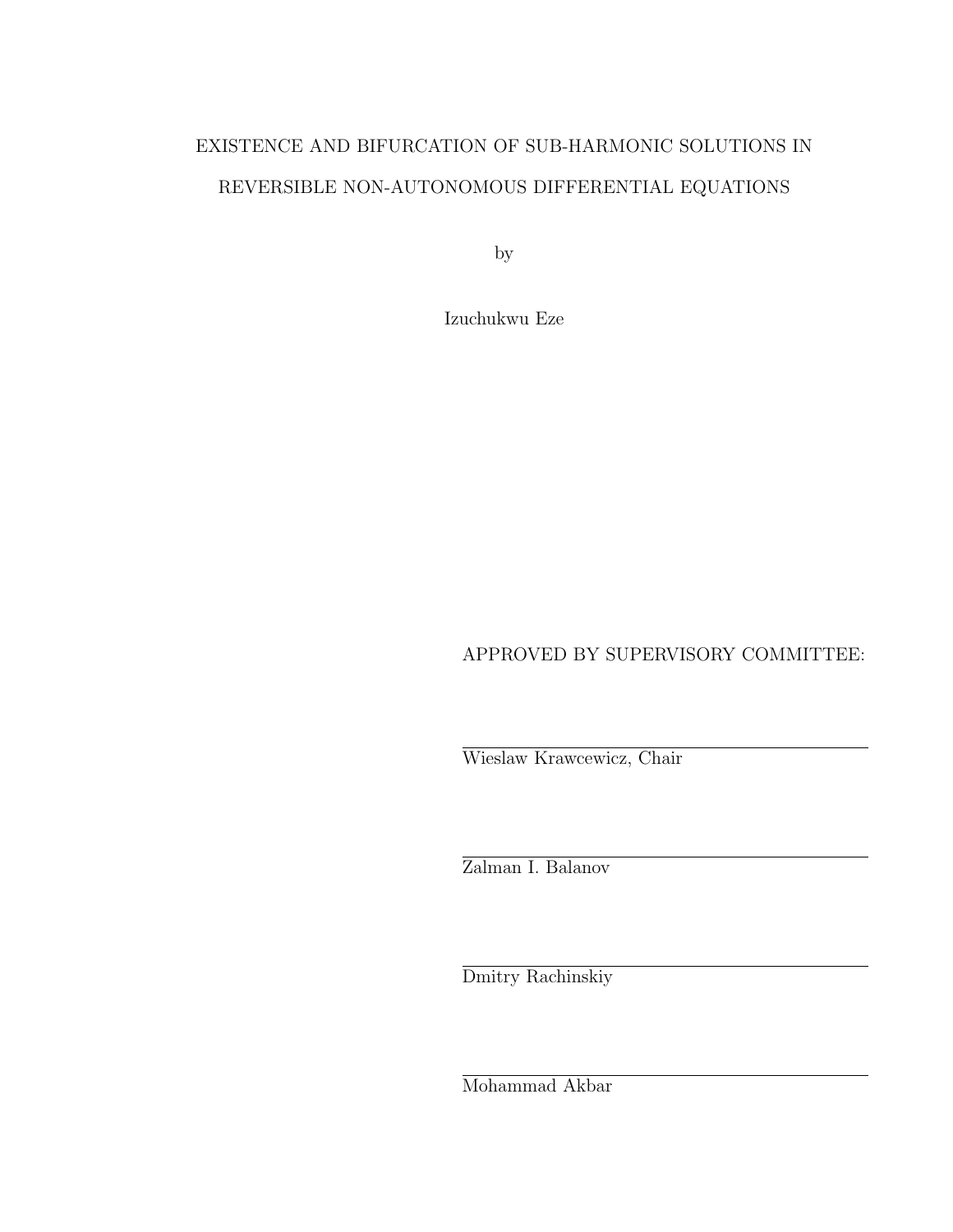Copyright © 2021 Izuchukwu Eze

All rights reserved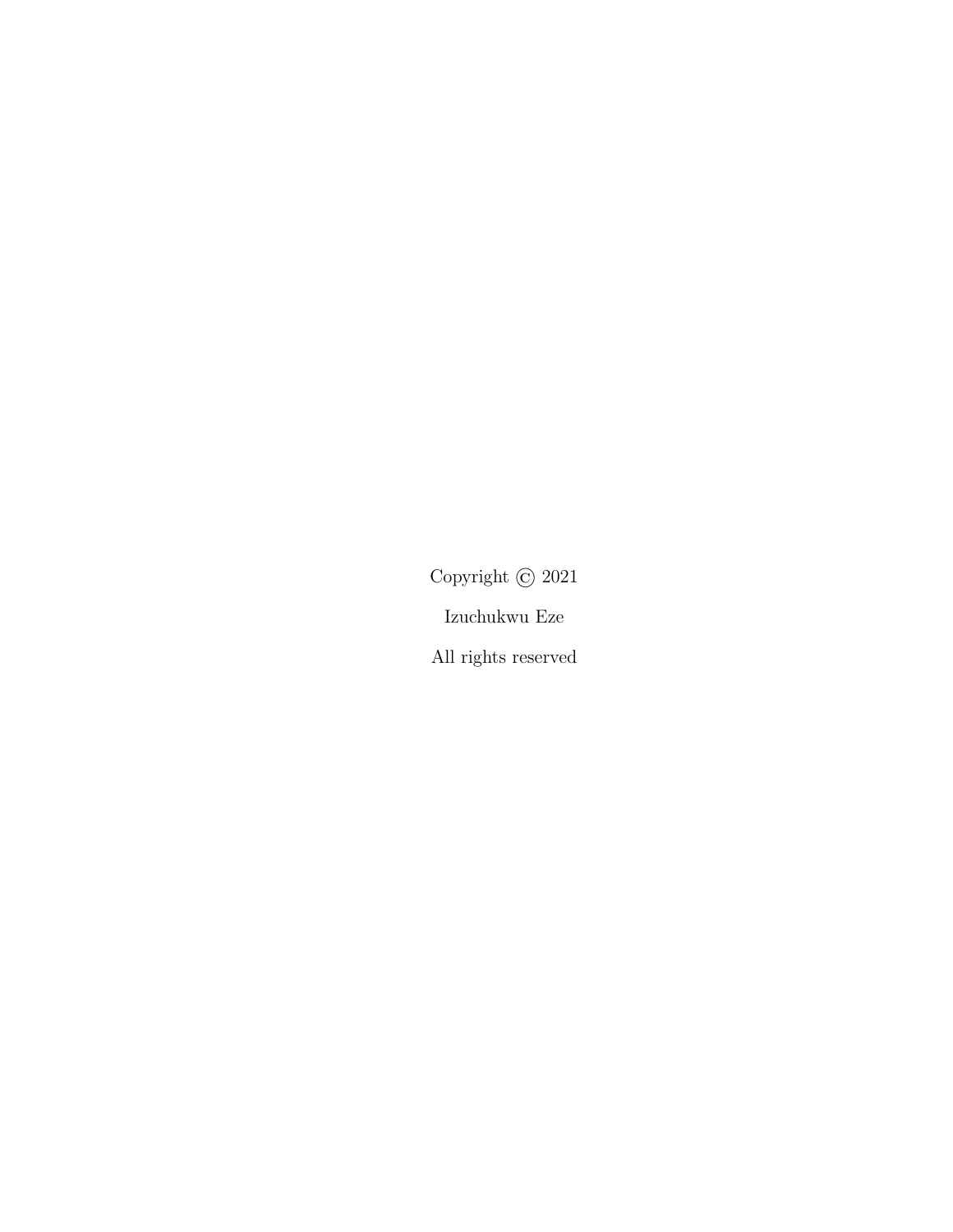This dissertation is dedicated to my family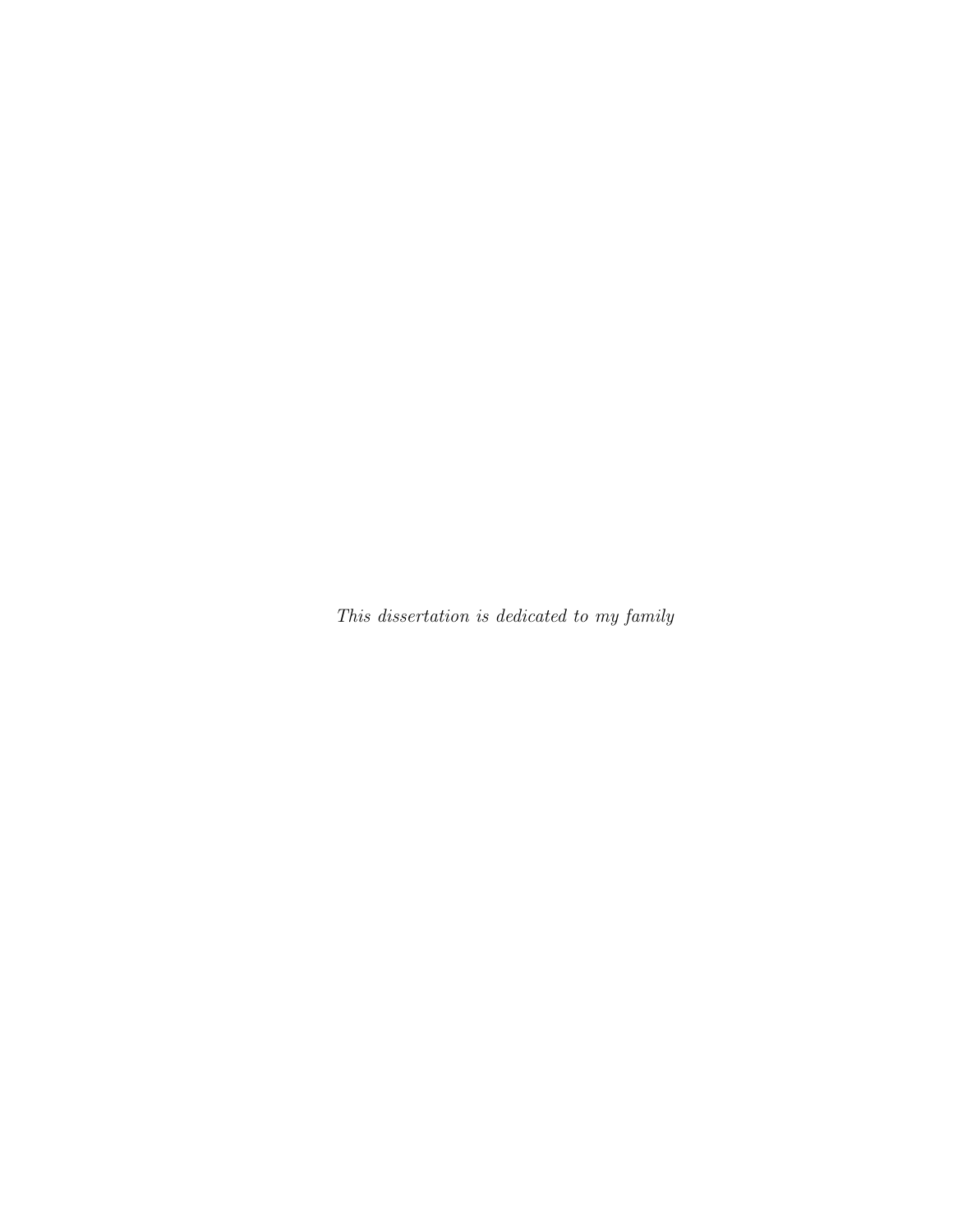# EXISTENCE AND BIFURCATION OF SUB-HARMONIC SOLUTIONS IN REVERSIBLE NON-AUTONOMOUS DIFFERENTIAL EQUATIONS

by

# IZUCHUKWU EZE, BS, MS

# DISSERTATION

Presented to the Faculty of The University of Texas at Dallas in Partial Fulfillment of the Requirements

for the Degree of

# DOCTOR OF PHILOSOPHY IN MATHEMATICS

# THE UNIVERSITY OF TEXAS AT DALLAS

August 2021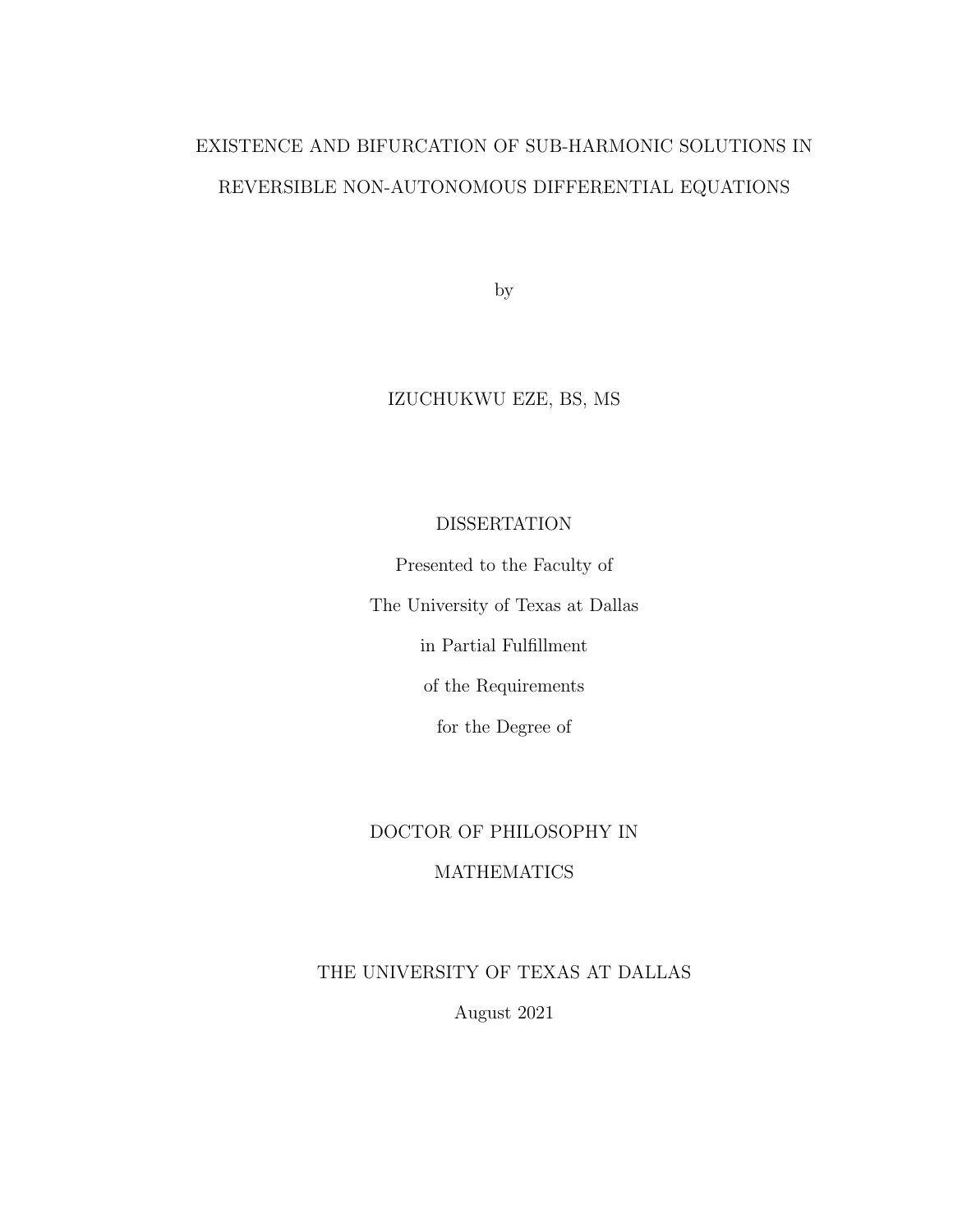### ACKNOWLEDGMENTS

<span id="page-4-0"></span>First and foremost, I would like to praise God for his strenghth and grace upon me to finish this dissertation. Many people have contributed in different ways for me to get to this stage of finalizing my PhD dissertation through their encouragements and guidelines. Because there are many of such people, it would be impossible to list all their names but several people deserve my heartfelt appreciation and special thanks.

I am extremely grateful to my supervisor, Dr. Wieslaw Krawcewicz, for his invaluable advice, freindship, and patience during my PhD study. His encouraging words and advice helped me in my time of academic research and to go through the process of completing this dissertation.

I would also like to thank Dr. Zalman Balanov for his invaluable support, and for spending several hours teaching me so many things on non-linear analysis and for his mentoring that he so generously gave to me during the course of my PhD degree.

I would also like to thank Dr. Dmitry Rachinskiy and Dr. Mohammad Akbar for their participation in my dissertation committee.

I would like to thank all the faculty, staff and my classmates in the mathematics department at The University of Texas at Dallas whose support made my study and life in the USA a wonderful one.

Special thanks to Dr. Eric Tangumonkem and Dr. Ebenzer Oladimeji for picking me up on arrival to the united states and helping me get started with my PhD program.

I would also like to thank Paul Udenwagu for all his support throughout the course of my PhD program.

Special thanks are extended to Dr. Yekini Shehu and lecturers at the department of mathematics, university of Nigeria Nsukka for how they introduced me into doing research in mathematics.

Also, pastors and members of the Deeper Life Bible Church Dallas including pastor Segun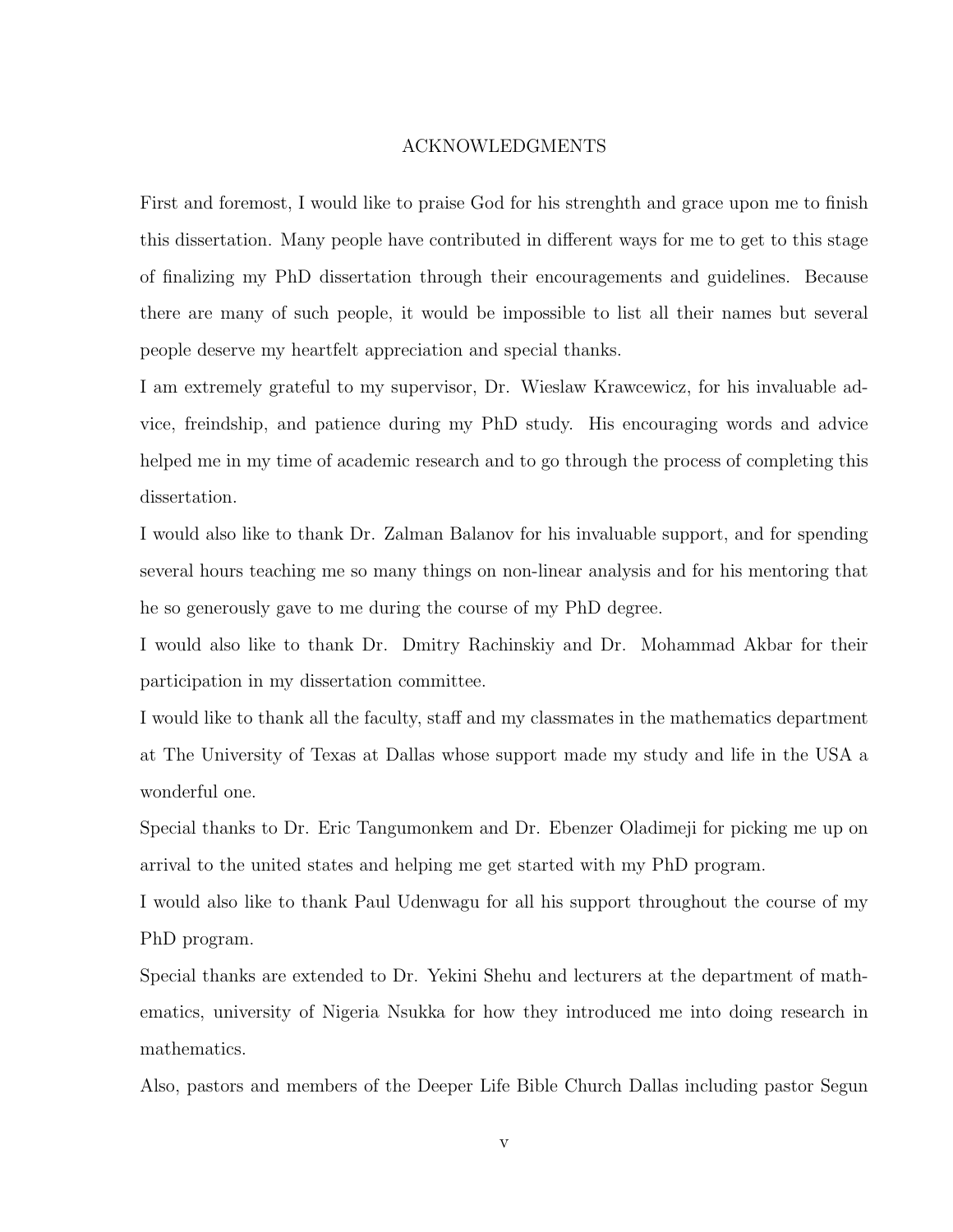Oladipo, Emeka Ezeh, Molly Ukadike, Shatu Eze, Olu Balogun provided me with spiritual advice and support in several difficult circumstances and I deeply appreciate them for this. My freinds and colleagues made my stay and study in the USA a wonderful experience and I am grateful to them.

Finally, I would like to express my gratitude to my parents for their support through my studies.

July 2021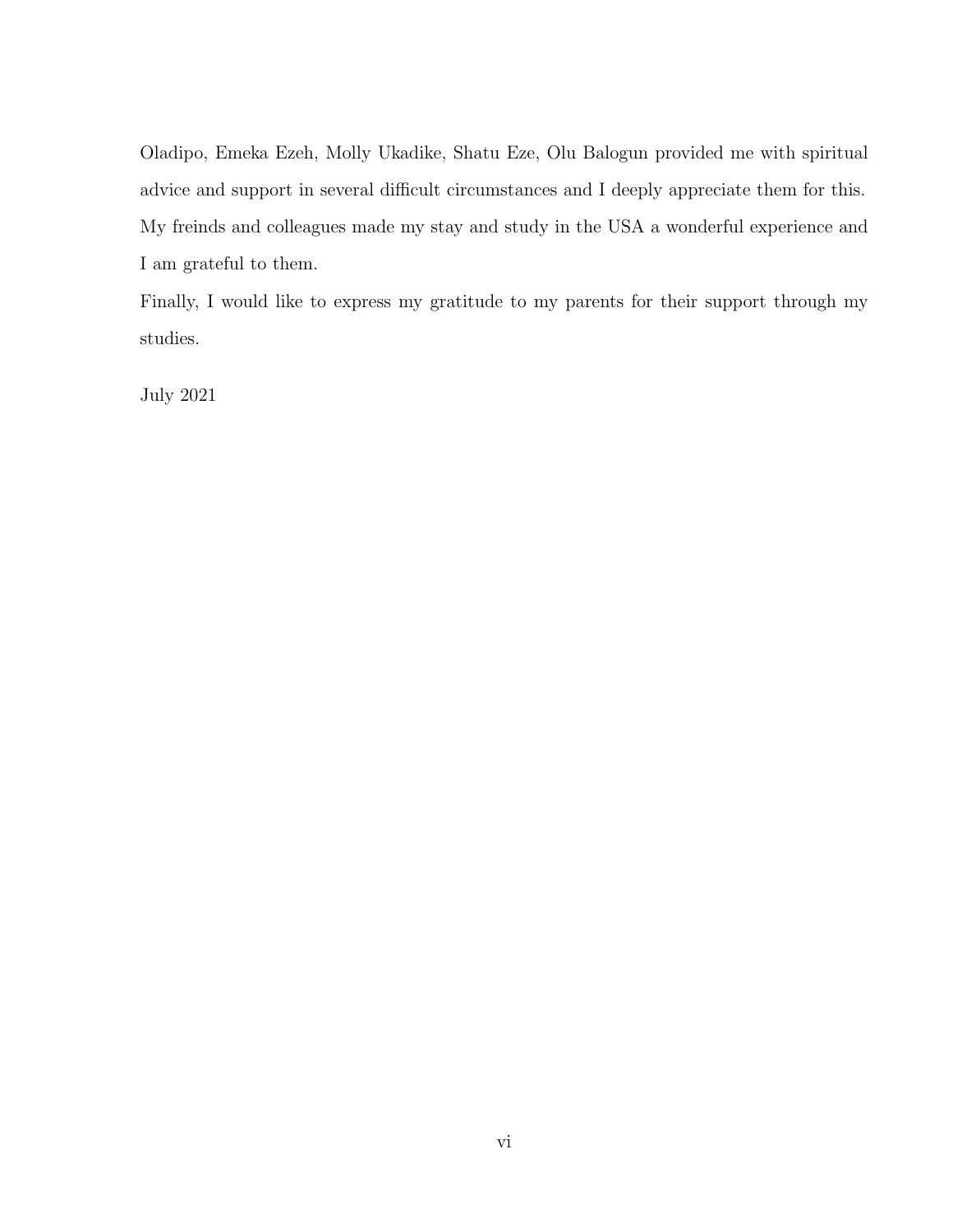# <span id="page-6-0"></span>EXISTENCE AND BIFURCATION OF SUB-HARMONIC SOLUTIONS IN REVERSIBLE NON-AUTONOMOUS DIFFERENTIAL EQUATIONS

Izuchukwu Eze, PhD The University of Texas at Dallas, 2021

Supervising Professor: Wieslaw Krawcewicz, Chair

We study the existence of subharmonic solutions in the system  $\ddot{u}(t) = f(t, u(t))$  with  $u(t) \in$  $\mathbb{R}^k$ , where  $f(t, u)$  is a continuous map that is p-periodic and even with respect to t and odd and Γ-equivariant with respect to u (with the linear action of a finite group Γ). The problem of finding mp-periodic solutions is reformulated in an appropriate functional space, as a nonlinear  $\Gamma \times \mathbb{Z}_2 \times D_m$ -equivariant equation. Under certain conditions on the linearization of f at zero and Nagumo growth condition on f at infinity, we prove the existence of an infinite number of subharmonic solutions by means of the Brouwer equivariant degree. In addition, we discuss the bifurcation of subharmonic solutions for the system depending on an extra parameter  $\alpha$ .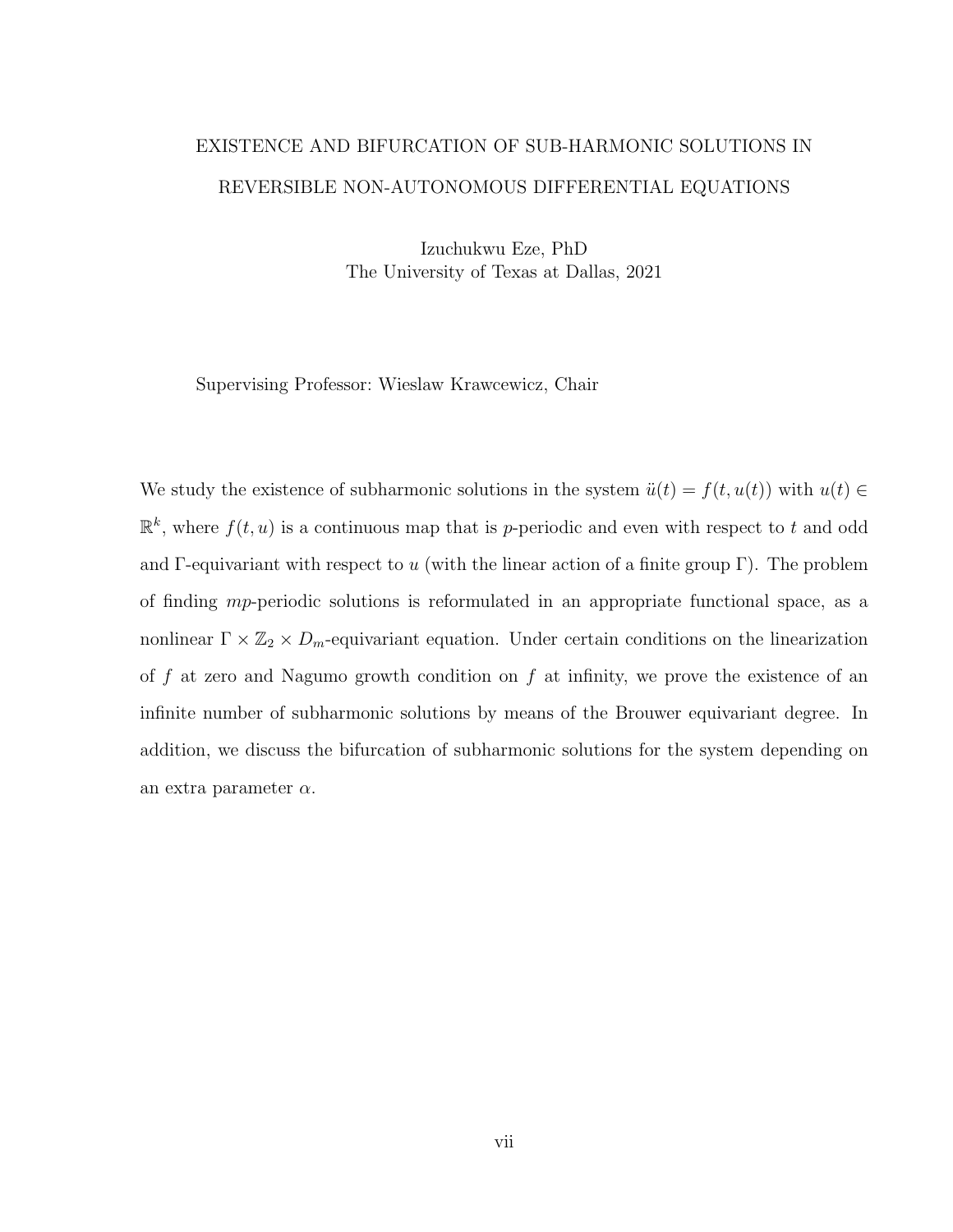# TABLE OF CONTENTS

|                  |                                                                                    |  |  | $\mathbf{V}$   |
|------------------|------------------------------------------------------------------------------------|--|--|----------------|
| ABSTRACT         |                                                                                    |  |  | vii            |
|                  |                                                                                    |  |  | $\mathbf X$    |
| <b>CHAPTER 1</b> |                                                                                    |  |  | $\mathbf{1}$   |
| 1.1              |                                                                                    |  |  | $\mathbf{1}$   |
| 1.2              |                                                                                    |  |  | $\overline{2}$ |
| 1.3              |                                                                                    |  |  | 3              |
| 1.4              |                                                                                    |  |  | $\overline{5}$ |
|                  |                                                                                    |  |  | $\overline{7}$ |
| 2.1              |                                                                                    |  |  | $\overline{7}$ |
| 2.2              |                                                                                    |  |  | 8              |
| 2.3              |                                                                                    |  |  | 9              |
| 2.4              |                                                                                    |  |  | 11             |
| 2.5              |                                                                                    |  |  | 13             |
|                  | Describing subgroups of $\Gamma \times \mathbb{Z}_2$ (Twisted Notation)<br>2.5.1   |  |  | 16             |
|                  | Notation for subgroups in product group $G_1 \times G_2$ (Amalgamated No-<br>2.5.2 |  |  | 16             |
| <b>CHAPTER 3</b> | BROUWER EQUIVARIANT DEGREE AND ITS PROPERTIES                                      |  |  | 18             |
| 3.1              |                                                                                    |  |  | 18             |
| 3.2              |                                                                                    |  |  | 18             |
|                  | Basic Degrees and Computations of G-Equivariant Degrees<br>3.2.1                   |  |  | 20             |
| 3.3              |                                                                                    |  |  | 21             |
|                  | 3.3.1                                                                              |  |  | 21             |
|                  | 3.3.2                                                                              |  |  | 26             |
|                  | Example of GAP Computations of Basic Degrees<br>3.3.3                              |  |  | 33             |
| 3.4              |                                                                                    |  |  | 35             |
| <b>CHAPTER 4</b> | SUBHARMONIC SOLUTIONS IN REVERSIBLE NON-AUTONOMOUS                                 |  |  | 38             |
| 4.1              |                                                                                    |  |  | 38             |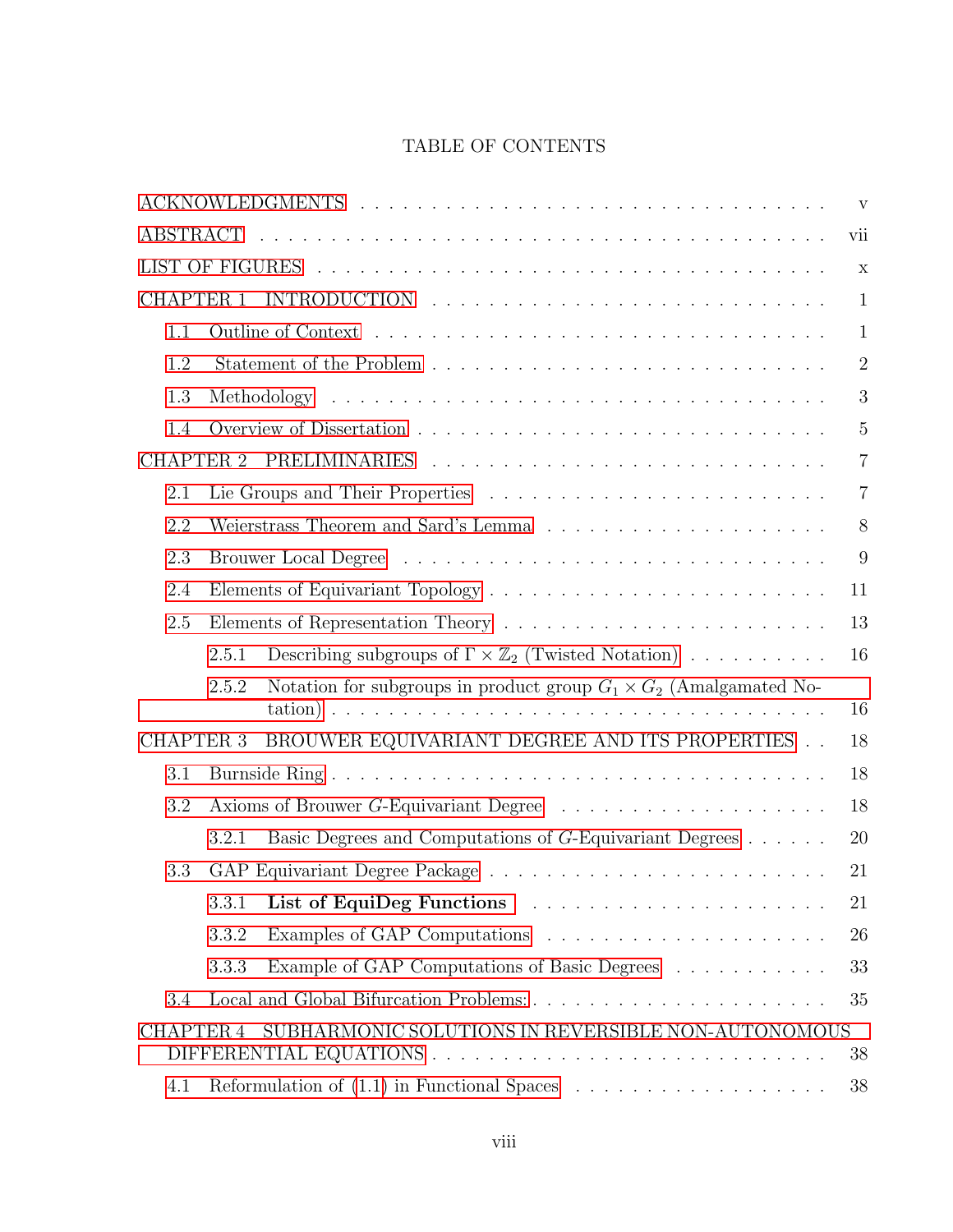|     | 4.2 Linearization of Equation $(1.1)$ at $0 \ldots \ldots \ldots \ldots \ldots \ldots \ldots \ldots$ | 40  |
|-----|------------------------------------------------------------------------------------------------------|-----|
| 4.3 |                                                                                                      | 41  |
| 4.4 |                                                                                                      | 44  |
| 4.5 |                                                                                                      | 46  |
| 4.6 | Subharmonic Solutions in Non-Equivariant Case                                                        | 48  |
| 4.7 |                                                                                                      | 56  |
| 4.8 | Bifurcation in Reversible Non-Autonomous Second Order Differential Equations 66                      |     |
|     | Bifurcation in System $(4.25)$ without Symmetries<br>4.8.1                                           | -67 |
|     | Bifurcation in System (4.25) with Additional Symmetries $\Gamma \ldots \ldots$<br>4.8.2              | 69  |
|     | 4.8.3                                                                                                | 71  |
|     |                                                                                                      | 72  |
|     |                                                                                                      | 75  |
|     | CURRICULUM VITAE                                                                                     |     |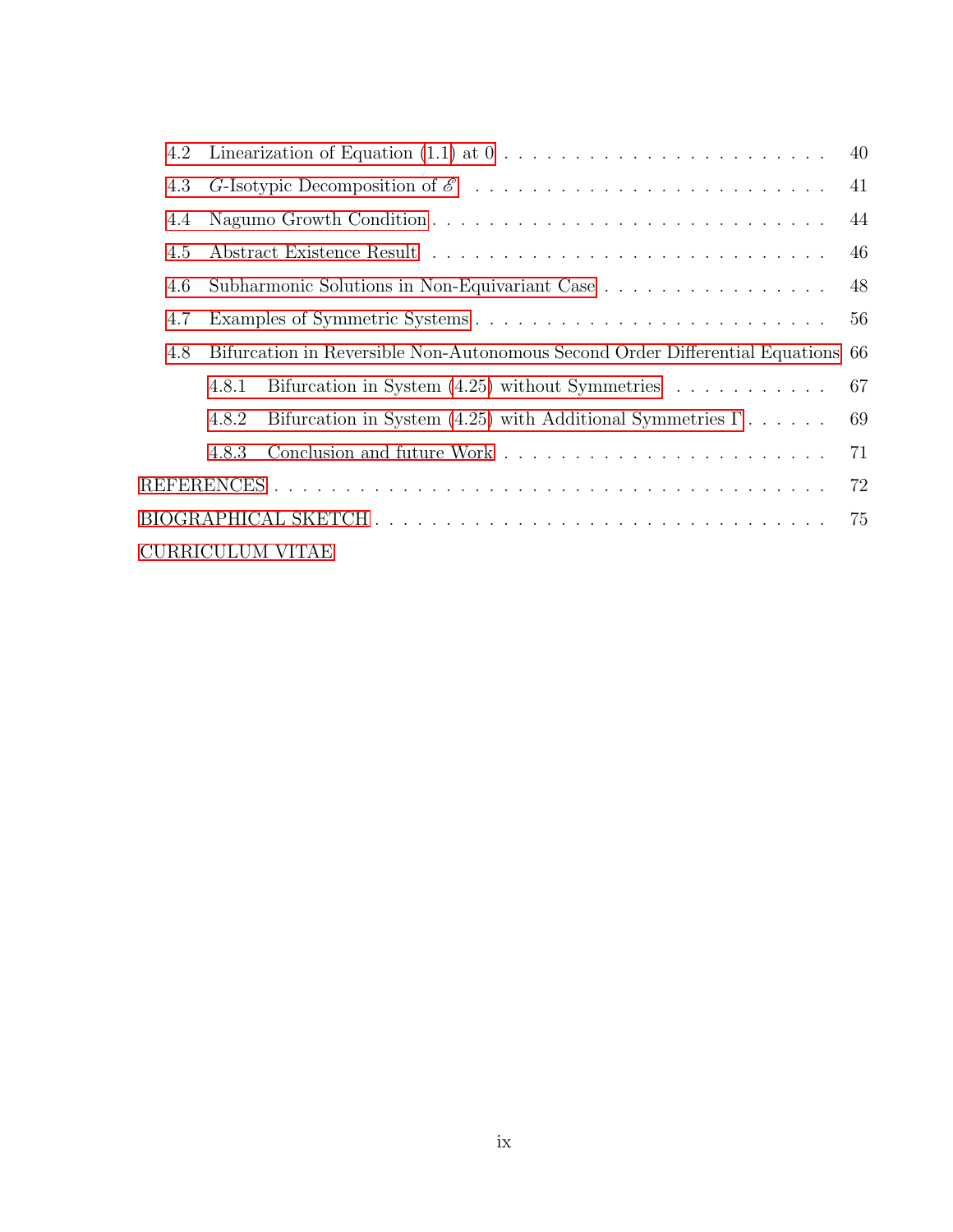# LIST OF FIGURES

<span id="page-9-0"></span>[3.1 Lattice of orbit types in](#page-40-0)  $D_3 \times D_3 \times \mathbb{Z}_2$ -representation  $\mathcal{H}$ . The numbers k in the lattice correspond to the orbit types  $(H_k)$  and the numbers standing on the left [margin denotes the dimensions of the corresponding](#page-40-0)  $H_k$ -fixed point spaces  $\mathscr{H}^{H_k}$ . 31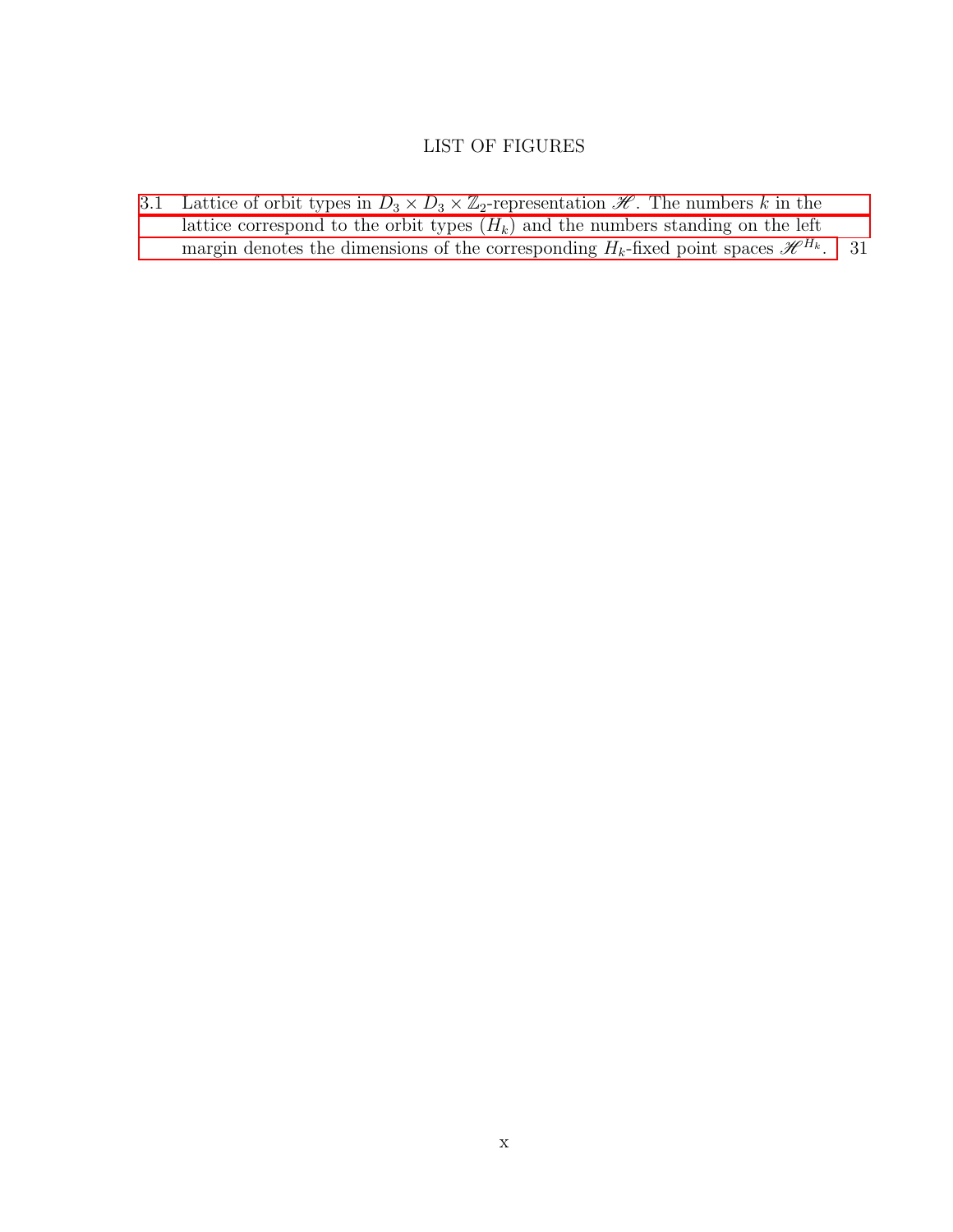## CHAPTER 1

## INTRODUCTION

## <span id="page-10-1"></span><span id="page-10-0"></span>1.1 Outline of Context

Consider  $p > 0$  and the system

<span id="page-10-2"></span>
$$
\ddot{u}(t) = f(t, u(t)), \quad u(t) \in \mathbb{R}^k,
$$
\n
$$
(1.1)
$$

where  $f(t, u)$  is a continuous map, p-periodic with respect to t-variable. It is clear that any p-periodic solution  $u(t)$  to [\(1.1\)](#page-10-2) is also pm-periodic for any  $m \in \mathbb{N}$ , i.e.

<span id="page-10-3"></span>
$$
u(t+pm) = u(t) \quad \text{and} \quad \dot{u}(t+pm) = \dot{u}(t). \tag{1.2}
$$

A pm-periodic solution to  $(1.1)$  which is not p-periodic and its minimal period is larger than p, will be called subharmonic.

The problem of existence and multiplicity of subharmonic solutions for second order nonlinear systems of the type [\(1.1\)](#page-10-2) has been thoroughly investigated by many authors using various methods and techniques. The starting point was the ground-breaking work by D. Birkhoff and D.C. Lewis (cf. [\[4\]](#page-81-1)), in which the authors established (for a Hamiltonian system) the existence of a sequence of subharmonic solutions with large minimal periods. The classical work by P.H. Rabinowitz (cf. [\[31\]](#page-83-0)), where the mini-max theory was applied, opened the door to the systematic usage of variational methods (see also [\[29,](#page-82-0) [30,](#page-83-1) [32,](#page-83-2) [33\]](#page-83-3)). Among multiple variational techniques used in the context relevant to subharmonic solutions, one should mention the work of C. Conley and E. Zehnder (see [\[8\]](#page-81-2)), where the Morse theory based method was applied, I. Ekeland and H. Hofer (see [\[13\]](#page-81-3)), where the duality principle was utilized. We refer to iconic monograph by J. Mawhin and M. Willem [\[27\]](#page-82-1) for a systematic exposition of different variational methods used to study periodic solutions in Hamiltonian systems (including symmetric setting). A rich arsenal of symplectic geometry based was also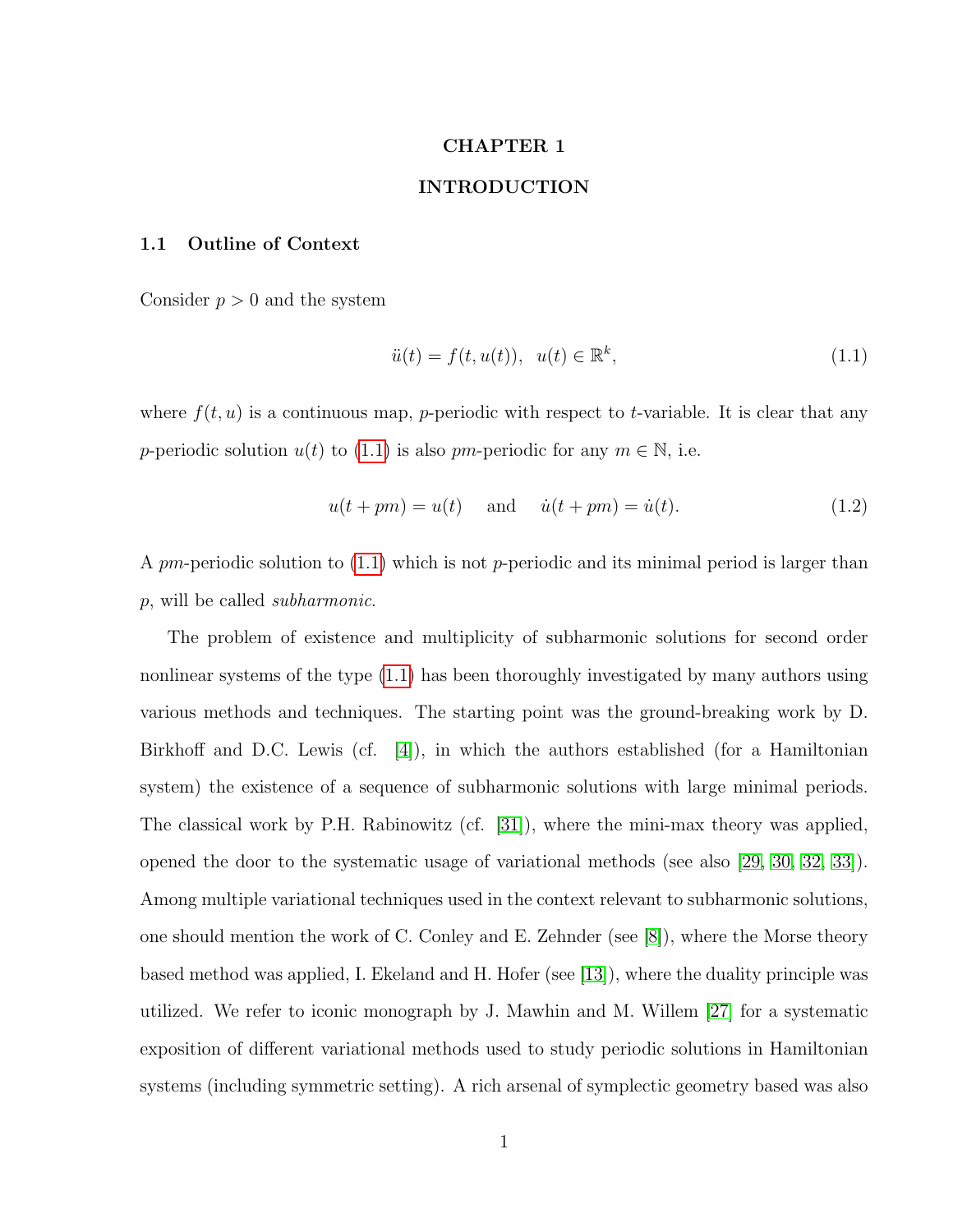successfully used to study subharmonic solutions for Hamiltonian systems (see for example  $[7]$ , where the classical result of J. Franks (cf.  $[16]$ ), generalizing the Poincaré-Birkhoff theorem, was used (see also [\[11\]](#page-81-5)).

Subharmonic solutions to second order systems without Hamiltonian structure were effectively studied by methods based on the coincidence degree and upper and lower solutions (cf. [\[18,](#page-82-3) [26,](#page-82-4) [14,](#page-81-6) [15,](#page-82-5) [5\]](#page-81-7). We should mention that a main difficulty in using degree to detect periodic solutions in second order systems lays in the fact that it does not guarantee that the detected periodic solutions are non-constant. It turns out that this issue is intimately related to symmetric properties of the considered system, which is a part of a larger classical problem: how do the symmetries of a system determine symmetries of the actual dynamics? As a matter of fact the recently developed equivariant degree theory allows to study effectively spatio-temporal patters of subharmonic solutions to second order non-Hamiltonian systems.

#### <span id="page-11-0"></span>1.2 Statement of the Problem

In this dissertation we study the existence of subharmonic solutions of the system [\(1.1\)](#page-10-2) for a continuous function  $f : \mathbb{R} \times \mathbb{R}^k \to \mathbb{R}^k$  satisfying the following conditions:

- (A<sub>1</sub>) For all  $t \in \mathbb{R}$  and  $x \in \mathbb{R}^k$  we have  $f(t + 2\pi, x) = f(t, x);$
- $(A_2)$  For all  $t \in \mathbb{R}$  and  $x \in \mathbb{R}^k$  we have  $f(-t, x) = f(t, x);$
- (A<sub>3</sub>) For all  $t \in \mathbb{R}$  and  $x \in \mathbb{R}^k$  we have  $f(t, -x) = -f(t, x)$ .

Observe that in condition  $(A_1)$  one could assume that  $f(t + p, x) = f(t, x)$  for some  $p > 0$ . However, by rescaling the time t, one can always obtain that  $p = 2\pi$ . That means this assumption doesn't lead to a loss of generality. Condition  $(A_1)$  implies that (on an appropriate functional space of  $2\pi m$ -periodic functions) [\(1.1\)](#page-10-2) is equivalent to a  $\mathbb{Z}_m$ -equivariant operator equation. Condition  $(A_2)$  states the time-reversibility of the system  $(1.1)$ , and as such, gives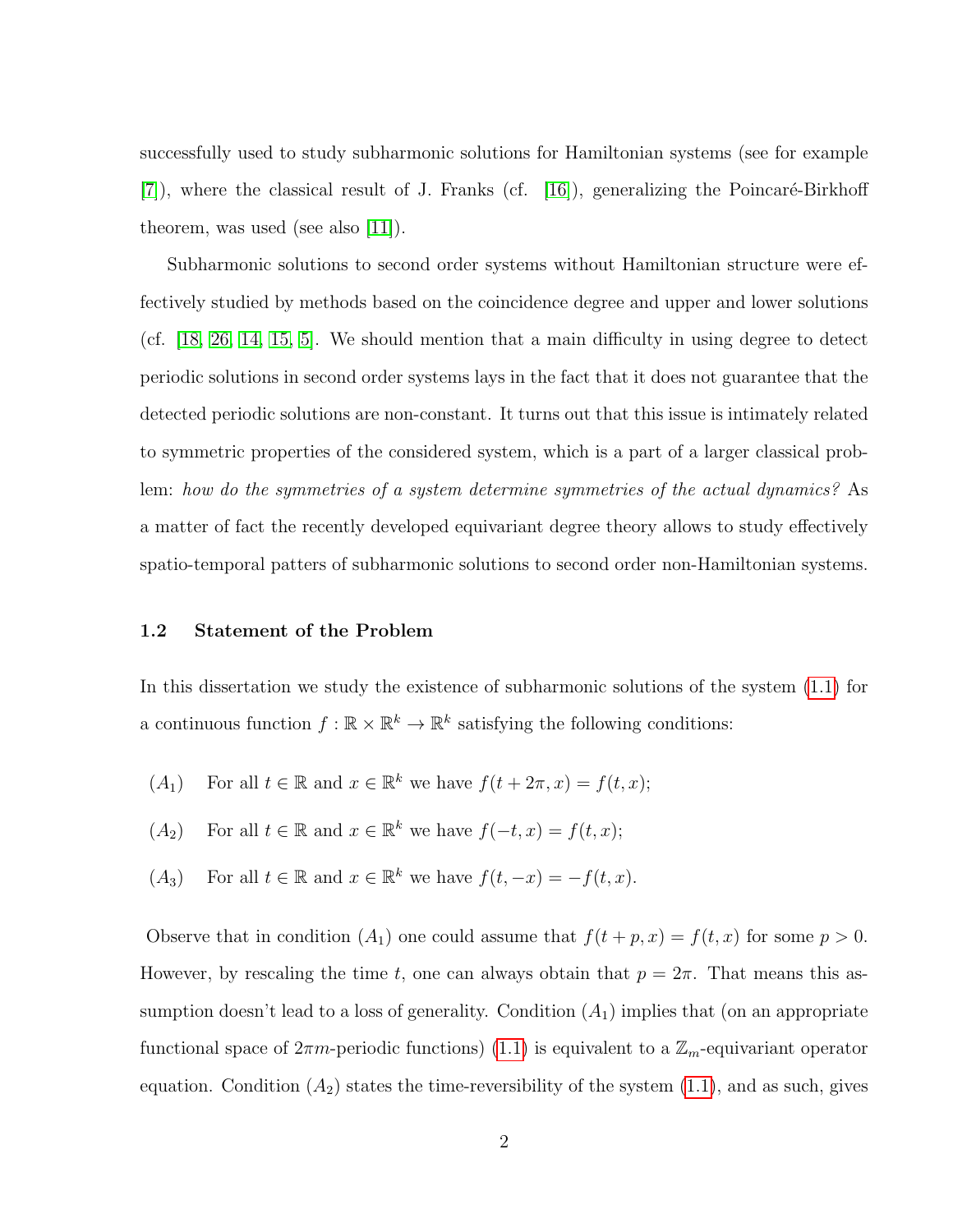rise to the dihedral symmetries  $D_m$ . Condition  $(A_3)$  implies that the system [\(1.1\)](#page-10-2) admits the antipodal  $\mathbb{Z}_2$ -symmetry. In other words, conditions  $(A_1)$ – $(A_3)$  express the symmetric properties of [\(1.1\)](#page-10-2), i.e. they allow to reformulate the problem of existence of subharmonic  $2\pi m$ -periodic solutions as a nonlinear operator equation with the  $D_m \times \mathbb{Z}_2$ -symmetries. Notice that the interplay between the  $D_{m}$ - and  $\mathbb{Z}_2$ -actions, in particular allows to distinguish non-constant solutions from the constant ones and is used to describe spatio-temporal patterns of subharmonic solutions.

Many problems of natural phenomena can be described as symmetric networks of coupled oscillators. Symmetries of couplings give rise to an extra spatial symmetry group Γ for the system  $(1.1)$  (see assumption  $(A_4)$  in section 2). Thus, the operator equation associated with [\(1.1\)](#page-10-2) becomes an equivariant equation with respect to the group

$$
G:=\Gamma\times D_m\times\mathbb{Z}_2.
$$

We point out that we do not require  $f$  to be of a gradient-type or to satisfy any differentiability properties, except for the existence of the linearization at  $0$  (see assumption  $(A_5)$ ) in subsection [4.2\)](#page-49-0). The symmetric character of the problem together with mild differentiability requirements motivate the choice of the methodology.

#### <span id="page-12-0"></span>1.3 Methodology

The Brouwer G-equivariant degree G-deg( $f, \Omega$ ) of a G-equivariant map  $f: V \to V$  on an open bounded G-invariant set  $\Omega \subset V$  (here we assume that f is  $\Omega$ -admissible, i.e.  $f(x) \neq 0$ for  $x \in \partial\Omega$ ) is a finite collection of integers that are defined using the usual Brouwer degrees  $d_H := \deg(\boldsymbol{f}^H, \Omega^H)$  of  $\boldsymbol{f}$  on the H-fixed point set  $\Omega^H$  (here  $(H)$  is an orbit type in  $\Omega$ , cf.  $[2, 3]$  $[2, 3]$ . To be more explicit, the equivariant degree is as an element of the free  $\mathbb{Z}$ -module  $A(G)$  generated by the set  $\Phi_0(G)$  consisting of the conjugacy classes  $(H)$  of subgroups H of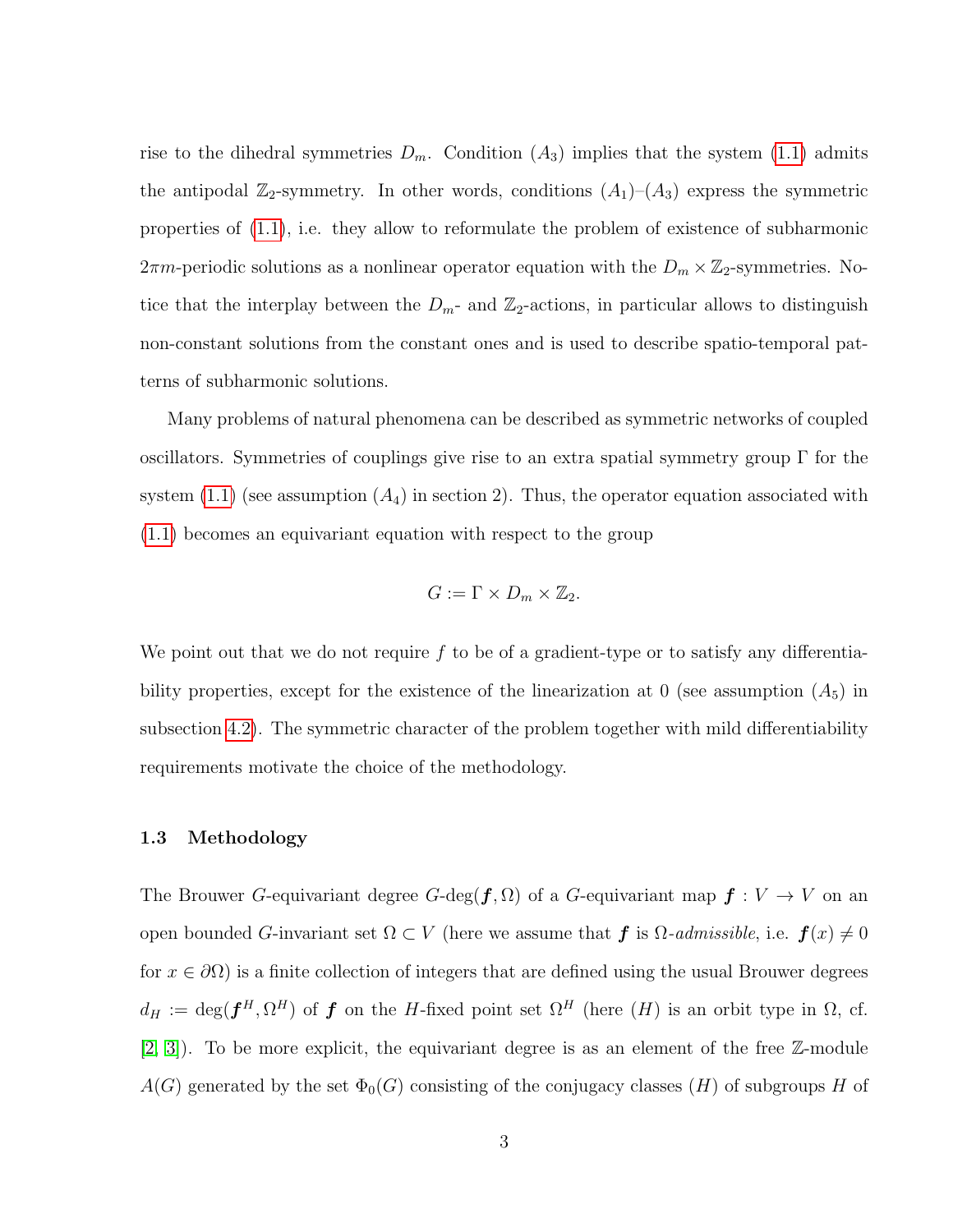G with a finite Weyl group  $W(H)$ . The element  $G$ -deg( $f, \Omega$ ) can be written as

$$
G\text{-deg}(\boldsymbol{f},\Omega) = \sum_{(H)} n_H(H), \quad n_H \in \mathbb{Z}, \tag{1.3}
$$

where the coefficients  $n_H$  are given by the following recurrence formula (with respect to the natural order relation in  $\Phi_0(G)$ 

$$
n_H = \frac{1}{|W(H)} \left( d_H - \sum_{(L) > (H)} n_L \, n(H, L) \, |W(L)| \right),\tag{1.4}
$$

(see Preliminaries, Chapter [2,](#page-16-0) for more details). One can immediately recognize a connection between the two collections:  $\{d_H\}$  and  $\{n_H\}$ , where  $H \leq G$  and  $W(H)$  is finite. Since  $d_H$  is just a classical Brouwer degree, it is obvious that  $G\text{-deg}(f, \Omega)$  satisfies the standard degreetheoretical properties such as the *existence*, *additivity* and (equivariant) homotopy properties (see Preliminaries for more details). Furthermore,  $G$ -deg $(f, \Omega)$  admits an additional property, the so-called *product property* (see Chapter [3\)](#page-27-0), which is important for the computation of the equivariant degree. To be more precise, the module  $A(G)$  has a natural structure of a ring (which is called the *Burnside ring* of G) with the multiplication  $\cdot : A(G) \times A(G) \rightarrow A(G)$ , defined on generators by  $(H) \cdot (K) = \sum_{(L)} m_L (L)$ , where the integer  $m_L$  denotes the number of (L)-orbits in the G-space  $G/H \times G/K$ . The product property for two admissible G-pairs  $(f_1, \Omega_1)$  and  $(f_2, \Omega_2)$  means the following equality

$$
G-\deg(\boldsymbol{f}_1\times\boldsymbol{f}_2,\Omega_1\times\Omega_2)=G-\deg(\boldsymbol{f}_1,\Omega_1)\cdot G-\deg(\boldsymbol{f}_2,\Omega_2),\tag{1.5}
$$

where the multiplication  $\cdot$  is taken in the Burnside ring  $A(G)$ . This property allows to effectively compute the full value of the G-equivariant Brouwer degree G-deg( $\mathcal{A}, B(V)$  (for Gequivariant isomorphisms  $\mathcal{A}: V \to V$  based on the information provided by the equivariant spectral decomposition of  $\bm{\mathcal{A}}$  and the list of so-called *basic degrees* deg $_{\mathcal{V}_k}:=G\text{-}\mathrm{deg}(\text{--Id}\,,B(\mathcal{V}_k))$ (here  $\mathcal{V}_k$  stand for an irreducible G-representation and  $B(\mathcal{V}_k)$  the unit ball in  $\mathcal{V}_k$ ). Such a list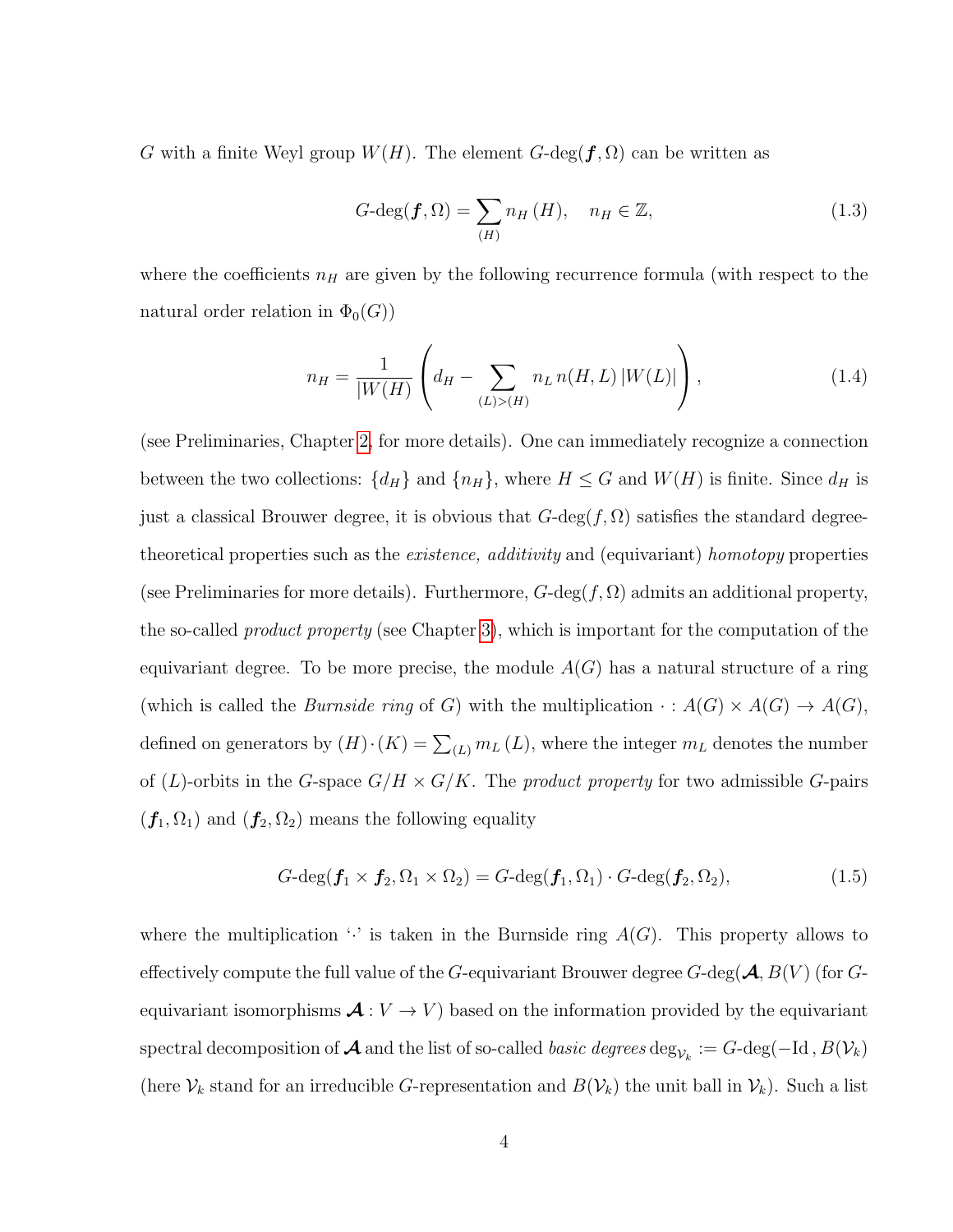can be 'prefabricated' in advance for any group  $G$  and, in many cases, these computations can be easily assisted by computer GAP programming, especially for large symmetry groups.

The idea used in this paper is the following: the problem  $(1.1)$ – $(1.2)$  is set up as a nonlinear operator equation  $\mathscr{F}(u) = 0$  in the functional space  $\mathscr{E} := C^2_{2\pi m}(\mathbb{R}; \mathbb{R}^k)$ . The condition  $(A_5)$  assures the linearization  $\mathscr{A} := D\mathscr{F}(0)$  at 0 exists and is non-degenerate. Thus, for sufficiently small  $\varepsilon > 0$ , the degree  $G$ -deg $(\mathscr{F}, \Omega_{\varepsilon}) = G$ -deg $(\mathscr{A}, \Omega_{\varepsilon})$  is well-defined in the open ball  $\Omega_{\varepsilon} := B_{\varepsilon}(0)$ . By the Nagumo growth condition  $(A_6)$ , for a sufficiently large  $R > 0$  we have  $G$ -deg $(\mathscr{F}, \Omega_R) = G$ -deg $(\mathrm{Id}, \Omega_R) = (G)$  in the open ball  $\Omega_R := B_R(0)$ . Therefore, by the additivity property, we obtain

$$
G\text{-}\mathrm{deg}(\mathscr{F},\Omega)=(G)-G\text{-}\mathrm{deg}(\mathscr{A},\Omega_{\varepsilon}),\quad \Omega:=\Omega_R\setminus\overline{\Omega_{\varepsilon}}.
$$

The degree  $G$ -deg $(\mathscr{F}, \Omega)$  (by the existence property) contains all the information needed to establish the existence of subharmonic  $2\pi m$ -periodic solutions. Symmetries of obtained solutions allows: (a) to provide multiplicity results, (b) to distinguish non-constant solutions from the constant ones and (c) to distinguish subharmonic solutions having different frequencies (see Theorems [4.5.1,](#page-56-0) [4.6.4\)](#page-61-0). The main technical difficulty here lies in implementing the algorithms to compute the degree  $G$ -deg( $\mathscr{A}, \Omega$ ). For this purpose, we use the equivariant degree package EquiDeg for the specific groups  $\Gamma$  considered in this dissertation. The package EquiDeg for GAP programming was created by Hao-Pin Wu and is available at <https://github.com/psistwu/equideg> (cf. [\[28\]](#page-82-6)).

#### <span id="page-14-0"></span>1.4 Overview of Dissertation

In Chapter [2](#page-16-0) we present some preliminaries providing the theoretical background to the equivariant definitions and notations used in this dissertation. In particular we review some facts about Lie groups and the representation theory. In chapter 3, the Burnside ring, and the basic properties of Brouwer G-equivariant degree. Computational formulae for the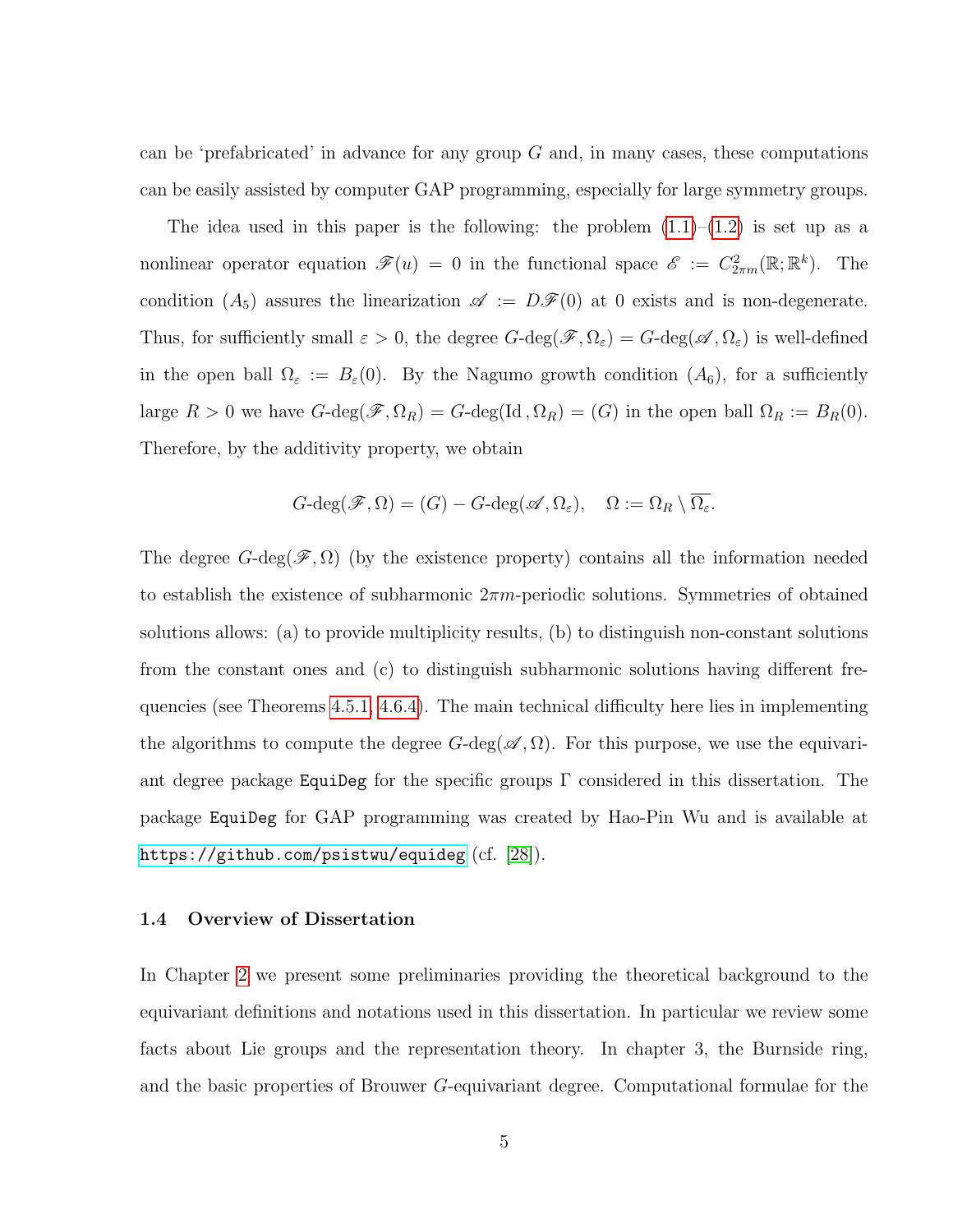Brouwer G-equivariant degree of linear maps is also included. In Chapter [4,](#page-47-0) section [4.1,](#page-47-1) the system [\(1.1\)](#page-10-2) is reformulated as a nonlinear G-equivariant equation  $\mathscr{F}(u) = 0$  in the space  $\mathscr{E} := C^2_{2\pi m}(\mathbb{R}; V)$ . Then, in section [4.2,](#page-49-0) we study the linearization operator  $\mathscr{A} :=$  $D\mathscr{F}(0)$ , in section [4.3,](#page-50-0) we describe the G-isotypic decomposition of  $\mathscr{E}$ . The Nagumo growth condition is introduced in section [4.4](#page-53-0) and the abstract existence result is obtained in section [4.5](#page-55-0) (see Theorem [4.5.1\)](#page-56-0). The existence of subharmonic solutions in the absence of additional symmetries (Theorem [4.6.4](#page-61-0) ) is presented in section [4.6.](#page-57-0) In section [4.7,](#page-65-0) we show two examples of a Γ-symmetric system with  $\Gamma = D_m$ , for  $m = 3, 4$ , for which the exact value of the degree  $G-\text{deg}(\mathscr{F},\Omega)$  is obtained and the multiple subharmonic solutions with their symmetries are described. In section [4.8,](#page-75-0) we consider a bifurcation problem of subharmonic solutions for a parametrized system [\(4.25\)](#page-75-1). The main result in the case of absence of additional symmetries is studied in Theorem [4.8.2](#page-77-0) (section [4.8.1\)](#page-76-0). An example of symmetric bifurcation for  $\Gamma = D_3$ is worked out in section [4.8.2.](#page-78-0)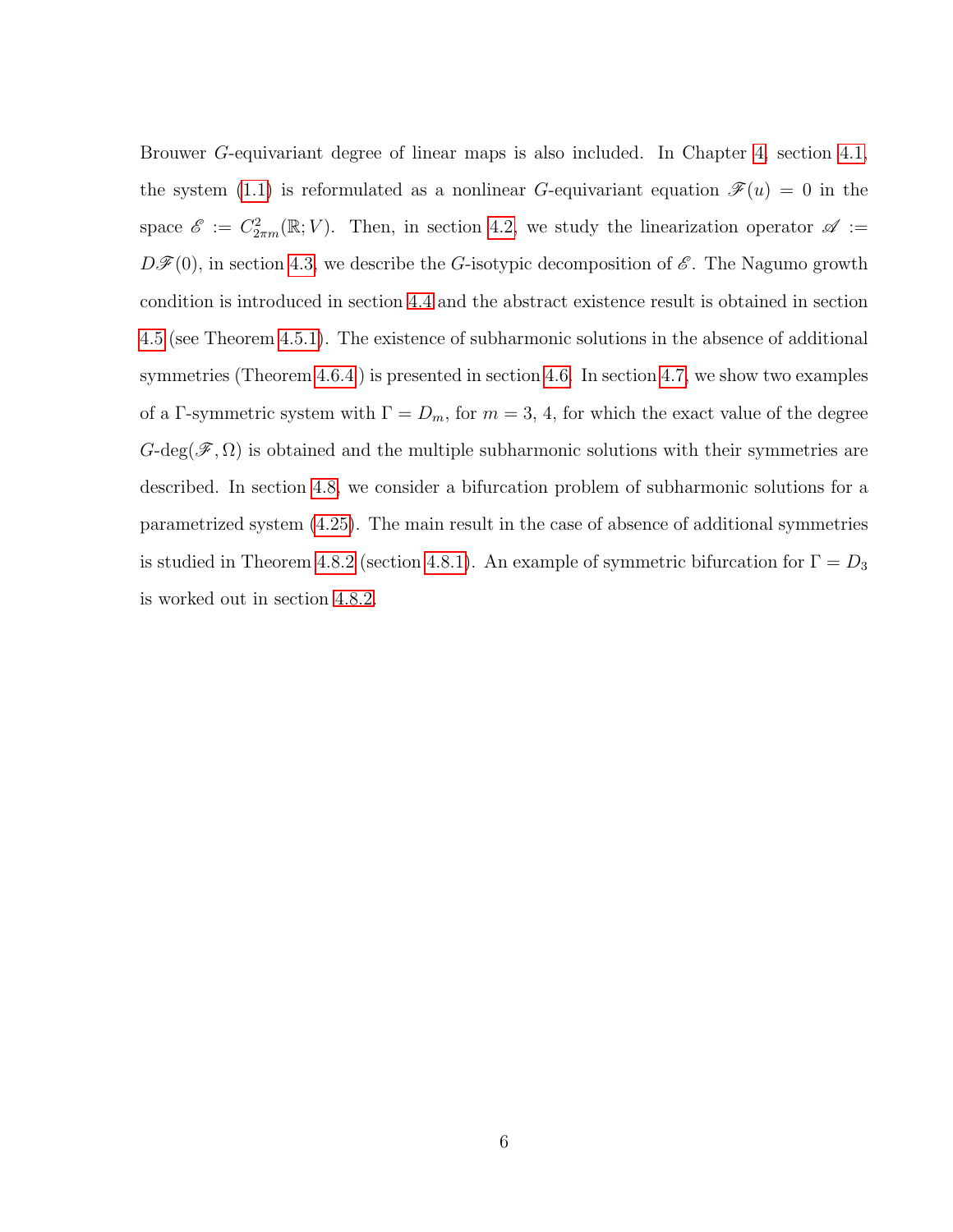#### CHAPTER 2

#### PRELIMINARIES

#### <span id="page-16-1"></span><span id="page-16-0"></span>2.1 Lie Groups and Their Properties

Recall a formal definition of a manifold: by a *smooth n-dimensional manifold* we mean a topological Hausdorff space  $M$ , satisfying the second countability axiom (i.e. a space admitting a countable basis of topology) together with a family  $\{U_i, \varphi_i\}_{i\in I}$  (called an *atlas* on M) such that  $\{U_i\}_{i\in I}$  is an open cover of  $M, \varphi_i: U_i \to \mathbb{R}^n, i \in I$ , is a homeomorphism onto an open set  $\varphi_i(U_i)$  in  $\mathbb{R}^n$ , and for all  $i, j \in I$ ,  $\varphi_j \circ \varphi_i^{-1}$  $i_i^{-1}$ :  $\varphi_i(U_i \cap U_j) \to \varphi_j(U_i \cap U_j)$  is a smooth map (i.e.  $C^{\infty}$ -differentiable diffeomorphism). The pair  $(U_i, \varphi_i)$  is called a *chart* on M. For a point  $x \in M$  and a chart  $(U, \varphi)$  such that  $x \in U$ ,  $\varphi^{-1}(U) \to M$  is called a *local* coordinate system near x.

A map  $F: N \to M$  between two smooth manifolds is called *smooth* if for any  $x \in N$ , F is a smooth map with respect to some local coordinate system near  $x$ , i.e. there exist charts  $(U, \varphi)$  and  $(V, \psi)$  on N and M respectively such that  $x \in U$ ,  $F(U) \subset V$  and

<span id="page-16-2"></span>
$$
\psi \circ F \circ \varphi^{-1} : \varphi(U) \to \psi(V) \tag{2.1}
$$

is a smooth map. A point  $x \in N$  is said to be *regular* if, in some charts  $(U, \varphi)$  and  $(V, \psi)$ , the differential of [\(2.1\)](#page-16-2) at x is surjective; otherwise x is called *critical*. A point  $y \in M$  is called a regular value of F if its inverse image  $F^{-1}(y)$  is either empty or consists of regular points only.

By combining the concepts of a group and a manifold one arrives at the notion of a Lie group. Let us briefly survey basic definitions and facts related to Lie groups.

**Definition 2.1.1.** Let G be simultaneously a group and (smooth) manifold. Then, G is called a Lie group if the group multiplication  $p : G \times G \to G$  given by  $p(u, v) = uv$  and inversion  $i: G \to G$  given by  $i(u) = u^{-1}$  are both smooth maps.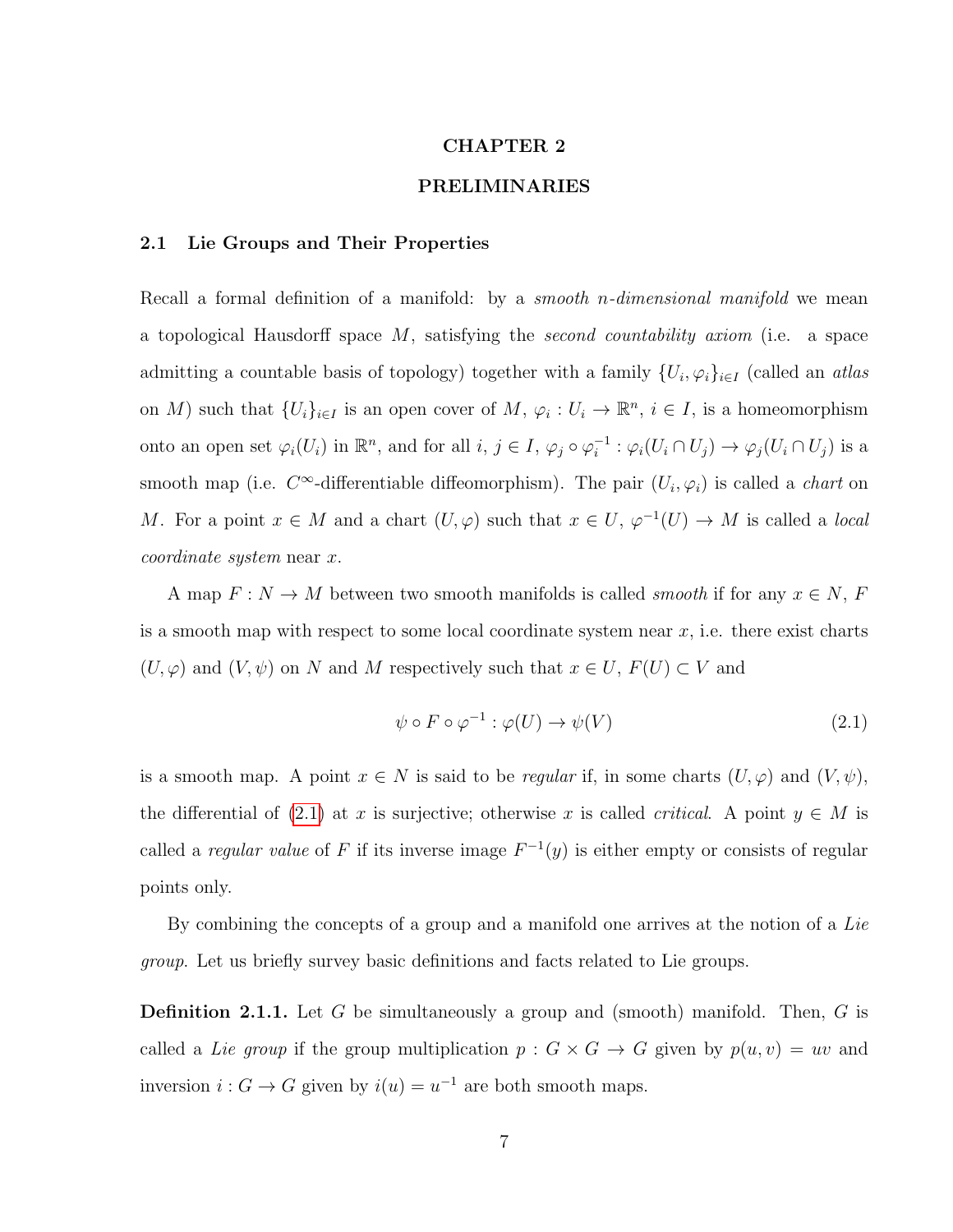Several examples of Lie group will play an important role in this dissertation:

- 1. Any finite group is a zero-dimensional Lie group;  $\mathbb Z$  considered with discrete topology is a Lie group, the cyclic group  $\mathbb{Z}_n := \{z \in \mathbb{C} : z^n = 1\}$ ,  $n \in \mathbb{N}$  is also a zero dimensional Lie group,
- 2. the set  $O(n)$  consisting of all  $(n \times n)$ -matrices A satisfying  $A^T = A^{-1}$ ,  $n \in \mathbb{N}$ , is  $n(n-1)$  $\frac{1}{2}$ -dimensional Lie group.
- 3. the set  $D_n$ ,  $n \in \mathbb{N}$ , consisting of all matrices  $A \in O(2)$ , which are symmetries of a regular n-gon. It is convenient to identify  $D_n$  with the group  $\mathbb{Z}_n \cup \mathbb{Z}_n \kappa$ , where  $e^{i\frac{2\pi k}{n}} \in \mathbb{Z}_n$ ,  $k = 0, 2, ..., n-1$ , represents a rotation of plane by the angle  $\frac{2\pi k}{n}$  and  $\kappa$ is the matrix of the complex conjugation.
- 4. For a real vector space V of dimnension n. Denote by  $GL(V)$  the set of all linear operators such that  $A^{-1}: V \to V$  exists. Then,  $GL(V)$  is a  $n^2$ -dimensional Lie group.

It is important to mention that a closed subgroup of a Lie group is also a Lie group and a continuous homomorphism between two Lie groups is always smooth (see [\[19\]](#page-82-7) for more details).

### <span id="page-17-0"></span>2.2 Weierstrass Theorem and Sard's Lemma

Weierstrass Theorem provides a passage from smooth maps to continuous ones by their small perturbation.

**Proposition 2.2.1** (Weierstrass Theorem). Let  $\Omega \subset \mathbb{R}^n$  be an open set,  $K \subset \Omega$  a compact subset and  $f: \Omega \to \mathbb{R}^k$  a continuous map. Then, for any  $\varepsilon > 0$ , there exists a smooth map  $g: \Omega \to \mathbb{R}^k$  such that

$$
\sup\{\|f(x) - g(x)\| : x \in K\} < \varepsilon. \tag{2.2}
$$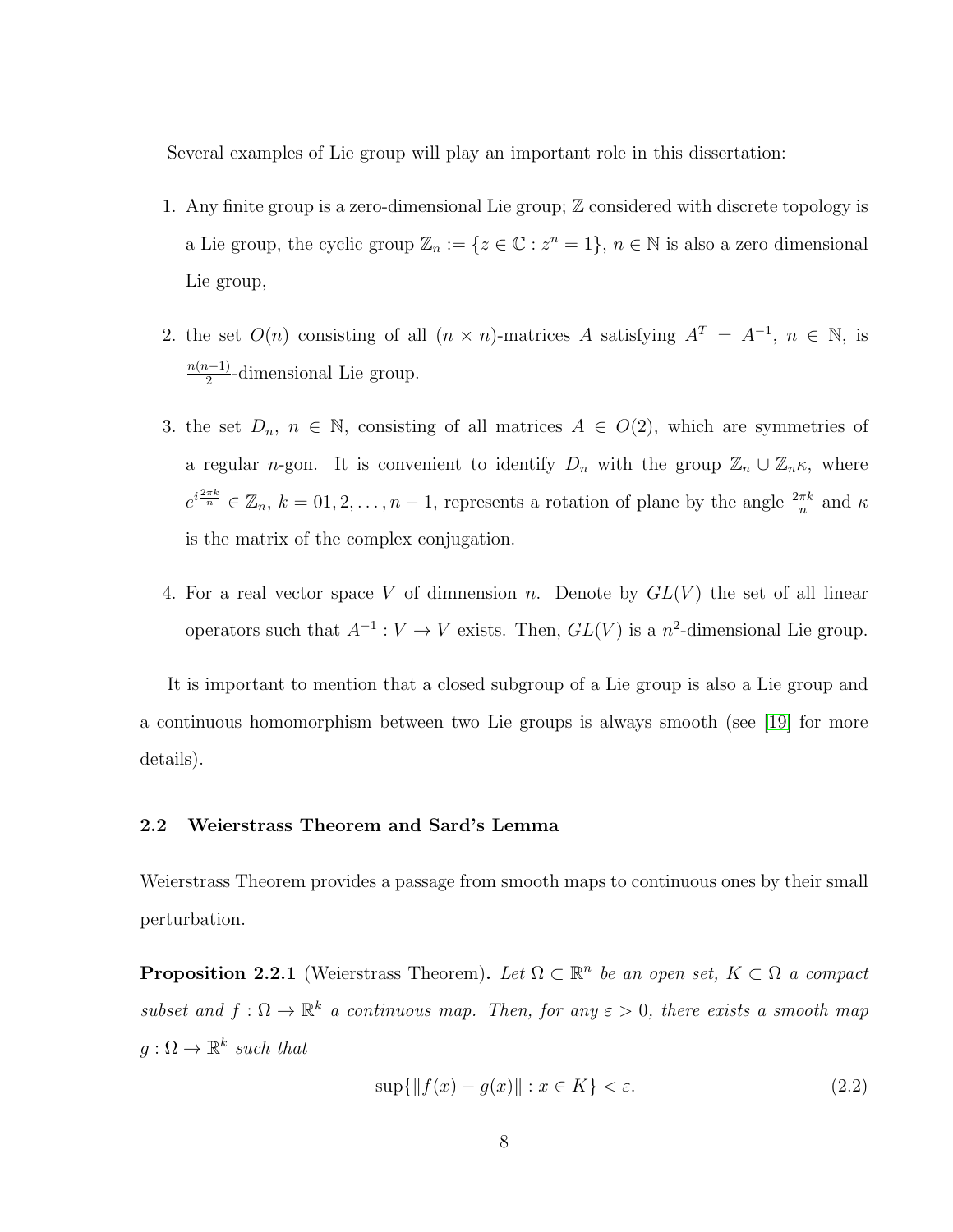The following result, commonly known as *Sard's Lemma* provides a passage from a nonregular value of a smooth map to the regular one for a slightly perturbed map.

**Theorem 2.2.2** (Sard's Lemma). Let M be a manifold, K a compact subset of M and  $f: M \to \mathbb{R}^k$  a smooth map. Then:

(i) the set of all critical values of the map  $f|_K$  has Lebesgue measure zero in  $\mathbb{R}^k$ , i.e.  $\mu(f(C_K)) = 0$ , where  $C_K := \{x \in K : x \text{ is a critical point of } f\}$  and  $\mu$  stands for the Lebesgue measure in  $\mathbb{R}^k$ ;

(ii) the set of all regular values of  $f|_K$  is open and dense in  $\mathbb{R}^k$ .

We refer to [\[12,](#page-81-10) [20\]](#page-82-8) for the proofs and more details.

#### <span id="page-18-0"></span>2.3 Brouwer Local Degree

Let V be a Euclidean space (i.e.  $V = \mathbb{R}^n$  for some  $n = 1, 2, 3, ...$ ) and consider a continuous map  $f: V \to V$ . Assume that  $\Omega \subset V$  is a bounded open subset such that  $f(x) \neq 0$  for  $x \in \partial\Omega$ . Then, the pair  $(f, \Omega)$  is called an *admissible pair* in V and f is called an  $\Omega$ -*admissible map*. For a continuous map  $F : [0, 1] \times V \to V$ , we put  $F_t(x) := F(t, x)$ ,  $x \in V$ , and we call F a homotopy between  $F_0$  and  $F_1$ . If, in addition,  $F_t$  is  $\Omega$ -admissible for every  $t \in [0,1]$ , then F is called  $\Omega$ -admissible homotopy. Then, we will also say that  $F_0$  and  $F_1$  are  $\Omega$ -admissibly homotopic. In what follows, we will denote by  $\mathcal{M}(V)$  the set of all admissible pairs in V, and put

$$
\mathcal{M} := \bigcup_{V} \mathcal{M}(V),\tag{2.3}
$$

where the union is taken over all finite-dimensional normed spaces V.

The following theorem provides us with the concept of the *Local Brouwer Degree*.

**Theorem 2.3.1.** There exists a function deg :  $\mathcal{M} \to \mathbb{Z}$ , called the (local Brouwer) degree, satisfying the following three conditions: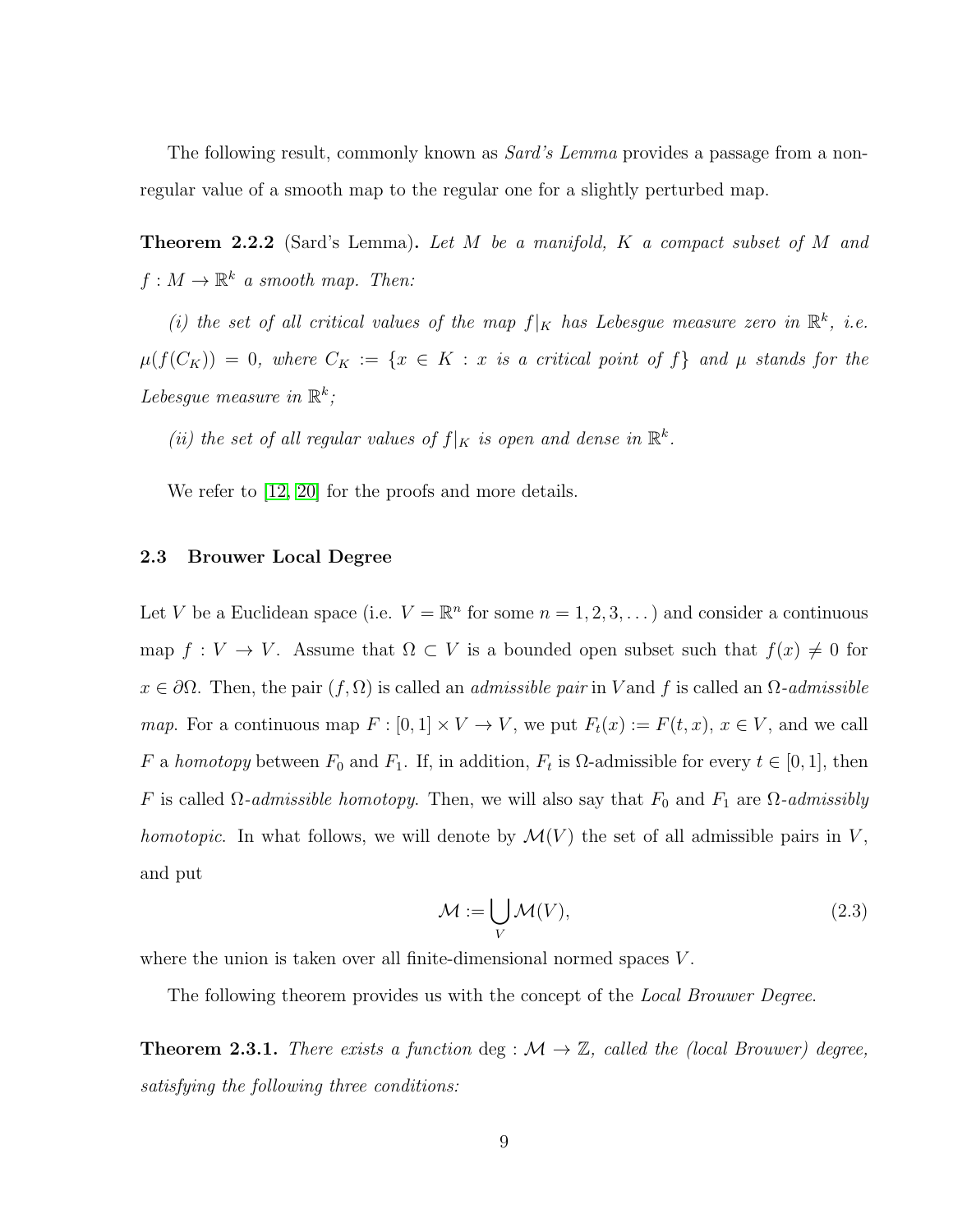- (P1) (Additivity) For every  $(f, \Omega) \in \mathcal{M}$  and two open disjoint subsets  $\Omega_1$  and  $\Omega_2$  of  $\Omega$  such that  $f^{-1}(0) \cap \Omega \subset \Omega_1 \cup \Omega_2$ , one has  $\deg(f, \Omega) = \deg(f, \Omega_1) + \deg(f, \Omega_2)$ .
- (P2) (Homotopy) For any open bounded set  $\Omega \subset V$ , if  $F : [0,1] \times V \to V$  is an  $\Omega$ -admissible homotopy, then  $\deg(F_t, \Omega) = constant$  for all  $t \in [0, 1]$ .
- (P3) (Normalization) For any open bounded set  $\Omega \subset V$  and  $x_o \in V$  such that  $x_o \notin \partial \Omega$ , one has deg(Id  $-x_o, \Omega$ ) =  $\sqrt{ }$  $\int$  $\overline{\mathcal{L}}$ 1 if  $x_o \in \Omega$ 0 if  $x_o \notin \Omega$ .

The properties (P1)–(P3) allow easily to deduct additional properties of the Brouwer degree which is presented next. We focus on the standard properties following from conditions  $(P1)–(P3)$ .

**Proposition 2.3.2.** Suppose that deg :  $M \to \mathbb{Z}$  is a degree. Then, one has the following additional properties

- $(P_4)$  (Existence) Suppose that for  $(f, \Omega) \in \mathcal{M}$ , one has  $\deg(f, \Omega) \neq 0$ . Then, there exists  $x_o \in \Omega$  such that  $f(x_o) = 0$ .
- (P5) (Excision) Suppose that  $(f, \Omega) \in \mathcal{M}$  and  $\Omega_o$  is an open subset of  $\Omega$  such that  $f^{-1}(0) \cap$  $\Omega \subset \Omega_o$ . Then,  $\deg(f, \Omega) = \deg(f, \Omega_o)$ .
- (P6) (Rouché's Property) Suppose that  $(f, \Omega)$  is an admissible pair in V and let  $g: V \to V$ be a continuous map such that

$$
\sup_{x \in \partial \Omega} |f(x) - g(x)| < \inf_{x \in \partial \Omega} |f(x)|. \tag{2.4}
$$

Then,  $(q, \Omega) \in \mathcal{M}$  and  $\deg(f, \Omega) = \deg(q, \Omega)$ .

(P7) (Boundary) If  $(f, \Omega)$  is an admissible pair in V and  $g: V \to V$  is a continuous map such that  $f(x) = g(x)$  for all  $x \in \partial\Omega$ , then  $\deg(f, \Omega) = \deg(g, \Omega)$ .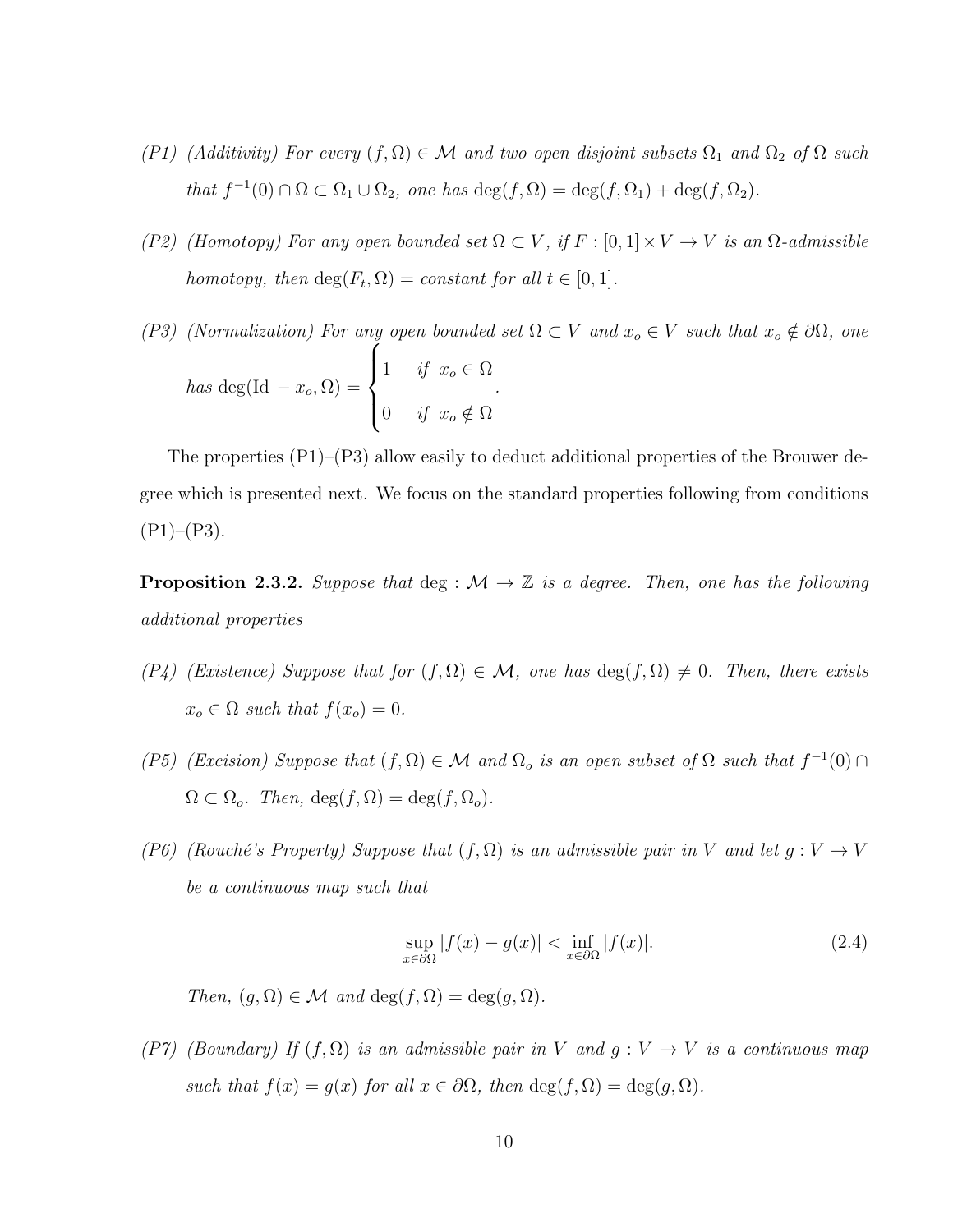**Definition 2.3.3.** Assume that  $(f, \Omega)$  is an admissible pair in V. We say that f is a regular  $\Omega$ -admissible map if f is smooth and zero is a regular value of  $f|_{\Omega}$ .

The following results provides a practical formula for the computation of the Local Brouwer degree

**Theorem 2.3.4.** Assume that  $\Omega$  is an open bounded set in  $V := \mathbb{R}^n$  and  $f : V \to V$  an  $\Omega$ admissible  $C^1$ -map such that 0 is a regular value of  $f|_{\Omega}$ . Then,  $f^{-1}(0) \cap \Omega = \{x_1, x_2, \ldots, x_m\}$ is a finite set and

$$
\deg(f, \Omega) = \sum_{j=1}^{m} \text{sign det } Df(x_j). \tag{2.5}
$$

In addition we have the following

**Proposition 2.3.5.** The degree deg :  $\mathcal{M} \rightarrow \mathbb{Z}$  has the following property:

(P8) (Product) If  $(f, \Omega)$ ,  $(g, U) \in \mathcal{M}$ , then

$$
\deg(f \times g, \Omega \times U) = \deg(f, \Omega) \cdot \deg(g, U).
$$

For the existence and uniqueness of the Brouwer local degree we refer to [\[10\]](#page-81-11) (where the reader can also find all that is related to the proofs in this material). We also refer to books [\[23,](#page-82-9) [24\]](#page-82-10) for additional reading.

#### <span id="page-20-0"></span>2.4 Elements of Equivariant Topology

Assume that G is a compact Lie group. Here, we assume all the considered subgroups of G to be closed.

For a subgroup H of G, i.e.  $H \leq G$ , we denote the normalizer of H in G by  $N(H)$  and the Weyl group of H by  $W(H) = N(H)/H$ . We say K is conjugate to H if  $\exists_{g \in G}$  with  $K =$  $g^{-1}Hg$ , and we will write that  $K \sim H$ , i.e.,  $(H) := \{K : K \sim H\}$ . The symbol  $(H)$  stands for the conjugacy class of H in G. We put  $\Phi(G) := \{ (H) : H \leq G \}$ , i.e.  $\Phi(G)$  is the set of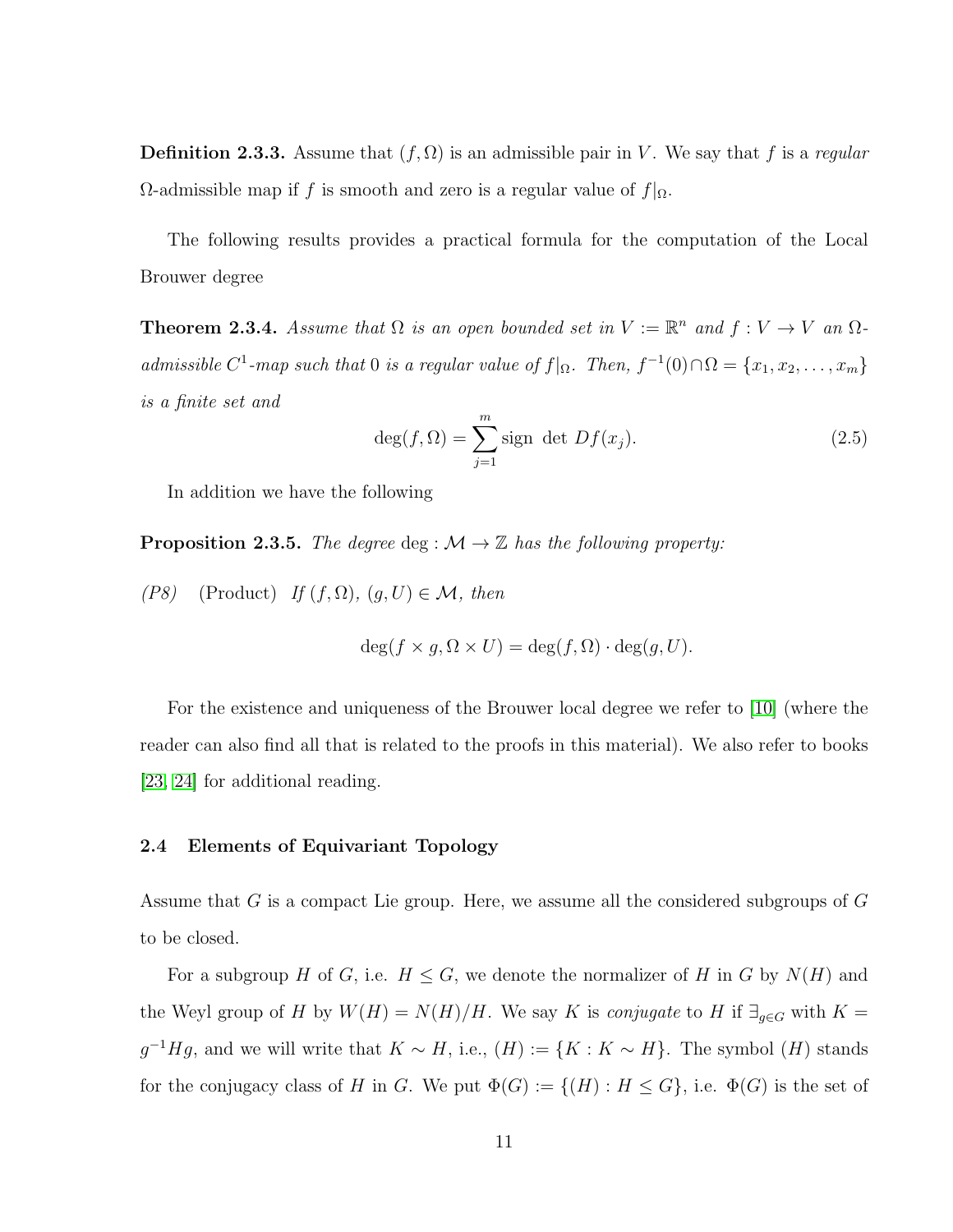conjugacy classes of subgroups in G.  $\Phi(G)$  has a natural partial order defined by  $(H) \leq (K)$ if and only if  $\exists g \in G$  such that  $gHg^{-1} \leq K$ . We also put  $\Phi_0(G) := \{(H) \in \Phi(G)$ :  $W(H)$  is finite}. For two subgroups  $L, H \in \Phi_0(G)$ , we denote by  $n(L, H)$  the number of different subgroups  $H'$  conjugate to H such that  $L \leq H'$ .

**Definition 2.4.1.** Let X be a Hausdorff topological space, G a Lie group and  $\varphi$  :  $G \times X \to X$ a continuous map such that:

- (i)  $\varphi(q, \varphi(h, x)) = \varphi(qh, x)$  for all q,  $h \in G$  and  $x \in X$ ;
- (ii)  $\varphi(e, x) = x$  for all  $x \in X$ , where e is the identity element of G.

Then,  $\varphi$  is called a (left) G-action. In such a case, we will call X a G-space. We shall use the notation  $g(x)$ ,  $g \cdot x$  or simply gx, for  $\varphi(g, x)$ .

For  $K \subset G$  and  $A \subset X$ , put  $K(A) := \{gx : g \in K, x \in A\}$ , and for  $g \in G$ , denote  $gA := \{gx : x \in A\}$ . A set  $A \subset X$  is said to be *G*-invariant, if  $G(A) = A$ . Obviously, if A and G are compact, then so is  $G(A)$ .

For a G-space X and  $x \in X$ , we denote the *isotropy group* of x by  $G_x := \{g \in G : gx = x\}$ , the *orbit* of x by  $G(x) := \{gx : g \in G\}$ , and we call  $(G_x)$  the *orbit type* of  $x \in X$ . For a subgroup  $H \leq G$  the subspace  $X^H := \{x \in X : G_x \geq H\}$  is called the  $H$ -fixed-point subspace of X. We also put  $X_H := \{x \in X : G_x = H\}$ . Clearly,  $W(H)$  acts on  $X^H$  and  $W(H)$  acts freely on  $X_H$ .

In addition, for a  $G$ -space X and a *closed* subgroup  $H$  of  $G$ , we will use the following notations

$$
X^{(H)} := \{ x \in X : (G_x) \ge (H) \},
$$
  

$$
X_{(H)} := \{ x \in X : (G_x) = (H) \}.
$$

For two G-spaces X and Y, we say that a continuous map  $f: X \to Y$  is G-equivariant if and only if  $\forall_{g \in G} \forall_{x \in X} f(gx) = gf(x)$ . We also say that  $f : X \to \mathbb{R}$  is G-invariant if  $\forall_{g \in G} \forall_{x \in X} f(gx) = gf(x)$ .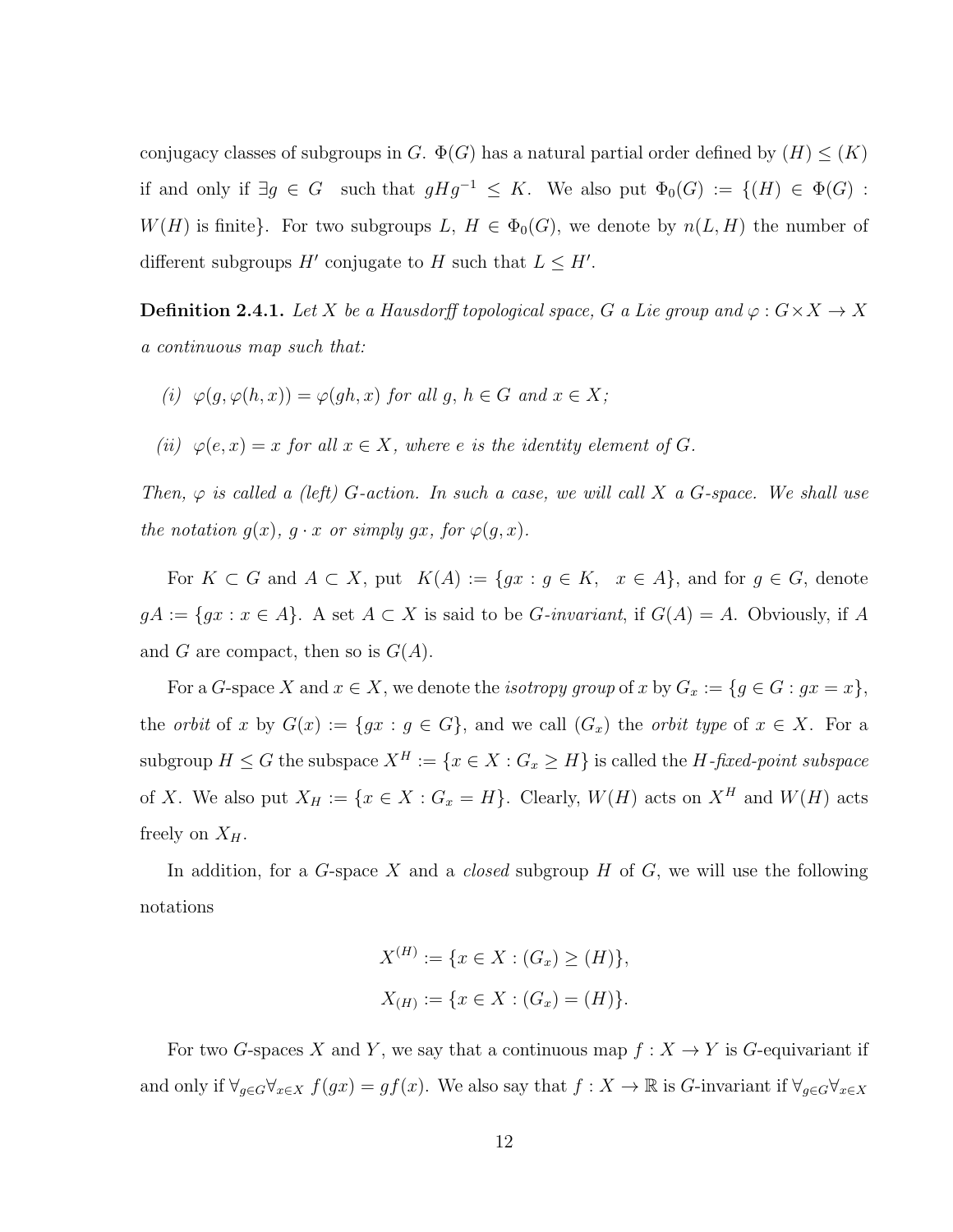$f(gx) = f(x)$ . One can easily notice that for a G-equivariant map  $f := X \rightarrow Y$ , we have  $\forall_{H\leq G}\ f(X^H)\subset Y^H.$ 

We refer to the book [\[22\]](#page-82-11) for details, proofs and more reading about equivariant topological notions.

#### <span id="page-22-0"></span>2.5 Elements of Representation Theory

Let G be a compact Lie group. We have the following definition.

**Definition 2.5.1.** Let V be a finite-dimensional (real) vector space. We say that V is a (real) representation of G (in short, G-representation), if V is a G-space such that the translation map  $T_g: V \to V$  defined by  $T_g(v) := gv$  for  $v \in V$  is a linear operator for every  $g \in G$ .

It is easy to see that for a G-representation V, the map  $T : G \to GL(V)$  given by  $T(g) := T_g$  is a continuous homomorphism. If a basis in V is chosen, then one can associate with each  $T_g$  a matrix. In this case, a continuous homomorphism  $T: G \to GL(n;\mathbb{R})$  is called a *matrix G-representation*. To make a connection to the space  $V$ , we may sometimes use the symbol  $T_V$  instead of T. Also, it is convenient to identify  $T_V$  with V. So, we will simply say that V is a G-representation. For two representations  $V_1$  and  $V_2$  of G, a homomorphism  $A: V \to W$  is a linear map that is equivariant and they are represented by  $L_G(V, W)$ . The homomorphism is called an isomorphism if it is also a linear isomorphism. For two G-representations  $V_1$  and  $V_2$ , we say that  $V_1$  and  $V_2$  are *equivalent* and write  $V_1 \cong V_2$ , if there is a G-equivariant isomorphism from  $V_1 \rightarrow V_2$ . From the viewpoint of representation theory, equivalent representations can be identified.

Let V be a G-representation. An inner product $\langle\cdot,\cdot\rangle:V\oplus V\to\mathbb{R}$  (resp.  $\langle\cdot,\cdot\rangle:W\oplus W\to W$ C) is called G-invariant if  $\langle gu, gv \rangle = \langle u, v \rangle$  for all  $g \in G$ ,  $u, v \in V$ . A G-representation together with a G-invariant inner product is called orthogonal. Obviously, orthogonal and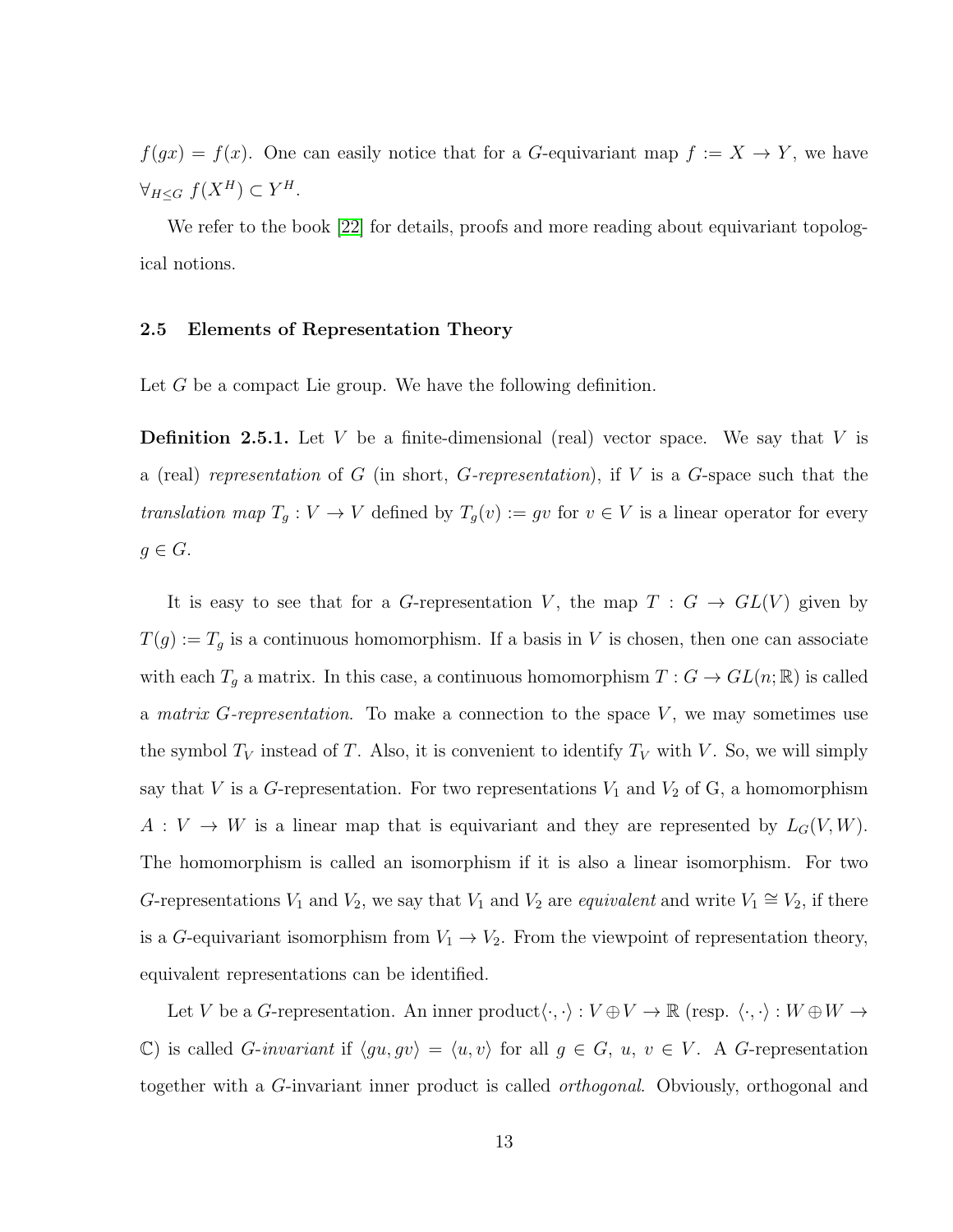unitary G-representations are easier to handle than arbitrary ones. It is well-known that for a compact Lie group G any G-representation is equivalent to an orthogonal one. An invariant linear subspace  $\tilde{V} \subset V$  is called a *subrepresentation* of V, and V is an *irreducible* representation if it has no subrepresentation different from  $\{0\}$  and V.

G.F. Frobenius suggested a concept of a character of representation which is both powerful and computable.

**Definition 2.5.2.** Let  $T: G \to GL(V)$  be a finite-dimensional representation. The function  $\chi_V : G \to \mathbb{K}$  given by

$$
\chi_V(g) := \text{Tr}(T(g)),
$$

where Tr stands for the trace, is called a *character of the representation T*.

It follows immediately from the properties of the trace Tr that for two G-representations  $V$  and  $V'$ , the following holds:

$$
\forall_{g,h \in G} \quad \chi_{V \oplus V'}(g) = \chi_V(g) + \chi_{V'}(g) \quad \text{and} \quad \chi_W(hgh^{-1}) = \chi_W(g) \tag{2.6}
$$

an important property of the character is formulated in the next proposition.

**Proposition 2.5.3.** Let  $V_1$  and  $V_2$  be two arbitrary orthogonal G-representations. Then,  $V_1$ and  $V_2$  are equivalent if and only if

$$
\forall_{g \in G} \quad \chi_{V_1}(g) = \chi_{V_2}(g).
$$

<span id="page-23-0"></span>**Remark 2.5.4. Conventions and Notations:** (i) For a given compact Lie group  $G$ , denote by  $\mathrm{Irr}(G)$  a complete collection of pairwise non-equivalent irreducible orthogonal  $G$ representations. So, each irreducible G-representation is equivalent to exactly one element of Irr(G). We will assume that elements of Irr(G) are arranged into a list  $V_0$ ,  $V_1$ ,  $V_2$ , ..., where the index zero is reserved for the trivial G-representations.

(ii) If G is finite, then the list  $\mathrm{Irr}(G)$  of the characters of irreducible G-representations can be easily generated, for example, by such a programming platform as G.A.P.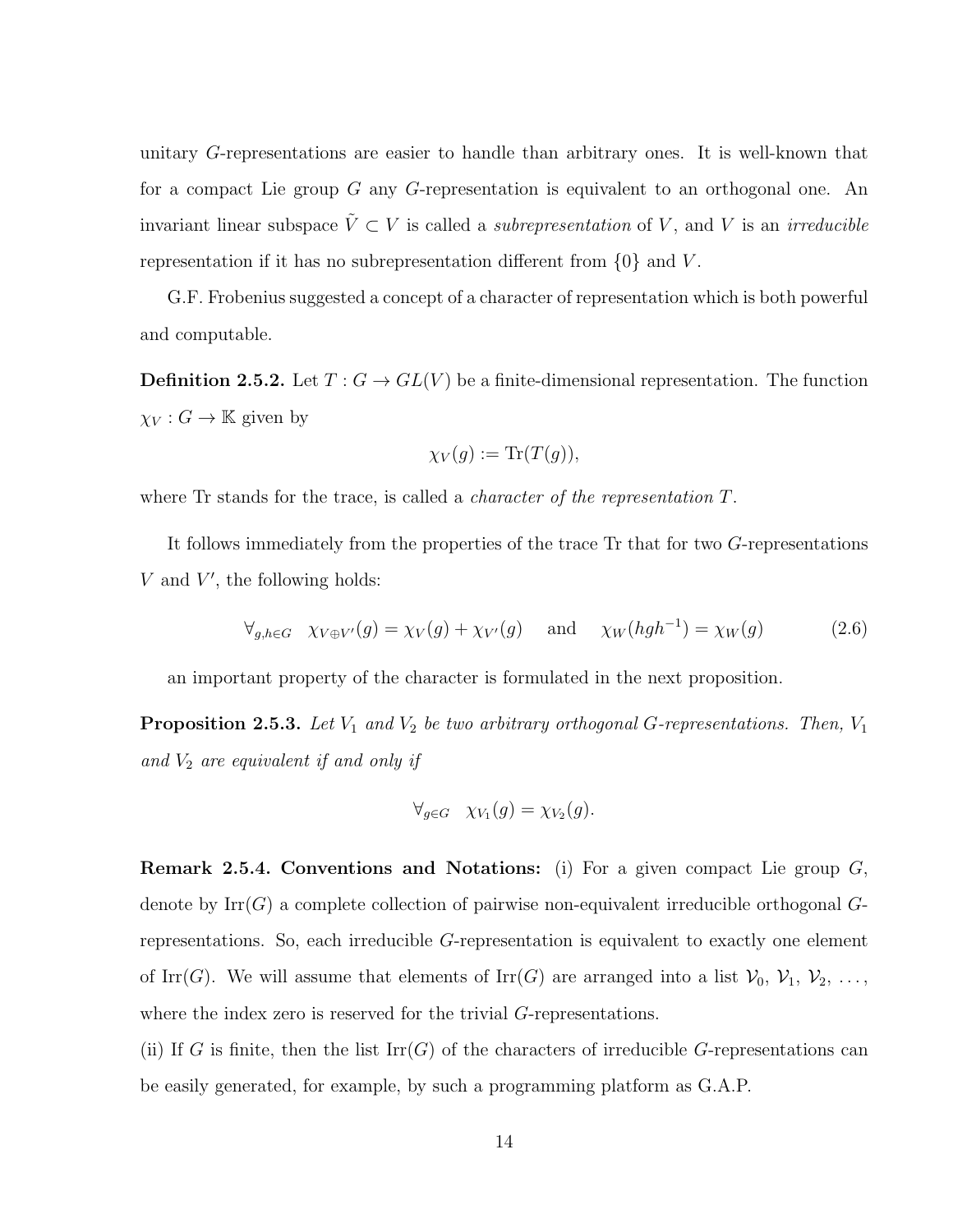Take a compact Lie group  $G$  and consider an orthogonal  $G$ -representation  $V$ . Given the list Irr(G) =  $\{V_l\}_{l=0}^{\infty}$  (see Remark [2.5.4\)](#page-23-0), then there exist the orthogonal projections  $P_l: V \to V$  such that the subspaces  $V_l := P_l(V)$ ,  $l = 0, 1, 2, \ldots$ , satisfy the properties

- (i)  $V_l$  is *G*-invariant;
- (ii)  $P_l$  is G-equivariant;
- (iii)  $P_l$  is a projection onto  $V_l$  (i.e.,  $P_l \circ P_l = P_l$ );
- (iv)  $P_l$  is symmetric, i.e.,  $P_l^t = P_l$  (and therefore, orthogonal);
- (v) if  $x \in V_j$  and  $j \neq l$ , then  $P_l(x) = 0$ ;
- (vi) if  $x \in V_l$ , then  $P_l(x) = x$ .

Then the decomposition of V into a direct sum

<span id="page-24-0"></span>
$$
V = V_0 \oplus V_1 \oplus \cdots \oplus V_r,\tag{2.7}
$$

is called G-isotypic decomposition of V and the isotypic component  $V_i$  is said to be modeled on the irreducible *G*-representation  $V_l$ .

Denote the R-algebra (resp. group) of all G-equivariant linear (resp. invertible) operators on V by  $L^G(V)$  (resp.  $GL^G(V)$ ). Clearly, the isotypic decomposition [\(2.7\)](#page-24-0) induces the following direct sum decomposition of  $GL<sup>G</sup>(V)$ :

$$
GLG(V) = \bigoplus_{i=0}^{r} GLG(V_i),
$$
\n(2.8)

where for every

$$
\mathrm{GL}^G(V_i) \simeq \mathrm{GL}(m_i, \mathbb{F}), \quad m_i = \dim V_i / \dim \mathcal{V}_i
$$

and depending on the type of the irreducible representation  $\mathcal{V}_i$ ,  $\mathbb{F}$  (= R, C or H) is a finitedimensional division algebra  $L^G(V_i)$ .

We refer to  $[6, 17, 35]$  $[6, 17, 35]$  $[6, 17, 35]$  for more theoretical background on the representation theory.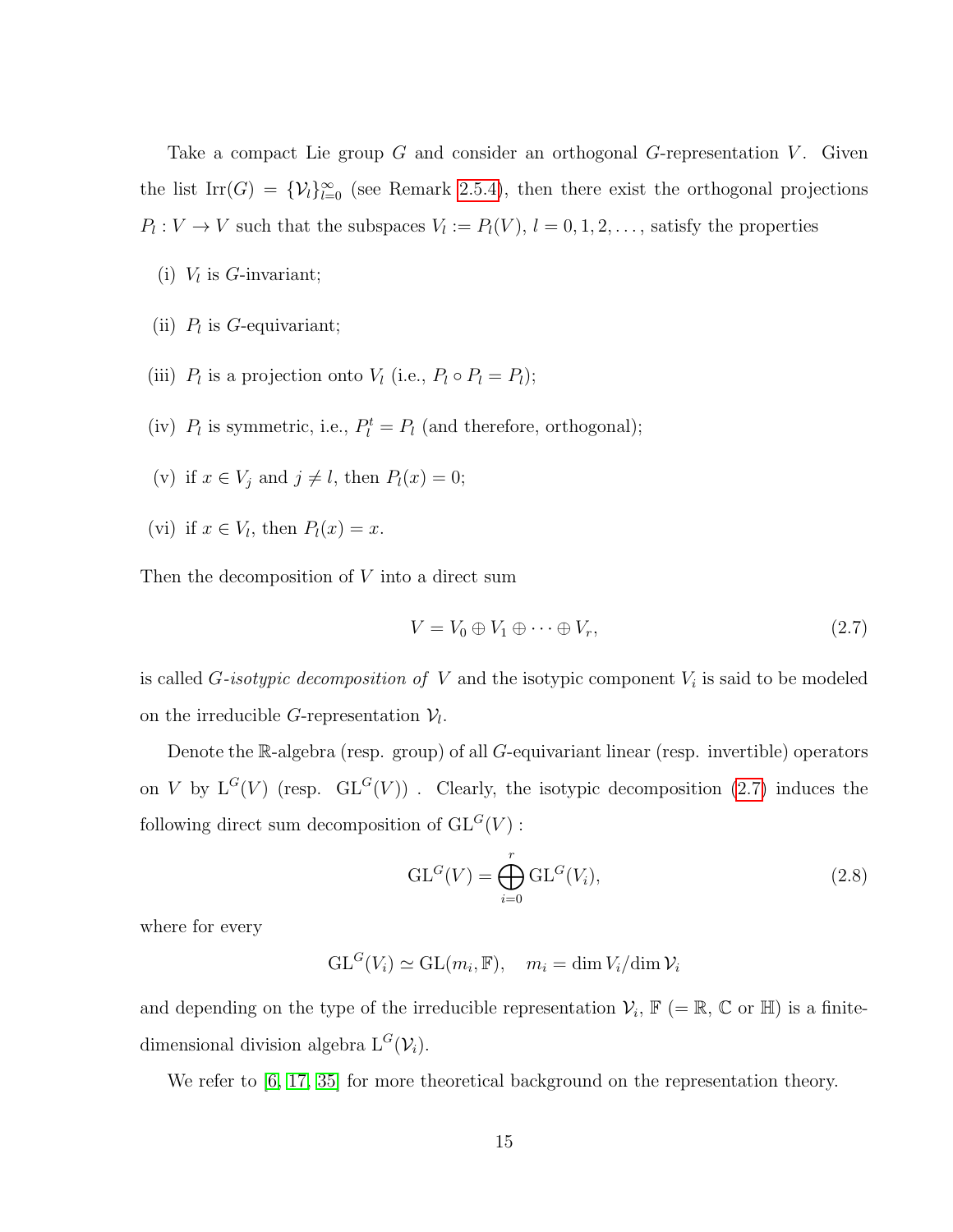## <span id="page-25-0"></span>2.5.1 Describing subgroups of  $\Gamma \times \mathbb{Z}_2$  (Twisted Notation)

Given a group  $\Gamma$  for example  $D_n$ , we consider the group  $G := \Gamma \times \mathbb{Z}_2$ . To describe (up to conjugacy classes) subgroups of the product  $\Gamma \times \mathbb{Z}_2$ . We notice there are two types of such subgroups

- (a) The product subgroups  $H \times \mathbb{Z}_2$ . For  $H \leq \Gamma$ , we put  $H^p := H \times \mathbb{Z}_2$
- (b) The twisted subgroups;  $H^{\varphi} \leq \Gamma \times \mathbb{Z}_2$  where  $H \leq \Gamma$  and  $\varphi : H \to \mathbb{Z}_2$  is a homomorphism,

$$
H^{\varphi} : \{(h, z) \in \Gamma \times \mathbb{Z}_2 : \varphi(h) = z\}
$$

We call the notation  $H^{\varphi}$  the twisted notation. For a trivial homomorphism  $\varphi : H \to$ 

 ${1} < \mathbb{Z}_2$ , the subgroup  $H^{\varphi} = H \times {1}$  is simply denoted by  $H$ 

**Example 2.5.5.**  $G = D_3 \times \mathbb{Z}_2$ , we classify the conjugacy classes of subgroups in G using twisted notation (and abbreviation)

- (a)  $\mathbb{Z}_1^p$  $_1^p, \mathbb{Z}_3^p$  $_{3}^{p}, D_{1}^{p}, D_{3}^{p}$
- (b)  $\mathbb{Z}_1, \mathbb{Z}_3, D_1, D_3$
- (c) The homomorphism  $z : D_3 \to \mathbb{Z}_2$  (resp.  $z : D_1 \to \mathbb{Z}_2$ ) with Ker  $z = \mathbb{Z}_3$  (resp. Ker  $z = \mathbb{Z}_1$ ) we have  $D_3^z$  (resp.  $D_1^z$ )

# <span id="page-25-1"></span>2.5.2 Notation for subgroups in product group  $G_1\times G_2$  (Amalgamated Notation)

We consider the product group  $G_1 \times G_2$  of two groups  $G_1$  and  $G_2$ . The result of Goursat (see [\[9,](#page-81-13) [21\]](#page-82-13)) provides a description of subgroups of the product group  $G_1 \times G_2$ . Namely, for any subgroup H of the product group  $G_1 \times G_2$ , there exists subgroups  $H_1 \leq G_1$  and  $H_2 \leq G_2$ , a group L, and two epimorphisms  $\psi_1 : H_1 \to L$  and  $\psi_2 : H_2 \to L$  such that

$$
H = \{(h_1, h_2) \in H_1 \times H_2 : \psi_1(h_1) = \psi_2(h_2)\}.
$$
\n(2.9)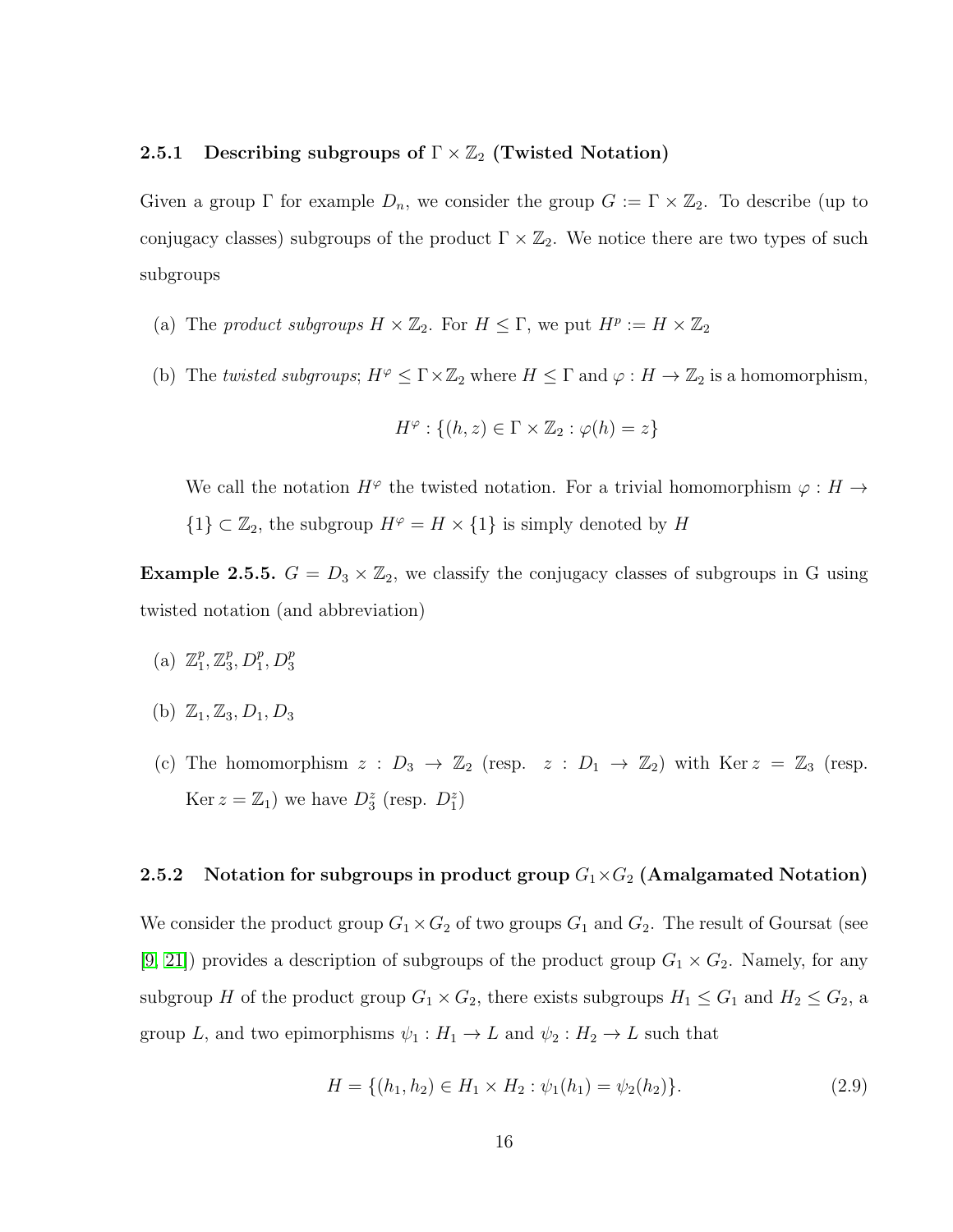In this case, we use the notation

$$
H =: H_1^{\psi_1} \times_L^{\psi_2} H_2
$$

and the group  $H_1 \psi_1 \times_L^{\psi_2} H_2$  is called an *amalgamated* subgroup of  $G_1 \times G_2$ . As a particular case, we consider the group  $\Gamma \times D_m \times \mathbb{Z}_2$  and its conjugacy classes of subgroups.

For any closed subgroup H of  $\Gamma \times (D_m \times \mathbb{Z}_2)$ , we will apply amalgamated notation  $H^{\psi_1} \times_L^{\psi_2} H_2$ , where  $H_1 \leq \Gamma$  and  $H_2 \leq D_m \times \mathbb{Z}_2$ . To simplify the amalgamated subgroup notation and make it easy to understand, we put

$$
L = H_2/\text{Ker}(\psi_2).
$$

With this condition,  $\psi_2 : H_2 \to L$  is the natural projection, and there is no need to indicate it. On the other hand, the epimorphism  $\psi_2$  can be identified by its kernel R. Since we are interested in describing conjugacy classes of H, we can identify the epimorphism  $\psi_1 : H_1 \to L$ by indicating  $Z = \text{Ker}(\psi_1)$ . Then, instead of using the notation  $H_1^{\psi_1} \times_L^{\psi_2} H_2$ , we write

$$
H =: H_1^Z \times_L^R H_2. \tag{2.10}
$$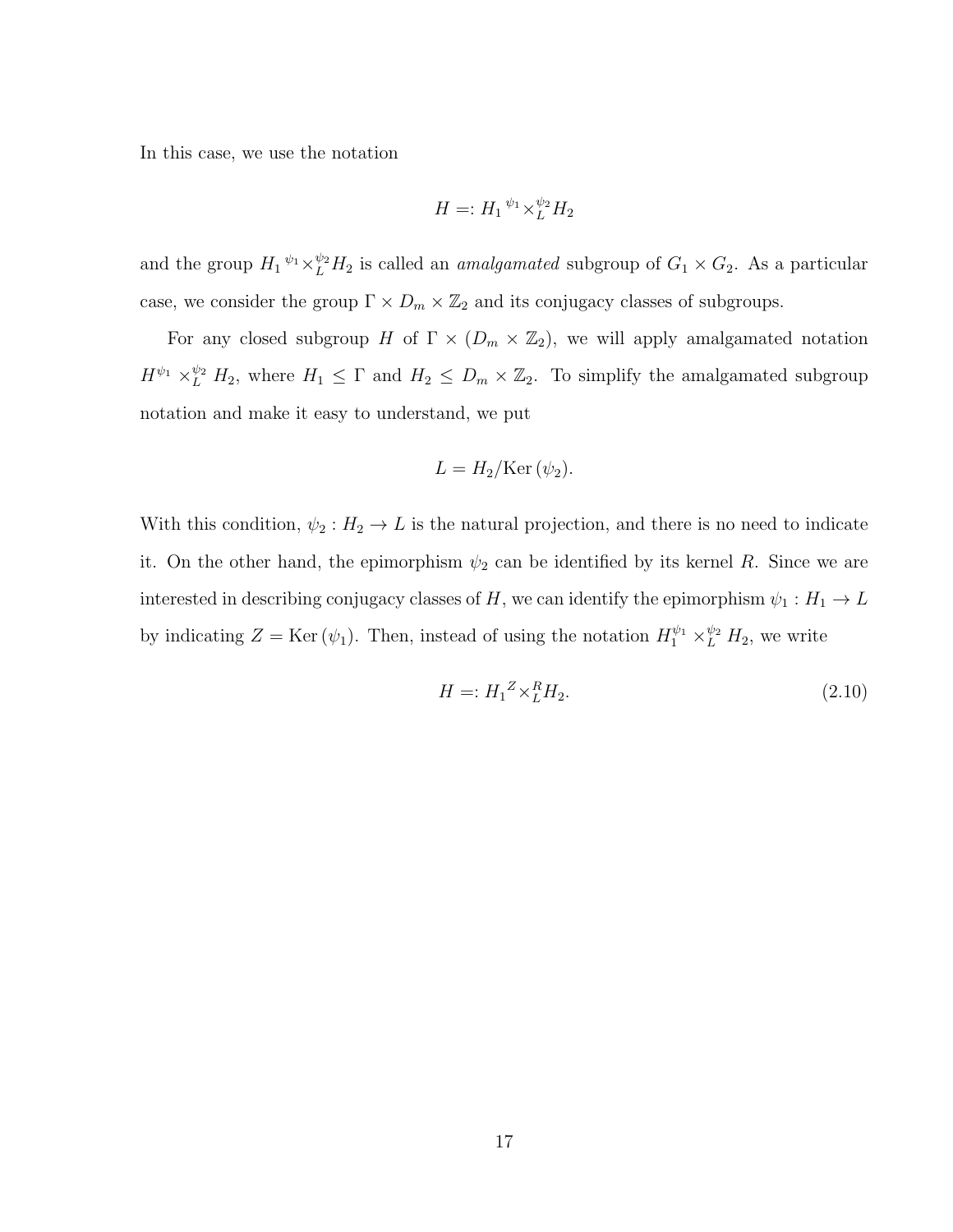#### CHAPTER 3

## <span id="page-27-0"></span>BROUWER EQUIVARIANT DEGREE AND ITS PROPERTIES

## <span id="page-27-1"></span>3.1 Burnside Ring

We assume that G is a finite group. Denote the free abelian group generated by  $(H) \in \Phi(G)$ by  $A(G) := \mathbb{Z}[\Phi(G)]$ , i.e., an element  $a \in A(G)$  can be written as a sum

$$
a = n_1(H_1) + \cdots + n_m(H_m),
$$

where  $n_i \in \mathbb{Z}$  and  $(H_i) \in \Phi(G)$ . There is a natural multiplication operation  $\circ : A(G) \times$  $A(G) \to A(G)$  which is defined on generators  $(H)$ ,  $(K) \in \Phi(G)$  by

$$
(H) \cdot (K) = \sum_{(L) \in \Phi(G)} m_L(L), \qquad (3.1)
$$

where the integer  $m<sub>L</sub>$  represents the number of  $(L)$ -orbits contained in the space  $G/H \times G/K$ . The numbers  $m<sub>L</sub>$  can be easily computed from the following *recurrence formula* 

$$
m_L = \frac{n(L, H)|W(H)|n(L, K)|W(K)| - \sum_{(\tilde{L}) > (L)} m_{\tilde{L}} n(L, \tilde{L}) |W(\tilde{L})|}{|W(L)|}.\tag{3.2}
$$

Together with the multiplication  $\circ$ ,  $A(G)$  becomes a ring with the unity  $(G)$ , which is called the *Burnside ring* of  $G$ . For more details see [\[2,](#page-81-8) [3\]](#page-81-9)

#### <span id="page-27-2"></span>3.2 Axioms of Brouwer G-Equivariant Degree

Consider an orthogonal G-representation V, a continuous G-map  $f: V \to V$ , and an open bounded G-invariant set  $\Omega \subset V$  such that for all  $x \in \partial \Omega$ , we have  $f(x) \neq 0$ . Then f is called  $\Omega$ -admissible and  $(f, \Omega)$  is called a *G*-admissible pair (in V). The set of all possible *G*-pairs will be denoted by  $\mathcal{M}^G$ .

The following result (cf  $|2|$ ) can be considered as an axiomatic definition of the Gequivariant Brouwer degree: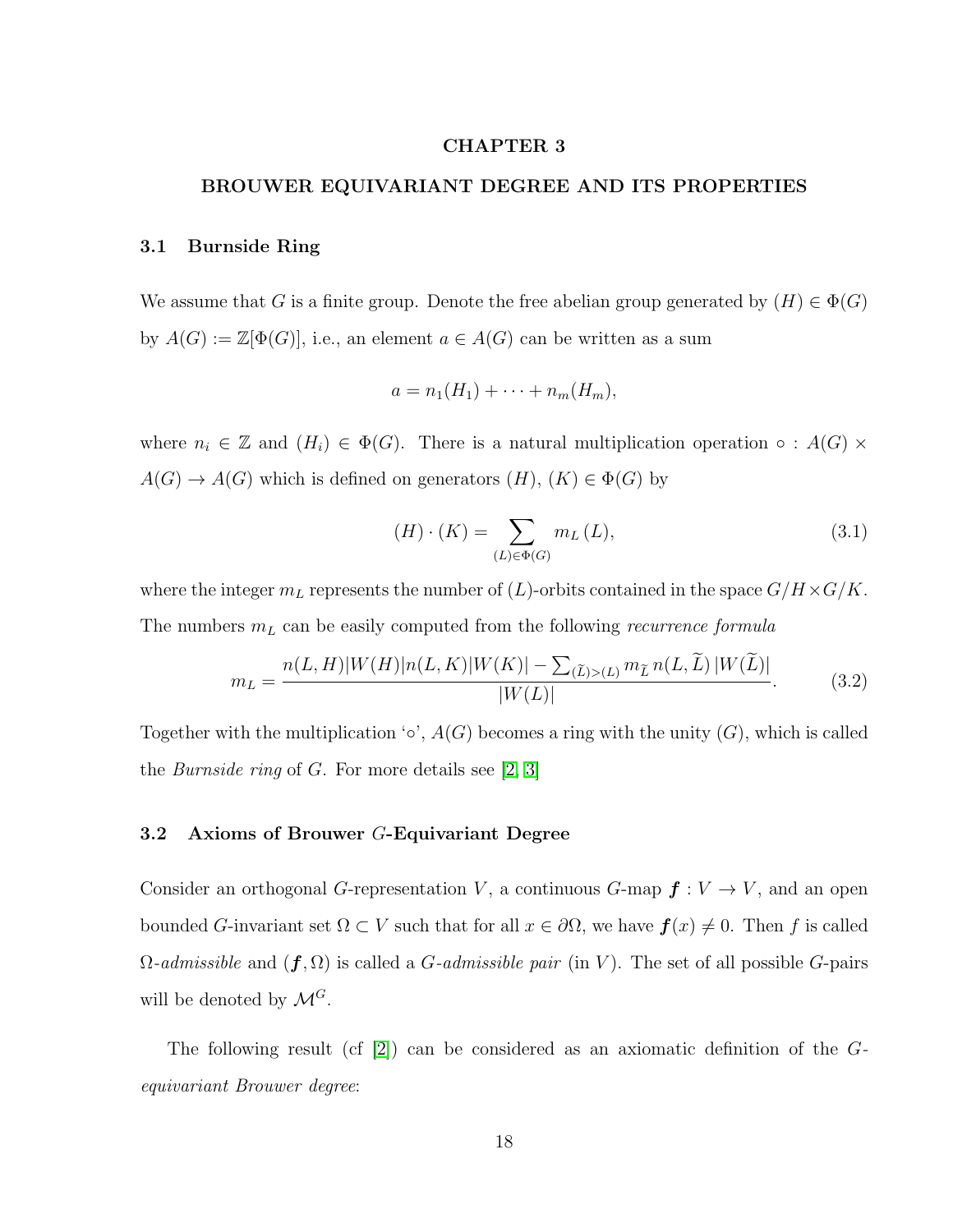**Theorem 3.2.1.** There exists a unique map  $G$ -deg :  $\mathcal{M}^G \to A(G)$ , which assigns to every admissible G-pair  $(f, \Omega)$  an element  $G$ -deg $(f, \Omega) \in A(G)$ 

<span id="page-28-0"></span>
$$
G\text{-deg}(\boldsymbol{f},\Omega) = \sum_{(H)} n_H(H) = n_{H_1}(H_1) + \dots + n_{H_m}(H_m),
$$
\n(3.3)

satisfying the following properties:

- (Existence) If  $G$ -deg $(f, \Omega) \neq 0$ , i.e.,  $n_{H_i} \neq 0$  for some i in [\(3.3\)](#page-28-0), then there exists  $x \in \Omega$  such that  $\mathbf{f}(x) = 0$  and  $(G_x) \geq (H_i)$ .
- (Additivity) Let  $\Omega_1$  and  $\Omega_2$  be two disjoint open G-invariant subsets of  $\Omega$  such that  $f^{-1}(0) \cap \Omega \subset \Omega_1 \cup \Omega_2$ . Then

$$
G\text{-}\mathrm{deg}(\boldsymbol{f},\Omega)=G\text{-}\mathrm{deg}(\boldsymbol{f},\Omega_1)+G\text{-}\mathrm{deg}(\boldsymbol{f},\Omega_2).
$$

• (Homotopy) If  $h : [0, 1] \times V \rightarrow V$  is an  $\Omega$ -admissible G-homotopy, then

$$
G\text{-}\deg(\boldsymbol{h}_t,\Omega)=\text{constant}.
$$

• (Normalization) Let  $\Omega$  be a G-invariant open bounded neighborhood of 0 in V. Then

$$
G\text{-}\deg(\mathrm{Id}\, , \Omega) = (G).
$$

• (Product) For any  $(f_1, \Omega_1), (f_2, \Omega_2) \in \mathcal{M}^G$ ,

$$
G\text{-}\mathrm{deg}(\boldsymbol{f}_1\times\boldsymbol{f}_2,\Omega_1\times\Omega_2)=G\text{-}\mathrm{deg}(\boldsymbol{f}_1,\Omega_1)\cdot G\text{-}\mathrm{deg}(\boldsymbol{f}_2,\Omega_2),
$$

where the multiplication  $\cdot$  is taken in the Burnside ring  $A(G)$ .

• (Suspension) If W is an orthogonal G-representation and  $\mathscr B$  is an open bounded invariant neighborhood of  $0 \in W$ , then

$$
G\text{-}\mathrm{deg}(\boldsymbol{f} \times \mathrm{Id}_{W}, \Omega \times \mathscr{B}) = G\text{-}\mathrm{deg}(\boldsymbol{f}, \Omega).
$$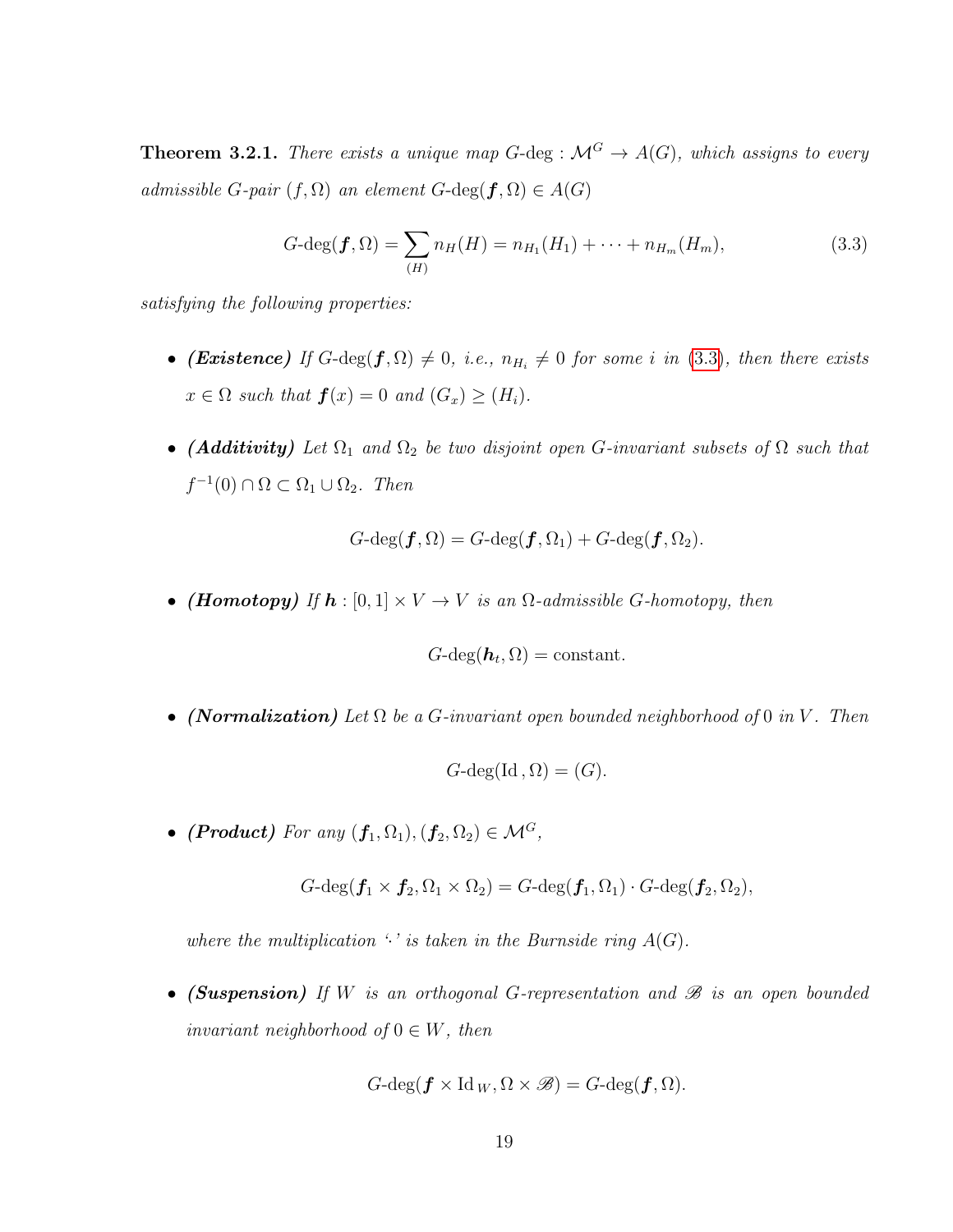• (Recurrence Formula) For an admissible G-pair  $(f, \Omega)$ , the G-degree [\(3.3\)](#page-28-0) can be computed using the following recurrence formula

<span id="page-29-1"></span>
$$
n_H = \frac{\deg(\boldsymbol{f}^H, \Omega^H) - \sum_{(K) > (H)} n_K n(H, K) |W(K)|}{|W(H)|},\tag{3.4}
$$

where |X| stands for the number of elements in the set X and  $\deg(\boldsymbol{f}^H, \Omega^H)$  is the Brouwer degree of the map  $\boldsymbol{f}^H := \boldsymbol{f}|_{V^H}$  on the set  $\Omega^H \subset V^H$ .

The G-deg( $f, \Omega$ ) is called the G-equivariant Brouwer degree (or simply G-degree) of f in Ω.

#### <span id="page-29-0"></span>3.2.1 Basic Degrees and Computations of G-Equivariant Degrees

Put  $B(V) := \{x \in V : ||x|| < 1\}$ . For each irreducible G-representation  $\mathcal{V}_i$ ,  $i = 0, 1, 2, \ldots$ , we define

$$
\deg_{\mathcal{V}_i} := G\text{-deg}(-\mathrm{Id}\,,B(\mathcal{V}_i)),
$$

and will call  $\deg_{\mathcal{V}_i}$  the *basic degree*.

Consider a G-equivariant linear isomorphism  $T: V \rightarrow V$  and assume that V has a G-isotypic decomposition [\(2.7\)](#page-24-0). Then by the Multiplicativity property, we have

$$
G\text{-deg}(T, B(V)) = \prod_{i=0}^{r} G\text{-deg}(T_i, B(V_i)) = \prod_{i=0}^{r} \prod_{\mu \in \sigma_{-}(T)} (\deg_{\mathcal{V}_i})^{m_i(\mu)}
$$
(3.5)

where  $T_i = T|_{V_i}$  and  $\sigma_-(T) := \{\mu \in \sigma(T) : \mu < 0\}$  denotes the real negative spectrum of T.

Notice that the basic degrees can be effectively computed from [\(3.4\)](#page-29-1), i.e. formula

$$
\deg_{\mathcal{V}_i} = \sum_{(H)} n_H(H),
$$

where

$$
n_H = \frac{(-1)^{\dim \mathcal{V}_i^H} - \sum_{(H) > (K)} n_K n(H, K) |W(K)|}{|W(H)|}.\tag{3.6}
$$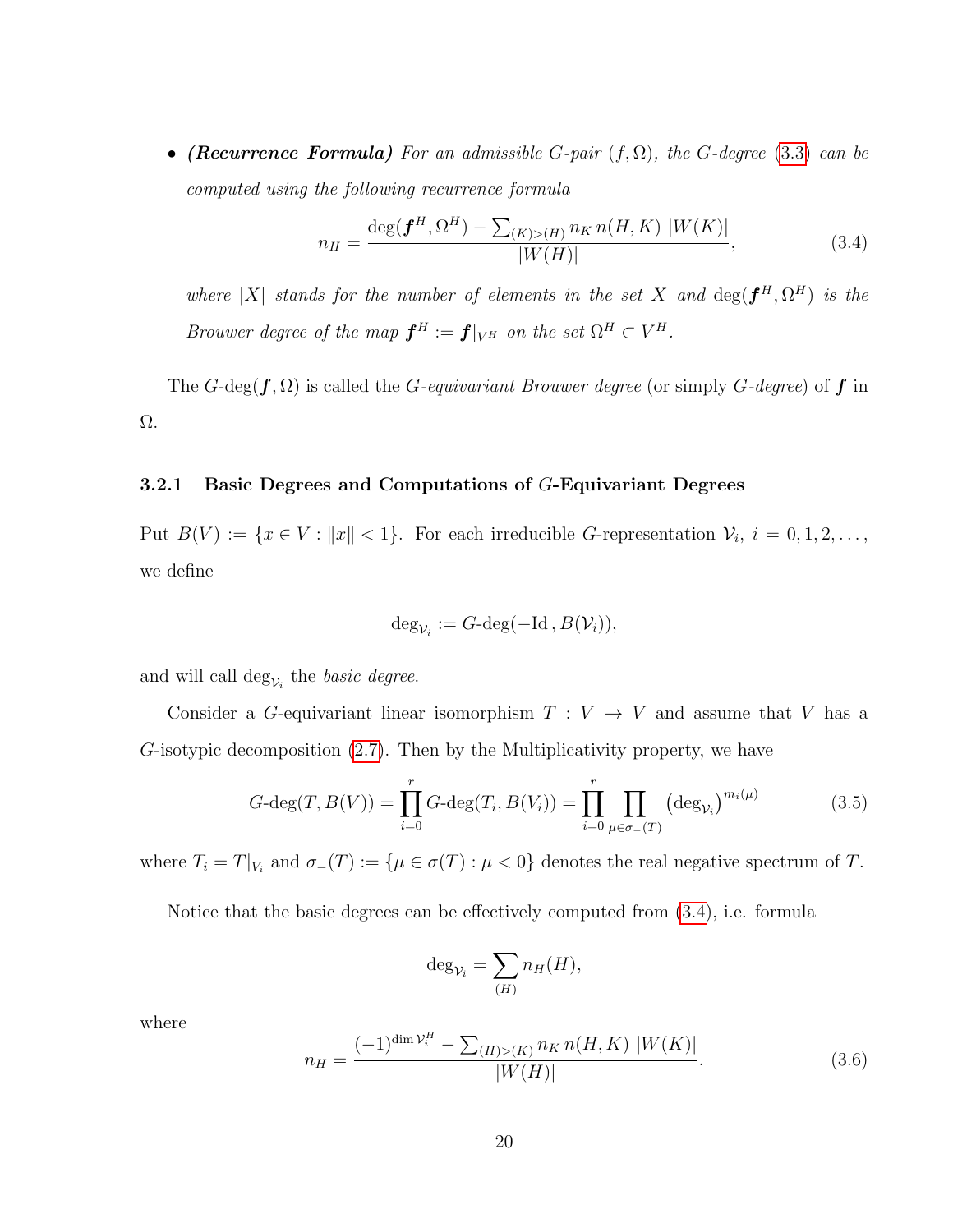# <span id="page-30-0"></span>3.3 GAP Equivariant Degree Package

The EquiDeg is a GAP package which contains a collection of functions for computing equivariant degree and to analyze, for a given group  $G$ , its representations. The package EquiDeg was created by Hao-Pin Wu and it can be found on GitHub website at the location (https://gitthub.com/psistwu/GAP-equideg/) This package, depending on the operating system used, should be properly installed following the GAP installation procedures described in the GAP manual.

We recommend to use this package online through CoCalc (http://cocal.com). After registering as a user, one should download **EquiDeg** package from the GitHub site and install it following the procedures described in the GAP manual.

#### <span id="page-30-1"></span>3.3.1 List of EquiDeg Functions

Group Theoretical Functions:  $\triangleright$  pCyclicGroup — generates a cyclic group  $\mathbb{Z}_n$  which consists of permutations.

 $\triangleright$  mCyclicGroup — generates a cyclic group  $\mathbb{Z}_n$  which consists of 2-by-2 matrices.

 $\triangleright$  pDihedralGroup — generates a dihedral group  $D_n$  which consists of permutations.

 $\triangleright$  mDihedralGroup — generates a dihedral group  $D_n$  which consists of 2-by-2 matrices.

 $\triangleright$  OrderOfWeylGroup — provides the order of the Weyl group for a given H being a subgroup or a class from CCS:  $OrderOfWeylGroup(H)$ .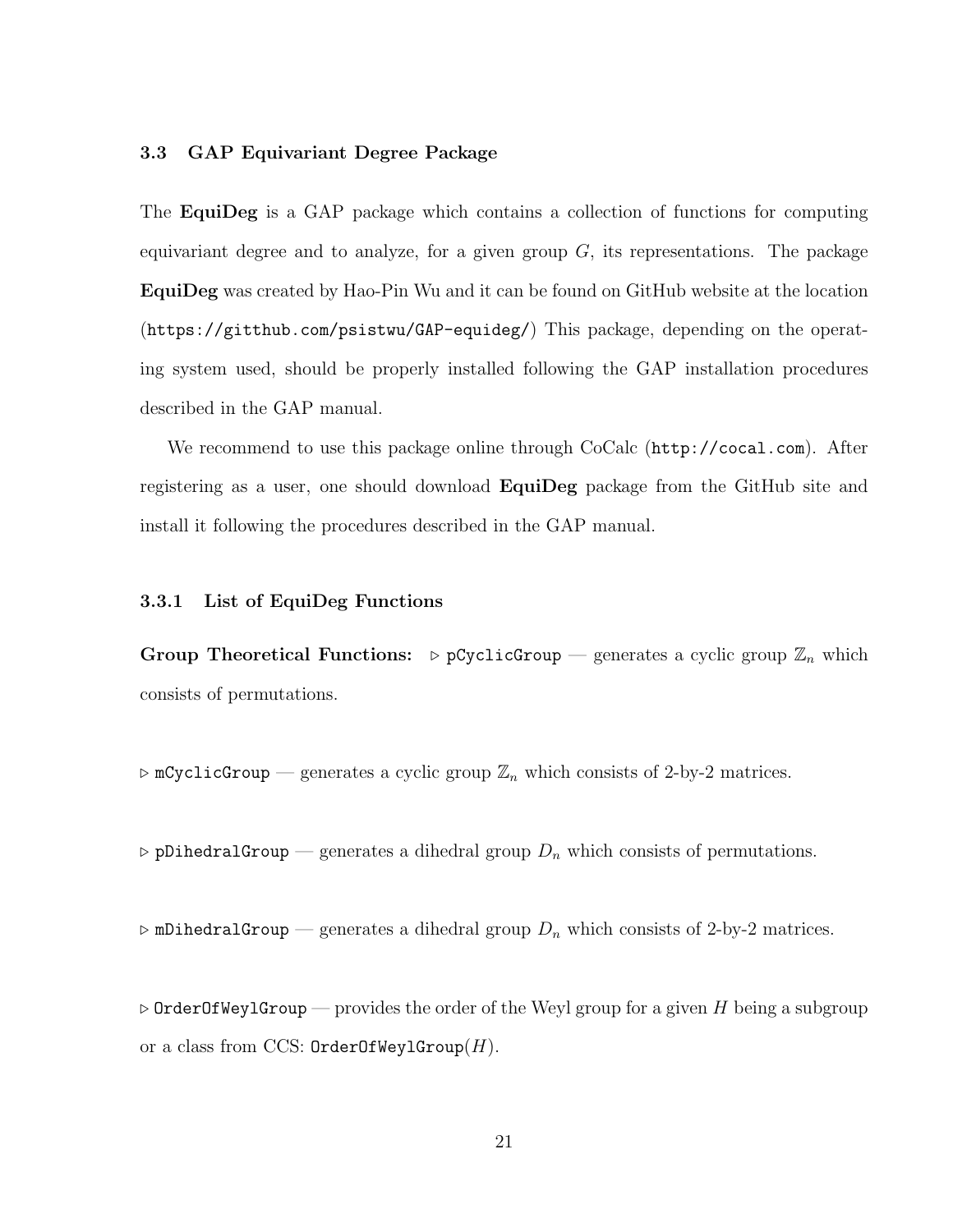$\triangleright$  nLHnumber — this operation computes the numbers  $n(L, H)$  for a given L and H being subgroups or classes from Conjugacy classes of subgroups (CCS):  $nL$ Hnumber(L, H)

 $\triangleright$  LatticeCCSs(G) — this attribute contains lattice lat of conjugacy classes CCSs of the group  $G$  which can be later converted into . eps or . pdf files.

Functions for Representations:  $\triangleright$  DimensionOfFixedSet — this operation computes dimension of the H-fixed point space  $V^H$  (here H is either a subgroup or a class  $C = (H)$  from CCS) for the representation V associated with the character  $\chi$ : DimensionOfFixedSet $(\chi, H)$ or DimensionOfFixedSet $(\chi, H)$ .

 $\triangleright$  OrbitTypes — this attribute contains the list of the orbit types in the representation V associated with the character  $\chi$ : OrbitTypes  $(\chi)$ .

 $\triangleright$  LatticeOrbitTypes — This attribute contains the lattice of the orbit types in the representation V associated with the character  $\chi$ : LatticeOrbitTypes  $(\chi)$ .

 $\triangleright$  MaximalOrbitTypes — this attribute contains the list of maximal orbit types in the representation V associated with the character  $\chi$ : MaximalOrbitTypes  $(\chi)$ .

Elementary Compact Lie Groups: These functions allow to describe finite subgroups and their conjugacy classes in the group  $G := \Gamma \times O(2)$  (where  $\Gamma$  is a finite group).  $\triangleright$  (CCSs, l, j) — this is the selector of the list of representatives in CCSs (with l being the mode in  $O(2)$  and j being the index of a subgroup in Γ) for a compact Lie group of the type  $\Gamma \times O(2)$  (Γ a finite group).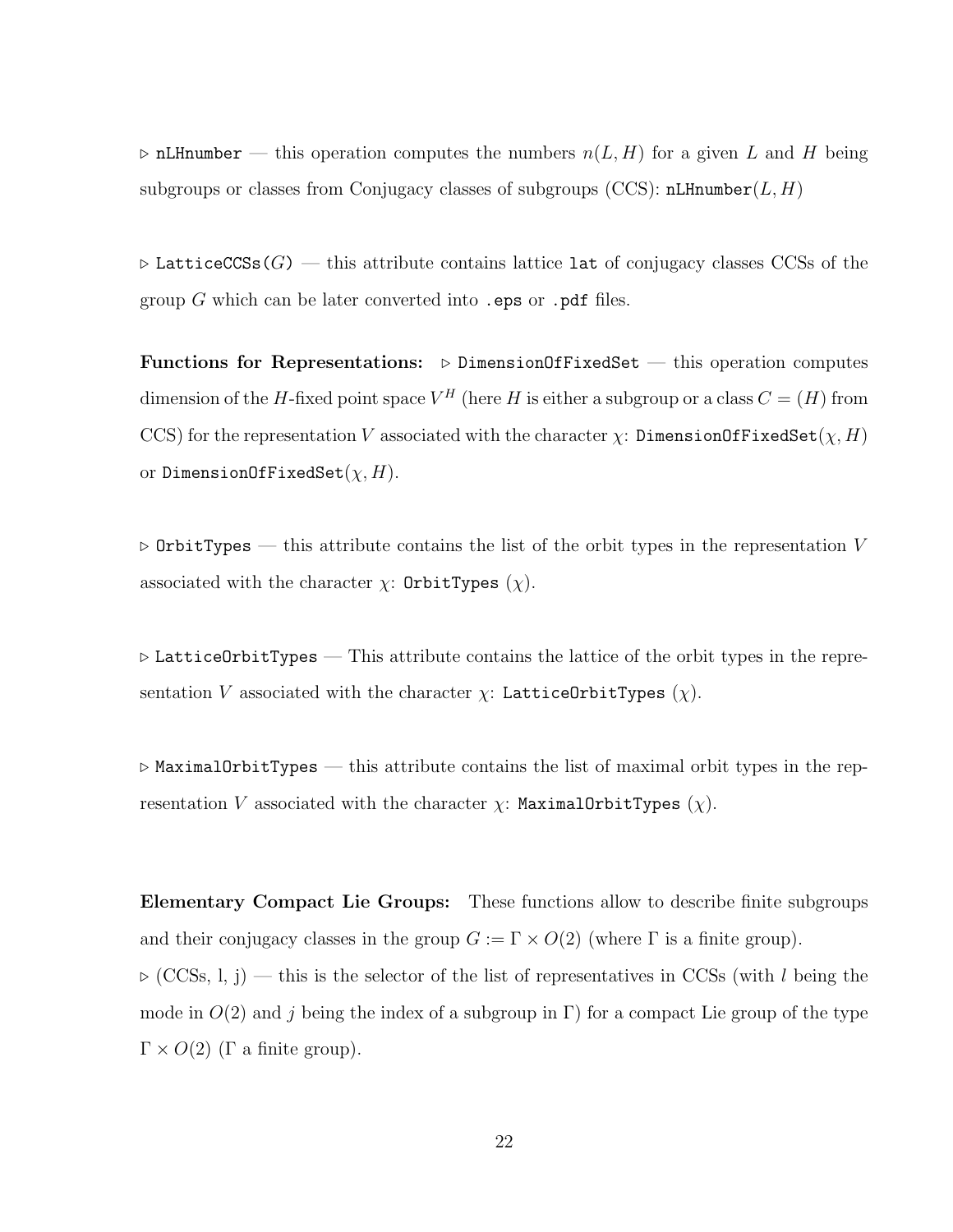$\triangleright$  NumberOfNonzeroModeClasses — this operation returns the number of non-zero mode CCSs: NumberOfNonzeroModeClasses(CCSs).

Utilties:  $\triangleright$  IsCompactLieGroupCharacterTable — this operation verifies the category of the character table for the compact Lie group G.

 $\triangleright$  IsCompactLieGroupIrrCollection — this is the category of collection of irreducible representations of compact Lie group.

 $\triangleright$  IsCompactLieGroupClassFunction — this is the category of class function of compact Lie group.

 $\triangleright$  IsCompactLieGroupCharacter — this is the property of compact Lie group character.

 $\triangleright$  IsCompactLieGroupVirtualCharacter — this is the property of compact Lie group virtual character.

 $\triangleright$  IsIrreducibleCharacter — this is the property of compact Lie group irreducible character.

 $\triangleright$  IdIrr — this attribute contains the id of compact Lie group irreducible representation  $\chi$ : IdIrr $(y)$ .

 $\triangleright$  DimensionOfFixedSet — This operation returns the dimension of H-fixed set of subgroup H or the conjugacy class C of subgroup with respect to character  $\chi$ : tt DimensionOfFixedSet  $(\chi, C)$  or tt DimensionOfFixedSet $(\chi, H)$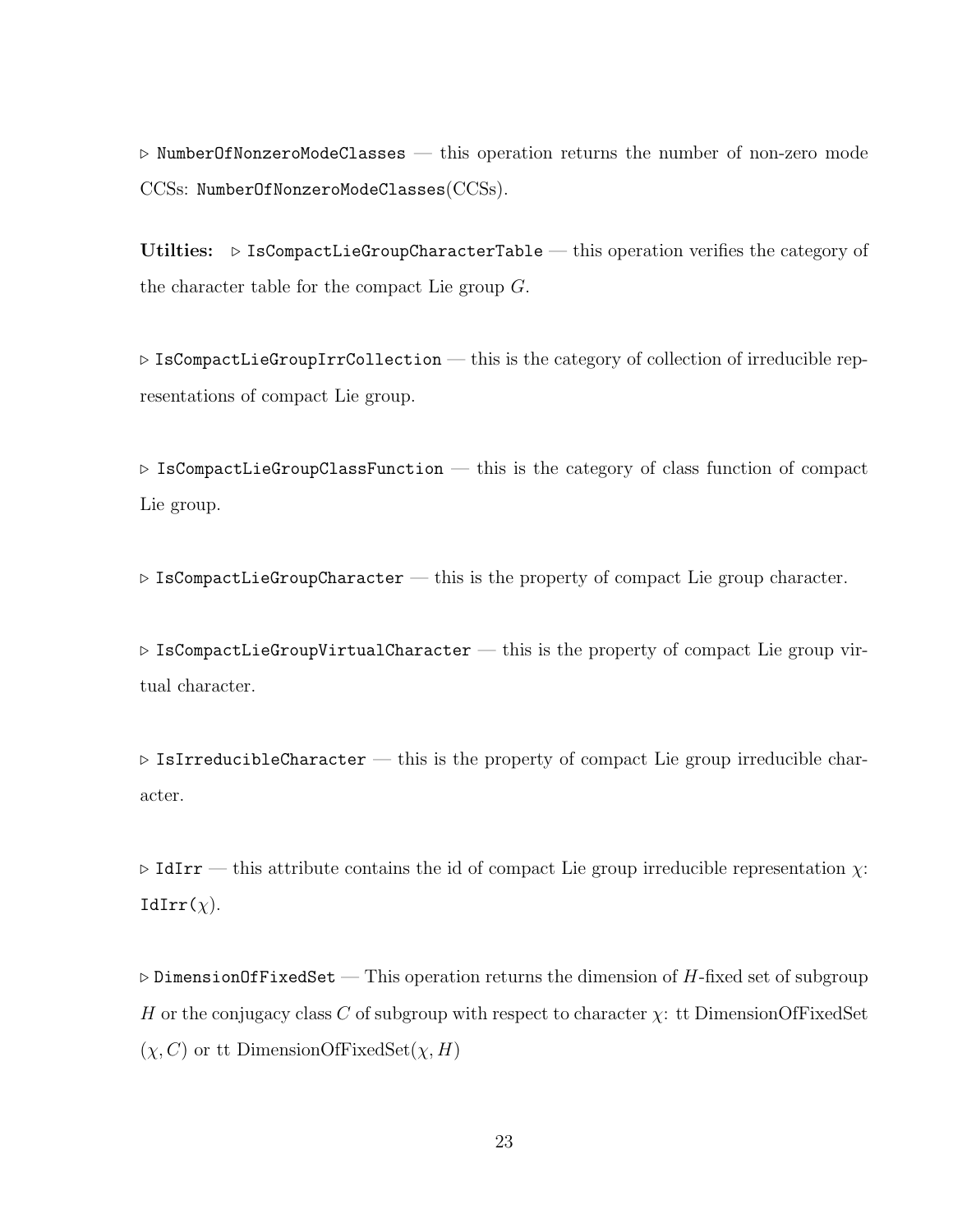$\triangleright$  OrthogonalGroupOverReal(n) — this function creates the orthogonal group  $O(n,\mathbb{R})$ .

 $\triangleright$  SpecialOrthogonalGroupOverReal(n) — This function creates group  $SO(n,\mathbb{R})$ .

 $\triangleright$  ElementaryCLGId — this function creates an elementary compact Lie group of given id:  $ElementaryCLGId(id)$ 

Direct Product of Two Finite Groups:  $\triangleright$  DirectProductDecomposition — performs direct product decomposition for either a group  $G$ , a conjugacy class c or a group element a: DirectProductDecomposition $(G)$ , DirectProductDecomposition $(c)$ ,

DirectProductDecomposition $(G, a)$ . Here is an example.

 $gap > G1 := SymmetricGroup(4)$ ;

 $gap > G2 := CyclicGroup(2);;$ 

 $gap > G := DirectProduct(G1, G2);$ 

gap> DirectProductDecomposition( G ); # for group

 $[ Sym( [ 1.. 4 ],] Group( [ (1,2) ] ) ]$ 

gap> c := ConjugayClasses( G )[ 10 ];

 $(1,2,3,4)(5,6)$ <sup>^</sup> G

gap> DirectProductDecomposition( c ); # for conjugacy class

 $[(1,2,3,4)^\circ \text{ G}, (1,2)^\circ \text{ G}]$ 

 $gap > a := List(G) [ 30 ];$ 

 $(1,3,2)(5,6)$ 

gap> DirectProductDecomposition( G, a ); # for group element  $\lceil$  (1,3,2), (1,2) ]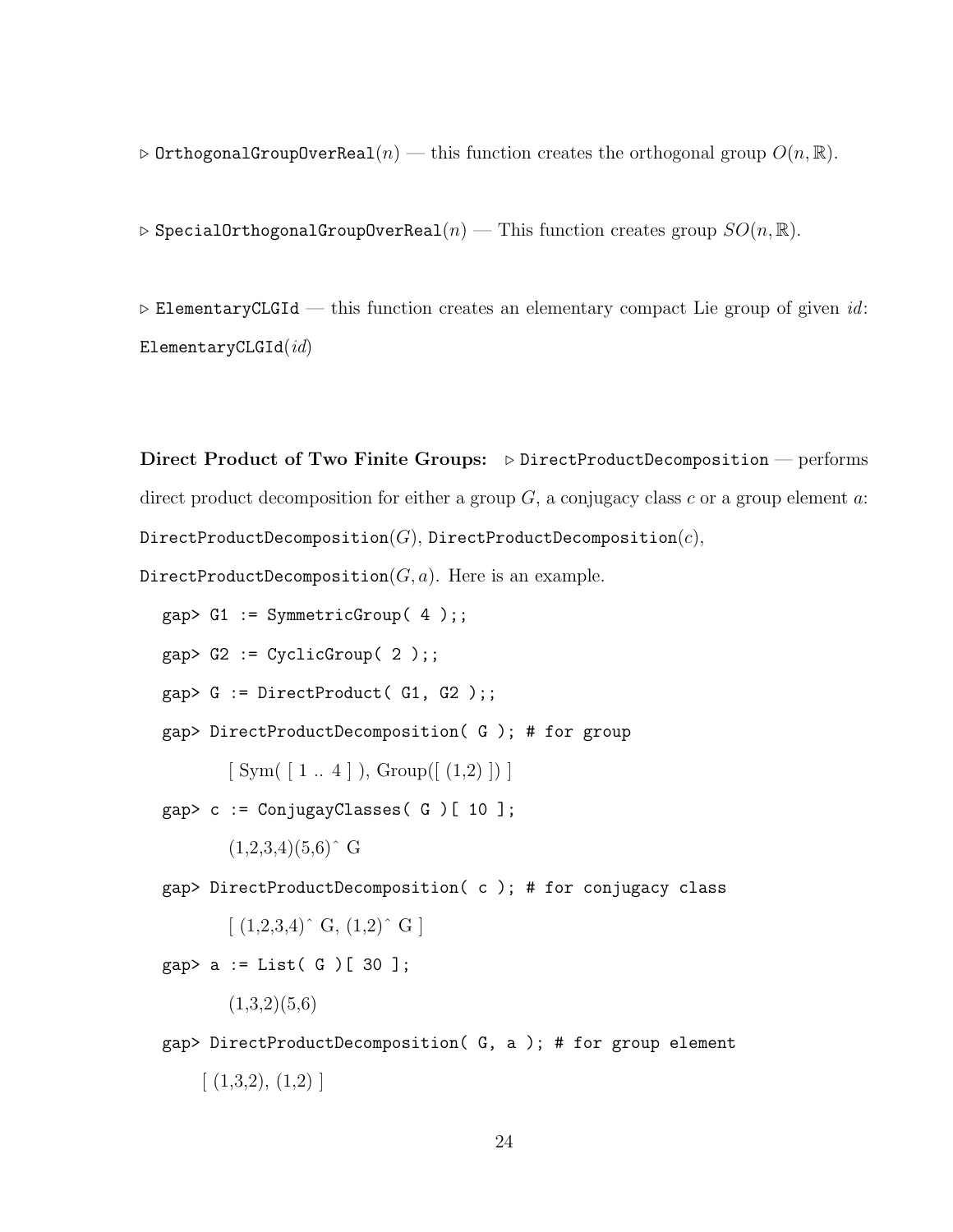**BurnsideRing:**  $\triangleright$  BurnsideRing(G) — this is an attribute of a group G which contains the induced Burnside ring  $A$  (see subsection [3.1\)](#page-27-1). Here is an example of creating a Burnside ring induced by a finite group and printing its additive and multiplicative identities.

```
gap> G := SymmetricGroup( 4 );
      Sym([\ 1\mathrel{{.}\,{.}}\nobreak\hspace{.18em}\nobreak 4\ ])<br>
gap> A := BurnsideRing( G );
       Brng(Sym( [ 1.. 4 ] ) )gap> Zero(A);
       \langle \rangle in Brng( Sym( [1..4]))
gap> One(A);
       < 1(11) > \text{in Brng}(\text{Sym}(\lceil 1..4 \rceil))
```
 $\triangleright$  UnderlyingGroup — this attribute of the Burnside ring A contains the group G from which A is induced: UnderlyingGroup $(A)$ .

 $\triangleright$  Basis (for Burnside ring) — this is an attribute of a Burnside ring A which stores its basis: Basis(A). Here is an example of selecting certain element in the basis of  $A$ :

```
gap> G := SymmetricGroup( 4 );
gap> A := BurnsideRing( G );
gap > B := Basis(A);
gap > b := B[2];
```
**Other Aspects:**  $\triangleright$  BasicDegree — this is an attribute of a character  $\chi$  which stores the associated basic degree BasicDegree( $\chi$ ) (see subsection [3.2.1](#page-29-0) for exact definitions). Here is an example.

```
gap > G := SymmetricGroup(4);gap> chi := Irr(G)[3];
```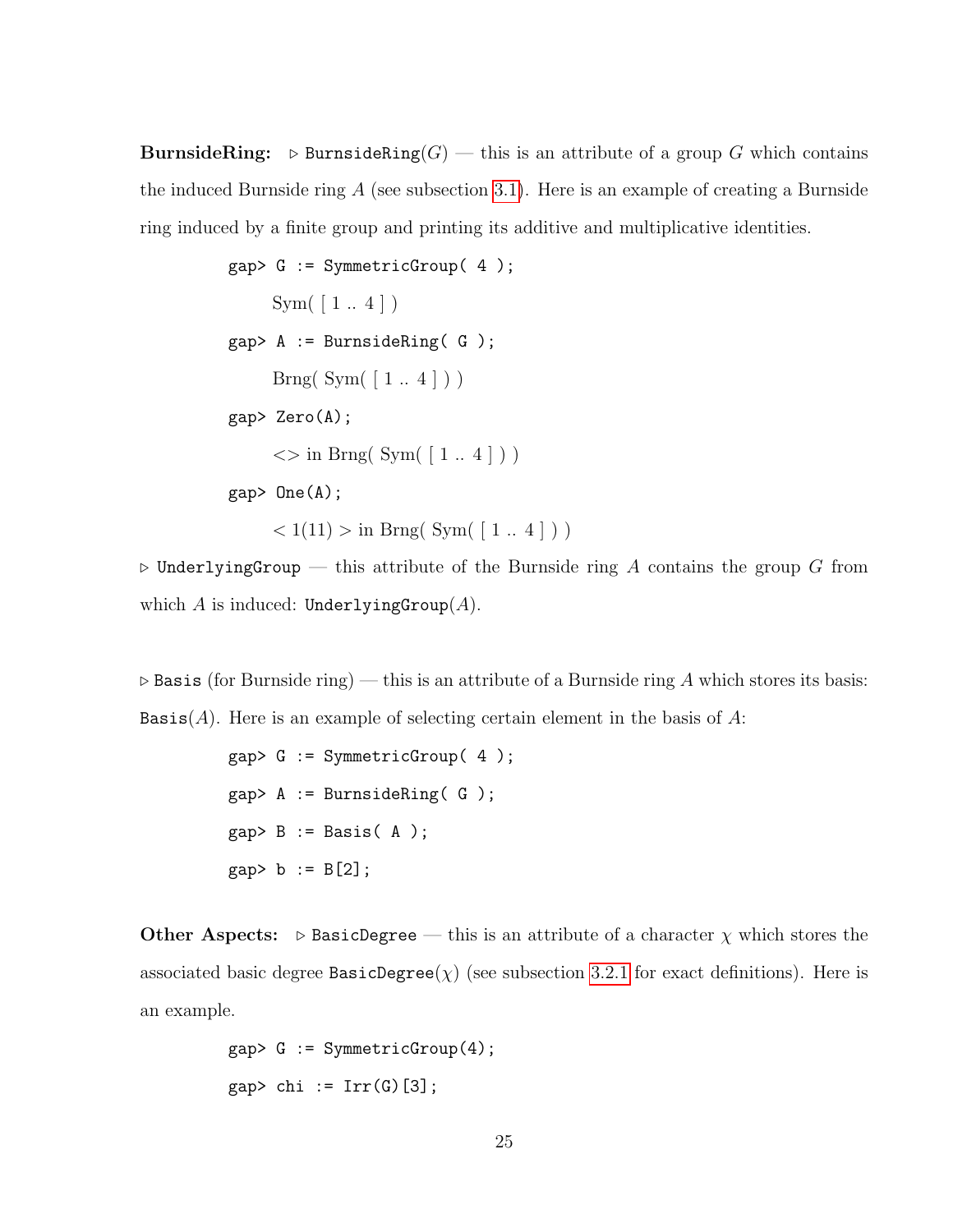Character( CharacterTable( Sym( [ 1 .. 4 ] ) ), [ 2, 0, 2, -1, 0 ] )

# gap> BasicDegree(chi);

 $< 1(5) - 2(9) + 1(11) > \text{in } \text{Brag}(\text{Sym}([1.. 4]))$ 

### <span id="page-35-0"></span>3.3.2 Examples of GAP Computations

In this subsection we consider an example of the the group  $G := D_3 \times D_3 \times \mathbb{Z}_2$  acting on  $\mathscr{H} = V \oplus V \oplus V$ , with  $V = \mathbb{R}^3$  in such a way that the first copy of  $D_3$  permutes the V-coordinates and the second copy of  $D_3$  permutes the coordinates in  $V := \mathbb{R}^3$ . To be more precise, we put

$$
\gamma_1 := (\gamma, 1, 1), \gamma_2 := (1, \gamma, 1), \kappa_1 := (\kappa, 1, 1),
$$
  
 $\kappa_2 := (1, \kappa, 1), -1 := (1, 1, -1),$ 

where  $D_3 = \{1, \gamma, \gamma^2, \kappa, \gamma \kappa, \gamma^2 \kappa\}, \gamma := e^{i\frac{2\pi}{3}}$ . Since  $D_3$  can be represented as a group of permutations  $S_3$ , where  $\gamma = (1, 2, 3)$  and  $\kappa = (2, 3)$ , we have the action of G on  $\mathscr H$  given by

$$
\gamma_1(x_1, x_2, x_3, y_1, y_2, y_3, z_1, z_2, z_3) = (y_1, y_2, y_3, z_1, z_2, z_3, x_1, x_2, x_3),
$$
  
\n
$$
\gamma_2(x_1, x_2, x_3, y_1, y_2, y_3, z_1, z_2, z_3) = (x_2, x_3, x_1, y_2, y_3, y_1, z_2, z_3, z_1),
$$
  
\n
$$
\kappa_1(x_1, x_2, x_3, y_1, y_2, y_3, z_1, z_2, z_3) = (x_1, x_2, x_3, z_1, z_2, z_3, y_1, y_2, y_3),
$$
  
\n
$$
\kappa_2(x_1, x_2, x_3, y_1, y_2, y_3, z_1, z_2, z_3) = (x_1, x_3, x_2, y_1, y_3, y_2, z_1, z_3, z_2),
$$
  
\n
$$
-1(x_1, x_2, x_3, y_1, y_2, y_3, z_1, z_2, z_3) = (-x_1, -x_2, -x_3, -y_1, -y_2, -y_3, -z_1, -z_2, -z_3)
$$

First, we start GAP and load the EquiDeg package (by using the command) gap> LoadPackage( "equideg" );

Now we are ready to define the group  $G$  by the following commands: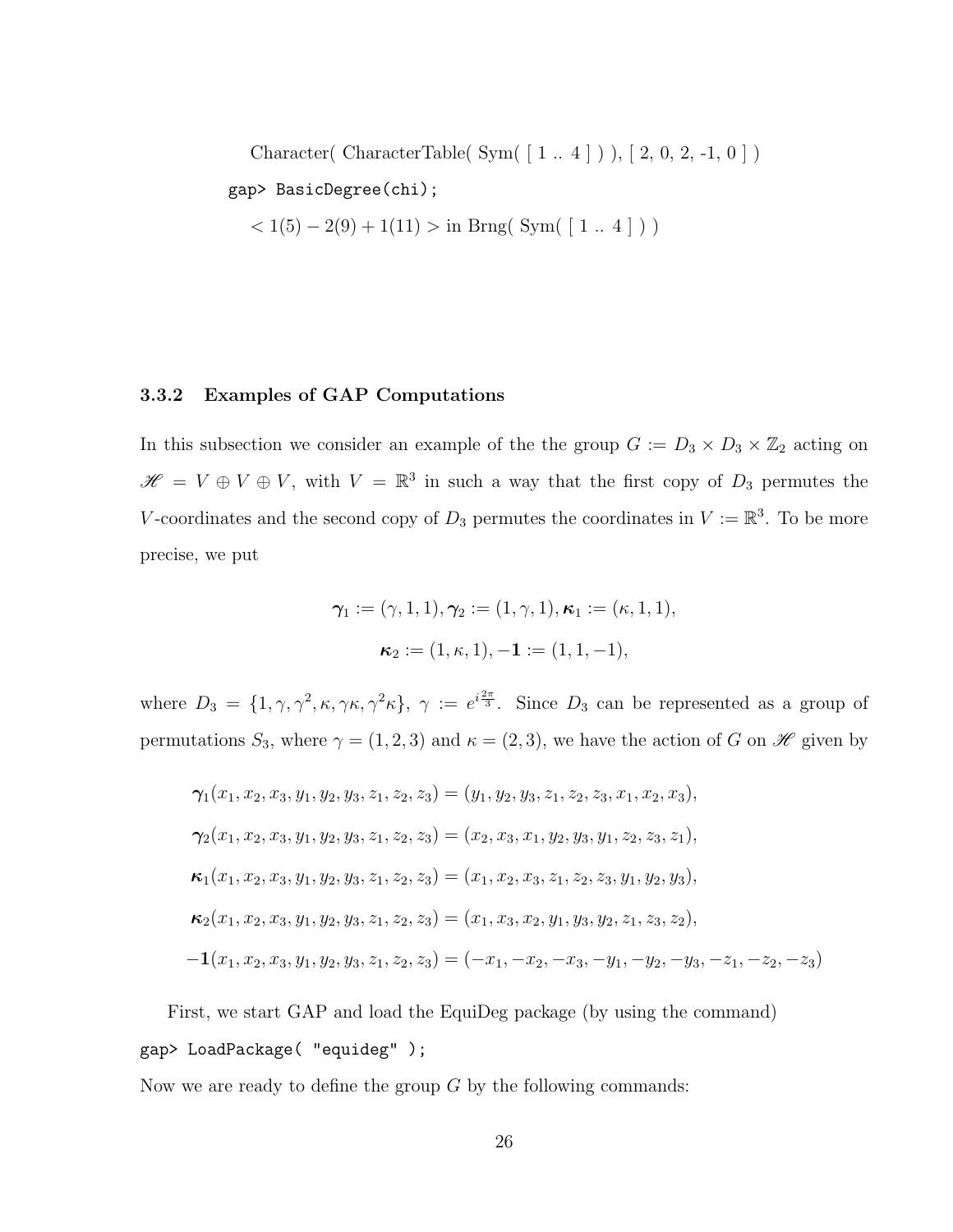gap> grp1 := SymmetricGroup( 3 );

gap> grp2 := SymmetricGroup( 2 );

gap> grp3 := DirectProduct(grp1,grp2);

gap> grp := DirectProduct(grp1,grp3);

Under the above identification we obtain that the product group  $G < S_8$ , which is denoted by the symbol grp, is generated by the permutations:  $(1, 2, 3)$ ,  $(1, 2)$ ,  $(4, 5, 6)$ ,  $(4, 5)$ ,  $(7, 8)$ . One can easily notice that, according to the notation that was introduced earlier we have

$$
\kappa_1 = (\kappa, 1, 1) = (1, 2), \qquad \kappa_2 = (1, \kappa, 1) = (4, 5), \qquad (-1) = (1, 1, -1) = (7, 8),
$$
  

$$
\gamma_1 = (\gamma, 1, 1) = (1, 2, 3), \quad \gamma_2 = (1, \kappa, 1) = (4, 5, 6),
$$

In the next step, we compute the lattice of the conjugacy classes of all subgroups of the group  $G$ 

gap> latt := LatticeCCSs(grp);

One can list all these classes by issuing command

```
gap> Print( latt );
```
It is easy to check that there are exactly 69 conjugacy classes in the list latt. Indeed, we have

gap> latt;

```
<CCS lattice of Group([ (1,2,3), (1,2), (4,5,6), (4,5), (7,8) ]), 69 classes>
Next, we find the list of all irreducible representations of G
```
 $gap$ > irr\_list := Irr(  $grp$ );

One can easily verify that we have exactly 18 irreducible G-representations:

gap> Length( irr list );

18

Since GAP numbers these representations starting from one, and we would like to reserve the symbol  $V_0$  for the trivial representation, we adjust the GAP-numbering by shifting index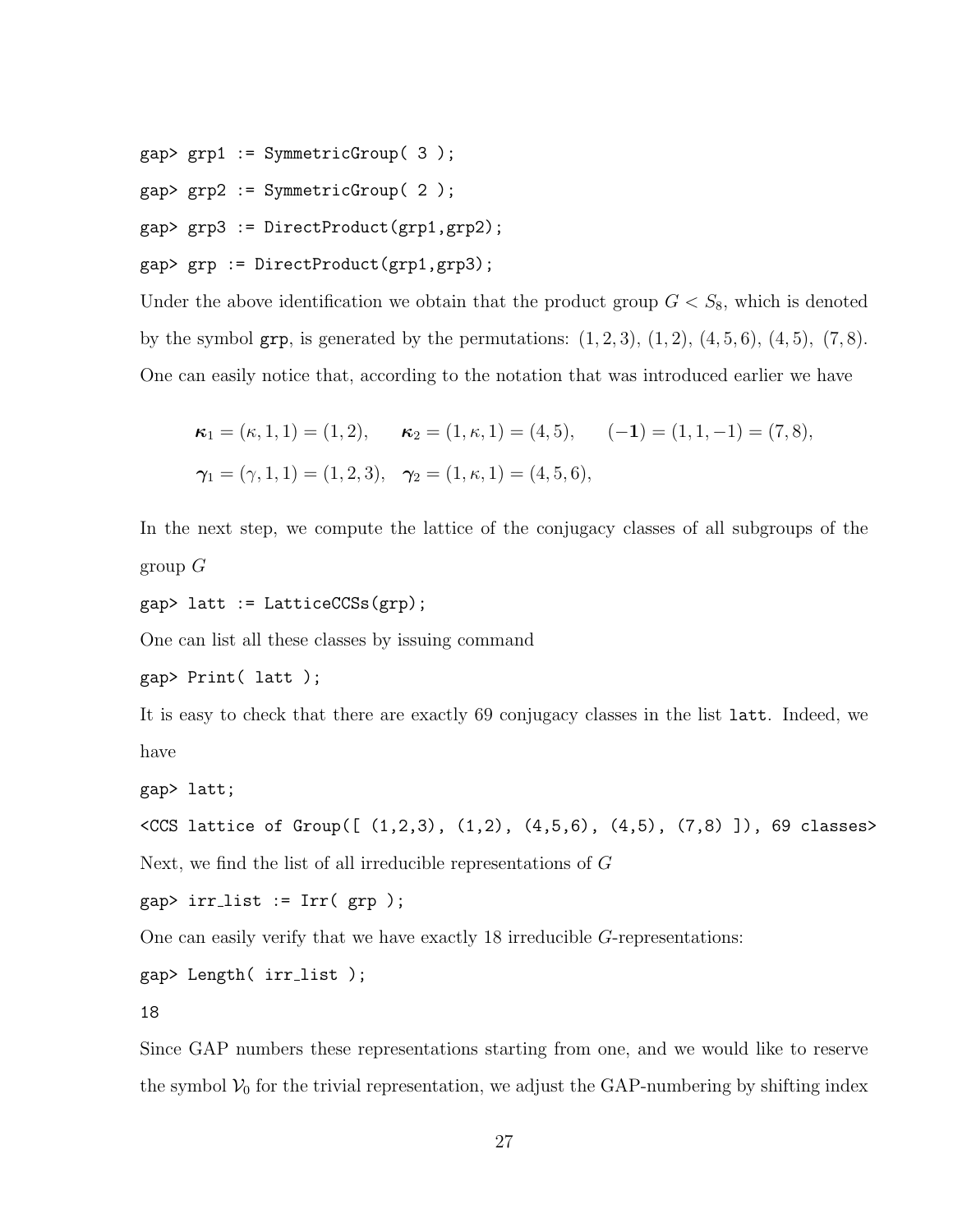by one unit, i.e. the k-th character in the list  $irr\_list[k]$  corresponds to the irreducible G-representation  $\mathcal{V}_{k-1}$ . Since the character  $\chi_{k-1}$ , corresponding to the G-representation  $\mathcal{V}_{k-1}$ is a function on the conjugacy classes of the elements of  $G$ , we issue the following commands that will allow us to identify these classes:

```
gap> cc := ConjugacyClasses( grp );
```

```
gap> Print( cc );
```

| $() \wedge G$ ,            | $(7,8)\wedge G$ ,        | $(5,6)\wedge G$ ,                                                                        |
|----------------------------|--------------------------|------------------------------------------------------------------------------------------|
| $(5,6)(7,8)\wedge G,$      | $(4,5,6)\wedge G$ ,      | $(4,5,6)$ $(7,8)$ $\wedge$ G,                                                            |
| $(2,3)\wedge G$ ,          | $(2,3)(7,8)\wedge G$ ,   | $(2,3)(5,6)\wedge G,$                                                                    |
| $(2,3)(5,6)(7,8)\wedge G,$ | $(2,3)(4,5,6)\wedge G$ , | $(2,3)(4,5,6)(7,8)\triangle G,$                                                          |
| $(1,2,3)\wedge G$ ,        | $(1,2,3)(7,8)\wedge G$ , | $(1,2,3)(5,6)\wedge G$ ,                                                                 |
|                            |                          | $(1,2,3)(5,6)(7,8)\wedge G$ , $(1,2,3)(4,5,6)\wedge G$ , $(1,2,3)(4,5,6)(7,8)\wedge G$ . |

One can easily recognize that these classes are (according to the order used for the character tables) are

$$
(\pm 1), (\pm \kappa_2), (\pm \gamma_2), (\pm \kappa_1), (\pm \kappa_1 \kappa_2), (\pm \kappa_1 \gamma_2), (\pm \gamma_1), (\pm \gamma_1 \kappa_2), (\pm \gamma_1 \gamma_2),
$$

where the symbol  $(\pm a)$  stand for the pair  $(a)$ ,  $(-a)$ .

Then we have

```
gap> irr list[5];
```
 $Character(CharacterTable (Group([ (1,2,3), (1,2), (4,5,6), (4,5), (7,8) ])),$ 

 $[1, -1, 1, -1, 1, -1, 1, -1, 1, -1, 1, -1, 1, -1, 1, -1, 1, -1]$ 

gap> irr list[10];

```
Character(CharacterTable( Group([ (1, 2, 3), (1, 2), (4, 5, 6), (4, 5), (7, 8) ])),[2, -2, 2, -2, 2, -2, 0, 0, 0, 0, 0, -1, 1, -1, 1, -1, 1]gap irr_list[14];
```
Character(CharacterTable(Group( $[ (1,2,3), (1,2), (4,5,6), (4,5), (7,8) ]$ ),  $[2, -2, 0, 0, -1, 1, 2, -2, 0, 0, -1, 1, 2, -2, 0, 0, -1, 1]$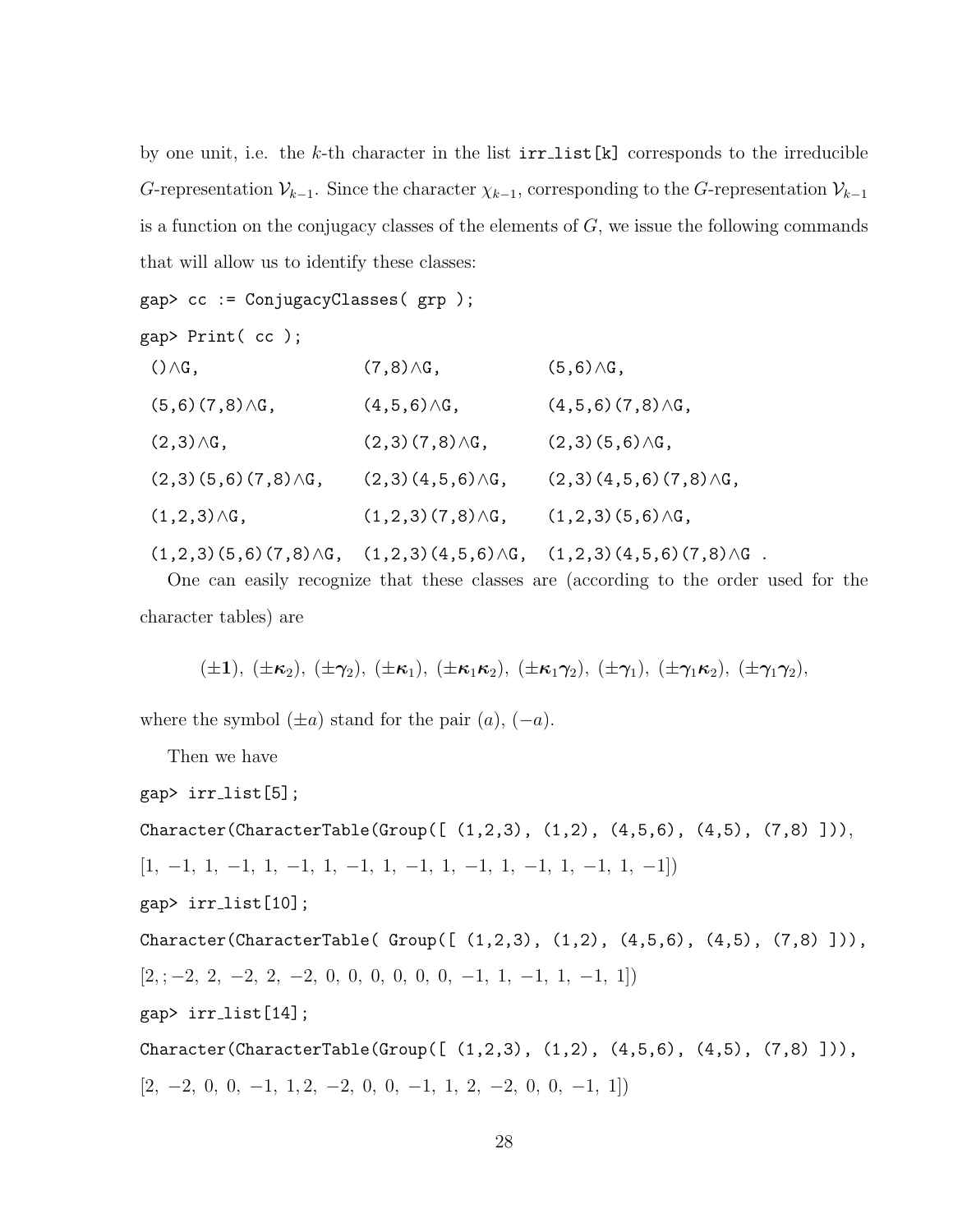gap> irr list[18];

 $Character(CharacterTable(Group([ (1, 2, 3), (1, 2), (4, 5, 6), (4, 5), (7, 8) ])),$  $[4, \ -4, \ 0, \ 0, \ -2, \ 2, \ 0, \ 0, \ 0, \ 0, \ 0, \ -2, \ 2, \ 0, \ 0, \ 1, \ -1])$ 

In order to obtain the isotypic decomposition of the G-space  $\mathscr{H}$ , we need to solve the system of equations

$$
\chi_{\mathscr{H}} = n_0 \chi_{\mathcal{V}_0} + n_1 \chi_{\mathcal{V}_1} + n_2 \chi_{\mathcal{V}_2} + \cdots + n_{16} \chi_{\mathcal{V}_{16}} + n_{17} \chi_{\mathcal{V}_{17}},
$$

By direct computation of the character  $\chi_{\mathscr{H}}$  and the above GAP output, we obtain

|                           |         |                |                   |                 | (±1) $(\pm \kappa_2)$ $(\pm \kappa_2)$ $(\pm \kappa_1)$ $(\pm \kappa_1 \kappa_2)$ $(\pm \kappa_1 \gamma_2)$ $(\pm \gamma_1)$ $(\pm \gamma_1 \kappa_2)$ $(\pm \gamma_1 \gamma_2)$ |                |         |          |         |
|---------------------------|---------|----------------|-------------------|-----------------|----------------------------------------------------------------------------------------------------------------------------------------------------------------------------------|----------------|---------|----------|---------|
| $\chi_{\mathscr{H}}$      | $\pm 9$ | $\pm 3$        |                   | 0 $\pm 3$       | $\pm 1$                                                                                                                                                                          | $\theta$       |         |          |         |
| $\chi_{\mathcal{V}_4}$    | $\pm 1$ | $\pm 1$        | $\pm 1$ $\pm 1$   |                 | $\pm 1$                                                                                                                                                                          | $\pm 1$        | $\pm 1$ | $\pm 1$  | $\pm 1$ |
| $\chi_{\mathcal{V}_9}$    | $\pm 2$ |                | $\pm 2$ $\pm 2$ 0 |                 | $\overline{0}$                                                                                                                                                                   | $\overline{0}$ | $\mp 1$ | $\mp 1$  | $\mp 1$ |
| $\chi_{\mathcal{V}_{13}}$ | $\pm 2$ | $\theta$       |                   | $\mp 1$ $\pm 2$ | $\overline{0}$                                                                                                                                                                   | $\mp 1$        | $\pm 2$ | $\theta$ | $\mp 1$ |
| $\chi_{\mathcal{V}_{17}}$ | $\pm 4$ | $\overline{0}$ | $\mp 2$           | $\overline{0}$  | $\overline{0}$                                                                                                                                                                   | $\overline{0}$ | $\mp 2$ | $\theta$ | $\pm 1$ |

Consequently, we have the following G-isotypic decomposition of the G-representation  $\mathscr{H}$ :

$$
\mathscr{H}:=\mathscr{H}_4\oplus\mathscr{H}_9\oplus\mathscr{H}_{13}\oplus\mathscr{H}_{17}
$$

where  $\mathscr{H}_j \simeq \mathcal{V}_j$ ,  $j = 4, 9, 13, 17$ .

In order to determine the orbit types in the G-representation  $\mathscr{H}$ , we use the following GAP routine:

```
gap> repH := irr list[5]+irr list[10]+irr list[14]+irr list[18];
Character( CharacterTable( Group([ (1,2,3), (1,2), (4,5,6), (4,5), (7,8) ]) ),
[9, -9, 3, -3, 0, 0, 3, -3, 1, -1, 0, 0, 0, 0, 0, 0, 0, 0]gap> latt1 := LatticeOrbitTypes( repH );
<object>
```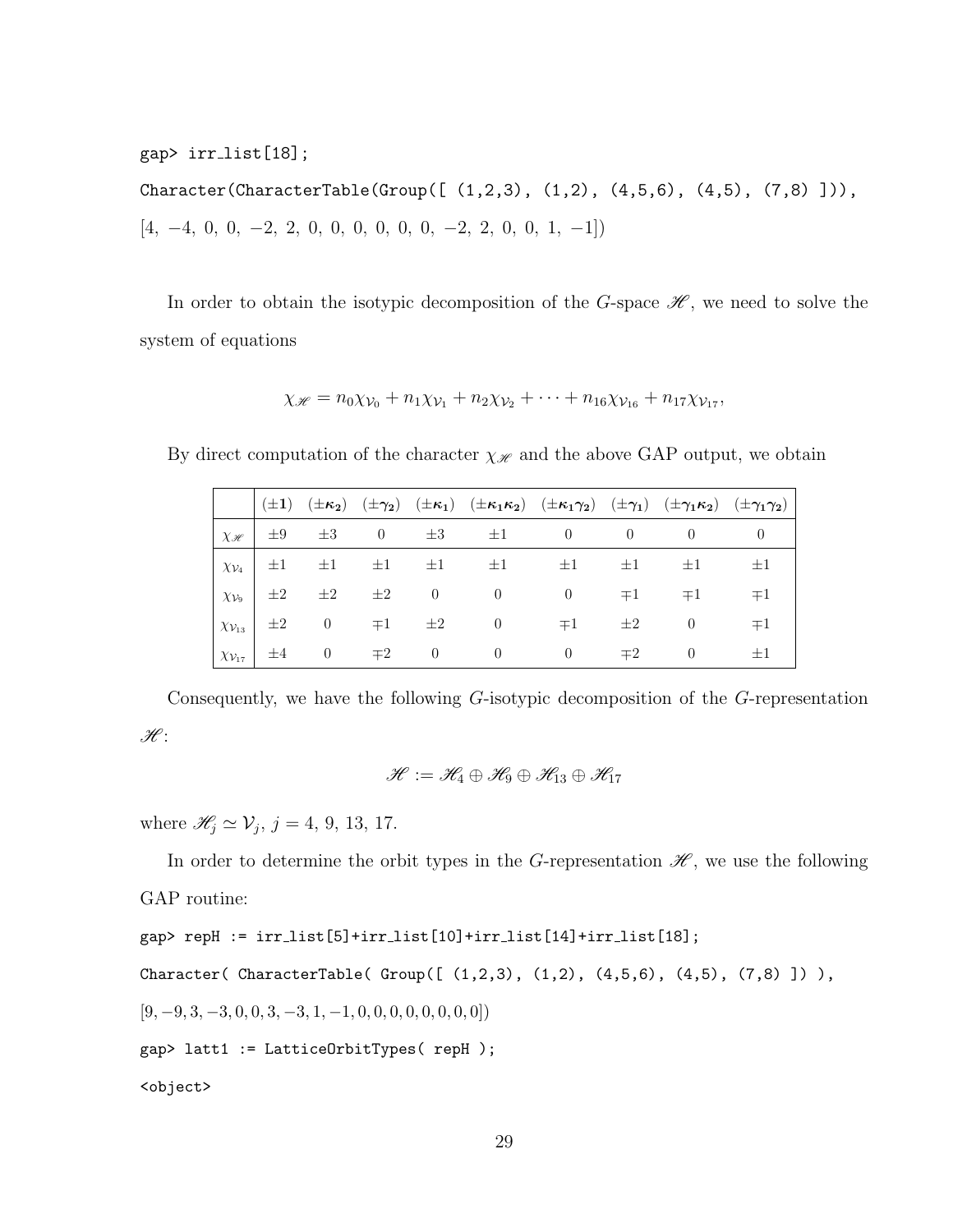to create the lattice of all the orbit types in the representation  $\mathscr{H}$ . Next, we apply another

routine to create the actual graphic representation of this lattice. In order to achieve it, first

we do

gap> DotFileLattice (latt1,"dot/representation-H.dot");

where "dot/representation-H.dot" means that the output will be saved in the

file *representation-H.dot* in the subfolder dot. Then, one needs to open another terminal

and run program dot, outside GAP, in order to convert the dot-file into a pdf-file:

dot\$ dot -Tpdf -o representation-H.pdf representation-H.dot

and as a result we obtain the following lattice: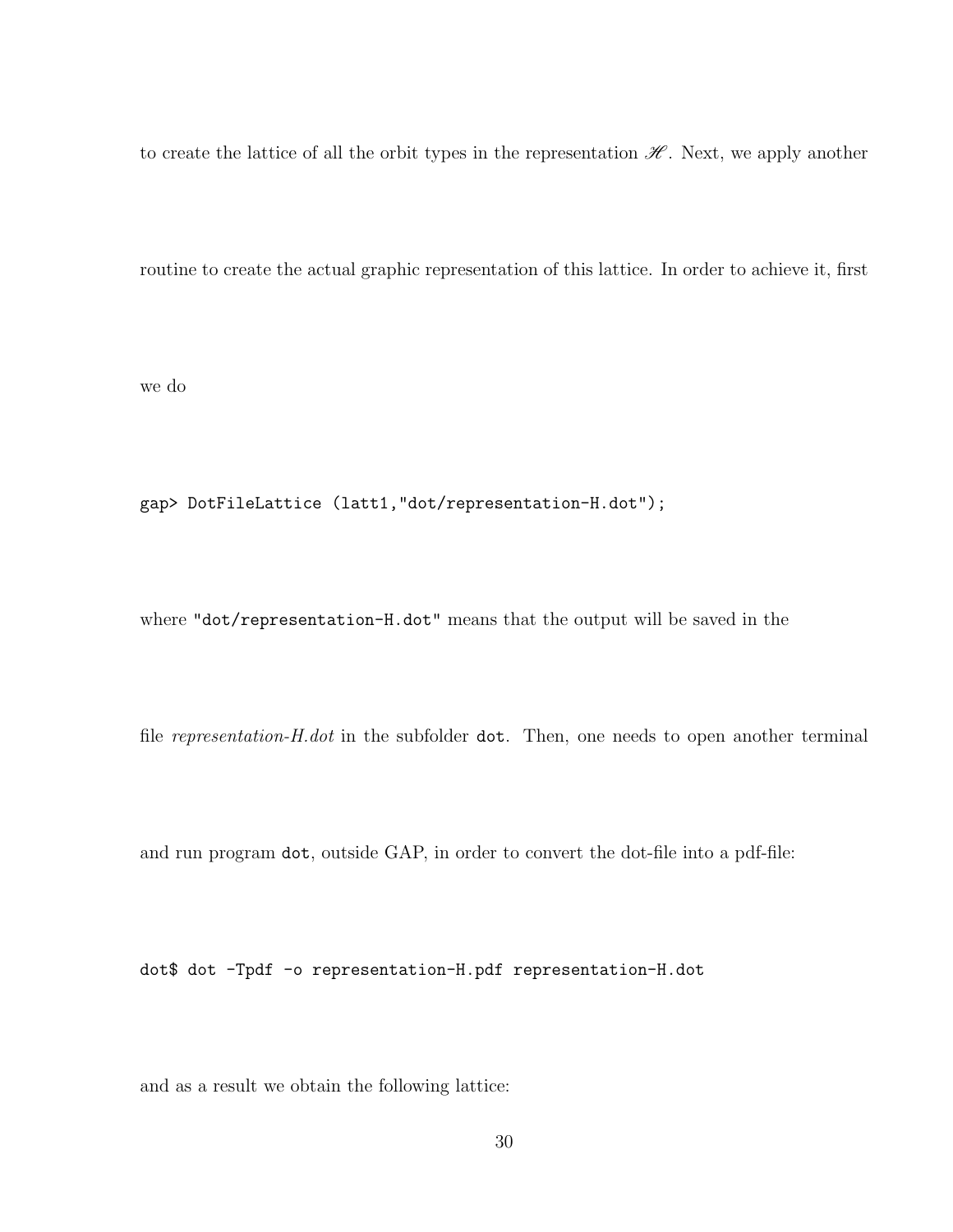

Figure 3.1. Lattice of orbit types in  $D_3 \times D_3 \times \mathbb{Z}_2$ -representation  $\mathcal{H}$ . The numbers k in the lattice correspond to the orbit types  $(H_k)$  and the numbers standing on the left margin denotes the dimensions of the corresponding  $H_k$ -fixed point spaces  $\mathscr{H}^{H_k}$ .

Our next task is to provide a notation, for the conjugacy classes in  $G$ , which is compatible with the amalgamated convention [2.5.2.](#page-25-0) We consider the group G as the product  $D_3 \times$  $(D_3 \times \mathbb{Z}_2)$ , where in  $D_3 \times \mathbb{Z}_2$  we have the following representatives of the conjugacy classes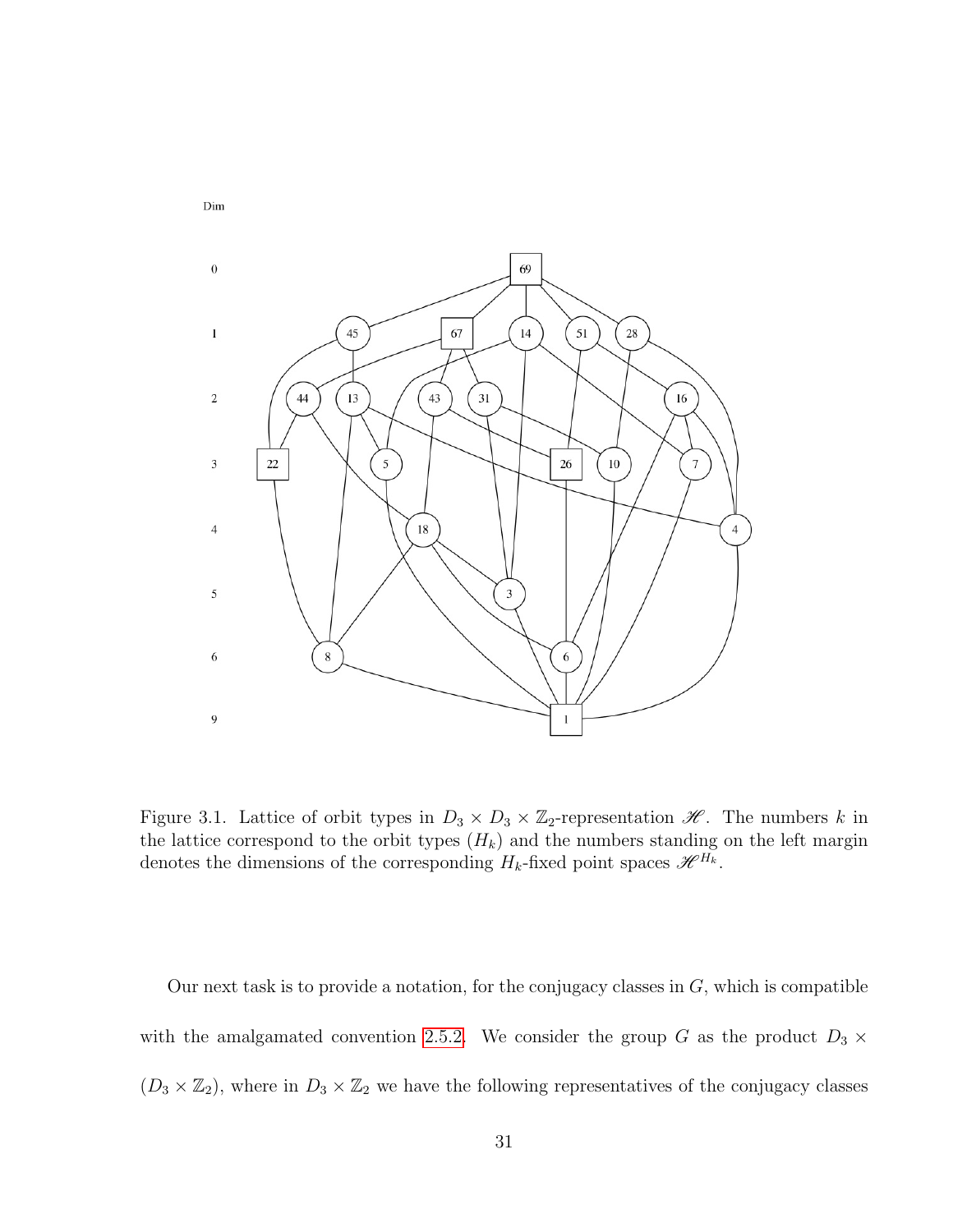of subgroups

$$
D_3 := D_3 \times \{1\}, \quad Z_3 := Z_3 \times \{1\}, \quad D_1 := D_1 \times \{1\}, \quad Z_1 := Z_1 \times \{1\}
$$
\n
$$
D_3^p := D_3 \times Z_2, \quad Z_3^p := Z_3 \times Z_2, \quad D_1^p := D_1 \times Z_2, \quad Z_1^p := Z_1 \times Z_2
$$
\n
$$
D_3^z := Z_3 \times \{1\} \cup Z_3 \kappa \times \{-1\}, \quad D_1^z := \{(1, 1), (\kappa, -1)\}.
$$

Recall that the subgroups of the product  $G_1 \times G_2$  can be represented in the form  $H^{\varphi} \times_L^{\psi} K$ , where  $H \leq G_1$ ,  $K \leq G_2$ , and  $\varphi : H \to L$ ,  $\psi : K \to L$  are epimorphisms. Then

$$
H^{\varphi} \times_L^{\psi} K := \{ g, h) : \varphi(g) = \psi(h) \}.
$$

For the group  $D_3 \times (D_3 \times \mathbb{Z}_2)$ , since we only want to list representatives of the conjugacy classes, we will denote the subgroup  $H^{\varphi} \times^{\psi}_L K$  by

$$
H^{Z_1} \times_L^{Z_2} K,
$$

where  $Z_1 := \text{Ker}(\varphi)$  and  $Z_2 := \text{Ker}(\psi)$ ,  $H \leq D_3$ ,  $K \leq D_3^p$  $_3^p$ . In the case  $L = \{e\}$  we will simply write  $H \times K$  and if Ker  $(\varphi)$  or Ker  $(\psi)$  is trivial, the symbol  $Z_1$  or  $Z_2$  can be simply omitted.

Let us describe all the representatives  $H_k$  of the orbit types in  $\mathscr{H}$ . For this purpose we use the GAP command ccs list[[k]. For example:

$$
gap
$$
  $ccs_list[44]$ ;

Group( [  $(5,6)$ ,  $(4,5,6)$ ,  $(2,3)$  ]  $)^{A}G$ 

which means that there is a representative of  $(H_{44})$  generated by  $\kappa_2$ ,  $\kappa_1$ , and thus  $H_{44} := D_1 \times D_3$  can be chosen as such a representative. In a similar way, we have that a representative of  $(H_{45})$  is generated by  $(2,3)(7,8)$ ,  $(5,6)$  and  $(4,5,6)$ , which implies that we can take a subgroup  $H_{45}$  being generated by  $(\kappa, 1, -1)$ ,  $(1, \kappa, 1)$  and  $(1, \gamma, 1)$  which can be easily recognized the subgroup  $H_{45} = D_1 \times_{\mathbb{Z}_2}^{D_3} D_3^p$  $_3^p$ . Similarly, for  $H_{28}$  we have the generators  $(\kappa, \kappa, -1)$  and  $(\gamma, \gamma, 1)$  which implies that  $H_{28} = D_3 \times_{D_3} D_3^z$ . Finally, for  $H_{51}$  we have generators  $(1, \kappa, -1)$ ,  $(\kappa, 1, 1)$  and  $(\gamma, 1, 1)$ , so  $H_{51} = D_3 \times D_1^z$ .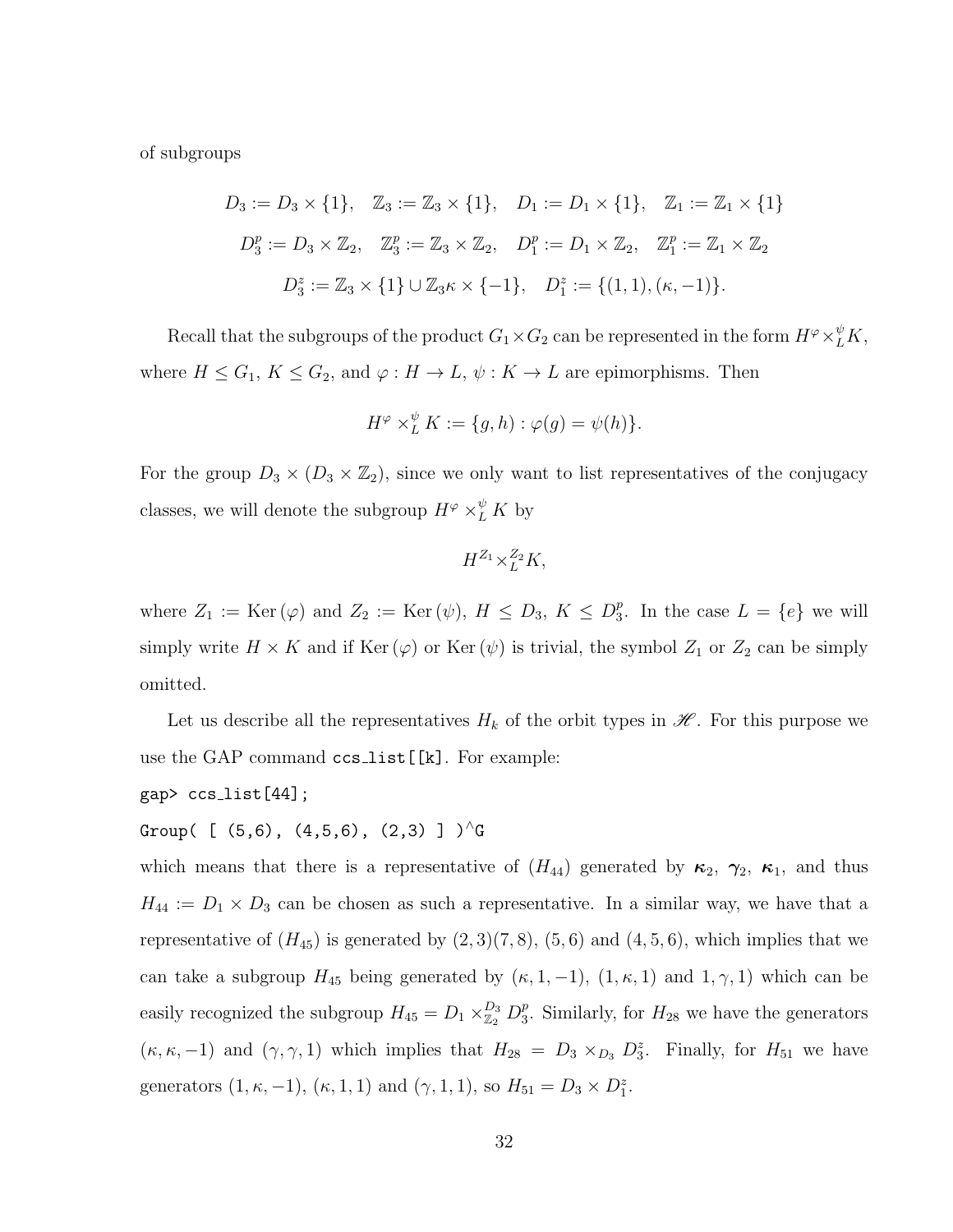In summary we have the following orbit types in  $\mathscr{H} \setminus \{0\}$ :

$$
(H_{67}) = (D_3 \times D_3), \qquad (H_{45}) = (D_1 \times \mathbb{Z}_2^3 D_3^p), \quad (H_{14}) = (D_1 \times \mathbb{Z}_2^7 D_1^p),
$$
  
\n
$$
(H_{51}) = (D_3 \times D_1^z), \qquad (H_{28}) = (D_3 \times D_3 D_3^z), \quad (H_{44}) = (D_1 \times D_3),
$$
  
\n
$$
(H_{13}) = (D_1 \times \mathbb{Z}_2^D D_1^p), \quad (H_{43}) = (D_3 \times D_1), \qquad (H_{31}) = (D_3 \times D_3 D_3),
$$
  
\n
$$
(H_{16}) = (D_1 \times D_1^z), \qquad (H_{22}) = (\mathbb{Z}_1 \times D_3), \qquad (H_5) = (D_1 \times \mathbb{Z}_2 \mathbb{Z}_2),
$$
  
\n
$$
(H_{26}) = (D_3 \times \mathbb{Z}_1), \qquad (H_{10}) = (\mathbb{Z}_3 \times \mathbb{Z}_3 \mathbb{Z}_3), \qquad (H_7) = (\mathbb{Z}_1 \times D_1^z),
$$
  
\n
$$
(H_{18}) = (D_1 \times D_1), \qquad (H_4) = (D_1 \times \mathbb{Z}_2 D_1^z), \qquad (H_3) = (D_1 \times \mathbb{Z}_2 D_1)
$$
  
\n
$$
(H_8) = (\mathbb{Z}_1 \times D_1), \qquad (H_6) = (D_1 \times \mathbb{Z}_1), \qquad (H_1) = (\mathbb{Z}_1).
$$

Moreover, clearly the maximal orbit types in  $\mathscr{H} \setminus \{0\}$  are:

$$
(D_3 \times D_3), \quad (D_1 \times \mathbb{Z}_2^D D_3^p), \quad (D_1 \times \mathbb{Z}_2^P D_1^p), \quad (D_3 \times D_3^z), \quad (D_3 \times D_3 D_3^z).
$$

## 3.3.3 Example of GAP Computations of Basic Degrees

This example is a continuation of the subsection [3.3.2](#page-35-0) where the group  $G := D_3 \times D_3 \times \mathbb{Z}_2$ was consider with an action on the space  $\mathscr{H} := V \oplus V \oplus V$ ,  $V := \mathbb{R}^3$  (see subsection [3.3.2](#page-35-0)) for more details). Since  $\mathscr H$  has the G-isotypical decomposition

$$
\mathscr{H}=\mathscr{H}_4\oplus\mathscr{H}_9\oplus\mathscr{H}_{13}\oplus\mathscr{H}_{17},
$$

in order to compute  $G$ -deg( $-\text{Id}$ ,  $B_1(\mathscr{H})$ ) we need to apply the product formula

$$
G\text{-}\mathrm{deg}(-\mathrm{Id}\,,B_1(\mathscr{H}))=\mathrm{deg}_{\mathcal{V}_4}\cdot \mathrm{deg}_{\mathcal{V}_9}\cdot \mathrm{deg}_{\mathcal{V}_{13}}\cdot \mathrm{deg}_{\mathcal{V}_{17}}.
$$

Next we apply the GAP routine to compute the basic degrees for the related to  $\mathscr H$  irreducible G-representations:

gap> bdeg4 := BasicDegree(irr list[5]);  $<-1(67)+1(69)$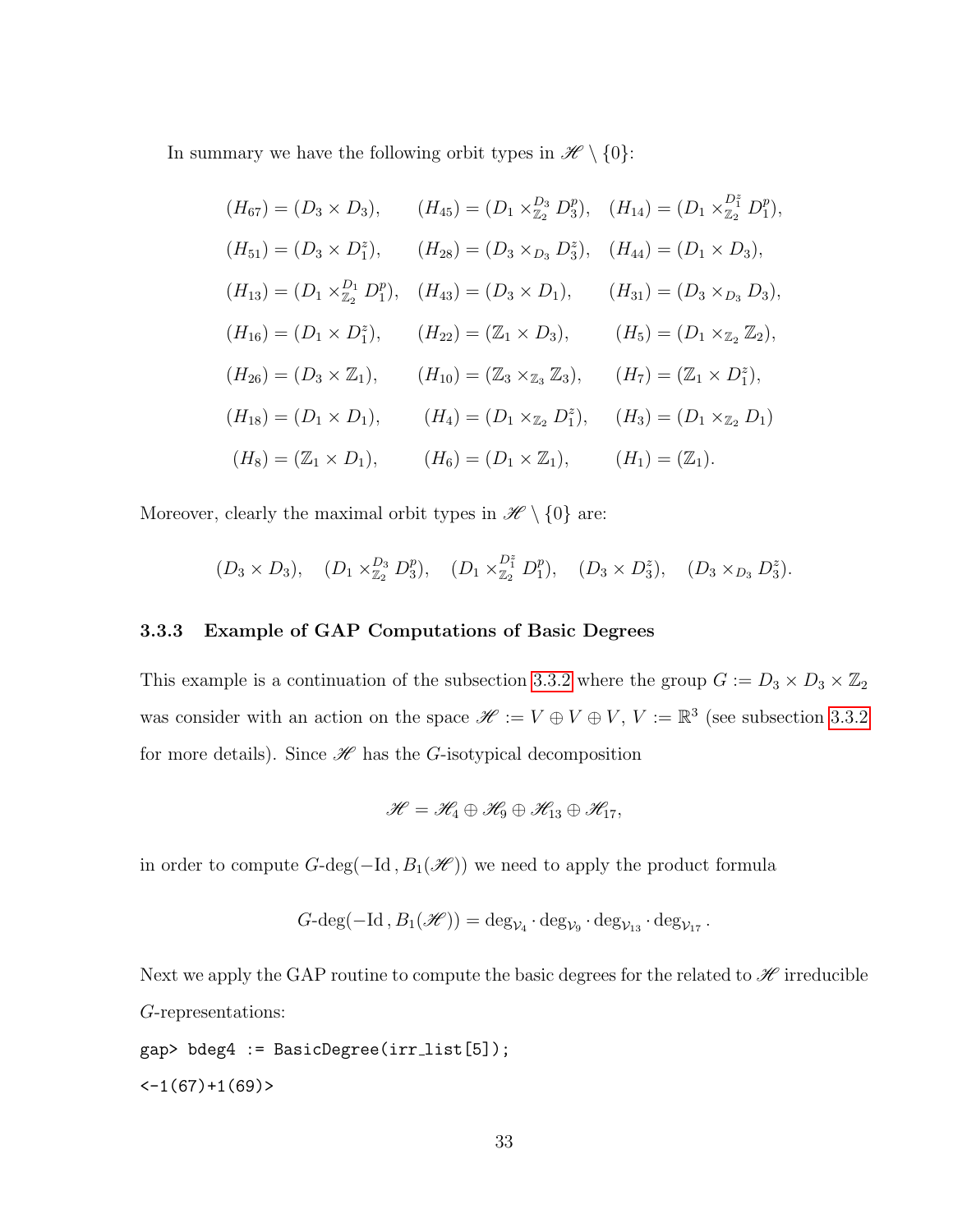gap> bdeg9 := BasicDegree(irr list[10]);

 $\langle 1(22)-1(44)-1(45)+1(69)\rangle$ 

gap> bdeg13 := BasicDegree(irr list[14]);

 $(1(26)-1(43)-1(51)+1(69)$ 

$$
\texttt{gap> bdeg17} := \texttt{BasicDegree}(irr_list[18]);
$$

 $<-3(1)+2(3)+2(4)+1(5)+1(6)+1(7)+1(8)+1(10)-1(13)-1(14)$ 

$$
-1(16)-1(18)-1(28)-1(31)+1(69)>
$$

Consequently, we have the following basic degrees

$$
deg_{\mathcal{V}_4} = (G) - ((D_3 \times D_3);
$$
  
\n
$$
deg_{\mathcal{V}_9} = (G) - (D_1 \times \frac{D_3}{\mathbb{Z}_2} D_3^p) - (D_1 \times D_3) + (\mathbb{Z}_1 \times D_3);
$$
  
\n
$$
deg_{\mathcal{V}_{13}} = (G) - (D_3 \times D_1^z) - (D_3 \times D_1) + (D_3 \times \mathbb{Z}_1);
$$
  
\n
$$
deg_{\mathcal{V}_{17}} = (G) - (D_3 \times_{D_3} D_3^z) - (D_1 \times \frac{D_1^z}{\mathbb{Z}_2} D_1^p) - (D_3 \times_{D_3} D_3) - (D_1 \times D_1) - (D_1 \times D_1^z) - (D_1 \times \frac{D_1}{\mathbb{Z}_2} D_1^p) + (\mathbb{Z}_3 \times_{\mathbb{Z}_3} \mathbb{Z}_3) + (\mathbb{Z}_1 \times D_1) + (\mathbb{Z}_1 \times D_1^z) + (D_1 \times \mathbb{Z}_1) + (D_1 \times \mathbb{Z}_2 \mathbb{Z}_2) + (D_1 \times \mathbb{Z}_2 D_1^z) + (D_1 \times \mathbb{Z}_2 D_1) - 3(\mathbb{Z}_1)
$$

Finally, we compute  $a := G$ -deg(−Id,  $B_1(\mathcal{H})$ ) using the following GAP routine; gap> a :=  $(bdeg4 * bdeg9 * bdeg13 * bdeg17);$  $\left(-1(3)+1(4)+1(13)-1(14)+1(16)-1(18)-1(28)+1(31)+1(43)+1(44)-1(45)-1(51)\right)$  $-1(67) + 1$  (69)<br/>> $\textrm{which implies that}$ 

$$
a = -(H_3) + (H_4) + (H_{13}) - (H_{14}) + (H_{16}) - (H_{18}) - (H_{28}) + (H_{31}) + (H_{43}) + (H_{44})
$$
  
\n
$$
- (H_{45}) - (H_{51}) - (H_{67}) + (H_{69})
$$
  
\n
$$
= -(D_1 \times_{\mathbb{Z}_2} D_1) + (D_1 \times_{\mathbb{Z}_2} D_1^z) + (D_1 \times_{\mathbb{Z}_2} D_1^p) - (D_1 \times_{\mathbb{Z}_2} D_1^p)
$$
  
\n
$$
+ (D_1 \times D_1^z) - (D_1 \times D_1) - (D_3 \times_{D_3} D_3^z) + (D_3 \times_{D_3} D_3)
$$
  
\n
$$
+ (D_3 \times D_1) - (D_1 \times_{\mathbb{Z}_2} D_3^p) - (D_3 \times D_1^z) - (D_3 \times D_3) + (G).
$$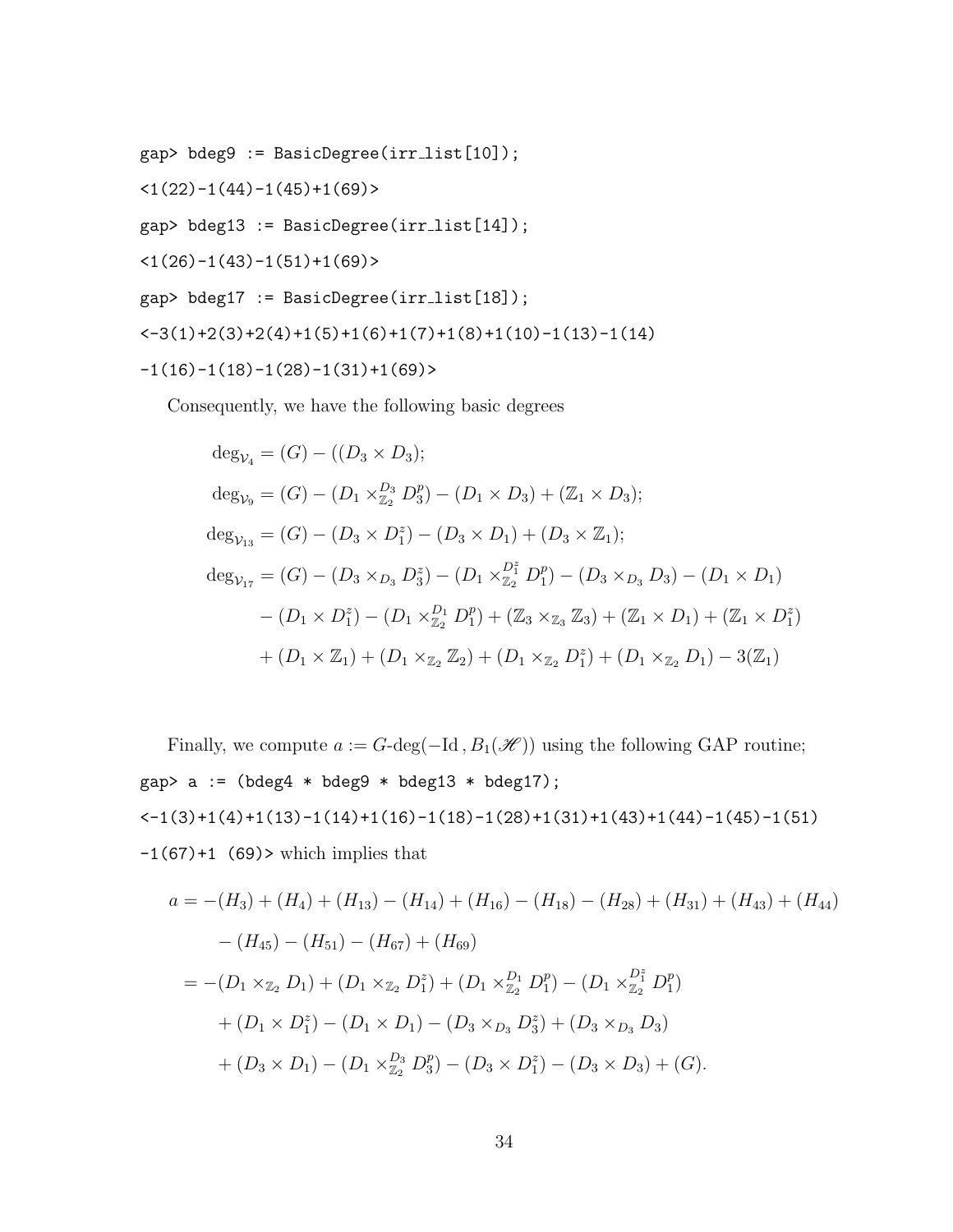## 3.4 Local and Global Bifurcation Problems:

Assume that  $a < b$ , V is an orthogonal G-representation and  $\Omega \subset V$  is an open bounded Ginvariant subset. Let  $\mathbf{F} : \mathbb{R} \oplus V \to V$  be a continuous G-equivariant map such that  $(\mathbf{f}_a, \Omega)$ ,  $(f_b, \Omega) \in \mathcal{M}^G(V)$ , where  $f_t(x) := \mathbf{F}(t, x), t \in \mathbb{R}, x \in V$ . Then a continuous G-invariant function  $\varphi : \mathbb{R} \oplus V \to \mathbb{R}$  will be called  $\Omega$ -complementing function for  $f_t$  at  $t = a, b$ , if

$$
\begin{cases}\n\varphi(t,x) < 0 \quad \text{if } t = a, b, x \in \Omega \\
\varphi(t,x) > 0 \quad \text{if } t \in (a,b), x \in \partial\Omega.\n\end{cases}
$$
\n
$$
(3.7)
$$

In such a case we define the map  $\mathbf{F}_{\varphi} : \mathbb{R} \oplus V \to \mathbb{R} \oplus V$  by

$$
\mathbf{F}_{\varphi}(t,x) = (\varphi(t,x), f(t,x)), \quad t \in \mathbb{R}, \ x \in V. \tag{3.8}
$$

The following result is well-known in non-equivariant case.

<span id="page-44-1"></span>**Theorem 3.4.1.** Suppose that  $\mathbf{F} : \mathbb{R} \oplus V \to V$  is a G-equivariant map such that  $(\mathbf{f}_a, \Omega)$ ,  $(f_b, \Omega) \in \mathcal{M}^G(V)$ , and  $\varphi : \mathbb{R} \oplus V \to V$  is an  $\Omega$ -complementing function for  $f_t$  at  $t = a$ , b. Then  $(\mathbf{F}_{\varphi},(a,b)\times\Omega) \in \mathcal{M}^G$ , the G-equivariant degree G-deg $(\mathbf{F}_{\varphi},(a,b)\times\Omega)$  doesn't depend on the choice of the  $\Omega$ -complementing function  $\varphi$  and we have

$$
G\text{-deg}(\boldsymbol{F}_{\varphi}, (a, b) \times \Omega) = G\text{-deg}(\boldsymbol{f}_a, \Omega) - G\text{-deg}(\boldsymbol{f}_b, \Omega). \tag{3.9}
$$

Let  $\mathbf{F} : \mathbb{R} \times V \to V$  be a continuous G-equivariant map such that for all  $t \in \mathbb{R}$ ,  $\mathbf{F}(t, 0) = 0$ . We are interested in solutions of the equation

<span id="page-44-0"></span>
$$
\boldsymbol{F}(t,x) = 0.\tag{3.10}
$$

Clearly any pair  $(t, 0)$  satisfies  $(3.10)$ , thus we will call them *trivial solutions* to  $(3.10)$ . All other solutions to  $(3.10)$  will be called *nontrivial*. We denote the set of all nontrivial solutions to  $(3.10)$  by  $\mathscr{S}$ , i.e.

$$
\mathscr{S} := \{ (t, x) \in \mathbb{R} \times \mathbb{R}^n \oplus V : \boldsymbol{F}(t, x) = 0 \text{ and } x \neq 0 \}.
$$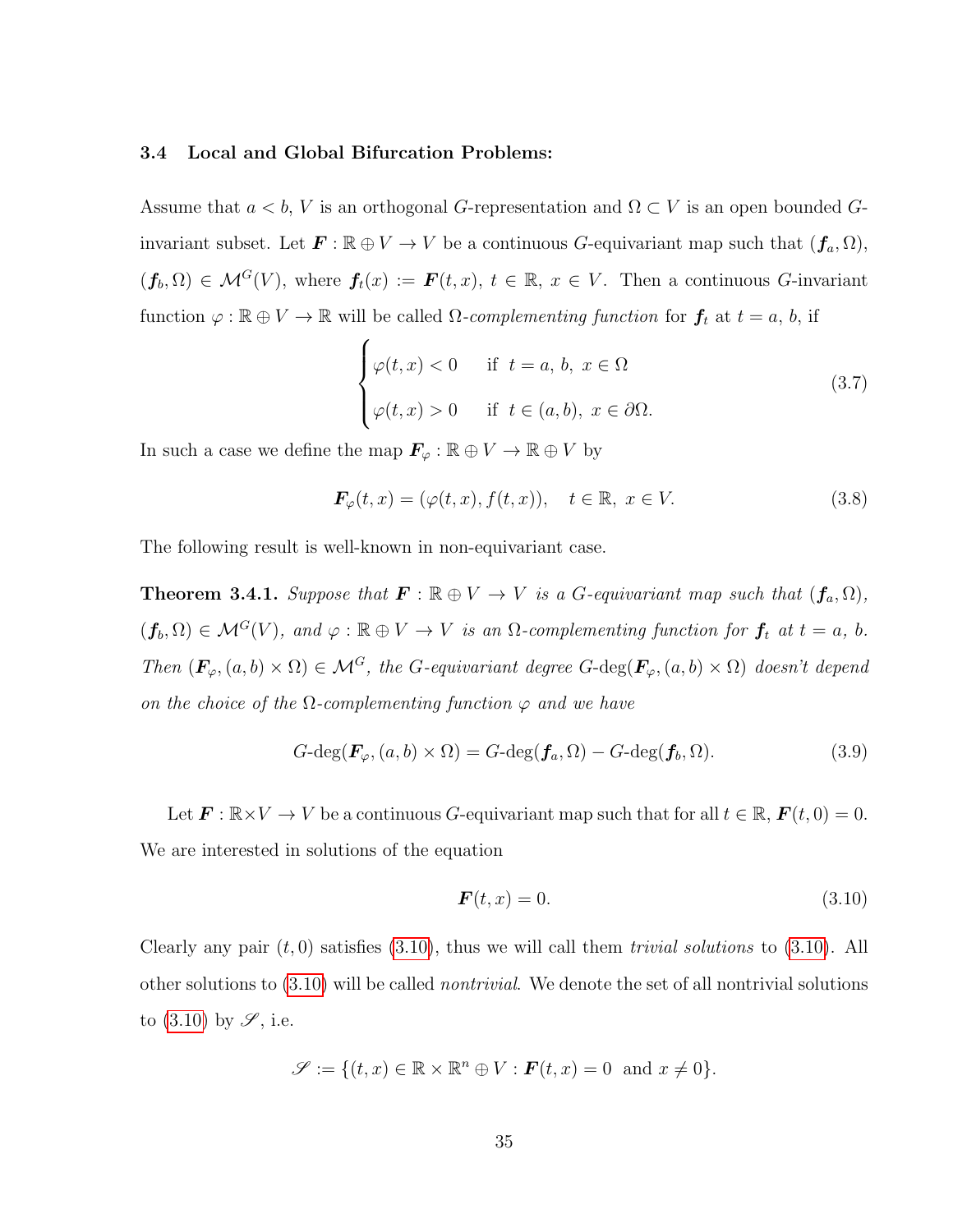**Definition 3.4.2.** Let  $\mathcal{C} \subset \mathcal{S}$  and  $\mathcal{U} \subset \mathbb{R} \times V \to V$  be a G-invariant open subset. The set  $\mathcal{C} \subset \mathcal{S}$  is called a *branch* of nontrivial solutions to [\(3.10\)](#page-44-0) in  $\mathcal{U}$  if  $\overline{\mathcal{C}}$  is a connected component of  $\overline{\mathscr{S}} \cap \overline{\mathscr{U}}$  containing more than one point. Moreover, we say that the branch  $\mathcal{C}$  bifurcates from a trivial solution  $(t_o, 0)$  if  $(t_o, 0) \in \overline{\mathcal{C}}$ .

**Theorem 3.4.3.** Let V be an orthogonal G-representation and  $\Omega \subset V$  be a G-invariant bounded open set. Assume that  $\mathbf{F} : [0,1] \times V \to V$  is a continuous G-equivariant map such that for every  $t \in [0,1]$ ,  $(f_t, \Omega)$  (here  $f_t := F(t, \cdot)$ ) is an admissible G-pair and  $G-\deg(\mathbf{f}_0,\Omega) \neq 0$ . Then there exists a compact connected set  $K_o \subset \mathbf{F}^{-1}(0) \cap [0,1] \times \Omega$ such that

$$
K_o \cap (\{0\} \times \Omega) \neq \emptyset \neq K_o \cap (\{1\} \times \Omega).
$$

Let us discuss the *global bifurcation problem* for  $(3.10)$ . Under the assumption that the derivative  $D_x\boldsymbol{F}(t,0)$  exists for all  $t \in \mathbb{R}$  and the map  $t \mapsto D_x\boldsymbol{F}(t,0)$  is continuous, one can easily show that if  $(t_o, 0)$  is a bifurcation point for  $(3.10)$ , then  $D_x \mathbf{F}(t_o, 0)$  is not an isomorphism. Denote the set of all  $t \in \mathbb{R}$  such that  $(t, 0)$  is a bifurcation point of [\(3.10\)](#page-44-0) by **B** and put

<span id="page-45-0"></span>
$$
\Lambda := \{ t \in \mathbb{R} : \det D_x \mathbf{F}(t, 0) = 0 \}. \tag{3.11}
$$

 $\Lambda$  is called the set of *critical points* for [\(3.10\)](#page-44-0) and we clearly have  $\mathscr{B} \subset \Lambda$ . Suppose that  $t_o \in \Lambda$  is an isolated point. We define the local bifurcation invariant  $\omega_G(t_o)$  for **F** at  $(t_o, 0)$ by

$$
\omega_G(t_o) := G \cdot \deg(f_{t_o}, \beta_{\epsilon}(0)) - G \cdot \deg(f_{t_o}, \beta_{\epsilon}(0)) \tag{3.12}
$$

Where  $t_{-} < t_{o} < t_{+}$  intersects  $\Lambda$  at the point say  $\{t_{p}\}\$  and  $\epsilon > 0$  is a sufficiently small number. By theorem [3.4.1,](#page-44-1) if  $\omega_G(t_o) \neq 0$  then we have that  $(t_o, 0) \in \mathscr{B}$ 

The following result is called *Rabinowitz's Alternative* (c.f [\[34\]](#page-83-0)) for the proofs and more details: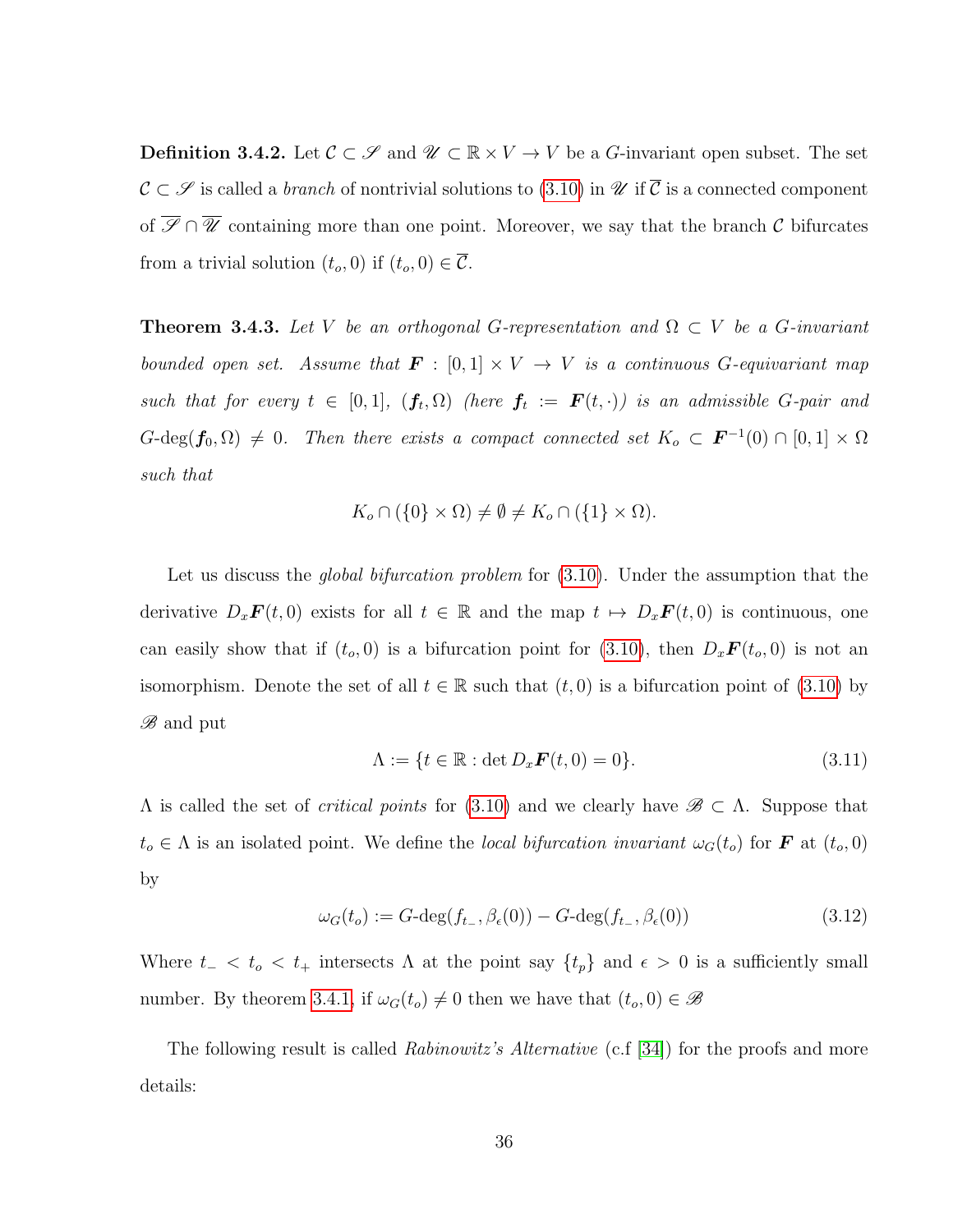**Theorem 3.4.4.** Suppose that  $\mathbf{F} : \mathbb{R} \oplus V \to V$  is a continuous G-equivariant map such that  $\mathbf{F}(t, 0) = 0$  for all  $t \in \mathbb{R}$  and  $D_x \mathbf{F}(t, 0)$  exists and is continuous with respect to  $t \in \mathbb{R}$ . We also assume that the set of critical points  $\Lambda$  for [\(3.10\)](#page-44-0) (given by [\(3.11\)](#page-45-0)) is discrete, and consider an open bounded G-invariant set  $\mathcal{U} \subset \mathbb{R} \oplus V$  such that  $(t_o, 0) \in \mathcal{U}$  for some  $t_o \in \Lambda$ . For a connected component  $\mathscr{C}$  of the set  $\overline{\mathcal{U}} \cap \overline{\mathscr{S}}$  such that  $(t_o, 0) \in \mathscr{C}$  we have the following alternative.

- (i) either  $\mathscr{C} \cap \partial U \neq \emptyset$ ,
- (ii) or  $\mathscr{C} \cap (\Lambda \times \{0\}) = \{(t_1, 0), (t_2, 0), \ldots, (t_n, 0)\}$  for some  $n \in \mathbb{N}$  (here  $t_j \neq t_k$  for  $j \neq k$ ) and

$$
\sum_{k=1}^{n} \omega_G(t_k) = 0.
$$
\n(3.13)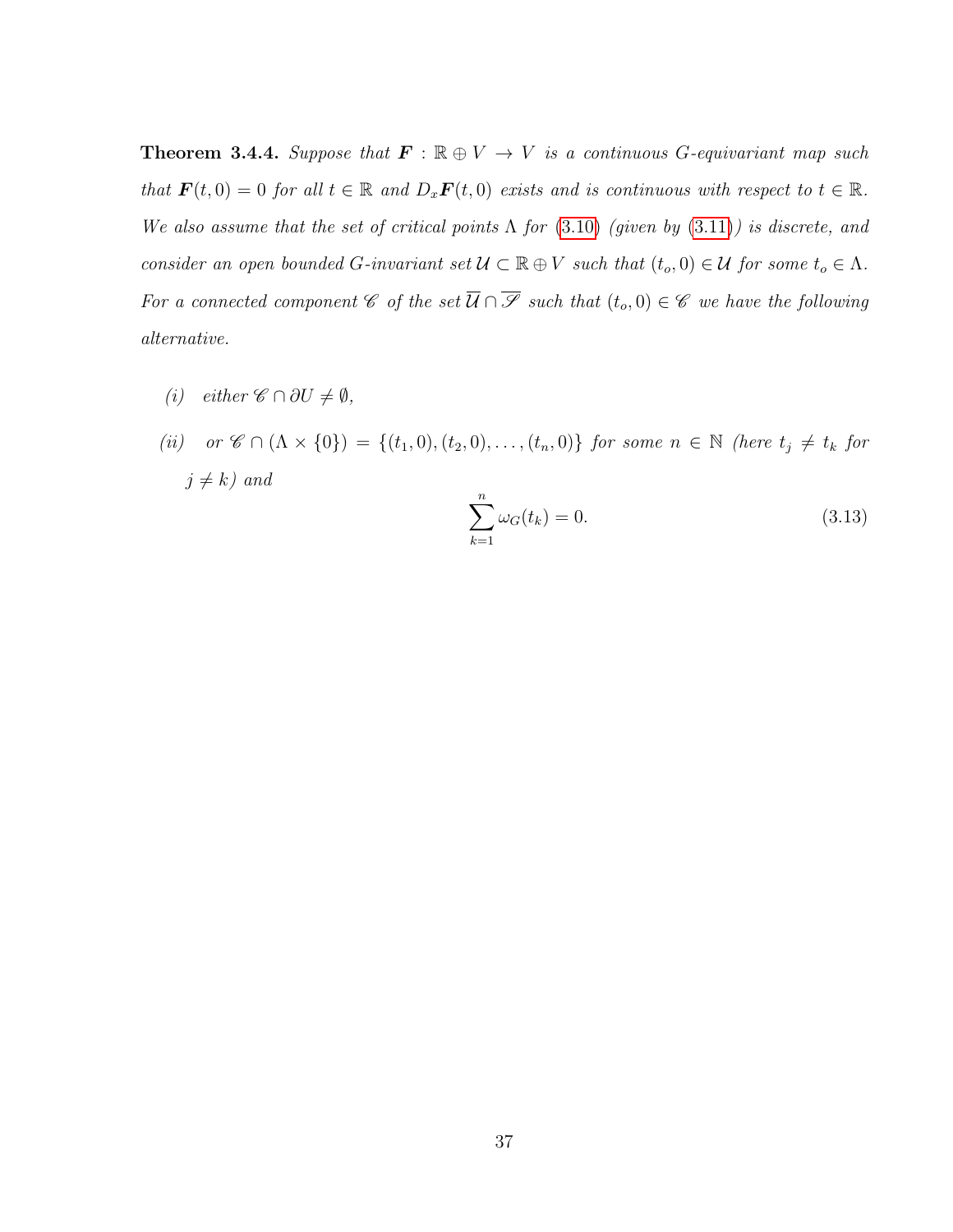# CHAPTER 4

# SUBHARMONIC SOLUTIONS IN REVERSIBLE NON-AUTONOMOUS DIFFERENTIAL EQUATIONS<sup>[1](#page-47-0)</sup>

We are interested in studying the existence of the so-called *subharmonic* periodic solutions to [\(1.1\)](#page-10-0), i.e. in finding non-constant solutions, which for some integer  $m \geq 2$  satisfy

$$
u(t) = u(t + 2\pi m), \quad \dot{u}(t) = \dot{u}(t + 2\pi m). \tag{4.1}
$$

Consider a finite group  $\Gamma$  and assume that  $V := \mathbb{R}^k$  is an orthogonal  $\Gamma$ -representation. In order to study the impact of additional symmetries on the existence of subharmonic solutions to [\(1.1\)](#page-10-0), we introduce the following condition:

(A<sub>4</sub>) For all 
$$
t \in \mathbb{R}
$$
,  $x \in \mathbb{R}^k$  and  $\sigma \in \Gamma$ , we have  $f(t, \sigma x) = \sigma f(t, x)$ .

The condition  $(A_4)$  means that f is Γ-equivariant.

#### 4.1 Reformulation of [\(1.1\)](#page-10-0) in Functional Spaces

Consider the Banach space  $\mathbb{F} := C_{2\pi m}(\mathbb{R}, V)$  of all  $2\pi m$ -periodic continuous V-valued functions with the usual sup-norm

$$
\|\varphi\|_\infty:=\max_{t\in\mathbb{R}}|\varphi(t)|,\ \varphi\in\mathbb{F},
$$

and denote by  $\mathscr{E} := C^2_{2\pi m}(\mathbb{R}, V)$  the Banach space of all  $2\pi m$ -periodic  $C^2$ -differentiable V-valued functions with the norm  $\|\cdot\| := \|\cdot\|_{2,\infty}$  given by

$$
||u|| = ||u||_{2,\infty} := \max{||u||_{\infty}, ||\dot{u}||_{\infty}, ||\ddot{u}||_{\infty}}, \quad u \in \mathscr{E}.
$$
 (4.2)

<span id="page-47-0"></span><sup>1</sup>2020 Arxiv.2008.08132 Portions Adapted, with permission, from Izuchukwu Eze, Carlos Garcia-Azpeitia, W. Krawcewicz, and Yanli Lv, "Subharmonic Solutions in Reversible Non-Autonomous Differential Equations" Math.Ds, August 2020.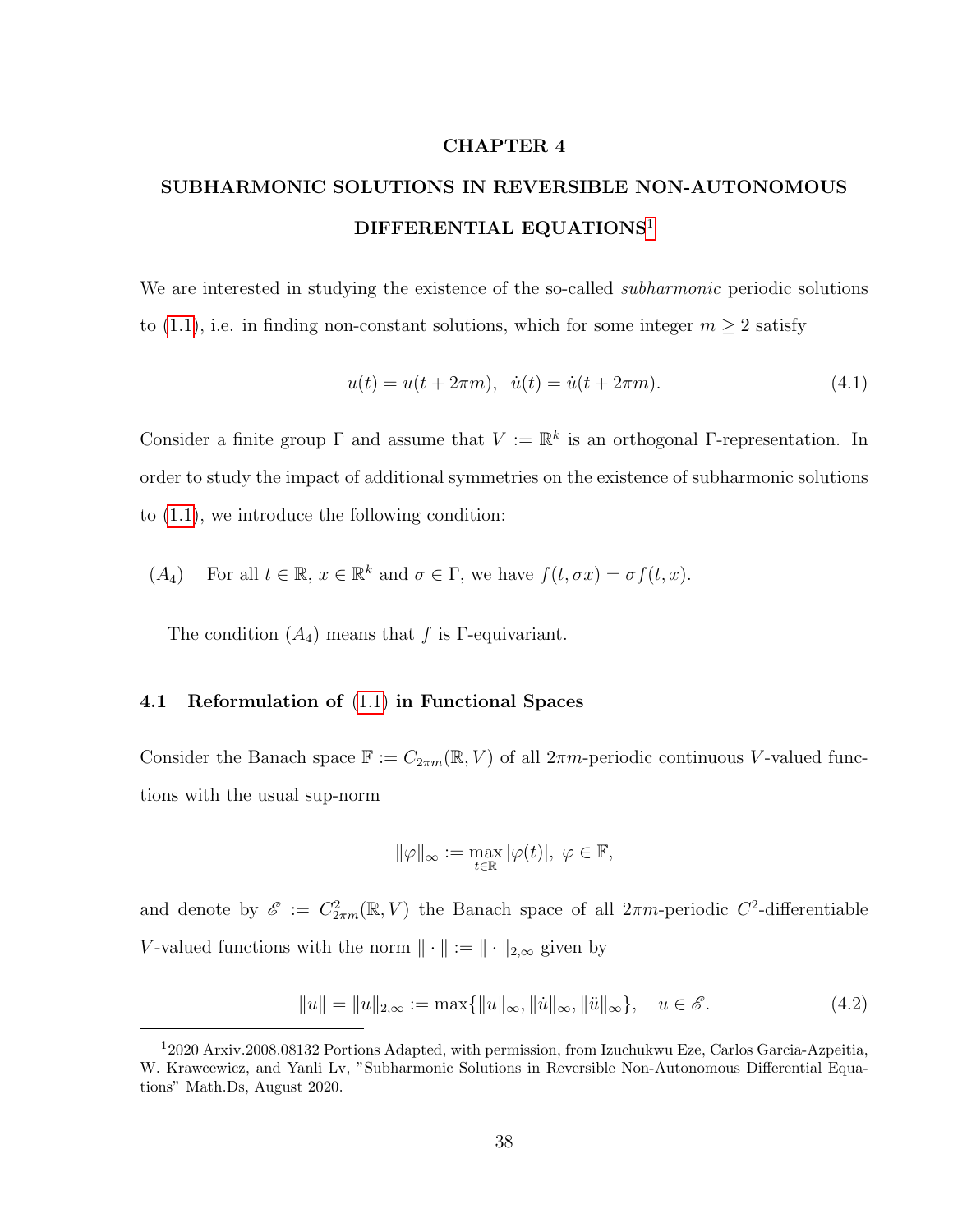Define the natural injection operator  $\mathbf{j} : \mathscr{E} \to \mathbb{F}$ ,  $(\mathbf{j}(u))(t) := u(t), t \in \mathbb{R}$  and notice that this operator is a compact linear operator. Next, define the operator  $L : \mathscr{E} \to \mathbb{F}$  by  $L(u)(t) := \ddot{u}(t) - u(t), u \in \mathscr{E}$ . Finally, define the map  $N_f : \mathbb{F} \to \mathbb{F}$  given by  $N_f(\varphi)(t) =$  $f(t, \varphi(t)), \varphi \in \mathbb{F}$  and notice that  $N_f$  is continuous. Therefore, system [\(1.1\)](#page-10-0) is equivalent to the following operator equation

<span id="page-48-0"></span>
$$
Lu = N_f(\boldsymbol{j}(u)) - \boldsymbol{j}(u), \quad u \in \mathscr{E}.
$$
\n(4.3)

The operator L is an isomorphism and therefore  $(4.3)$  can be rewritten as

$$
u = L^{-1}\Big(N_f(\boldsymbol{j}(u)) - \boldsymbol{j}(u)\Big), \quad u \in \mathscr{E}.
$$

To simplify the notation, define the map  $\mathscr{F}:\mathscr{E}\to\mathscr{E},$  by

<span id="page-48-1"></span>
$$
\mathscr{F}(u) := u - L^{-1}\Big(N_f(\boldsymbol{j}(u)) - \boldsymbol{j}(u)\Big), \quad u \in \mathscr{E}.
$$
\n(4.4)

Then, clearly  $u \in \mathscr{E}$  is a solution to [\(1.1\)](#page-10-0) if and only if

$$
\mathcal{F}(u) = 0.\tag{4.5}
$$

Observe that by compactness of j, the map  $\mathscr F$  is a completely continuous field on  $\mathscr E$ .

Obviously, by condition  $(A_3)$ ,  $f(t, 0) = 0$  for all  $t \in \mathbb{R}$ , thus  $\mathscr{F}(0) = 0$ , i.e. the zero function is a solution to  $(1.1)$  (called the *trivial solution*). In what follows we are interested in finding non-constant  $2\pi m$ -periodic solutions to [\(1.1\)](#page-10-0).

The group  $G := \Gamma \times D_m \times \mathbb{Z}_2$  acts on the space  $\mathscr{E}$  by

$$
(\sigma, \gamma^j, \pm 1)u(t) := \pm \sigma u(t + 2\pi j), \quad j = 0, 1, \dots, m - 1, \quad \sigma \in \Gamma, \quad \gamma = e^{\frac{i2\pi}{m}},
$$
  

$$
(\sigma, \kappa, \pm 1)u(t) := \pm \sigma u(-t), \quad t \in \mathbb{R}, \quad u \in \mathscr{E},
$$

thus  $\mathscr E$  is an isometric Banach G-representation. One can easily verify that the properties  $(A_1)$ — $(A_4)$  imply that  $\mathscr F$  is G-equivariant.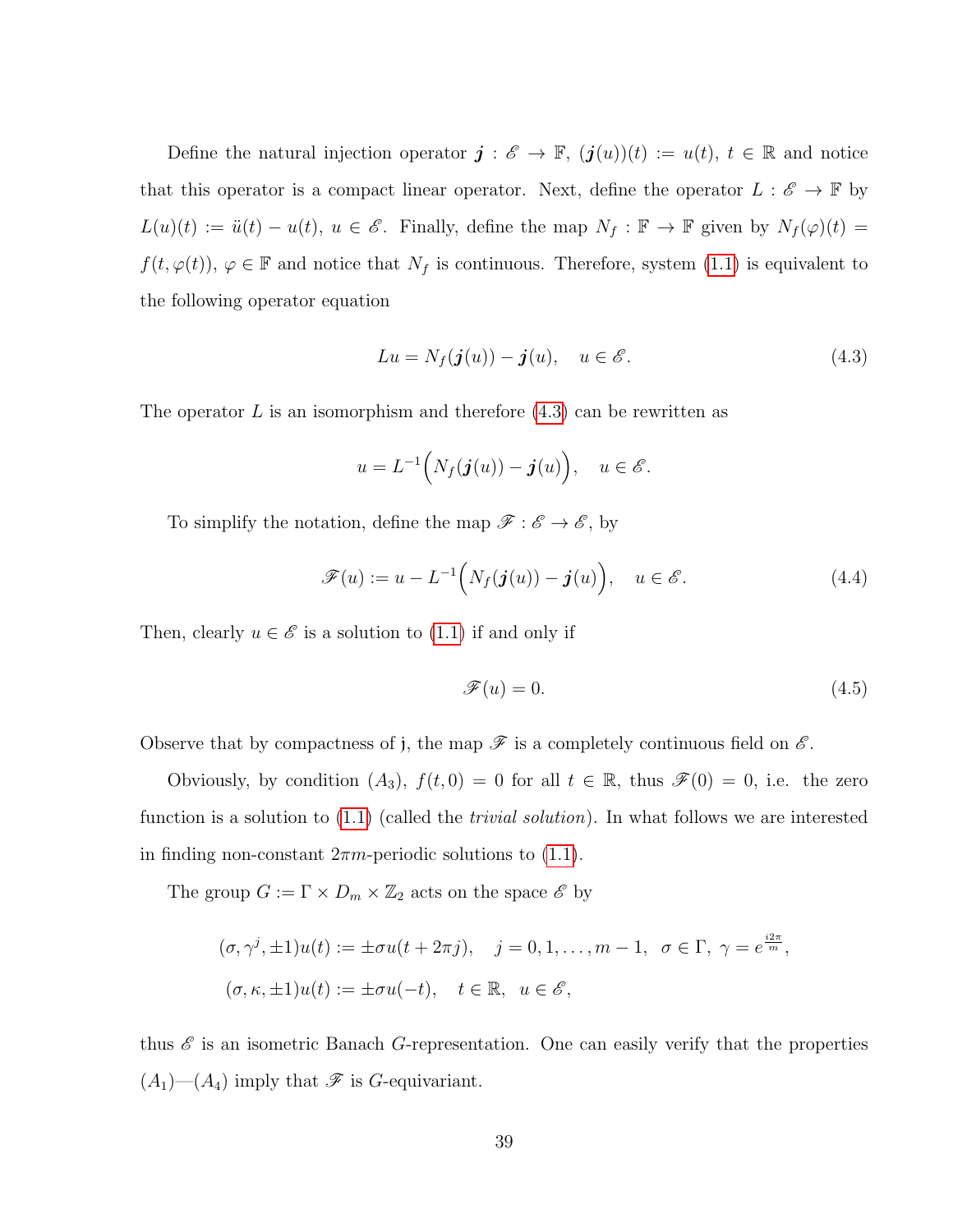## 4.2 Linearization of Equation [\(1.1\)](#page-10-0) at 0

We make the following additional assumption

 $(A_5)$  There exists a **symmetric matrix**  $A: \mathbb{R}^k \to \mathbb{R}^k$  such that

$$
\lim_{u \to 0} \frac{f(t, u) - Au}{|u|} = 0
$$
\n(4.6)

uniformly with respect to  $t \in \mathbb{R}$ , and for all integers  $j \geq 0$  and  $\mu \in \sigma(A)$ ,

$$
\frac{j^2}{m^2} + \mu \neq 0.
$$
 (4.7)

Condition  $(A_5)$ , which means that  $D_u(t, 0) = A$ , implies that  $D\mathscr{F}(0)$  exists and is given as the following linear operator  $\mathscr{A} : \mathscr{E} \to \mathscr{E}$  given by

<span id="page-49-0"></span>
$$
\mathscr{A}u := u - L^{-1}\Big(N_A(\boldsymbol{j}(u) - \boldsymbol{j}(u)\Big), \quad u \in \mathscr{E}, \tag{4.8}
$$

where  $N_A(\varphi)(t) := A(\varphi(t)), t \in \mathbb{R}, \varphi \in C_{2\pi m}(\mathbb{R}; V)$ . Under the assumption  $(A_5)$  the operator  $\mathscr{A} : \mathscr{E} \to \mathscr{E}$  is an isomorphism.

<span id="page-49-1"></span>**Lemma 4.2.1.** Assume that  $f : \mathbb{R} \times \mathbb{R}^k \to \mathbb{R}^k$  satisfies the conditions  $(A_1)$ — $(A_5)$ . Then there exists  $\varepsilon > 0$  such that the G-map  $\mathscr{F} : \mathscr{E} \to \mathscr{E}$  (given by [\(4.4\)](#page-48-1)) and  $\mathscr{A} : \mathscr{E} \to \mathscr{E}$  (given by [\(4.8\)](#page-49-0)) are  $\Omega_{\varepsilon}$ -admissibly G-homotopic (here  $\Omega_{\varepsilon} := B_{\varepsilon}(0)$  in  $\mathscr{E}$ ).

*Proof.* Define the linear homotopy  $\mathfrak{H} : [0,1] \times \mathscr{E} \to \mathscr{E}$  as  $\mathfrak{H}(\lambda, u) := (1 - \lambda) \mathscr{A} u + \lambda \mathscr{F}(u)$ ,  $u \in \mathscr{E}$ , and suppose for contradiction that there exists a sequence  $\{\lambda_n, u_n\}$  such that  $u_n \neq 0$ ,  $\lambda_n \to \lambda_o$  and  $u_n \to 0$  as  $n \to \infty$ . Then we have

$$
0 = \mathfrak{H}(\lambda_n, u_n) = (1 - \lambda_n) \mathscr{A} u_n + \lambda_n \mathscr{F}(u_n)
$$

$$
= \mathscr{A}(u_n) + \lambda_n (\mathscr{F}(u_n) - \mathscr{A} u_n).
$$

Put  $v_n := \frac{u_n}{\|u_n\|}$ . Then

$$
0 = \mathscr{A}v_n + \lambda_n \frac{\mathscr{F}(u_n) - \mathscr{A}u_n}{\|u_n\|}
$$

.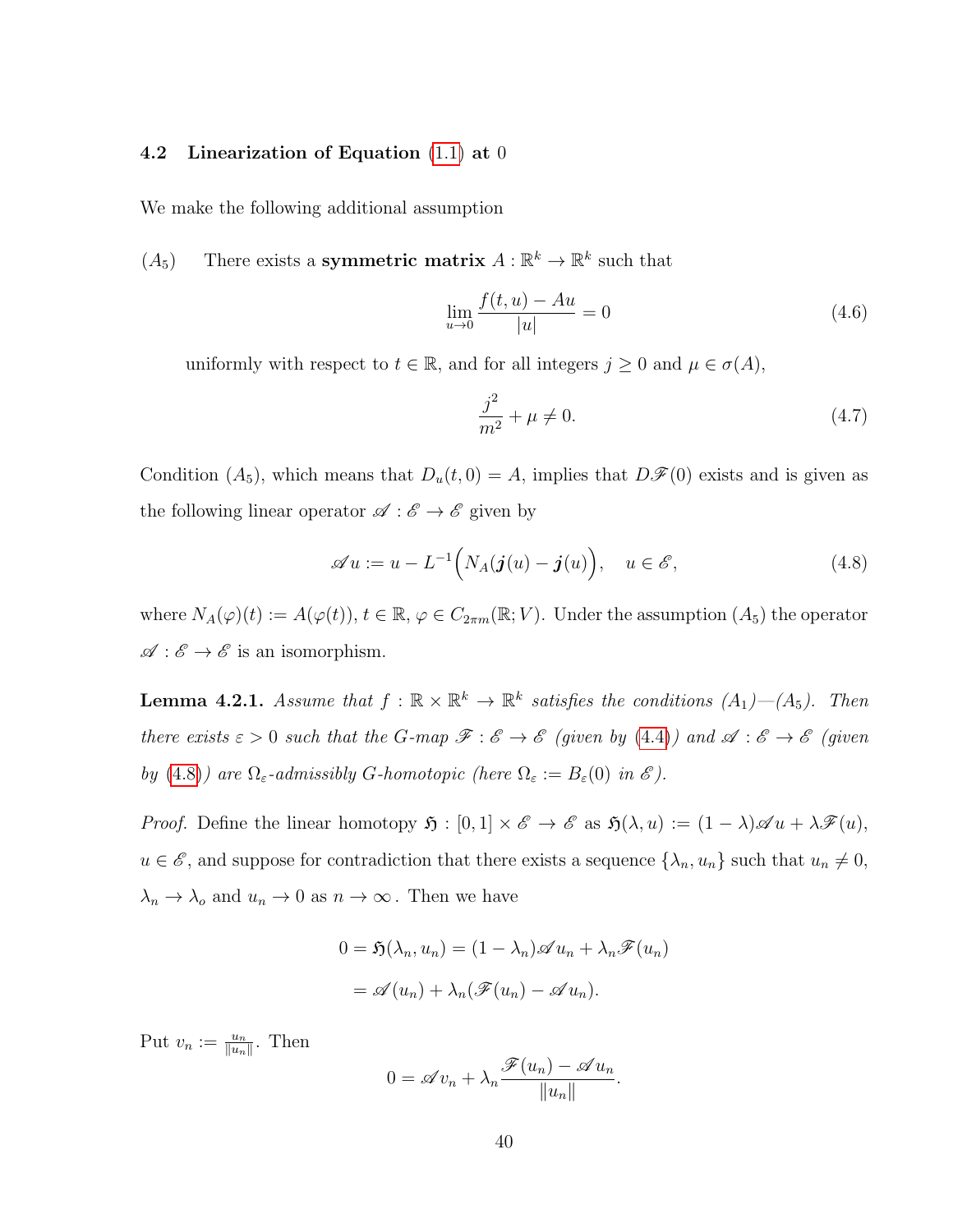Since  $||u_n|| \to 0$  and  $\lambda_n$  is bounded, thus

$$
\lim_{n \to \infty} \frac{\mathscr{F}(u_n) - \mathscr{A}u_n}{\|u_n\|} = 0,
$$

which implies

$$
0 = \lim_{n \to \infty} (\mathscr{A}v_n).
$$

On the other hand, since  $\mathscr{A} = \mathrm{Id} - \mathscr{K}$ , where  $\mathscr{K} := L^{-1}(A\mathbf{j} - \mathbf{j})$  is a compact operator, one can assume (by passing to a subsequence) that  $\mathscr{K} v_n \to v_o$ , which implies  $v_n \to v_0$  and  $||v_o|| = 1$ , so  $v_o \in \text{Ker } \mathscr{A}$ , but this is a contradiction with  $(A_5)$ .  $\Box$ 

## 4.3 G-Isotypic Decomposition of  $\mathscr E$

Isotypic decomposition of the G-representation  $\mathscr E$  is an important technique providing a direct product decomposition of the space  $\mathscr E$  into  $\mathscr A$ -invariant subspaces (see preliminaries for more details). In order to construct such a decomposition, first we notice that  $\mathscr E$  is an isometric Banach  $\Gamma \times O(2) \times \mathbb{Z}_2$ -representation, with  $O(2)$ -action given by

$$
e^{i\theta}u(t) = u(t + \theta m), \quad \kappa u(t) = u(-t), \quad u \in \mathscr{E},
$$

and Γ-action given by  $(\gamma u)(t) = \gamma u(t)$ ,  $\gamma \in \Gamma$ ,  $t \in \mathbb{R}$ . Using the  $\Gamma \times O(2) \times \mathbb{Z}_2$ -action on  $\mathscr{E}$ , one can identify the  $\Gamma \times D_m \times \mathbb{Z}_2$ -isotypic decomposition of  $\mathscr{E}$ . Indeed, by applying the usual Fourier series expansions of functions  $u \in \mathscr{E}$ , we have the following  $\Gamma \times O(2) \times \mathbb{Z}_2$ -isotypic decomposition of  $\mathscr E$ 

<span id="page-50-0"></span>
$$
\mathscr{E} = \overline{\bigoplus_{j=0}^{\infty} \bigoplus_{l=0}^{\mathfrak{r}} \mathbb{V}_{j,l}},\tag{4.9}
$$

where

$$
\mathbb{V}_{j,l} = \{ u \in \mathscr{E} : u(t) = \cos(jt/m)a + \sin(jt/m)b, \ a, b \in V_l \}.
$$

and

$$
V=V_0\oplus V_1\oplus\cdots\oplus V_{\mathfrak{r}},
$$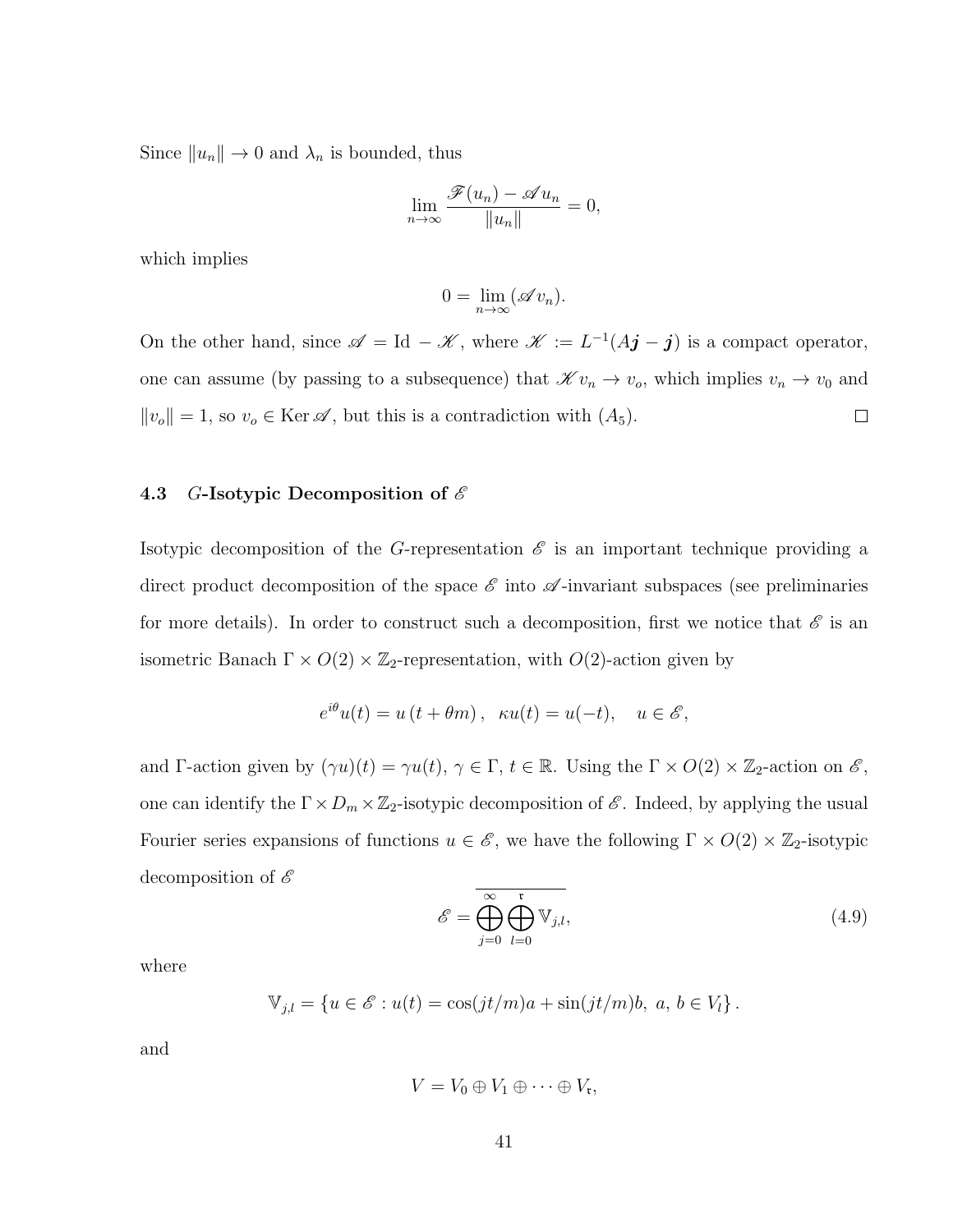is a Γ-isotypic decomposition of V, with the component  $V_l$  being modeled on the Γ-irreducible representation  $\mathcal{U}_l$ ,  $0 \leq l \leq \mathfrak{r}$ . Then we have:

**Lemma 4.3.1.** For  $j > 0$ , the  $\Gamma \times O(2) \times \mathbb{Z}_2$ -invariant subspace  $\mathbb{V}_{j,l}$  can be identified with the complexification  $V_l^c := V_l \oplus iV_l$  of  $V_l$ , on which  $O(2)$  acts by

$$
e^{i\theta}(a+ib) := e^{-ij\theta} \cdot (a+ib), \ \ \kappa(a+ib) = a - ib, \quad a, b \in V_l,
$$

where  $\cdot$  stands for complex multiplication.

*Proof.* Although, the above statement is a well-known fact, for the sake of completeness, we give a short proof. Define the real isomorphism  $\psi_j : V_l^c \to \mathbb{V}_{j,l}$  by  $\psi(a+ib)(t) =$  $\cos(jt/m)a + \sin(jt/m)b$ , where  $a, b \in V_l$ . Then for  $\mathbf{z} := a + ib$  we have

$$
\psi_j(e^{i\theta}(\mathbf{z})) = \psi_j(e^{i\theta}(a+ib))
$$
  
=  $\psi_j\Big(\cos(j\theta)a + \sin(j\theta)b + i(-\sin(j\theta)a + \cos(j\theta)b)\Big)$   
=  $\cos(jt/m)(\cos(j\theta)a + \sin(j\theta)b) + \sin(jt/m)(-\sin(j\theta)a + \cos(j\theta)b)$   
=  $\cos(\frac{j}{m}(t+m\theta))a + \sin(\frac{j}{m}(t+m\theta))b$   
=  $e^{i\theta}(\cos(jt/m)a + \sin(jt/m)b) = e^{i\theta}\psi_j(a+ib) = e^{i\theta}\psi_j(\mathbf{z}).$ 

The two-dimensional irreducible  $O(2)$ -representations are  $\mathcal{W}_j \simeq \mathbb{C}$  for  $j > 0$ , where for  $e^{i\theta} \in SO(2)$  one has that  $e^{i\theta}z := e^{i\theta j} \cdot z$  and  $\kappa z := \overline{z}$  with  $z \in \mathbb{C}$ . Since  $D_m$  is a subgroup of  $O(2)$ ,  $\mathcal{W}_j$  is a  $D_m$ -representation as well. Set  $\mathfrak{s} := \left\lfloor \frac{m+1}{2} \right\rfloor$ . Each  $\mathcal{W}_j$  decompose in a direct sum of irreducible  $D_m$ -representations of the following list:

- if  $i = 0$ , the irreducible  $D_m$ -representation  $\mathcal{V}_0 \simeq \mathbb{R}$  with the trivial  $D_m$ -action;
- if  $0 < i < m/2$ , the irreducible  $D_m$ -representation  $\mathcal{V}_i \simeq \mathbb{R}^2 = \mathbb{C}$  with the  $D_m$ -action  $\gamma z = \gamma^i \cdot z$  and  $\kappa z = \overline{z}$  for  $z \in \mathbb{C}$ ;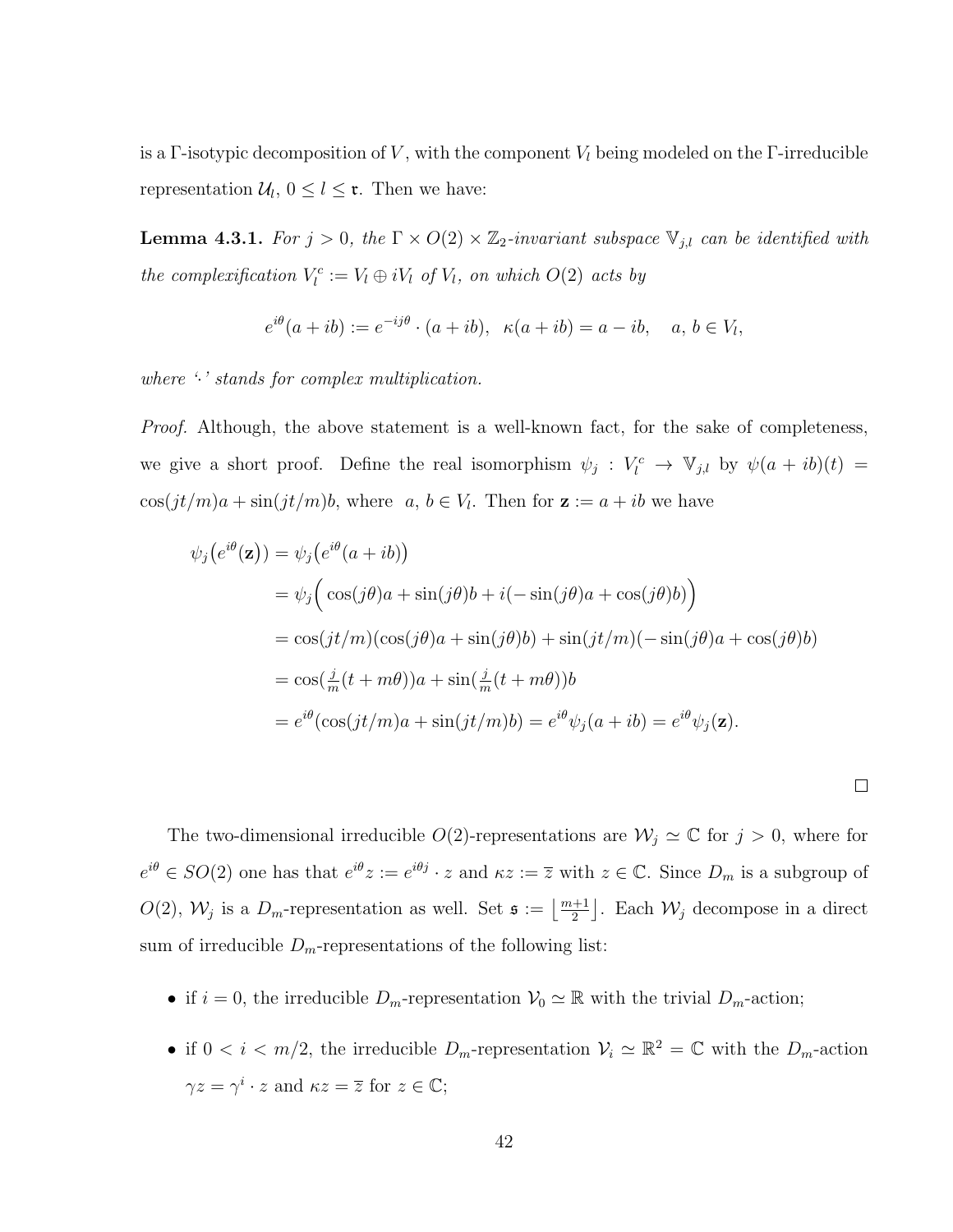- if  $i = \mathfrak{s}$ , the irreducible  $D_m$ -representation  $\mathcal{V}_{\mathfrak{s}} \simeq \mathbb{R}$  with the  $D_m$ -action  $\gamma x = x$  and  $\kappa x = -x$  for  $x \in \mathbb{R}$ ;
- if  $i = \mathfrak{s} + 1$ , when m is even, the irreducible  $D_m$ -representation  $\mathcal{V}_{\mathfrak{s}+1} \simeq \mathbb{R}$  with the  $D_m$ -action  $\gamma x = -x$  and  $\kappa x = x$  for  $x \in \mathbb{R}$ ;
- if  $i = \mathfrak{s} + 2$ , when m is even, the irreducible  $D_m$ -representation  $\mathcal{V}_{\mathfrak{s}+2} \simeq \mathbb{R}$  with the  $D_m$ -action  $\gamma x = -x$  and  $\kappa x = -x$  for  $x \in \mathbb{R}$ .

For the group  $D_m \times \mathbb{Z}_2$ , the corresponding irreducible representations (with non-trivial  $\mathbb{Z}_2$ action) will be denoted by  $\mathcal{V}_i^ \frac{i}{i}$ .

**Proposition 4.3.2.** The space  $\mathcal{W}_j$  considered as a  $D_m$ -representation has the following  $D_m$ isotypic decomposition

- $\mathcal{W}_{mj} \simeq \mathcal{V}_0 \oplus \mathcal{V}_{\mathfrak{s}},$
- for  $0 < i < \frac{m}{2}$ ,  $\mathcal{W}_{mj+i} \simeq \mathcal{W}_{mj-i} \simeq \mathcal{V}_i$ ,
- if m is even,  $\mathcal{W}_{mj-\frac{m}{2}} \simeq \mathcal{V}_{s+1} \oplus \mathcal{V}_{s+2}$ .

For  $j > 0$  and  $0 \leq l \leq \mathfrak{r}$ , we put

$$
\mathbb{V}_{jm,l}^{+} = \{ u \in \mathscr{E} : u(t) = \cos(jt)a, \ a \in V_l \},\
$$

$$
\mathbb{V}_{jm,l}^{-} = \{ u \in \mathscr{E} : u(t) = \sin(jt)b, \ b \in V_l \},\
$$

$$
\mathbb{V}_{jm-\frac{m}{2},l}^{+} = \{ u \in \mathscr{E} : u(t) = \cos((j-\frac{1}{2})t)a, \ a \in V_l \},\
$$

$$
\mathbb{V}_{jm-\frac{m}{2},l}^{-} = \{ u \in \mathscr{E} : u(t) = \sin((j-\frac{1}{2})t)b, \ b \in V_l \}.
$$

Therefore, we have the following  $\Gamma \times D_m \times \mathbb{Z}_2$ -isotypic decomposition of the space  $\mathscr{E}$ :

$$
\mathscr{E} = \bigoplus_{l=0}^{\mathfrak{r}} \bigoplus_{i=0}^{\mathfrak{s}^*} \mathcal{E}_{i,l}^{-}, \quad s^* := \begin{cases} \mathfrak{s} & \text{if } m \text{ is odd} \\ \mathfrak{s} + 2 & \text{if } m \text{ is even} \end{cases}, \quad \mathfrak{s} = \left\lfloor \frac{m+1}{2} \right\rfloor,
$$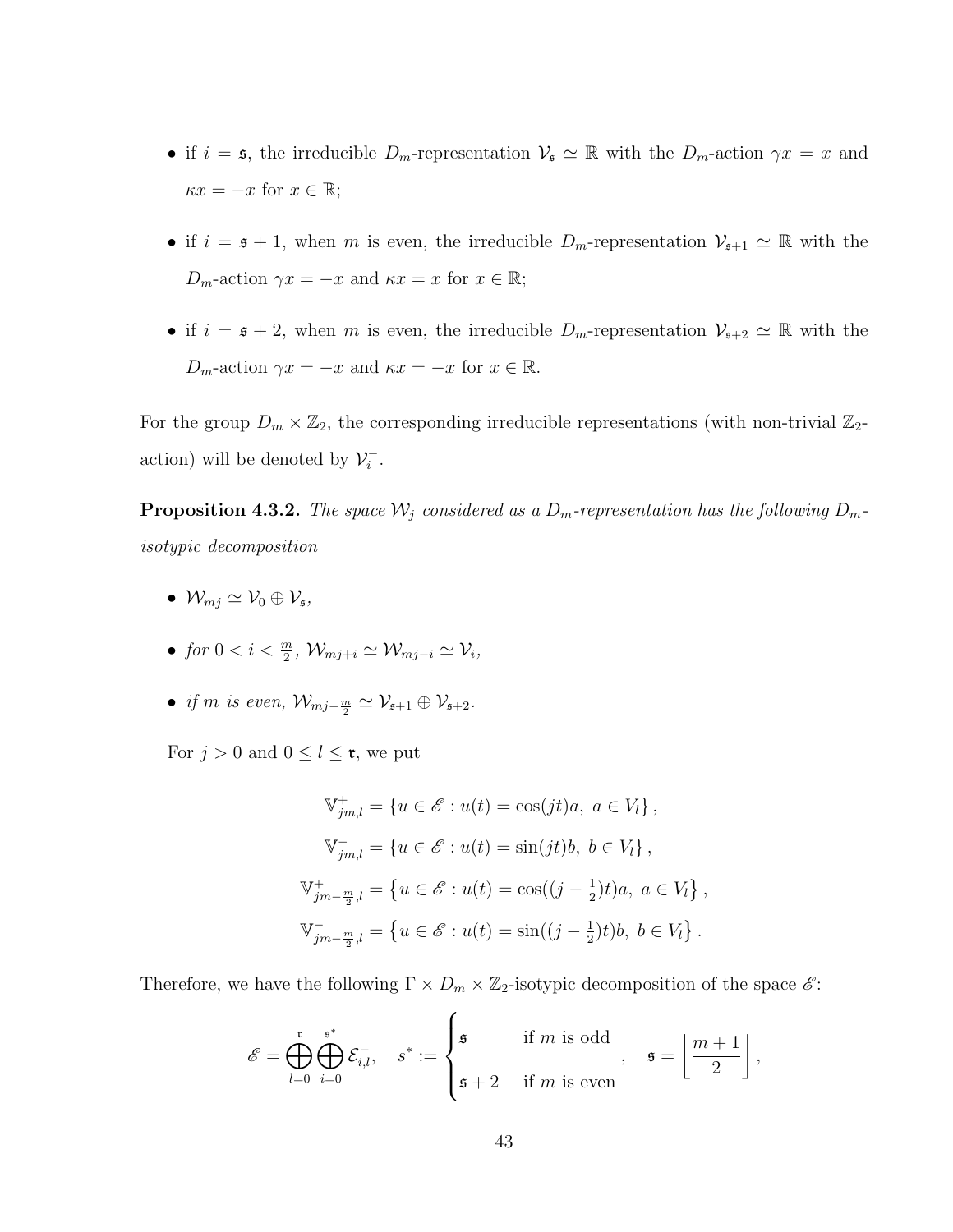where

$$
\mathcal{E}_{0,l}^- = \mathbb{V}_{0,l} \oplus \overline{\bigoplus_{j=1}^{\infty} \mathbb{V}_{mj,l}^+}, \quad \mathcal{E}_{\mathfrak{s},l}^- = \overline{\bigoplus_{j=1}^{\infty} \mathbb{V}_{mj,l}^-},
$$

for  $0 < i < \frac{m}{2}$ 

$$
\mathcal{E}_{i,l}^- = \overline{\bigoplus_{j=0}^{\infty} \mathbb{V}_{mj+i,l}} \oplus \overline{\bigoplus_{j=1}^{\infty} \mathbb{V}_{mj-i,l}},
$$

and if  $m$  is even then

$$
\mathcal{E}_{\mathfrak{s}+1,l}^{-} = \overline{\bigoplus_{j=1}^{\infty} \mathbb{V}_{mj-\frac{m}{2},l}^{+}}, \quad \mathcal{E}_{\mathfrak{s}+2,l}^{-} = \overline{\bigoplus_{j=1}^{\infty} \mathbb{V}_{mj-\frac{m}{2},l}^{-}}.
$$

The component  $\mathcal{E}_{i,l}^-(0 \leq i \leq s^*, 0 \leq l \leq \mathfrak{r})$  is modeled on the irreducible  $\Gamma \times D_m \times \mathbb{Z}_2$ representation

$$
\mathcal{V}^-_{i,l}:=\mathcal{V}^-_i\otimes\mathcal{U}_l.
$$

Since the operator L is  $O(2) \times \mathbb{Z}_2$ -equivariant isomorphism, thus  $L(\mathbb{V}_j) = \mathbb{V}_j$  and  $L|_{\mathbb{V}_j} =$  $-(j^2/m^2+1) \mathrm{Id}_{V_j}.$ 

# 4.4 Nagumo Growth Condition

To prove that for a sufficiently large  $R$ ,  $\mathscr F$  is an  $\Omega_R$ -admissly G-homotopic to the identity, we introduce the following condition, which is often referred to as the Nagumo growth condition:

 $(A_6)$  There exists a constant  $M > 0$  such that

$$
\forall_{t \in \mathbb{R}} \ \forall_{x \in \mathbb{R}^k} \ |x| \ge M \ \Rightarrow \ f(t, x) \bullet x > 0.
$$

Denote by  $\Omega_R$  the ball  $B_R(0)$  in  $\mathscr E$ . To establish a G-homotopy  $\Omega_R$ -admissible (for sufficiently large R) of  $\mathscr F$  with the identity map, we consider the following parametrized (by  $\lambda \in [0,1]$ ) modification of system [\(1.1\)](#page-10-0):

<span id="page-53-0"></span>
$$
\begin{cases}\n\ddot{u}(t) = \lambda f(t, u(t)) + (1 - \lambda)u(t), \quad t \in \mathbb{R}, \ u(t) \in V, \\
u(t) = u(t + 2\pi m), \ \dot{u}(t) = \dot{u}(t + 2\pi m).\n\end{cases} \tag{4.10}
$$

Then: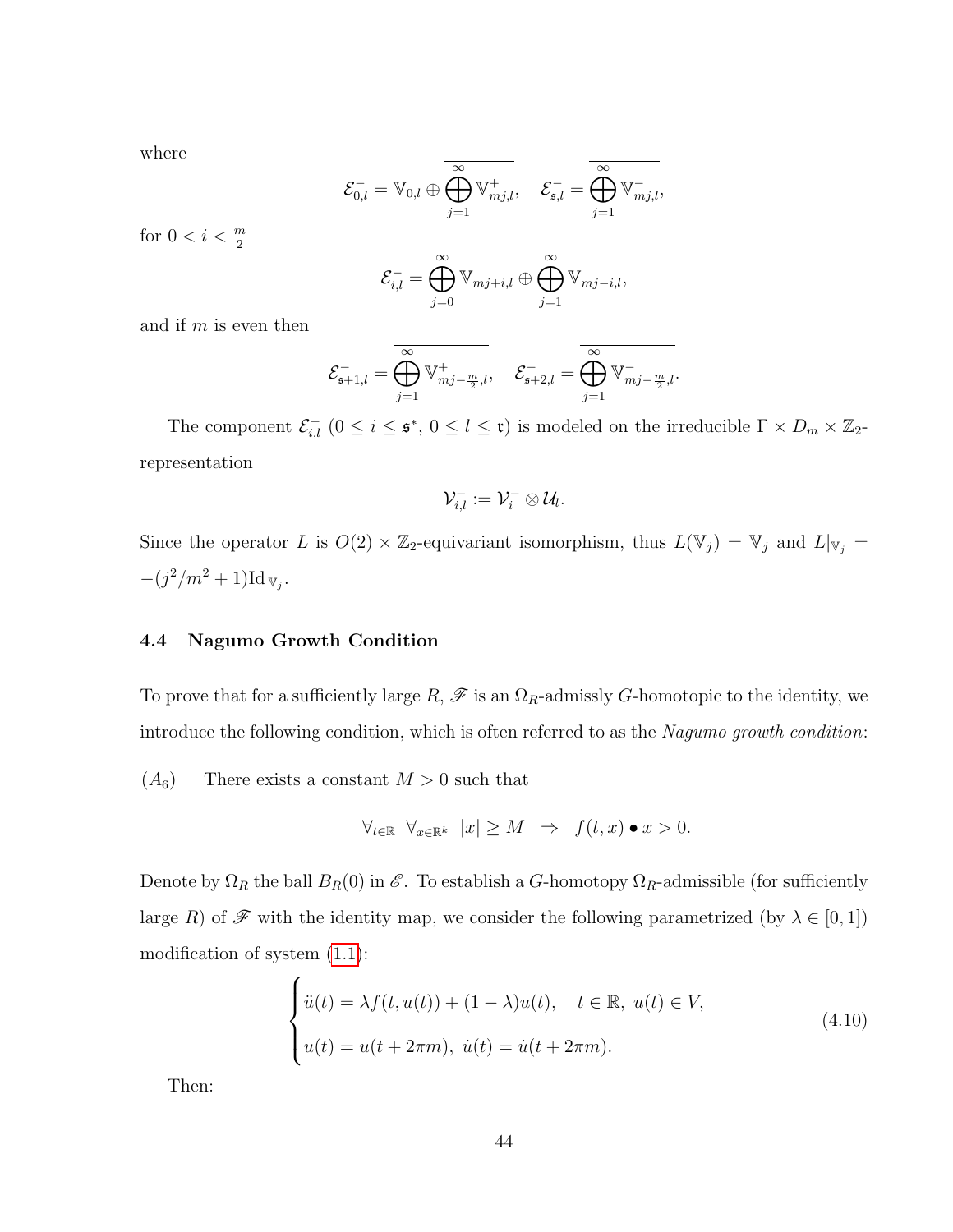<span id="page-54-0"></span>**Lemma 4.4.1.** Assume that  $f : \mathbb{R} \oplus \mathbb{R}^k \to \mathbb{R}^k$  is a continuous function satisfying conditions  $(A_1)$ — $(A_4)$  and  $(A_6)$ . If  $u(t)$  is a  $2\pi m$ -periodic function of class  $C^2$  such that  $\max_{t\in\mathbb{R}}|u(t)|\geq$ M (where M is given in  $(A_6)$ ), then  $u(t)$  cannot be a solution of  $(4.10)$  for  $\lambda \in [0,1]$ .

*Proof.* Assume for the contradiction that  $u(t)$  is a solution while  $\max_{t\in\mathbb{R}}|u(t)| \geq M$ . Consider the function  $\phi(t) := \frac{1}{2}|u(t)|^2$ . Suppose that  $\phi(t_0) = \max_{t \in \mathbb{R}} \phi(t)$ , then  $\phi'(t_0) =$  $u(t_0) \bullet \dot{u}(t_0) = 0$  and  $\phi''(t_0) = \dot{u}(t_0) \bullet \dot{u}(t_0) + \ddot{u}(t_0) \bullet u(t_0) \leq 0$ . However, by condition  $(A_6)$ ,  $\phi''(t_0) = \dot{u}(t_0) \bullet \dot{u}(t_0) + \ddot{u}(t_0) \bullet u(t_0) = (\lambda(f(u(t_0)) - u(t_0)) + u(t_0)) \bullet u(t_0) + \dot{u}(t_0) \bullet \dot{u}(t_0) >$  $(1 - \lambda)u(t_0) \bullet u(t_0) + \lambda f(u(t_0)) \bullet u(t_0) > 0$ , which leads to a contradiction with condition  $(A_6).$  $\Box$ 

<span id="page-54-1"></span>**Lemma 4.4.2.** Assume that  $f : \mathbb{R} \oplus \mathbb{R}^k \to \mathbb{R}^k$  is a continuous function satisfying conditions  $(A_1)$ — $(A_3)$  and  $(A_6)$ . Then there exists  $R > 0$  such that for every solution  $u \in \mathscr{E}$  to  $(4.10)$ ,  $\lambda \in [0,1],$  we have  $||u|| < R$ . In addition, for  $\Omega_R := B_R(0)$ , the map  $\mathscr{F} : \mathscr{E} \to \mathscr{E}$  is  $\Omega_R$ -admissibly G-homotopic to Id.

*Proof.* By Lemma [4](#page-54-0).4.1, there exists a  $M > 0$  such that any  $2\pi m$ -periodic solution  $u(t)$  to  $(4.10)$  satisfies  $|u(t)| < M$ . Take  $A_R := \{(t, x) \in [0, 2\pi m] \times \mathbb{R}^k : |x| \leq M\}$ . Observe that the function  $F : [0,1] \times \mathbb{R} \oplus \mathbb{R}^k \to \mathbb{R}^k$  given by

$$
F(\lambda, t, x) = \lambda f(t, x) + (1 - \lambda)x, \quad x \in \mathbb{R}^k, \ \lambda \in [0, 1],
$$

is continuous, and the set  $[0, 1] \times A_R$  is compact. Hence for every solution  $u(t)$  to [\(4.10\)](#page-53-0) we have

$$
|\ddot{u}(t)| = |F(\lambda, t, u)| \le \sup\{|F(\lambda, t, x)| : (t, x) \in A_R, \lambda \in [0, 1]\} =: M_2.
$$

Put  $\dot{u}(t) = (\dot{u}_1(t), \dot{u}_2(t), \dots, \dot{u}_k(t))^T$ . Since for every  $1 \leq l \leq k$ , the function  $\dot{u}_l(t)$  is periodic, there exists  $\tau_o \in [0, 2\pi m]$  such that  $\dot{u}_l(\tau_o) = 0$ . Thus the identity

$$
\dot{u}_l(t) = \int_{\tau_o}^t \ddot{u}_l(s)ds, \quad t \in \mathbb{R}
$$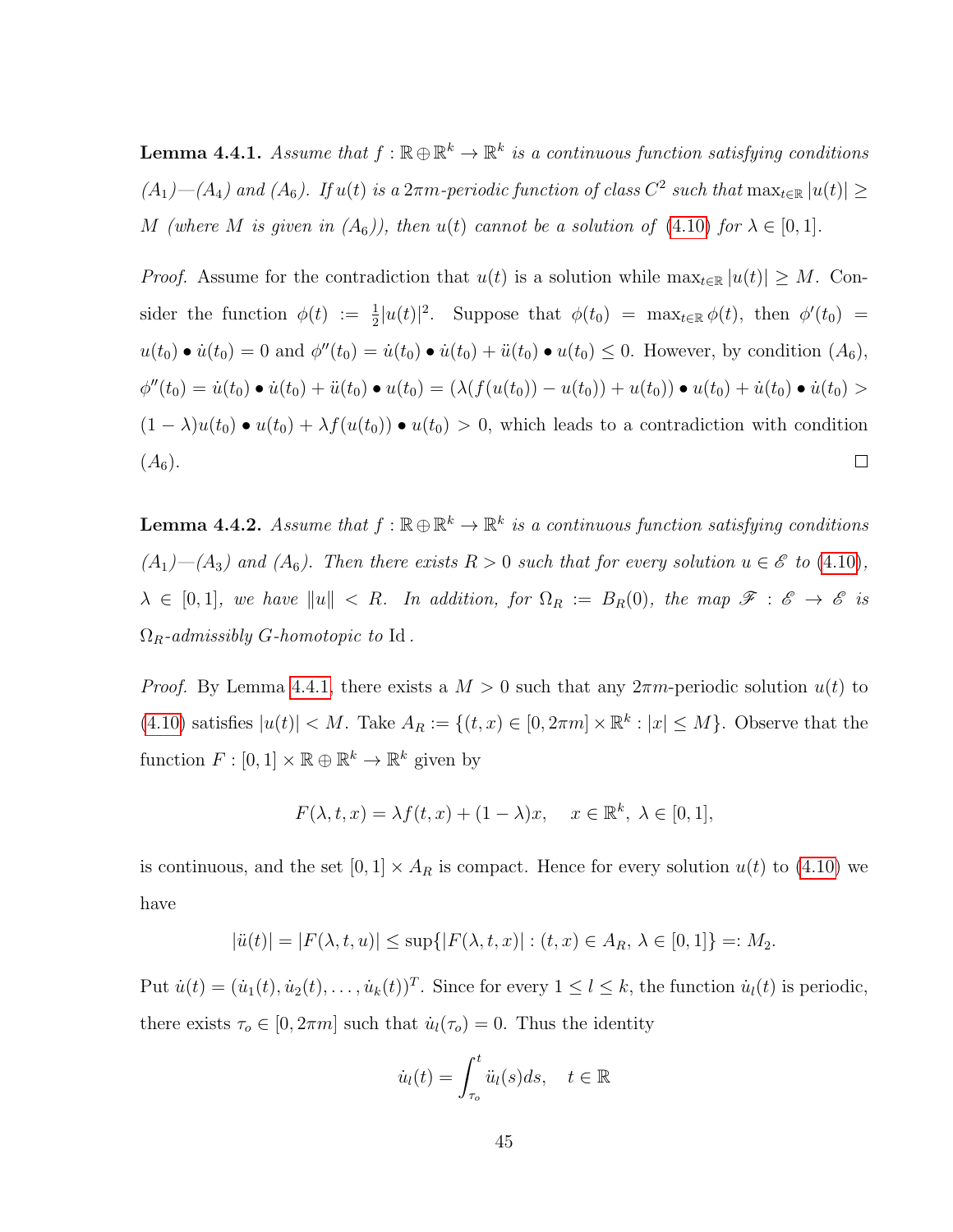implies  $|\dot{u}_l(t)| \leq 2\pi mM_2$  for  $t \in \mathbb{R}$  and consequently

$$
||\dot{u}||_{\infty} = \max_{t \in \mathbb{R}} \sqrt{|\dot{u}_1(t)|^2 + |\dot{u}_2(t)|^2 + \cdots + |\dot{u}_k(t)|^2} \le \sqrt{k} 2\pi m M_2 =: M_1.
$$

Consequently,

$$
\|\dot{u}\| = \max\{\|u\|_{\infty}, \|\dot{u}\|_{\infty}, \|\ddot{u}\|_{\infty}\} \le \max\{M, M_1, M_2\} < \max\{M, M_1, M_2\} + 1 =: R, \tag{4.11}
$$

and the conclusion follows.

 $\Box$ 

#### 4.5 Abstract Existence Result

Assume that  $f : \mathbb{R} \oplus V \to V$  satisfies the assumptions  $(A_1)$ — $(A_6)$ . We denote the set of negative eigenvalues of the operator  $\mathscr A$  by  $\sigma_-(\mathscr A)$ . Then by Lemma [4.2.1,](#page-49-1) there exists a sufficiently small  $\varepsilon > 0$  such that  $\mathscr F$  is  $\Omega_{\varepsilon}$ -admissibly G-homotopic to  $\mathscr A$  (given by [\(4.8\)](#page-49-0)) and therefore

<span id="page-55-0"></span>
$$
G\text{-deg}(\mathscr{F}, \Omega_{\varepsilon}) = G\text{-deg}(\mathscr{A}, B(\mathscr{E})) = \prod_{\lambda \in \sigma_{-}(\mathscr{A})} G\text{-deg}(-\text{Id}|_{E(\lambda)}, B(E(\lambda))), \tag{4.12}
$$

where  $E(\lambda)$  denotes the eigenspace of  $\mathscr A$  corresponding to  $\lambda$ , and  $B(E(\lambda))$  stands for an open unit ball in  $E(\lambda)$  (c.f formula [3.5\)](#page-29-0).

In order to use the formula [\(4.12\)](#page-55-0) we need to compute the negative spectrum  $\sigma_-(\mathscr{A})$ . Since  $\mathscr A$  is  $\Gamma \times O(2) \times \mathbb{Z}_2$ -equivariant, one can use the isotypic decomposition [\(4.9\)](#page-50-0) in order to determine eigenvalues (and eigenspaces) of  $\mathscr{A}$ :

$$
\sigma(\mathscr{A}) = \left\{ \lambda_{j,\mu} := 1 + \frac{m^2(\mu - 1)}{j^2 + m^2} : j = 0, 1, 2, \dots, \ \mu \in \sigma(A) \right\}.
$$
 (4.13)

Clearly,

$$
\lambda_{j,\mu} = \frac{j^2 + m^2 \mu}{j^2 + m^2} < 0
$$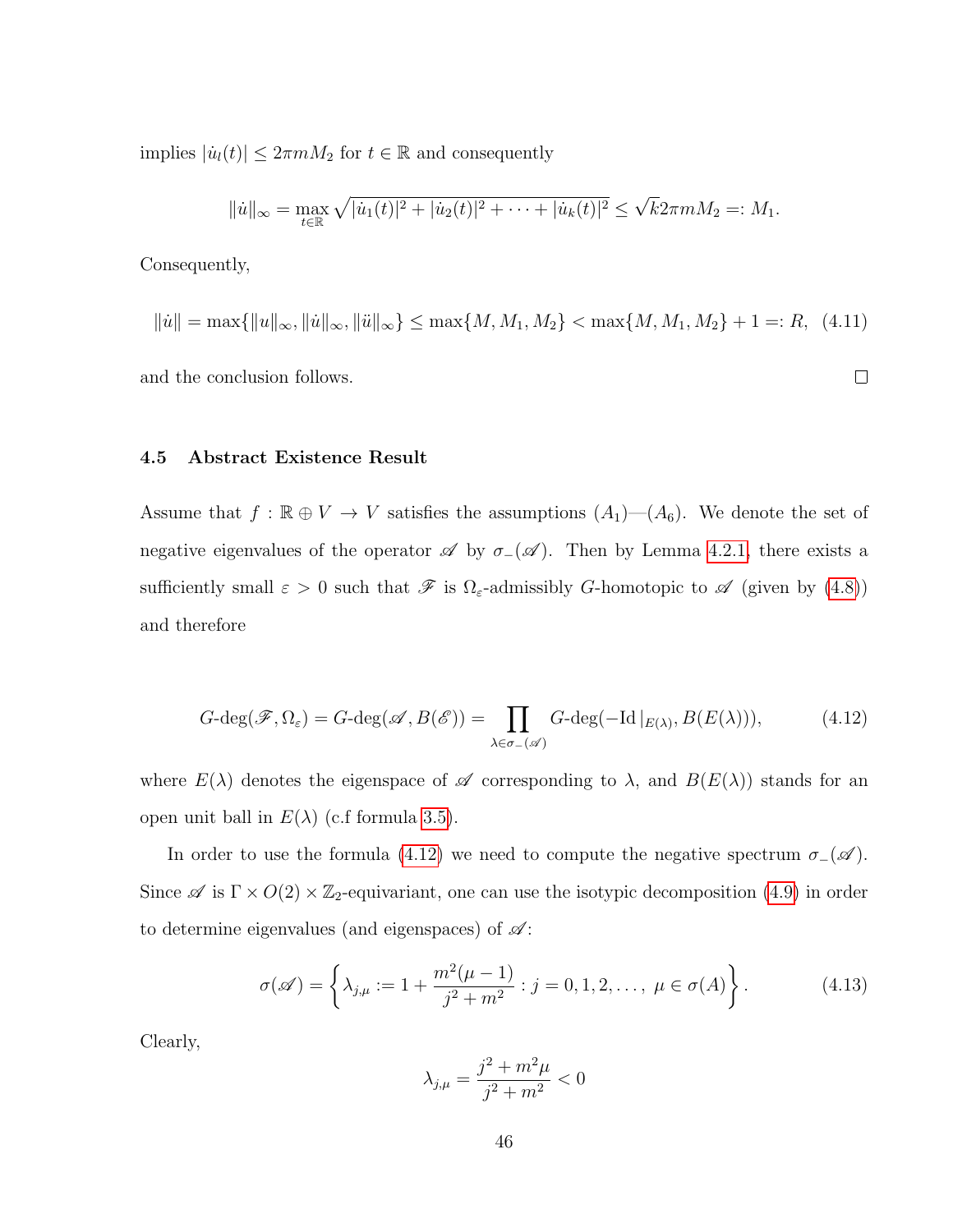if and only if  $\mu < -j^2/m^2$ . Notice that, in such a case we also have

$$
\lambda_{0,\mu} < \lambda_{1,\mu} < \cdots < \lambda_{j-1,\mu} < \lambda_{j,\mu} < \cdots < \lambda_{j_\mu,\mu} < 0 < \lambda_{j_\mu+1,\mu},
$$

where  $j_{\mu}$  is the integer number satisfying

$$
-\frac{(\mathfrak{j}_{\mu}+1)^2}{m^2} < \mu < -\frac{\mathfrak{j}_{\mu}^2}{m^2}
$$

By condition  $(A_5)$  such  $j_\mu$  exists

On the other hand, by Lemma [4.4.2,](#page-54-1) there exists a sufficiently large  $R > 0$  such that  $\mathscr F$  is  $\Omega_R$ -admissibly G-homotopic to Id. Therefore,  $G$ -deg $(\mathscr F, \Omega_R) = G$ -deg $(\mathrm{Id}, \Omega_R) = (G)$ . Put  $\Omega := \Omega_R \setminus \overline{\Omega_{\varepsilon}}$ . Then the  $G$ -deg $(\mathscr{F}, \Omega)$  is well defined and by additivity property we have

$$
G-\deg(\mathscr{F}, \Omega) = G-\deg(\mathscr{F}, \Omega_R) - G-\deg(\mathscr{F}, \Omega_{\varepsilon})
$$

$$
= (G) - G-\deg(\mathscr{A}, B(\mathscr{E})).
$$

In this way we can formulate the following abstract existence result:

<span id="page-56-0"></span>**Theorem 4.5.1.** Assume that  $f : \mathbb{R} \oplus V \to V$  satisfies the assumptions  $(A_1)$ — $(A_6)$ ,  $R > 0$ is a sufficiently large number (given by Lemma  $\frac{1}{4}$ ,  $\frac{1}{2}$ ),  $\varepsilon > 0$  is a sufficiently small number (given by Lemma [4.2.1\)](#page-49-1) and  $\Omega := \Omega_R \setminus \overline{\Omega_{\varepsilon}}$ . If the G-equivariant degree

$$
G\text{-deg}(\mathscr{F},\Omega) = n_1(H_1) + n_2(H_2) + \cdots + n_s(H_s) \in A(G)
$$

has a non-zero coefficient  $n_j$ , then there exists a  $2\pi m$ -periodic solution  $u \in \Omega$  to [\(1.1\)](#page-10-0) such that  $G_u \geq H_j$ . In addition, if  $(H_j)$  is a maximal orbit type in  $\Omega$  such that  $D_m \nleq H_j$ , then u is non-constant, and if for some  $g \in D_m$ ,  $g \neq 1$ , we have  $(g, -1) \in H_j$ , then the solution u can not be  $2\pi$ -periodic solution, i.e. its minimal period is not  $2\pi$ .

*Proof.* The existence of a  $2\pi m$ -periodic solution x is a direct consequence of the existence property for G-equivariant degree. Moreover, if  $u(t)$  is constant, then clearly  $u(t+l2\pi) = u(t)$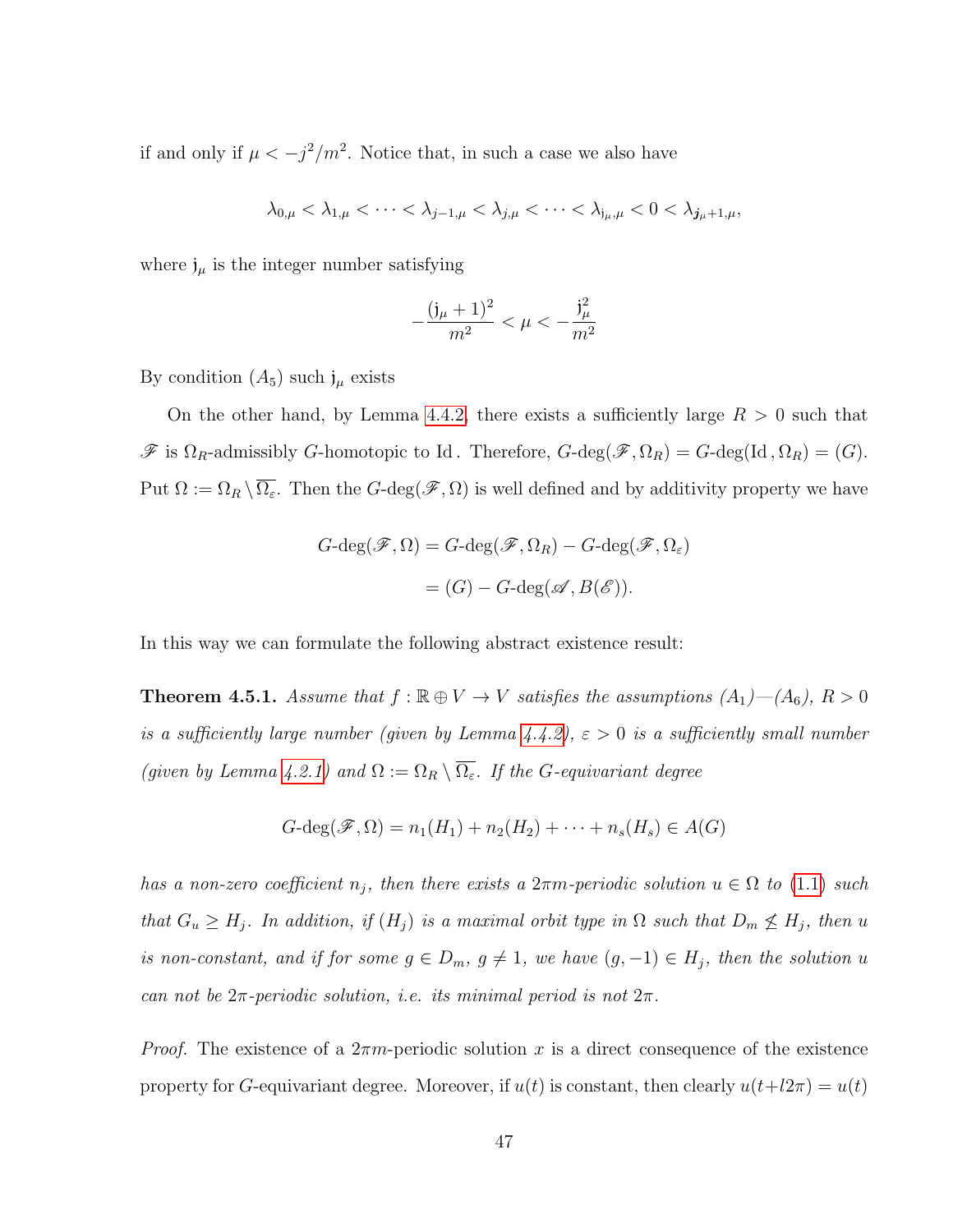and  $u(-t) = u(t)$ , for  $t \in \mathbb{R}$  and  $l \in \mathbb{Z}$ , so  $D_m \leq H_j$ . Assume that there exists an element  $(g, -1) \in H_j$  for some  $1 \neq g \in D_m$ , which implies that for some  $1 \leq l \leq m-1$  we have  $g = \gamma^l$  or  $g = \gamma^l \kappa$ . Then we also have

$$
\forall_{t \in \mathbb{R}} \ \ ((g, -1)u)(t) = u(t) \ \Rightarrow u(t) = -u(t + 2\pi l).
$$

Since  $u \neq 0$  it follows that for some t we have  $u(t) \neq u(t + l2\pi)$  and consequently  $u(t) \neq$  $u(t+2\pi).$  $\Box$ 

#### 4.6 Subharmonic Solutions in Non-Equivariant Case

Theorem [4.5.1](#page-56-0) can lead to more detailed information describing possible subharmonic solutions and their symmetries. First, we assume that  $\Gamma = \{e\}$ , i.e. we consider the case of [\(1.1\)](#page-10-0) without additional symmetries. In this case we have  $G \simeq D_m \times \mathbb{Z}_2$ .

We begin with the following notation:

#### Definition 4.6.1. Define

$$
\alpha(j) := j - \left\lfloor \frac{j}{m} \right\rfloor m \in \{0, 1, 2, \dots, m - 1\}.
$$

Next, define

$$
i(j) := \begin{cases} \alpha(j) & \text{if } \alpha(j) \leq \lfloor \frac{m}{2} \rfloor, \\ m - \alpha(j) & \text{if } \alpha(j) > \lfloor \frac{m}{2} \rfloor, \end{cases}
$$
(4.14)

We denote by  $\mathfrak{m}(\mu)$  the algebraic multiplicity of  $\mu$  belonging to the spectrum of A. The negative spectrum  $\sigma_-(\mathscr{A})$  can be represented as

$$
\sigma_{-}(\mathscr{A}) = \bigcup_{\mu \in \sigma_{-}(A)} \{\lambda_{0,\mu}, \lambda_{1,\mu}, \dots, \lambda_{j_{\mu}-1,\mu}, \lambda_{j_{\mu},\mu}\}\n\tag{4.15}
$$

Denote by  $E(\lambda_{j,\mu})$  the eigenspace of  $\lambda_{j,\mu}$ . The following notation that will be used to provide an exact formula for  $G$ -deg $(\mathscr{A}, B(\mathscr{E}))$ . Namely we put

$$
\beta_0(\mu) := \left( \left\lfloor \frac{\mathfrak{j}_{\mu}}{m} \right\rfloor + 1 \right) \mathfrak{m}(\mu), \quad \beta_{\mathfrak{s}}(\mu) := \left\lfloor \frac{\mathfrak{j}_{\mu}}{m} \right\rfloor \mathfrak{m}(\mu),
$$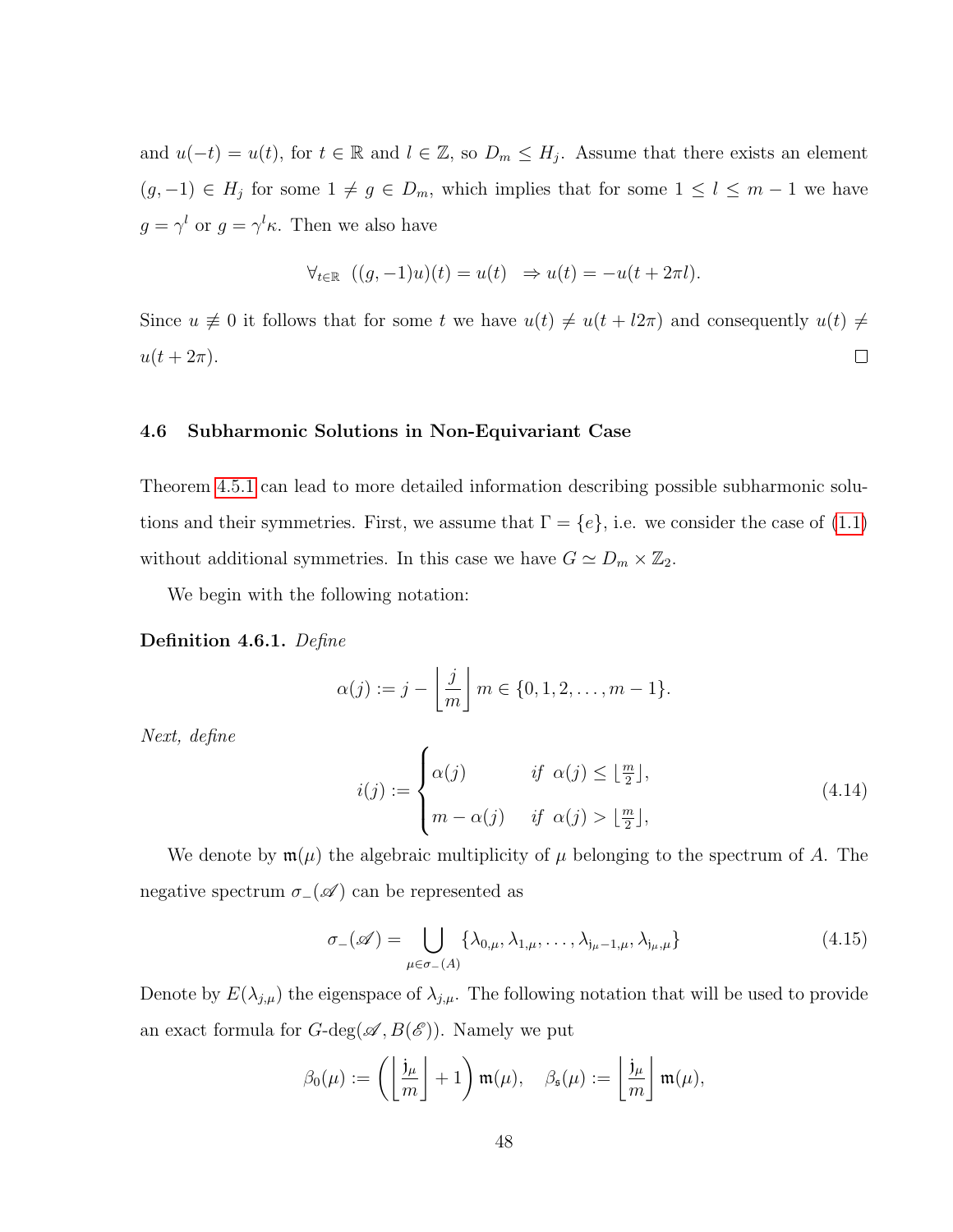and for  $i = \mathfrak{s} + 1$ ,  $\mathfrak{s} + 2$  (in the case m is even),

$$
\beta_i(\mu) := \begin{cases} \left\lfloor \frac{j_\mu}{m} \right\rfloor \mathfrak{m}(\mu), & \text{if } \alpha(j_\mu) < \frac{m}{2}, \\ \left( \left\lfloor \frac{j_\mu}{m} \right\rfloor + 1 \right) \mathfrak{m}(\mu), & \text{if } \alpha(j_\mu) \ge \frac{m}{2}, \end{cases}
$$

and finally for  $0 < i < \frac{m}{2}$ ,

$$
\beta_i(\mu) := \begin{cases} 2\left\lfloor \frac{i\mu}{m} \right\rfloor \mathfrak{m}(\mu) & \text{if } \alpha(j_\mu) < i, \\ \left( 2\left\lfloor \frac{i\mu}{m} \right\rfloor + 1 \right) \mathfrak{m}(\mu) & \text{if } i \leq \alpha(j_\mu) < m - i, \\ 2\left( \left\lfloor \frac{i\mu}{m} \right\rfloor + 1 \right) \mathfrak{m}(\mu) & \text{if } m - i \leq \alpha(j_\mu). \end{cases}
$$

Then we define

$$
\eta_i := \sum_{\mu \in \sigma_-(A)} \beta_i(\mu),
$$

for  $i = 0, 1, \ldots, \mathfrak{s}, \mathfrak{s} + 1, \mathfrak{s} + 2$ . The number  $\eta_i$  counts the "total number of times" the irreducible representation  $\mathcal{V}_i^$  $i_i^-$  appears in the eigenspaces of  $\sigma_-(\mathscr{A})$ .

We have the following list of basic degrees for the irreducible G-representations (see GAP section):

• for  $0 \leq i \leq \lfloor \frac{m}{2} \rfloor$ ,  $h := \gcd(m, i)$ ,  $m/h$  is odd then

$$
\deg_{\mathcal{V}_i^-} = (D_m \times \mathbb{Z}_2) - (D_h) - (D_h^z) + (\mathbb{Z}_h);
$$

• if  $m/h \equiv 2 \pmod{4}$  then

$$
\deg_{\mathcal{V}_i^-} = (D_m \times \mathbb{Z}_2) - (D_{2h}^d) - (D_{2h}^{\hat{d}}) + (\mathbb{Z}_{2h}^d);
$$

• if  $m/h \equiv 0 \pmod{4}$  then

$$
\deg_{\mathcal{V}_i^-} = (D_m \times \mathbb{Z}_2) - (D_{2h}^d) - (\widetilde{D}_{2h}^d) + (\mathbb{Z}_{2h}^d);
$$

 $\bullet\,$  if  $i=\mathfrak{s}$  then

$$
\deg_{\mathcal{V}_\mathfrak{s}} = (D_m \times \mathbb{Z}_2) - (D_m^z);
$$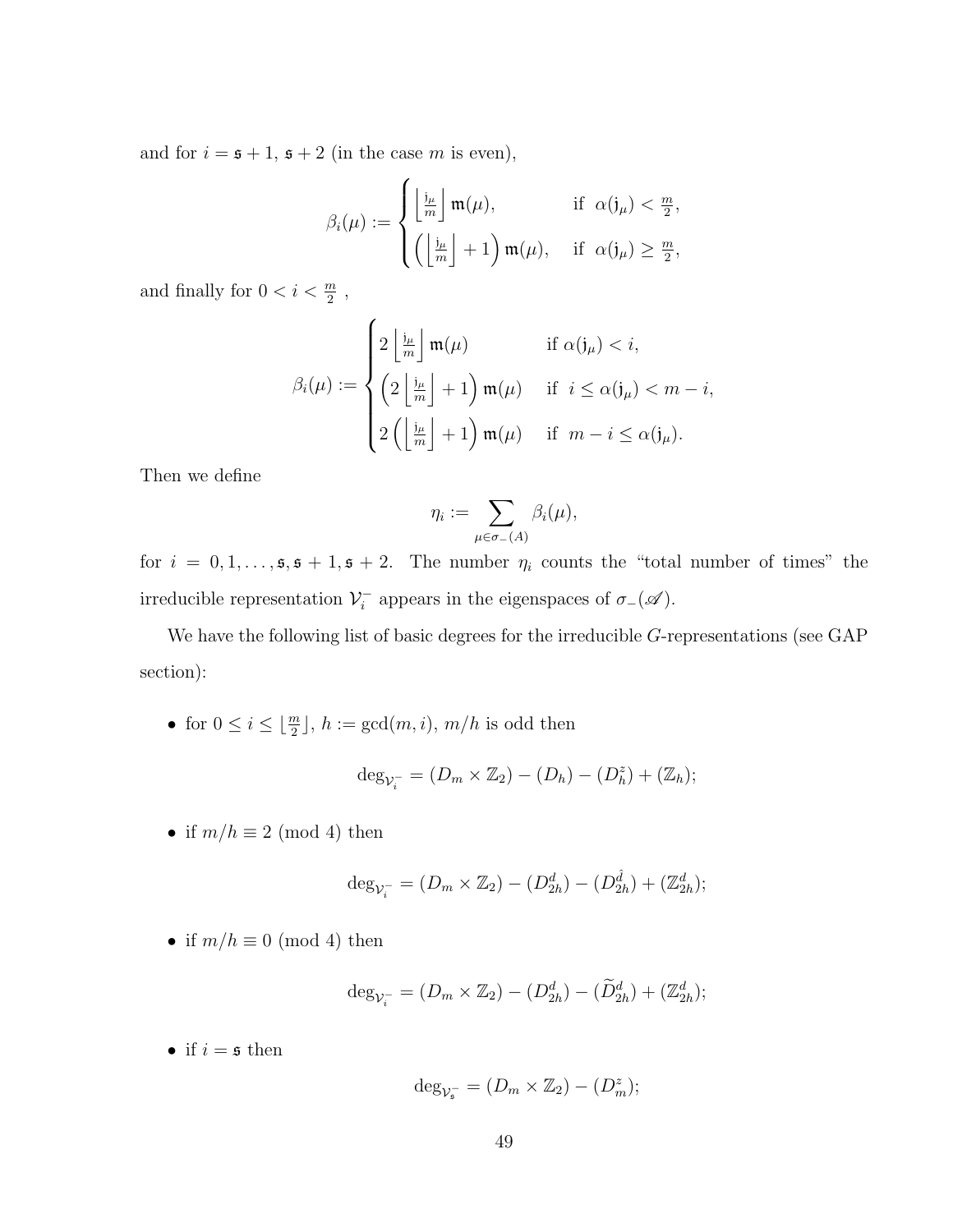• if  $i = 0$  then

$$
\deg_{\mathcal{V}_0^-} = (D_m \times \mathbb{Z}_2) - (D_m);
$$

• if m is even and  $i = \mathfrak{s} + 1$  then

$$
\deg_{\mathcal{V}_{\mathfrak{s}+1}^-} = (D_m \times \mathbb{Z}_2) - (D_m^d);
$$

• if m is even and  $i = \mathfrak{s} + 2$  then

$$
\deg_{\mathcal{V}_{\mathfrak{s}+2}^-} = (D_m \times \mathbb{Z}_2) - (D_m^{\hat{d}}).
$$

Notice that  $\deg_{\mathcal{V}_i^-} = \deg_{\mathcal{V}_i^-}$  if and only if  $gcd(i, m) = gcd(i', m)$ . Therefore, we introduce the numbers  $\rho_i$ ,  $0 \leq i \leq s+2$ , that will allow us to determine how many times the basic degree  $\deg_{\mathcal{V}_i^-}$  appears in the degree of  $G$ -deg $(\mathscr{A}, B(\mathscr{E}))$ .

**Definition 4.6.2.** We define  $\rho_0 := \eta_0, \ \rho_{\mathfrak{s}} := \eta_{\mathfrak{s}}, \ \rho_{\mathfrak{s}+1} := \eta_{\mathfrak{s}+1}, \ \rho_{\mathfrak{s}+2} := \eta_{\mathfrak{s}+2}, \text{ and}$ 

$$
\rho_i := \sum_{\gcd(i',m) = \gcd(i,m)} \eta_{i'}, \qquad 0 < i < \frac{m}{2}.\tag{4.16}
$$

Before proving our main theorem, we need to analyze the maximal G-orbit types in the space  $\mathscr{E} \setminus \{0\}.$ 

<span id="page-59-0"></span>**Lemma 4.6.3.** Suppose that  $m = 2<sup>n</sup>m'$ , where m' is an odd integer. Then the maximal orbit types in  $\mathscr{E} \setminus \{0\}$  are:

(a)  $(D_m^z)$ ,  $(D_m)$ 

And if  $\mathfrak{n} > 0$ ,

(b)  $(D_m^d)$ ,  $(\tilde{D}_m^d)$ ,  $(D_{m/2}^d)$ ,  $(\tilde{D}_{m/2}^d)$ , ...,  $(D_{m/2^{n-1}}^d)$ ,  $(\tilde{D}_{m/2^{n-1}}^d)$ ,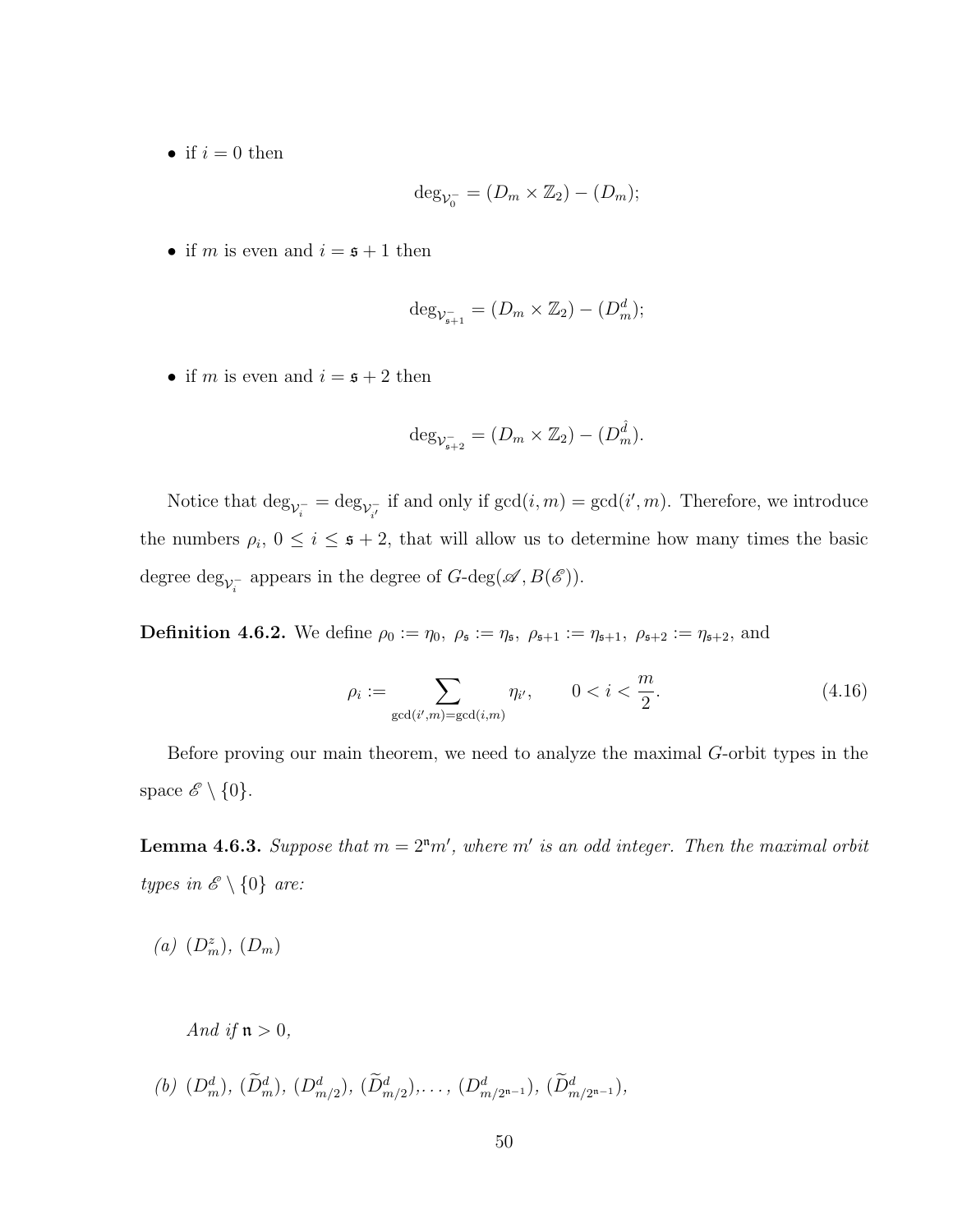*Proof.* The maximal G-orbit types in  $\mathscr{E} \setminus \{0\}$  are exactly the same as the maximal G-orbit types which occur in the space  $\mathcal{V}^* \setminus \{0\}$ , where

$$
\mathcal{V}^*:=\mathcal{V}_0^-\oplus \mathcal{V}_1^-\oplus \mathcal{V}_2^-\oplus \mathcal{V}_\mathfrak{s}^-\oplus \mathcal{V}_{\mathfrak{s}+1}^-\oplus \mathcal{V}_{\mathfrak{s}+2}^-.
$$

First we identify the maximal orbit types in  $\mathcal{V}_i^$  $i_i^-\setminus\{0\}, i=0,1,\ldots, s+2:$ 

- for  $0 \leq i \leq \lfloor \frac{m}{2} \rfloor$ ,  $h := \gcd(m, i)$ ,  $p_h := \frac{m}{h}$  and if  $p_h$  is odd, then the orbit types are:  $(D_h), (D_h^z);$
- if  $p_h \equiv 2 \pmod{4}$ , then the maximal orbit types are:  $((D_{2h}^d), (D_{2h}^{\hat{d}}))$ ;
- if  $p_h \equiv 0 \pmod{4}$ , then the maximal orbit types are:  $(D_{2h}^d)$ ,  $(D_{2h}^d)$ ;
- if  $i = \mathfrak{s}$ , then the maximal orbit type is:  $(D_m^z)$ ;
- if  $i = 0$ , then the maximal orbit type is:  $(D_m)$ ;
- if m is even and  $i = s + 1$ , then the maximal orbit type is:  $(D_m^d)$ ;
- if m is even and  $i = s + 2$ , then the maximal orbit type is:  $(D_m^{\hat{d}})$ .

Notice that  $(D_m)$  and  $(D_m^z)$  are the maximal orbit types which occur in  $\mathcal{V}_0^- \oplus \mathcal{V}_s^- \setminus \{0\}.$ On the other hand for m being an even integer, we have (see Table 5.3 in [\[2\]](#page-81-0)):

- $(D_{2n}^d \leq (D_m^d))$  if and only if  $n | \frac{m}{2}$  $\frac{m}{2}$  and  $\frac{m}{2n}$  is odd;
- $(\widetilde{D}_{2n}^d \leq (\widetilde{D}_m^d))$  if and only if  $n | \frac{m}{2}$  $\frac{m}{2}$  and  $\frac{m}{2n}$  is odd;
- $(D_{2n}^{\hat{d}} \leq (D_m^{\hat{d}}))$  if and only if  $n | \frac{m}{2}$  $\frac{m}{2}$  and  $\frac{m}{4n}$  is odd;

and the maximality of the orbit types  $(D_m^d)$ ,  $(D_m^d)$ ,  $(D_{m/2}^d)$ ,  $(D_{m/2}^d)$ , ...,  $(D_{m/2^{n-1}}^d)$ ,  $(D_{m/2^{n-1}}^d)$ follows from this result.  $\Box$ 

We have the following main result: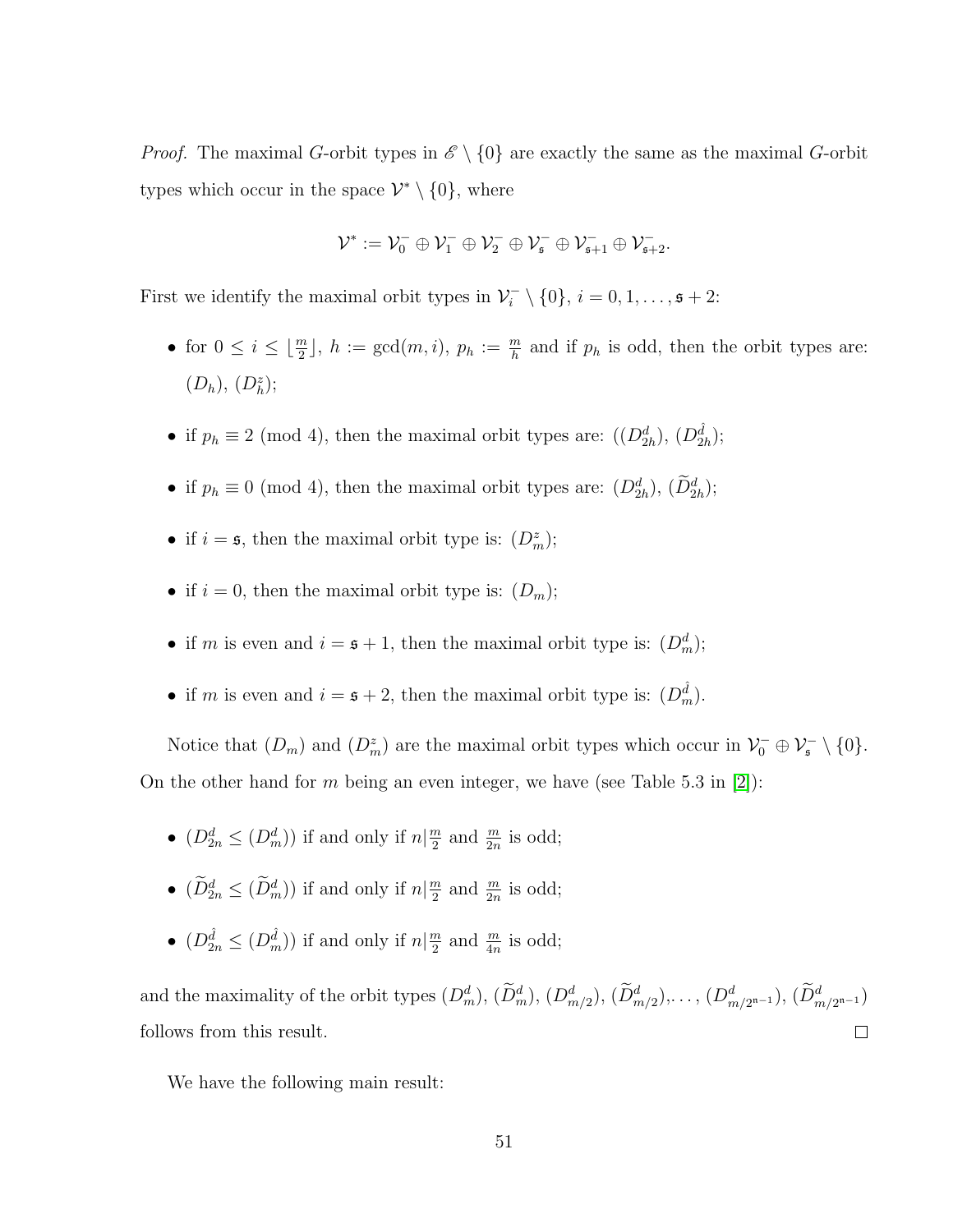<span id="page-61-0"></span>**Theorem 4.6.4.** Let m be a natural number and  $f : \mathbb{R} \times \mathbb{R}^k \to \mathbb{R}^k$  be a continuous function satisfying the assumptions  $(A_1)$ — $(A_3)$  and  $(A_5)$ — $(A_6)$ . Suppose  $m = 2^{\varepsilon_0} p_1^{\varepsilon_1} p_2^{\varepsilon_2} \dots p_s^{\varepsilon_s}$ , where  $\varepsilon_0 \geq 0$ ,  $\varepsilon_l > 0$ , and  $p_l$ ,  $l = 1, 2, \ldots, s$ , are the prime numbers such that  $2 < p_1 < p_2 < \cdots <$  $p_s$ . For  $l = 1, 2, \ldots s$  put  $m_l := \frac{m}{p_l}$ . Then

- (i) if  $\rho_0$  is odd, then the system [\(1.1\)](#page-10-0) admits a G-orbit of  $2\pi m$ -periodic solutions with symmetries  $(D_m)$  (these solutions are not subharmonic)
- (ii) if  $\rho_{\mathfrak{s}}$  is odd, then the system [\(1.1\)](#page-10-0) admits a G-orbit of  $2\pi m$ -periodic solutions with symmetries  $(D_m^z)$  (these solutions are not subharmonic non-constant p-periodic)
- (iii) if for some  $l = 1, 2, \ldots, s$ ,  $\rho_{m_l}$  is odd, then the system [\(1.1\)](#page-10-0) admits a G-orbit of  $2\pi m\text{-}periodic\; solutions\; with\; symmetries\; either\; (D^z_{m_i})\; or\; (D^z_m)\; (solutions\; are\; the\; same\;).$  $as (iii)$ .
- (iv) if  $\varepsilon_0 > 0$ , and  $\rho_{s+1}$  is odd, then the system [\(1.1\)](#page-10-0) admits a G-orbit of  $2\pi m$ -periodic solutions with symmetries exactly  $(D_m^d)$  (these solutions are subharmonic).
- (v) if  $\varepsilon_0 > 0$ , and  $\rho_{s+2}$  is odd, then the system [\(1.1\)](#page-10-0) admits a G-orbit of  $2\pi m$ -periodic solutions with symmetries exactly  $(D_m^{\hat{d}})$  (these solutions are subharmonic).
- (vi) if  $\varepsilon_0 = \mathfrak{k} > 0$ , and for some  $2 \leq k \leq \mathfrak{k}$ ,  $\rho_{\frac{m}{2^k}}$  is odd, then the system [\(1.1\)](#page-10-0) admits a G-orbit of  $2\pi m$ -periodic solutions with symmetries exactly  $(D_{\frac{1}{2^{k-1}}}^d)$  and  $(D_{\frac{n}{2^{k-1}}}^{\hat{d}})$  (these solutions are subharmonic).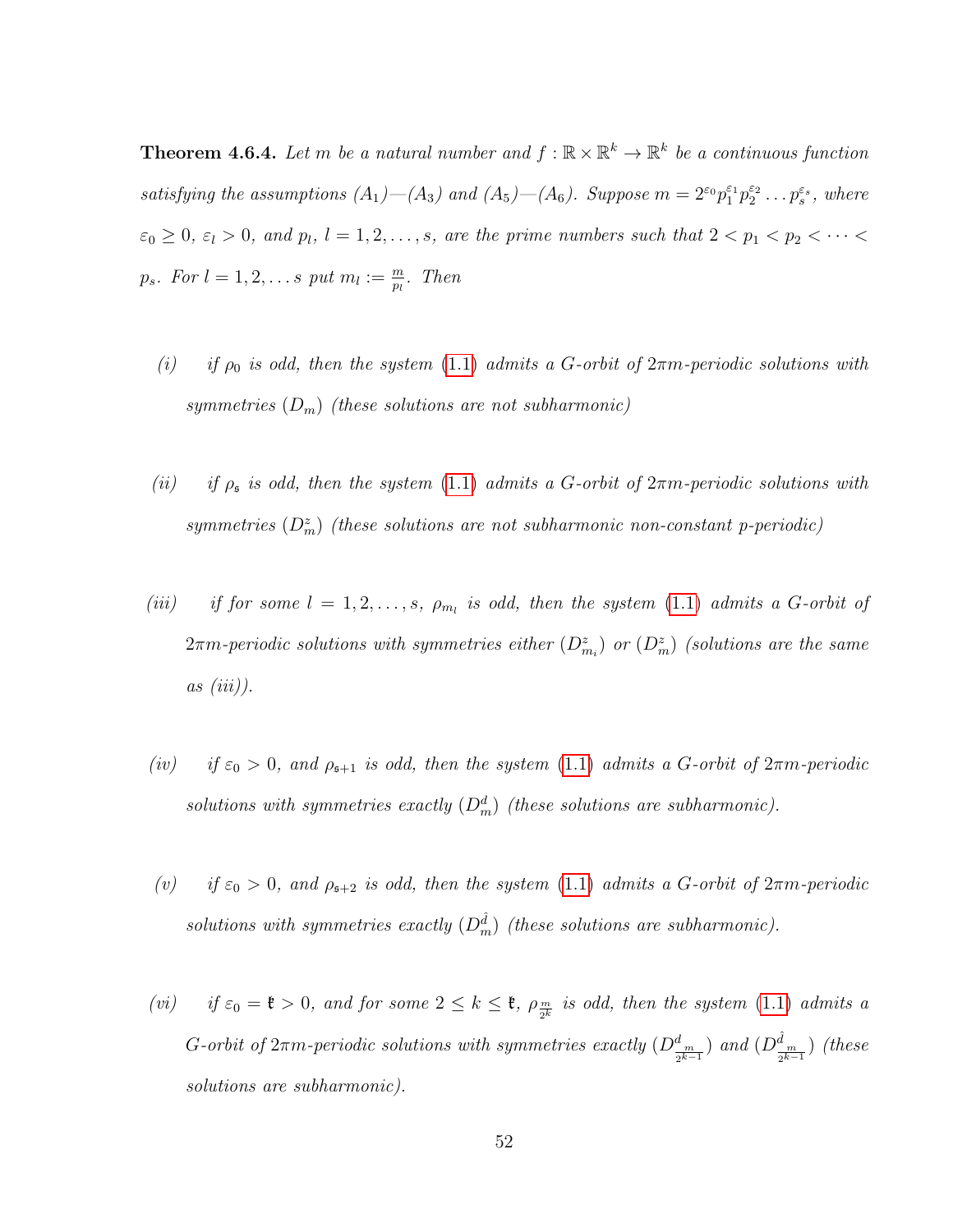*Proof.* Clearly for  $\mu \in \sigma_-(A)$  we have the following formula for the  $\mathcal{V}_i^$  $i$ <sup>-</sup>isotypic multiplicity of the eigenvalue  $\lambda_{j,\mu}$ 

<span id="page-62-0"></span>
$$
m_{i}^{-}(\lambda_{j,\mu}) = \begin{cases} \mathfrak{m}(\mu) & \text{if } i = i(j), \ 0 < i < \frac{m}{2}, \\ \mathfrak{m}(\mu) & \text{if } i = \mathfrak{s}, \ j > 0, \ i(j) = 0, \\ \mathfrak{m}(\mu) & \text{if } i = \mathfrak{s} + 1, \ i(j) = \frac{m}{2}, \\ \mathfrak{m}(\mu) & \text{if } i = \mathfrak{s} + 2, \ i(j) = \frac{m}{2}, \\ 0 & \text{otherwise.} \end{cases}
$$
(4.17)

Therefore (by  $(4.17)$ ), we have

$$
G\text{-deg}(\mathscr{A}, B(\mathscr{E})) = \prod_{\mu \in \sigma_{-}(A)} \prod_{j=0}^{j_{\mu}} G\text{-deg}(-\text{Id}, B(E(\lambda_{j,\mu})), \tag{4.18}
$$

where

$$
G\text{-deg}(-\text{Id}\,,B(E(\lambda_{j,\mu})) = \begin{cases} (\deg_{\mathcal{V}_0^-})^{\mathfrak{m}(\mu)} & \text{if } j = 0, \\ (\deg_{\mathcal{V}_0^-})^{\mathfrak{m}(\mu)} \cdot (\deg_{\mathcal{V}_s^-})^{\mathfrak{m}(\mu)} & \text{if } j > 0, i(j) = 0, \\ (\deg_{\mathcal{V}_i^-})^{\mathfrak{m}(\mu)} & \text{if } 0 < i = i(j) < \frac{m}{2}, \\ (\deg_{\mathcal{V}_{s+1}^-})^{\mathfrak{m}(\mu)} \cdot (\deg_{\mathcal{V}_{s+2}^-})^{\mathfrak{m}(\mu)} & \text{if } i(j) = \frac{m}{2}. \end{cases} (4.19)
$$

Consequently, we obtain the following formula:

$$
G\text{-deg}(\mathscr{F}, \Omega) = (G) - G\text{-deg}(\mathscr{A}, B(\mathscr{E}))
$$

$$
= (G) - \prod_{\mu \in \sigma_{-}(A)} \prod_{i=0}^{s+2} (\deg_{\mathcal{V}_{i}^{-}})^{\beta_{i}(\mu)}.
$$

Since  $\eta_i$  counts the "total number of times" that the irreducible representation  $\mathcal{V}_i^$  $i<sub>i</sub>$  appears in  $\sigma_-(\mathscr{A})$ , we obtain that

<span id="page-62-1"></span>
$$
G\text{-deg}(\mathscr{F},\Omega) = (G) - \prod_{i=0}^{\mathfrak{s}+2} (\deg_{\mathcal{V}_i^-})^{\eta_i}.
$$
\n(4.20)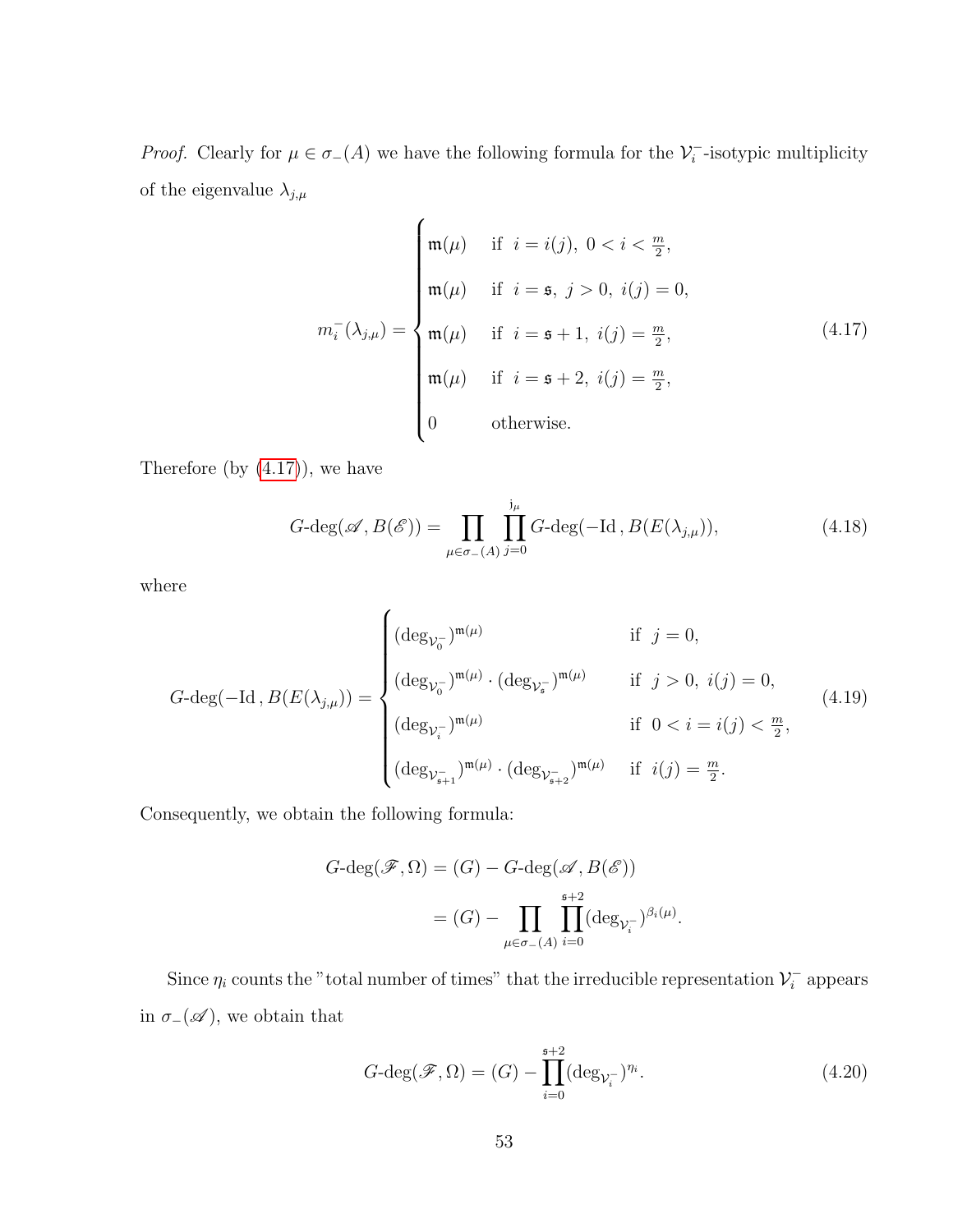Since

$$
\deg_{\mathcal{V}_i^-} = \deg_{\mathcal{V}_{i'}^-} \qquad \Leftrightarrow \qquad \gcd(i,m) = \gcd(i',m),
$$

and the numbers  $\rho_i$  indicate the number of occurrences of the basic degree  $\deg_{\mathcal{V}_i^-}$  in the product [\(4.20\)](#page-62-1), the conclusion follows from Lemma [4.6.3](#page-59-0) and the fact that the square of any basic degree is the unit element  $(G) \in A(G)$ , i.e.  $(\deg_{\mathcal{V}_i^-})^2 = (G)$ .  $\Box$ 

Remark 4.6.5. One could ask a question if the reversibility of the system [\(1.1\)](#page-10-0) is really necessary in order to apply this method? Clearly, even without condition  $((A_2)$  the map  $\mathscr{F}$  is still  $\mathbb{Z}_m \times \mathbb{Z}_2$ -equivariant, so theoretically, the method described in this paper could be applied. However, one should observe that  $G := \mathbb{Z}_m \times \mathbb{Z}_2$  is Abelian and thus all the irreducible two dimensional G-representations  $\mathcal{V}_k^ \chi_k^-$  are of complex type so  $\deg_{\mathcal{V}_k^-} = (G)$ , which makes formula [\(4.20\)](#page-62-1) completely ineffective for  $m \geq 3$ .

In order to illustrate the applications of Theorem [4.6.4,](#page-61-0) we only consider a simple case when the operator A has one simple negative eigenvalue  $\mu$  satisfying

<span id="page-63-0"></span>
$$
-\frac{(\mathfrak{p}+1)^2}{m^2} < \mu < -\frac{\mathfrak{p}^2}{m^2}, \quad \mathfrak{p} := \left\lfloor \frac{m}{2} \right\rfloor.
$$
 (4.21)

Then we get the following result:

**Corollary 4.6.6.** Let m be a natural number and  $f : \mathbb{R} \times \mathbb{R}^k \to \mathbb{R}^k$  be a continuous function satisfying the assumptions  $(A_1)$ — $(A_3)$ ,  $(A_5)$ — $(A_6)$  and  $\sigma$ - $(A)$  consists a single simple eigenvalue  $\mu$  satisfying [\(4.21\)](#page-63-0). Suppose  $m = 2^{\epsilon_0} p_1^{\epsilon_1} p_2^{\epsilon_2} \dots p_s^{\epsilon_s}$ , where  $p_l > 2$  are distinct prime numbers,  $\varepsilon_0 \geq 0$ ,  $\varepsilon_l \geq 1$  for  $l = 1, 2, \ldots, s$ . Then

- (i) the system [\(1.1\)](#page-10-0) admits G-orbit of non-zero  $2\pi m$ -periodic solutions with symmetries  $(D_m);$
- (ii) if for some  $l = 1, 2, \ldots, s$ , the number  $\frac{p_l-1}{2}$  is odd, the system [\(1.1\)](#page-10-0) admits G-orbit of  $2\pi m$ -periodic solutions with symmetries  $(D_{m_l}^z)$  or  $(D_m^z)$  (here  $m_l = \frac{m_l}{p_l}$  $\frac{m}{p_l}),$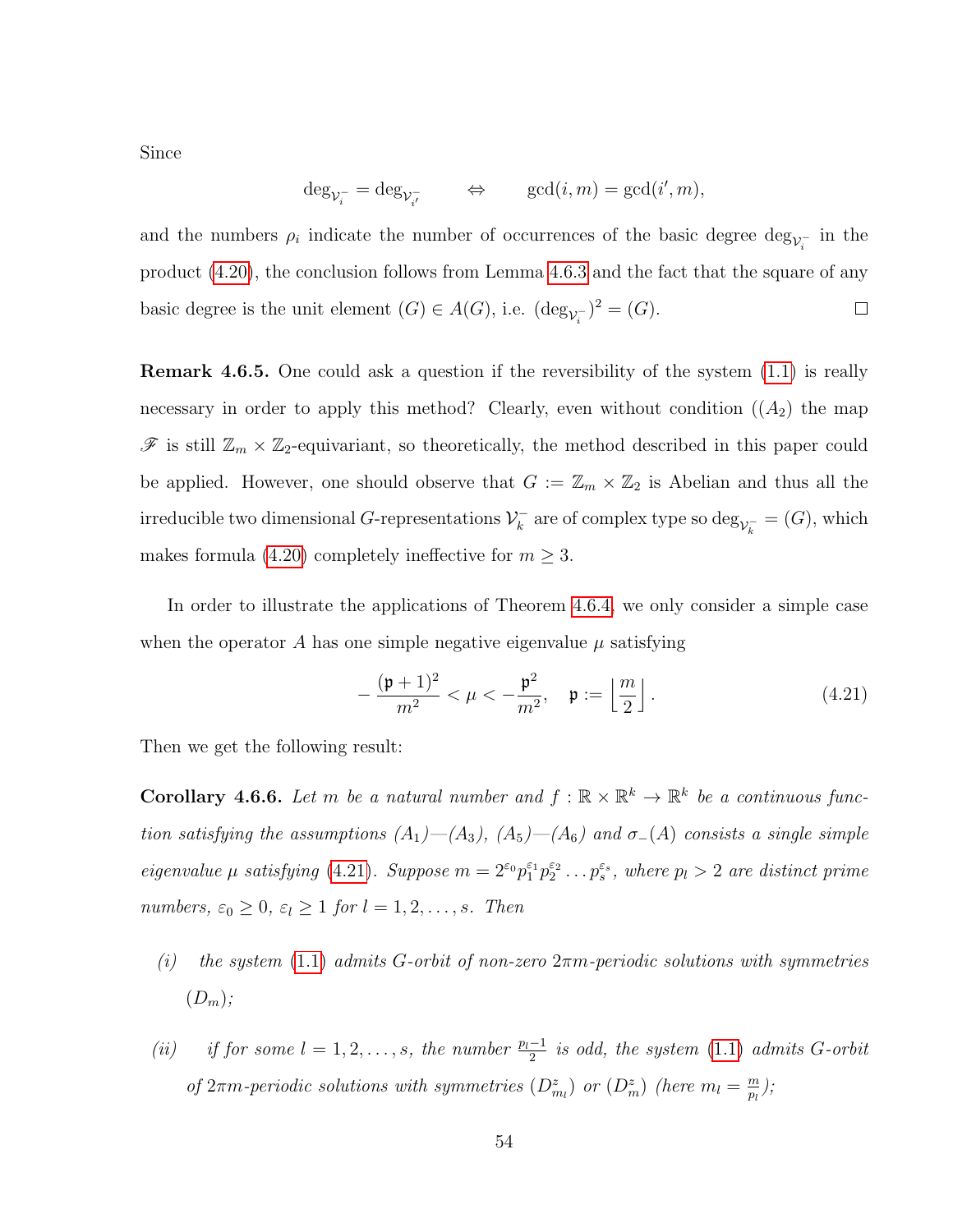- (iii) if  $\varepsilon_0 > 0$ , the system [\(1.1\)](#page-10-0) admits G-orbit of  $2\pi m$ -periodic solutions with symmetries exactly  $(D_m^d)$ ,  $(D_m^{\hat{d}})$ ;
- (iv) if  $\varepsilon_0 > 1$ , the system [\(1.1\)](#page-10-0) admits G-orbit of  $2\pi m$ -periodic solutions with symmetries exactly  $(D_{\frac{m}{2}}^d)$ ,  $(D_{\frac{m}{2}}^d)$ ;

Proof. Notice that we have

$$
\beta_0(\mu) = 1
$$
,  $\beta_{\mathfrak{s}}(\mu) = 0$ ,  $\beta_i(\mu) = 1$  for  $0 < i < \frac{m}{2}$ ,

and in the case  $m$  is even

$$
\beta_{\mathfrak{s}}(\mu+1)=\beta_{\mathfrak{s}}(\mu+2)=1.
$$

Consequently,

- Since  $\rho_0 = \beta_0 = 1$ , thus there exist a non-zero  $2\pi m$ -periodic solution to the system  $(1.1)$  with symmetries exactly  $(D_m)$ ;
- Since  $\rho_{\mathfrak{s}} = \beta_{\mathfrak{s}} = 0$ , we cannot conclude the existence of a  $2\pi m$ -periodic solution to the system [\(1.1\)](#page-10-0) with symmetries exactly  $(D_m^z)$ ;
- Since  $\rho_{m_l} = \beta_{m_l} \cdot \frac{p_l 1}{2} = \frac{p_l 1}{2}$  $\frac{-1}{2}$ ,  $l = 1, 2, \ldots, s$ , if  $\frac{p_l-1}{2}$  is odd there exists a  $2\pi m$ -periodic solution to the system [\(1.1\)](#page-10-0) with symmetries either  $(D_{m_l}^z)$  or  $(D_{m}^z)$  (notice that  $(D_{m_l}^z)$ ) is not a maximal orbit type);
- In the case m is even, i.e.  $\varepsilon_0 > 0$ , since  $\rho_{s+1} = \rho_{s+2} = 1$ , it follows that the system [\(1.1\)](#page-10-0) has an orbit of  $2\pi m$ -periodic solutions with symmetries either  $(D_m^d)$  or  $(D_m^{\hat{d}})$ ;
- In addition, if  $\varepsilon_0 > 1$ , notice that  $\rho_{\frac{m}{4}} = \beta_{\frac{m}{4}} = 1$ , thus the system [\(1.1\)](#page-10-0) admits G-orbit of  $2\pi m$ -periodic solutions with symmetries  $(D_{\frac{m}{2}}^d)$ ,  $(D_{\frac{m}{2}}^d)$ ;

 $\Box$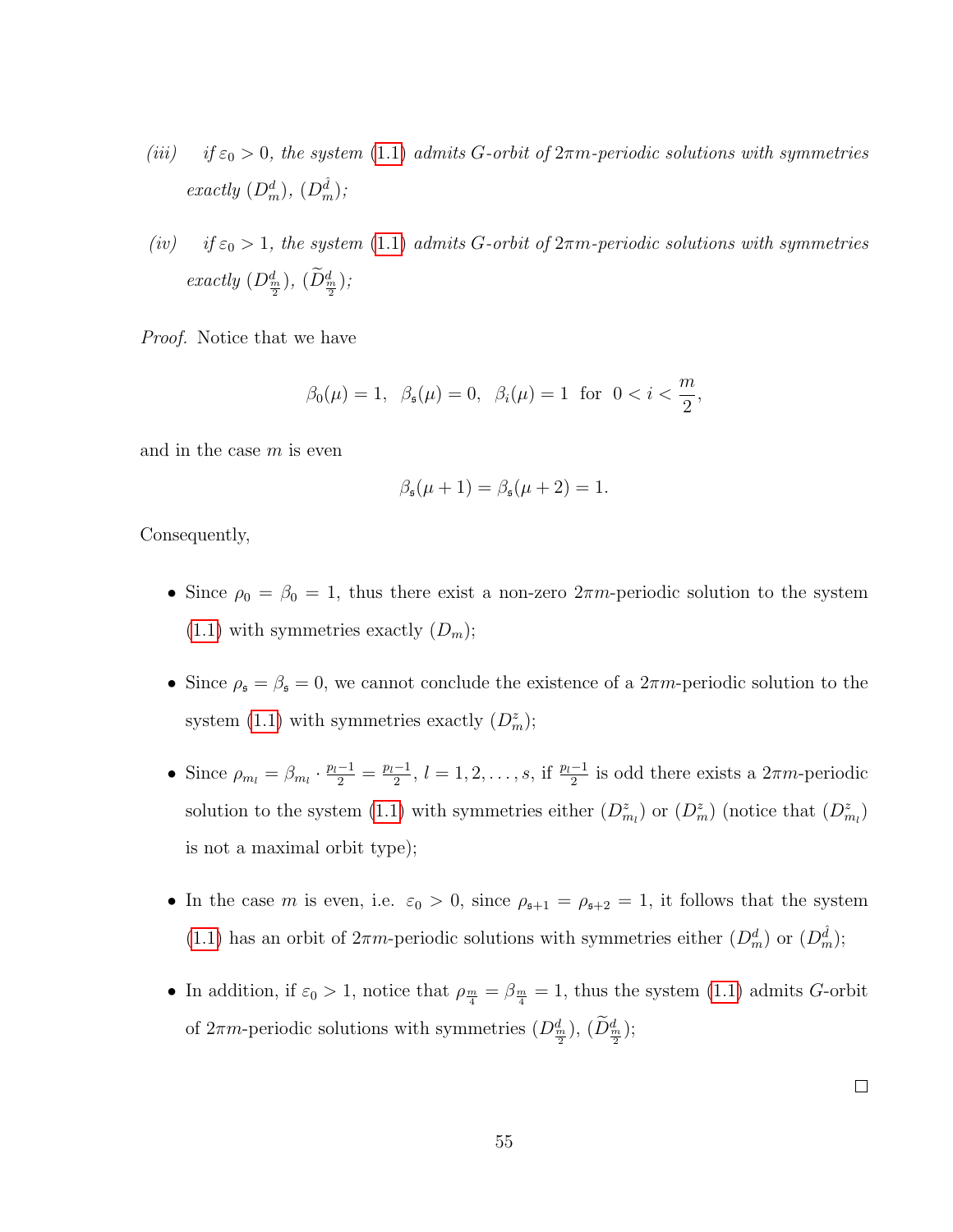In order to illustrate that the other maximal orbit types in in  $\mathscr{E} \setminus \{0\}$  can also appear as symmetries of  $2\pi m$ -periodic subharmonic solutions to [\(1.1\)](#page-10-0), we assume that  $m =$  $2^{n}p_1^{\varepsilon_1}p_2^{\varepsilon_2}\dots p_s^{\varepsilon_s}, n>1$ , and the operator A has one simple negative eigenvalue  $\mu$  satisfying

<span id="page-65-0"></span>
$$
-\frac{(\mathfrak{p}+1)^2}{m^2} < \mu < -\frac{\mathfrak{p}^2}{m^2}, \quad \mathfrak{p} := \left\lfloor \frac{m}{2^n} \right\rfloor.
$$
 (4.22)

Then we have:

**Corollary 4.6.7.** Let m be a natural number and  $f : \mathbb{R} \times \mathbb{R}^k \to \mathbb{R}^k$  be a continuous function satisfying the assumptions  $(A_1)$ — $(A_3)$ ,  $(A_5)$ — $(A_6)$  and  $\sigma$ - $(A)$  consists a single simple eigenvalue  $\mu$  satisfying [\(4.22\)](#page-65-0). Suppose  $m = 2^n p_1^{\varepsilon_1} p_2^{\varepsilon_2} \dots p_s^{\varepsilon_s}$ , where  $n > 2$ ,  $p_l > 2$  are distinct prime numbers,  $\varepsilon_0 \geq 0$ ,  $\varepsilon_l \geq 1$  for  $l = 1, 2, ..., s$ . Then

- (i) The system [\(1.1\)](#page-10-0) admits G-orbit of non-zero  $2\pi m$ -periodic solutions with symmetries  $(D_m),$
- (ii) The system [\(1.1\)](#page-10-0) admits G-orbit of  $2\pi m$ -periodic solutions with symmetries exactly  $(D^d_{\frac{m}{2^{n-1}}}), (\tilde{D}^d_{\frac{m}{2^{n-1}}});$

## 4.7 Examples of Symmetric Systems

In this section we assume that  $k = 3, f : \mathbb{R} \times \mathbb{R}^3 \to \mathbb{R}^3$  satisfies assumptions  $(A_1)$ — $(A_5)$ with  $\Gamma = D_3$  and Ē

$$
A = \frac{1}{4} \begin{bmatrix} -4 & -2 & -2 \\ -2 & -4 & -2 \\ -2 & -2 & -4 \end{bmatrix} .
$$
 (4.23)

Then we have

$$
\sigma(A) = \left\{\mu_0 = -2, \mu_1 = -\frac{1}{2}\right\}.
$$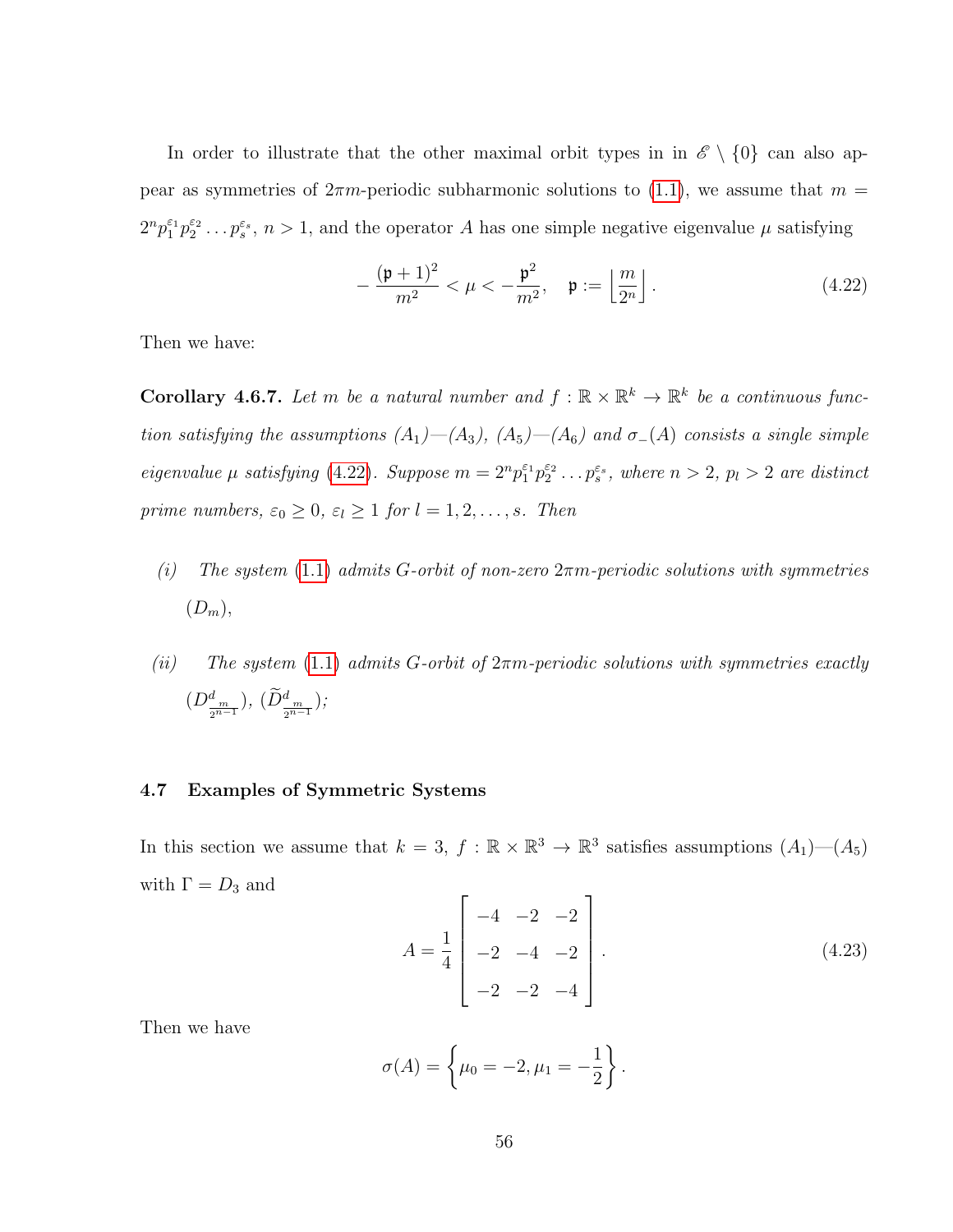**Case**  $m = 3$ : In this case  $G = D_3 \times D_3 \times \mathbb{Z}_2$  and we have

$$
\sigma(\mathscr{A}) = \left\{ \lambda_{j,l} := 1 + \frac{9(\mu_l - 1)}{j^2 + 9} : l = 0, 1, j = 0, 1, 2, \dots \right\}
$$

Then

$$
\sigma_{-}(\mathscr{A}) = \left\{ \lambda_{0,0} = -2, \ \lambda_{1,0} = -\frac{17}{10}, \ \lambda_{2,0} = -\frac{14}{13}, \ \lambda_{3,0} = -\frac{1}{2}, \ \lambda_{4,0} = -\frac{2}{25}, \\ \lambda_{0,1} = -\frac{1}{2}, \ \lambda_{1,1} = -\frac{7}{20}, \ \lambda_{2,1} = -\frac{1}{26} \right\},
$$

and each of the eigenvalues  $\lambda_{l,i}$  are isotypicaly simple, i.e. the eigenspaces  $E(\lambda_{l,i})$  are irreducible G-representations. More precisely, we have

$$
E(\lambda_{0,0}) \simeq \mathcal{V}_{0,0}^{-}, \quad E(\lambda_{3,0}) \simeq \mathcal{V}_{0,0}^{-} \oplus \mathcal{V}_{2,0}^{-}, \quad E(\lambda_{1,0}) \simeq E(\lambda_{2,0}) \simeq E(\lambda_{4,0}) \simeq \mathcal{V}_{1,0}^{-},
$$

$$
E(\lambda_{0,1}) \simeq \mathcal{V}_{1,0}^{-}, \quad E(\lambda_{1,1}) \simeq E(\lambda_{2,1}) \simeq \mathcal{V}_{1,1}^{-}.
$$

Therefore, we obtain

$$
G\text{-deg}(\mathscr{F}, \Omega) = (G) - G\text{-deg}(\mathscr{A}, B_1(0))
$$
  
=  $(G) - (\deg_{\mathcal{V}_{0,0}^-})^2 \cdot \deg_{\mathcal{V}_{2,0}^-} \cdot (\deg_{\mathcal{V}_{1,0}^-})^3 \cdot \deg_{\mathcal{V}_{0,1}^-} \cdot (\deg_{\mathcal{V}_{1,1}^-})^2$   
=  $(G) - \deg_{\mathcal{V}_{0,1}^-} \cdot \deg_{\mathcal{V}_{1,0}^-} \cdot \deg_{\mathcal{V}_{2,0}^-}$ 

**GAP Code:** We use GAP package EquiDeg to compute  $G$ -deg( $\mathscr{F}, \Omega$ ) for the groups  $G := D_3 \times$  $D_3 \times \mathbb{Z}_2$ . The GAP code f is given below.

```
\label{eq:loadPackage} \text{LoadPackage} \left( \begin{array}{c} \text{"EquiDeg"}\\ \text{"EquiDeg"}\\ \end{array} \right);gr1 := pDihedralGroup(3);
gr2 := SymmetricGroup(-2) ;\# create the product of D<sub>-</sub>3 and Z<sub>-2</sub>
\texttt{gr3} := \texttt{DirectProduct(}\texttt{gr1}\texttt{,}\texttt{gr2})\texttt{;}# \, \text{create} \, \text{group} \, G\boxed{\mathrm{G}\ :=\ \mathrm{DirectProduct}\,(\mathrm{gr1}\,,\mathrm{gr3}\,)};
```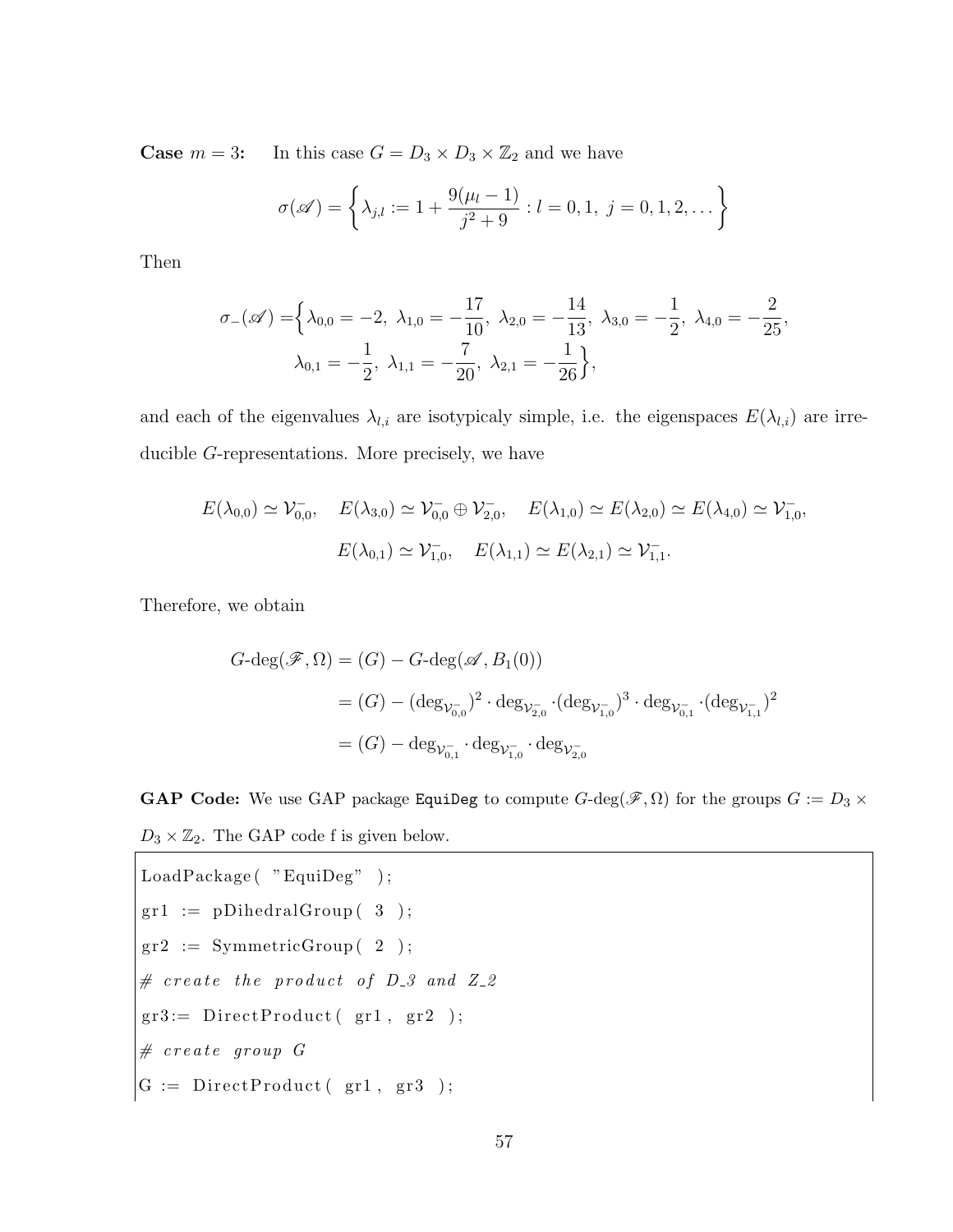# c r e a t e and name CCSs o f gr1 and gr3 c c s g 1 := C on ju g acyCl a s se sSub g r oup s ( g r 1 ) ; c c s g 1 n am e s := [ "Z1" , "D1" , "Z3" , "D3" ] ; c c s g r 3 := C on ju g acyCl a s se sSub g r oup s ( g r 3 ) ; c c s g r 3 n am e s :=[ "Z1" , "Z1p" , "D1" , "D1z" , "Z3" , "D1p" , "Z3p" , "D3" , "D3z" , "D3p" ] ; SetCCSsAbbrv ( gr1 , c c s g 1 n am e s ) ; SetCCSsAbbrv ( gr3 , c c s g r 3 n am e s ) ; c c s := C on ju g acyCl a s se sSub g r oup s ( G ) ; cc := C on ju g ac yCl a s se s ( G ) ; # c r e a t e c h a r a c t e r s o f i r r e d u c i b l e G−r e p r e s e n t a t i o n s i r r := I r r ( G ) ; # compute t h e c o r r e s p o n d i n g t o i r r [ k [ ] b a s i c d e g r e e degk

For a subgroup  $K \leq D_n$ , we use the symbol  $K^p := K \times \mathbb{Z}_2$ , but in the code we simply write Kp. By using the list of conjugacy classes cc, one can easily recognize the irreducible G-representations  $\mathcal{V}_{i,l}^{\pm} := \mathcal{V}_i^{\pm} \otimes \mathcal{U}_l$ . For example, the character

|                                                                                                   |  |  | ( $\pm 1$ ) $(\pm \kappa_2)$ $(\pm \gamma_2)$ $(\pm \kappa_1)$ $(\pm \kappa_1 \kappa_2)$ $(\pm \kappa_1 \gamma_2)$ $(\pm \gamma_1)$ $(\pm \gamma_1 \kappa_2)$ $(\pm \gamma_1 \gamma_2)$ |  |                         |  |
|---------------------------------------------------------------------------------------------------|--|--|-----------------------------------------------------------------------------------------------------------------------------------------------------------------------------------------|--|-------------------------|--|
| $\begin{array}{ c c c c c }\hline \text{Irr(G)[9]} & \pm 2 & \mp 2 & \pm 2 \\ \hline \end{array}$ |  |  |                                                                                                                                                                                         |  | $\mp 1$ $\pm 1$ $\mp 1$ |  |

is the character of the G-irreducible representation  $\mathcal{V}_{2,1}^-$ . To be more precise, we have the following correspondence of the characters.

| $\operatorname{Irr}(\operatorname{G})$ [1] = $\chi_{\mathcal{V}_{0,0}^+}$          | $\operatorname{Irr}(\operatorname{G})$ [7] = $\chi_{\mathcal{V}_{2,0}^+}$           | $\operatorname{Irr}(\operatorname{\mathsf{G}})$ [13] = $\chi_{\mathcal{V}_{1,2}^-}$ |
|------------------------------------------------------------------------------------|-------------------------------------------------------------------------------------|-------------------------------------------------------------------------------------|
| $\text{Irr}(\texttt{G})$ [2] = $\chi_{\mathcal{V}_{2,2}^-}$                        | $\text{Irr}(\mathtt{G})$ [8] = $\chi_{\mathcal{V}_{0,2}^+}$                         | $\text{Irr}(\texttt{G})$ [14] = $\chi_{\mathcal{V}_{1,0}^-}$                        |
| $\operatorname{Irr}(\operatorname{G})\left[3\right]=\chi_{\mathcal{V}_{2,0}^-}$    | $\text{Irr}(\mathtt{G})$ [9] = $\chi_{\mathcal{V}_{2,1}^-}$                         | $\text{Irr}(\texttt{G})$ [15] = $\chi_{\mathcal{V}_{1,2}^+}$                        |
| $\operatorname{Irr}(\operatorname{\mathsf{G}})$ [4] = $\chi_{\mathcal{V}_{0,2}^-}$ | $\texttt{Irr(G)}$ [10] = $\chi_{\mathcal{V}_{0,1}^-}$                               | $\text{Irr}(\texttt{G})$ [16] = $\chi_{\mathcal{V}_{1,0}^+}$                        |
| $\text{Irr}(\texttt{G})$ [5] $= \chi_{\mathcal{V}_{0,0}^-}$                        | $\operatorname{Irr}(\operatorname{\mathsf{G}})$ [11] = $\chi_{\mathcal{V}_{2,1}^+}$ | $\operatorname{Irr}(\operatorname{\mathsf{G}})$ [17] = $\chi_{\mathcal{V}_{1,1}^+}$ |
| $\text{Irr}(\texttt{G})$ [6] = $\chi_{\mathcal{V}_{2,2}^+}$                        | Irr(G) [12] = $\chi_{\mathcal{V}_{0,1}^+}$                                          | Irr(G) [18] = $\chi_{\mathcal{V}_{1,1}^-}$                                          |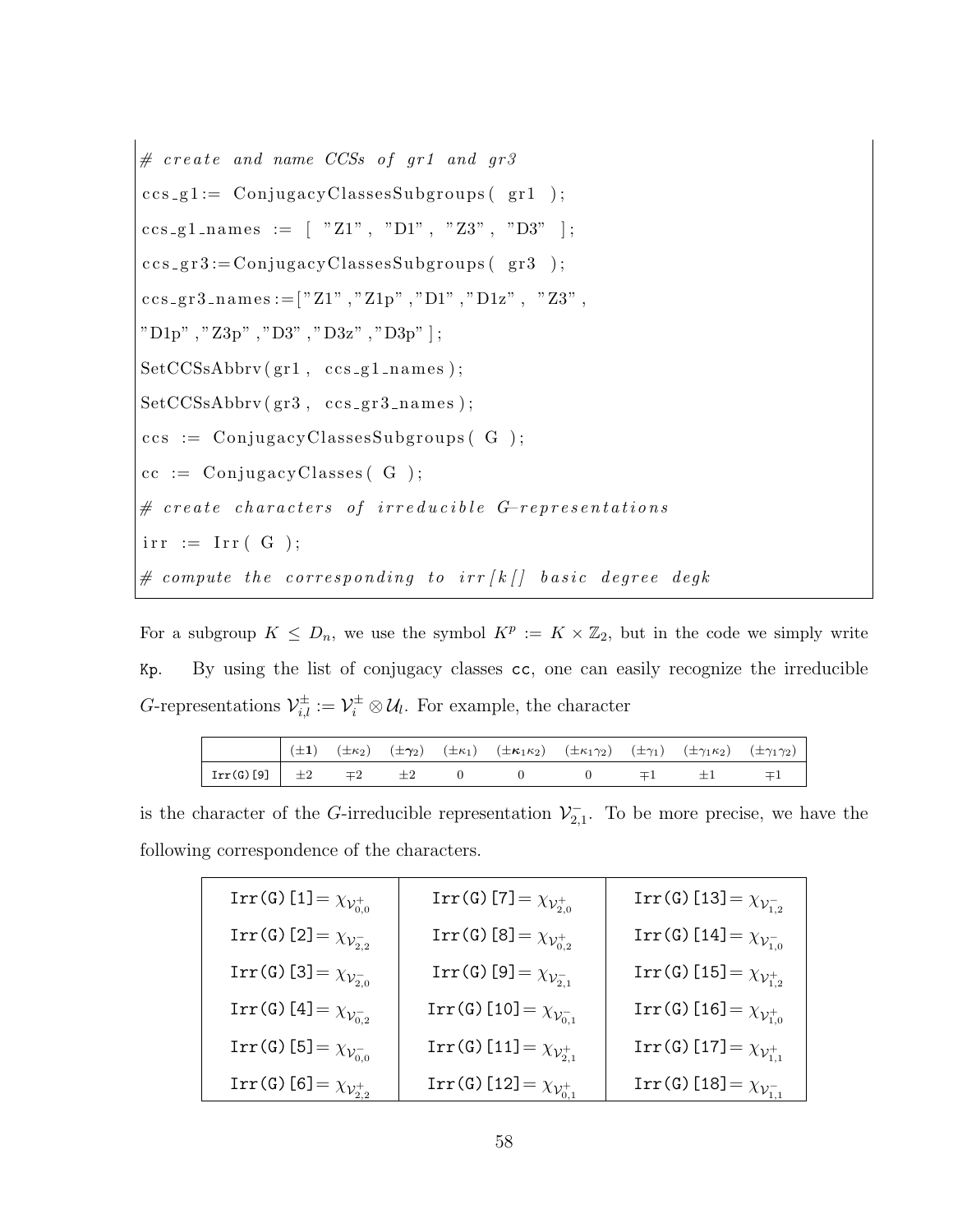To conclude the computations in GAP (we continue to use the package EquiDeg).

```
# unit element in A(G)u := -BasicDegree(\text{Irr}(\text{G})[1]);
\# \emph{basic} \emph{degrees}deg01 := BasicDegree( Irr (G) [10] );\text{deg}10 := \text{BasicDegree}( \text{Irr}( G ) [14 ] );
deg20 := BasicDegree( Irr (G)[3]);
\text{deg} := \text{u}-\text{deg}01*\text{deg}10*\text{deg}20;
```
The list of conjugacy classes of  $G = D_3 \times D_3 \times \mathbb{Z}_2$  generated by GAP is  $\{(H_k) : 1 \leq k \leq \mathbb{Z}_2\}$ 69}, where  $(G) = (H_{69})$ . As a result we obtain

$$
G-\deg(\mathscr{F},\Omega) = -(H_1) + (H_4) + (H_6) + (H_8) + (H_{11}) - 2(H_{18}) - (H_{22}) - (H_{27})
$$

$$
+ (H_{35}) + (H_{43}) + (H_{44}) + (H_{45}) - (H_{51}) + (H_{63}) - (H_{67}), \tag{4.24}
$$

where the coefficient of  $G$ -deg( $\mathscr{F}, \Omega$ ) can be easily described using amalgamated notation, for example

 $gap > Print($  AmalgamationSymbol( $ccs [45]$ );

In this way we get the following description of some orbit types represented in  $G$ -deg( $\mathscr{F}, \Omega$ ):

$$
H_4 = -(D_1 \times_{\mathbb{Z}_2} D_1^z), \quad H_6 = (D_1 \times \mathbb{Z}_1),
$$
  
\n
$$
H_8 = (\mathbb{Z}_1 \times D_1), \quad H_{18} = (D_1 \times D_1),
$$
  
\n
$$
H_{22} = (\mathbb{Z}_1 \times D_3), \quad H_{21} = (D_1 \times \mathbb{Z}_3),
$$
  
\n
$$
H_{43} = (D_3 \times D_1), \quad H_{44} = (D_1 \times D_3),
$$
  
\n
$$
H_{45} = (D_1 \times_{\mathbb{Z}_2}^{D_3} D_3^p), \quad H_{51} = (D_3 \times D_1^z),
$$
  
\n
$$
H_{63} = (D_3 \times D_3^z), \quad H_{67} = (D_3 \times D_3).
$$

Next we find the maximal orbit types in the representation  $\mathscr{E}$ :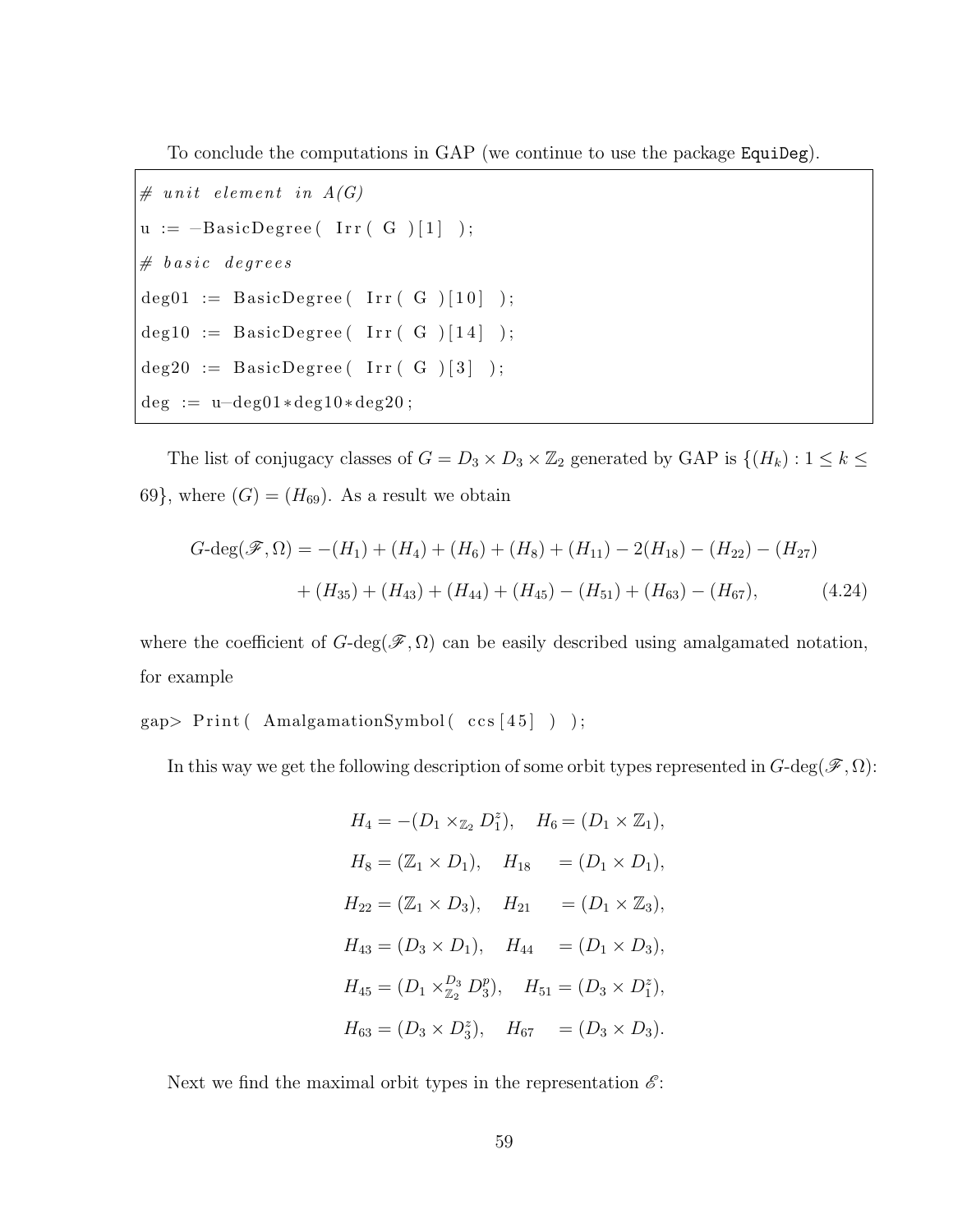```
# characters appearing in Echi := Irr(G)[3] + Irr(G)[5] + Irr(G)[9] + Irr(G)[10]+ \operatorname{Irr}(G)[14] + \operatorname{Irr}(G)[18];# \text{ find orbit types in } Eorbtyps := ShallowCopy (OrbitTypes (chi) );
Remove( orbtyps );# find maximal orbit types in H-0
max_-orbtyps := MaximalElements (orbtyps);
Print( List( max-orbtypes, IdCCS) );
```
The maximal orbit types in  $\mathscr{E} \setminus \{0\}$  are

$$
(H_{45}) = (D_1 \times_{\mathbb{Z}_2}^{D_3} D_3^p), \quad (H_{52}) = (D_1 \times_{\mathbb{Z}_2}^{D_3^*} D_3^p),
$$

$$
(H_{63}) = (D_3 \times D_3^z), \quad (H_{67}) = (D_3 \times D_3).
$$

Consequently, we obtain the following

**Theorem 4.7.1.** Let  $m = 3$  and  $\Gamma = D_3 = \langle (1, 2, 3), (2, 3) \rangle$  (acting on  $\mathbb{R}^3$  by permuting the coordinates). Assume that  $f : \mathbb{R} \times \mathbb{R}^3 \to \mathbb{R}^3$  and A (given by [\(4.31\)](#page-78-0)) satisfy the conditions  $(A_1)$ – $(A_6)$ . Then there exist

- (i) at least one  $(D_1 \times_{\mathbb{Z}_2}^{D_3} D_3^p)$  $^p_3$ )-orbit of (i.e. at least 6 different)  $6\pi$ -periodic solutions to the system [\(1.1\)](#page-10-0) (these solutions are subharmonic).
- (ii) at least one  $(D_3 \times D_3^z)$ -orbit of (i.e. at least 2 different)  $6\pi$ -periodic solutions to the system  $(1.1)$  (these solutions are not subharmonic).
- (iii) at least one  $(D_3 \times D_3)$ -orbit of (i.e. at least 2 different) 6π-periodic solutions to the system  $(1.1)$  (these solutions are not subharmonic).

Therefore, the system  $(1.1)$  admits at least 10 different  $6\pi$ -periodic solutions.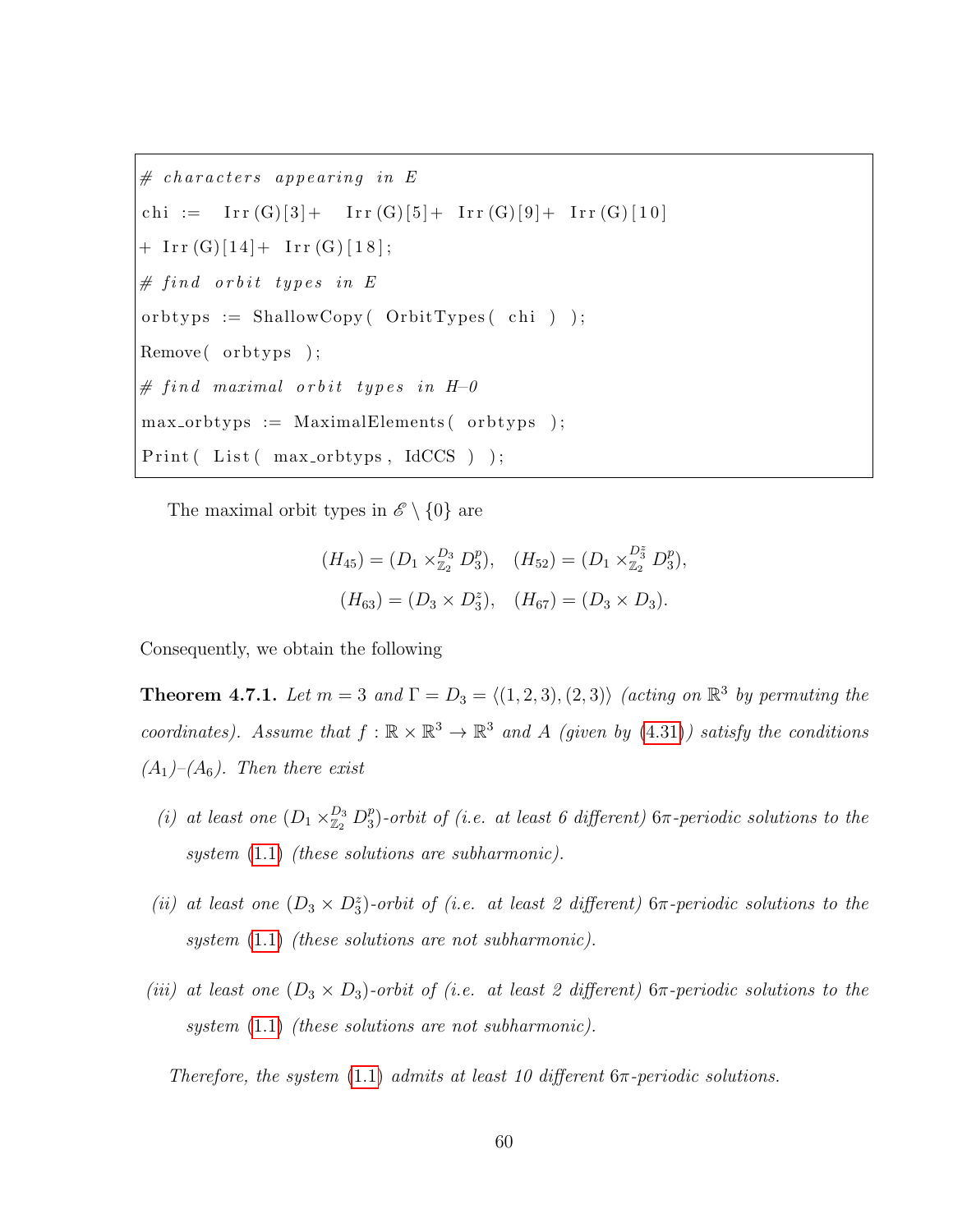**Case**  $m = 4$ : In this case  $G = D_4 \times D_3 \times \mathbb{Z}_2$ , we have

$$
\sigma(\mathscr{A}) = \left\{ \lambda_{j,l} := 1 + \frac{16(\mu_l - 1)}{j^2 + 16} : l = 0, 1, j = 0, 1, 2, \dots \right\}
$$

Then

$$
\sigma_{-}(\mathscr{A}) = \left\{ \lambda_{0,0} = -2, \ \lambda_{1,0} = -\frac{31}{17}, \ \lambda_{2,0} = -\frac{7}{5}, \ \lambda_{3,0} = -\frac{23}{25}, \ \lambda_{4,0} = -\frac{1}{2}, \\ \lambda_{5,0} = -\frac{7}{41}, \ \lambda_{0,1} = -\frac{1}{2}, \ \lambda_{1,1} = -\frac{7}{17}, \ \lambda_{2,1} = -\frac{1}{5} \right\},
$$

each of the eigenvalues  $\lambda_{l,i}$  is isotypicly simple, i.e. the eigenspaces  $E(\lambda_{l,i})$  are irreducible G-representations. More precisely, we have

$$
E(\lambda_{0,0}) \simeq \mathcal{V}_{0,0}^{-}, \quad E(\lambda_{4,0}) \simeq \mathcal{V}_{0,0}^{-} \oplus \mathcal{V}_{2,0}^{-}, \quad E(\lambda_{1,0}) \simeq E(\lambda_{3,0}) \simeq E(\lambda_{5,0}) \simeq \mathcal{V}_{0,1}^{-},
$$
  

$$
E(\lambda_{2,0}) \simeq \mathcal{V}_{3,0}^{-} \oplus \mathcal{V}_{4,0}^{-}, \quad E(\lambda_{0,1}) \simeq \mathcal{V}_{0,1}^{-}, \quad E(\lambda_{1,1}) \simeq \mathcal{V}_{1,1}^{-}, \quad E(\lambda_{2,1}) \simeq \mathcal{V}_{3,1}^{-} \oplus \mathcal{V}_{4,1}^{-}
$$

Therefore, we obtain

$$
G\text{-deg}(\mathscr{F}, \Omega) = (G) - G\text{-deg}(\mathscr{A}, B_1(0))
$$
  
\n
$$
= (G) - (\deg_{\mathcal{V}_{0,0}^-})^2 \cdot (\deg_{\mathcal{V}_{2,0}^-}) \cdot (\deg_{\mathcal{V}_{0,1}^-})^3 \cdot (\deg_{\mathcal{V}_{3,0}^-}) \cdot (\deg_{\mathcal{V}_{4,0}^-})
$$
  
\n
$$
\cdot \deg_{\mathcal{V}_{0,2}^-} \cdot \deg_{\mathcal{V}_{1,0}^-} \cdot \deg_{\mathcal{V}_{1,1}^-} \cdot \deg_{\mathcal{V}_{3,1}^-} \cdot (\deg_{\mathcal{V}_{4,1}^-})
$$
  
\n
$$
= (G) - (\deg_{\mathcal{V}_{2,0}^-}) \cdot (\deg_{\mathcal{V}_{0,1}^-}) \cdot (\deg_{\mathcal{V}_{3,0}^-}) \cdot (\deg_{\mathcal{V}_{4,0}^-}) \cdot \deg_{\mathcal{V}_{0,2}^-}
$$
  
\n
$$
\cdot \deg_{\mathcal{V}_{1,0}^-} \cdot \deg_{\mathcal{V}_{1,1}^-} \cdot \deg_{\mathcal{V}_{3,1}^-} \cdot (\deg_{\mathcal{V}_{4,1}^-})
$$

**GAP Code:**  $G := D_4 \times D_3 \times \mathbb{Z}_2$ .

\n
$$
\text{LoadPackage}(\text{ "EquiDeg" });\n \text{gr1} := \text{DihedralGroup}(\text{3});\n \text{gr2} := \text{SymmetricGroup}(\text{2});\n \# \text{ create the product of } D_3 \text{ and } Z_2 \text{gr3} := \text{DirectProduct}(\text{ gr1 }, \text{ gr2 });\n \# \text{ create group } G\n \end{math}
$$
\n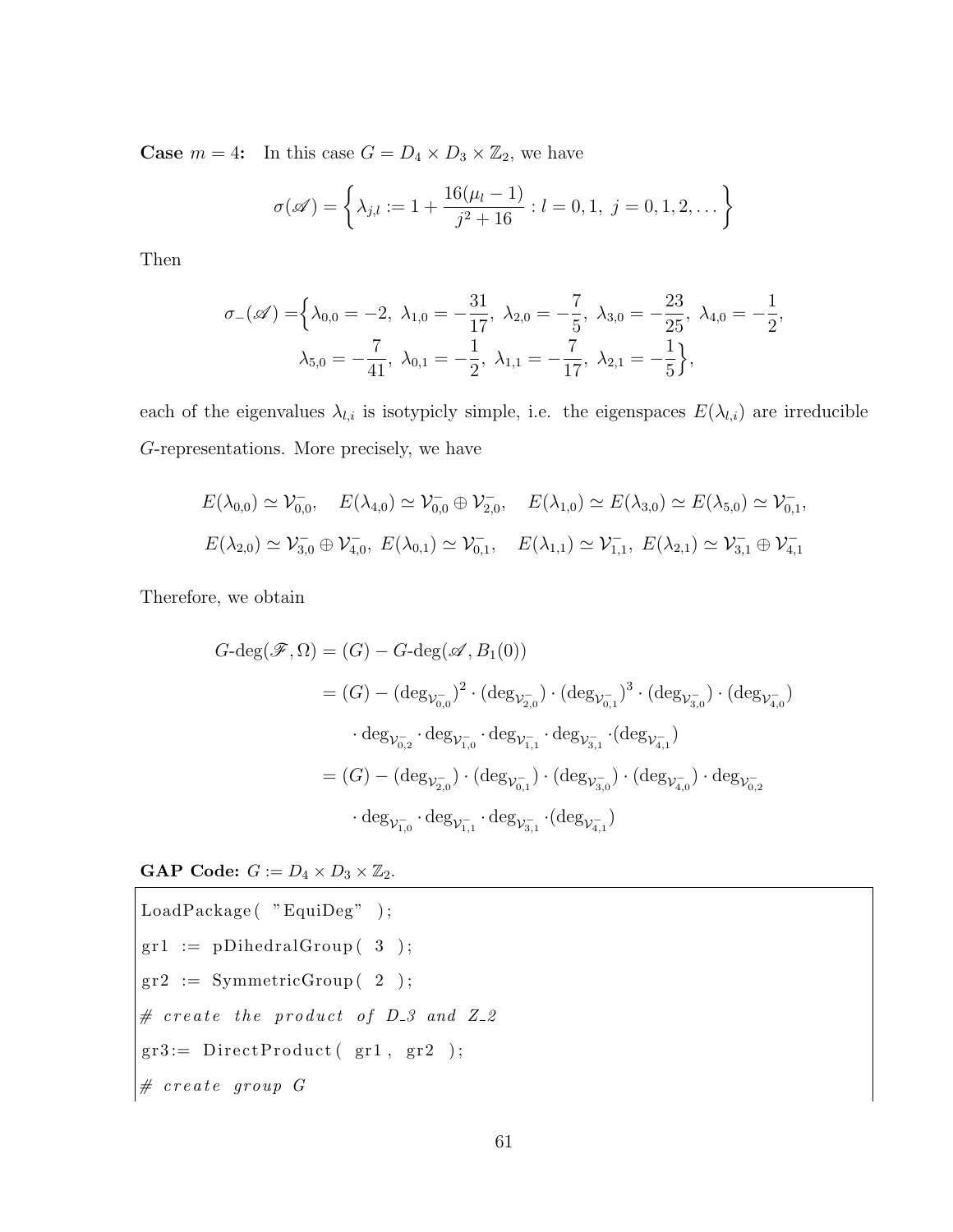g r 4 := pDihedralGroup ( 4 ) ; G := Di r e c tP r o d u c t ( gr4 , g r 3 ) ; # c r e a t e and name CCSs o f gr4 and gr3 c c s g 1 := C on ju g acyCl a s se sSub g r oup s ( g r 1 ) ; c c s g 4 n am e s := [ "Z1" , "Z2" , "D1" , "tD1" , "D2" , "Z4" , "tD2" , "D4" ] ; c c s g r 3 := C on ju g acyCl a s se sSub g r oup s ( g r 3 ) ; c c s g r 3 n am e s :=[ "Z1" , "Z1p" , "D1" , "D1z" , "Z3" , "D1p" , "Z3p" , "D3" , "D3z" , "D3p" ] ; SetCCSsAbbrv ( gr4 , c c s g 4 n am e s ) ; SetCCSsAbbrv ( gr3 , c c s g r 3 n am e s ) ; c c s := C on ju g acyCl a s se sSub g r oup s ( G ) ; cc := C on ju g ac yCl a s se s ( G ) ; # c r e a t e c h a r a c t e r s o f i r r e d u c i b l e G−r e p r e s e n t a t i o n s i r r := I r r ( G ) ; # compute t h e c o r r e s p o n d i n g t o i r r [ k [ ] b a s i c d e g r e e degk

For a subgroup  $K \leq D_n$ , we use the symbol  $K^p := K \times \mathbb{Z}_2$  and in the code we simply write Kp. The group  $G = D_4 \times D_3 \times \mathbb{Z}_2$  has 236 conjugacy classes of subgroups. The conjugacy classes are denoted  $(H_k)$ ,  $k = 1, 2, ..., 236$ , and are according to the same order as it is generated by GAP. The group G has 30 irreducible representations which can be easily identified in GAP.

| Irr(G)[2] = $\chi_{\mathcal{V}^-_{2,2}}$                    | Irr(G)[7] = $\chi_{\mathcal{V}^-_{3,0}}$                     | Irr(G)[19] = $\chi_{\mathcal{V}_{4.1}^-}$                      |
|-------------------------------------------------------------|--------------------------------------------------------------|----------------------------------------------------------------|
| Irr(G) [3] = $\chi_{\mathcal{V}_{3,2}^-}$                   | $\text{Irr}(\texttt{G})$ [8] = $\chi_{\mathcal{V}^-_{4,0}}$  | Irr(G)[20] = $\chi_{\mathcal{V}_{0,1}^-}$                      |
| Irr(G)[4] = $\chi_{\mathcal{V}_{4,2}^-}$                    | Irr(G)[9] = $\chi_{\mathcal{V}_{0,0}^-}$                     | Irr(G)[25] = $\chi_{\mathcal{V}^-_{1,2}}$                      |
| $\text{Irr}(\texttt{G})$ [5] = $\chi_{\mathcal{V}_{0,2}^-}$ | $\text{Irr}(\texttt{G})$ [17] = $\chi_{\mathcal{V}_{2,1}^-}$ | $\text{Irr}(\texttt{G})$ [26] = $\chi_{\mathcal{V}_{1,0}^-}$   |
| Irr(G) [6] = $\chi_{\mathcal{V}_{2,0}^-}$                   | Irr(G) [18] = $\chi_{\mathcal{V}_{3,1}^-}$                   | $\texttt{Irr}(\mathtt{G})$ [30] = $\chi_{\mathcal{V}_{1,1}^-}$ |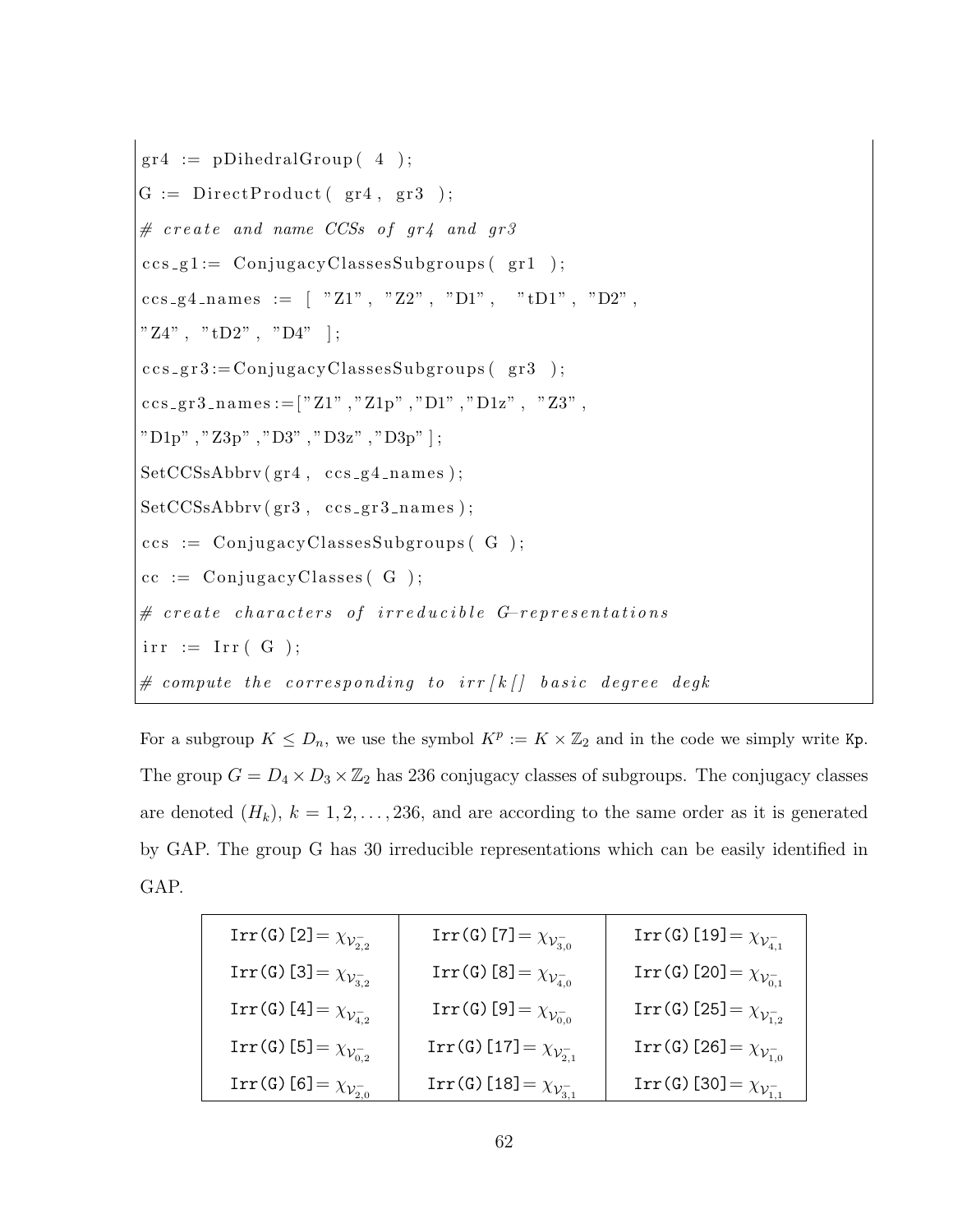Therefore, we are set up to compute the degree  $G$ -deg $(\mathscr{F}, \Omega)$ :

```
# unit element in A(G)u := -BasicDegree(\text{Irr}(\text{G})[1]);
# basis degreesdeg20 := BasicDegree( Irr (G) [6]);
deg01 := BasicDegree (Irr (G ) [20] );
deg30 := BasicDegree (Irr (G ) [7] );
deg40 := BasicDegree (Irr (G ) [8] );
\text{deg}02 := \text{BasicDegree}( \text{Irr}( G ) [5 ] );
deg10 := BasicDegree (Irr (G ) [26] );
deg11 := BasicDegree (Irr (G) [30] );
deg31 := BasicDegree (Irr (G) [18] );
deg41 := BasicDegree (Irr (G) [19] );
deg := u-deg20*deg01*deg30* deg40* deg02* deg10
∗ deg11 ∗ deg31 ∗ deg41 ;
```
We also use the list of all irreducible G-representations generated by GAP. Using this

list, the corresponding basic G-degrees are easily computed by the GAP program, so the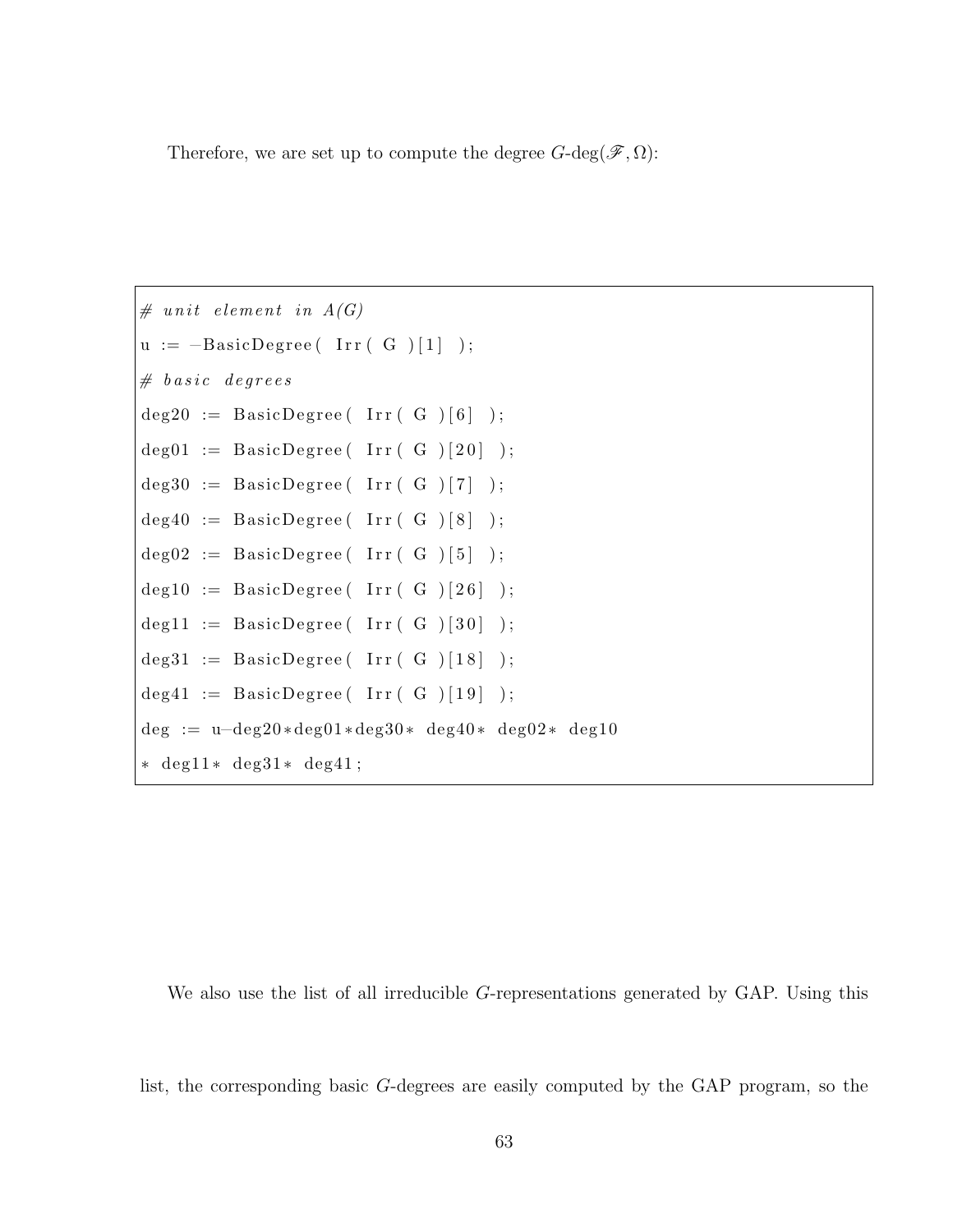exact value of  $G\text{-}\deg(\mathscr{F}, \Omega)$  is given by

$$
G\text{-deg}(\mathscr{F}, \Omega) = -3(H_1) + (H_2) + (H_3) + (H_4) - (H_6) + 2(H_8) + (H_9)
$$
  
+  $(H_{10}) + 2(H_{11}) - (H_{12}) + (H_{13}) + (H_{14}) - (H_{17}) + (H_{18}) - (H_{19})$   
-  $(H_{20}) - (H_{23}) - (H_{25}) - (H_{26}) + (H_{27}) - (H_{28}) - (H_{32}) + (H_{33})$   
-  $(H_{34}) + (H_{35}) - (H_{36}) - (H_{39}) + (H_{40}) - (H_{43}) - (H_{55}) + 2(H_{57})$   
-  $(H_{60}) + (H_{62}) + (H_{68}) + (H_{71}) + (H_{72}) - (H_{73}) - (H_{76}) + (H_{86})$   
+  $(H_{87}) - (H_{88}) - (H_{90}) - (H_{92}) - (H_{95}) + (H_{99}) + (H_{100}) + (H_{102})$   
+  $(H_{103}) - (H_{104}) + (H_{105}) + (H_{109}) - - (H_{116}) + (H_{117}) + (H_{119}) - (H_{120})$   
-  $(H_{122}) + (H_{130}) - (H_{135}) - (H_{138}) - (H_{144}) + (H_{148}) + (H_{151}) + (H_{167})$   
+  $(H_{169}) + (H_{170}) - m(H_{173}) + (H_{174}) + (H_{175}) + (H_{177}) + (H_{179}) - (H_{192})$   
-  $(H_{203}) - (H_{208}) - (H_{212}) - (H_{214}) + (H_{223}) + (H_{225}) + (H_{229}) + (H_{233}).$ 

# c h a r a c t e r s a p pe a r i n g in E c hi := I r r (G)[ 2]+ I r r (G)[ 3] + I r r (G)[ 4] + I r r (G ) [ 5 ] + I r r (G)[ 6]+ I r r (G)[ 7] + I r r (G)[ 8] + I r r (G ) [ 9 ] + I r r (G)[ 1 7]+ I r r (G)[ 1 8]+ I r r (G)[ 1 9]+ I r r (G) [ 2 0 ] + I r r (G)[ 2 5]+ I r r (G)[ 2 6]+ I r r (G ) [ 3 0 ] ; # f i n d o r b i t t y p e s in E o r b t y p s := ShallowCopy ( OrbitTypes ( c hi ) ) ; Remove ( o r b t yp s ) ; # f i n d maximal o r b i t t y p e s in H−0 max orbtyps := MaximalElements ( o rb t yp s ) ; P ri n t ( L i s t ( max orbtyps , IdCCS ) ) ;

 $\overline{\phantom{a}}$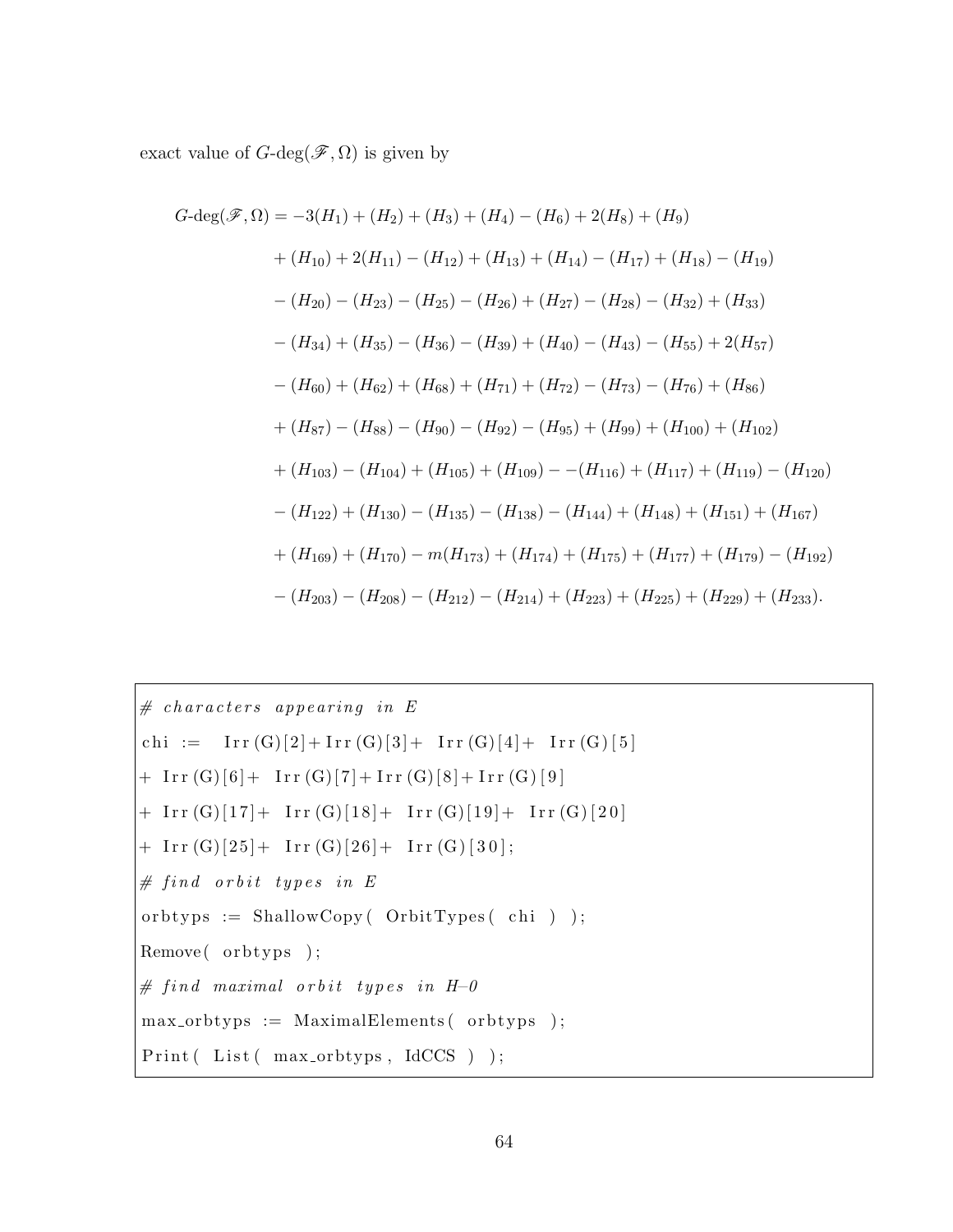Since the G-isotypic components in  $\mathscr E$  are easily identified, the GAP program also allows a quick computation of all maximal orbit types in  $\mathscr{E} \setminus \{0\}$ , namely

$$
(H_{177})
$$
,  $(H_{178})$ ,  $(H_{179})$ ,  $(H_{180})$ ,  $(H_{223})$ ,  $(H_{224})$ ,  $(H_{225})$ ,   
 $(H_{228})$ ,  $(H_{229})$ ,  $(H_{232})$ ,  $(H_{233})$ .

One can notice that  $G$ -deg( $\mathscr{F}, \Omega$ ) has non-zero coefficients for the following maximal orbit types:

$$
(H_{177}) = (D_2^{D_1} \times_{\mathbb{Z}_2}^{D_3} D_3^p), \quad (H_{179}) = (\widetilde{D}_2^{\widetilde{D}_1} \times_{\mathbb{Z}_2}^{D_3} D_3^p)
$$
  

$$
(H_{223}) = (D_4 \times D_3^z), \quad (H_{225}) = (D_4^{D_2} \times_{\mathbb{Z}_2}^{D_3} D_3^p),
$$
  

$$
(H_{229}) = (D_4^{D_2} \times_{\mathbb{Z}_2}^{D_3} D_3^p), (H_{233}) = (D_4^{\mathbb{Z}_4} \times_{\mathbb{Z}_2}^{D_3} D_3^p)
$$

Consequently, we obtain the following result.

**Theorem 4.7.2.** Let  $m = 4$ ,  $k = 3$  and  $\Gamma = D_3 = \langle (1, 2, 3), (2, 3) \rangle$  (acting on  $\mathbb{R}^3$  by permuting the coordinates). Assume that  $f : \mathbb{R} \times \mathbb{R}^3 \to \mathbb{R}^3$  and A (given by [\(4.31\)](#page-78-0)) satisfy the conditions  $(A_1)$ — $(A_6)$ . Then there exist

- (i) at least one  $(D_2^{D_1} \times_{\mathbb{Z}_2}^{D_3} D_3^p)$  $^p_3$ )-orbit of (i.e. at least 4 different)  $8\pi$ -periodic solutions to the system [\(1.1\)](#page-10-0) (these solutions are subharmonic).
- (ii) at least one  $(\widetilde{D}_2^{D_1} \times_{\mathbb{Z}_2}^{D_3} D_3^p)$  $^p_3$ )-orbit of (i.e. at least 4 different)  $8\pi$ -periodic solutions to the system [\(1.1\)](#page-10-0) (these solutions are subharmonic).
- (iii) at least one  $(D_4 \times D_3^z)$ -orbit of (i.e. at least 2 different) 8π-periodic solutions to the system  $(1.1)$  (solutions are not subharmonic).
- (iv) at least one  $(D_4^{D_2} \times_{\mathbb{Z}_2}^{D_3} D_3^p)$  $^p_3$ )-orbit of (i.e. at least 2 different)  $8\pi$ -periodic solutions to the system [\(1.1\)](#page-10-0) (solutions are subharmonic).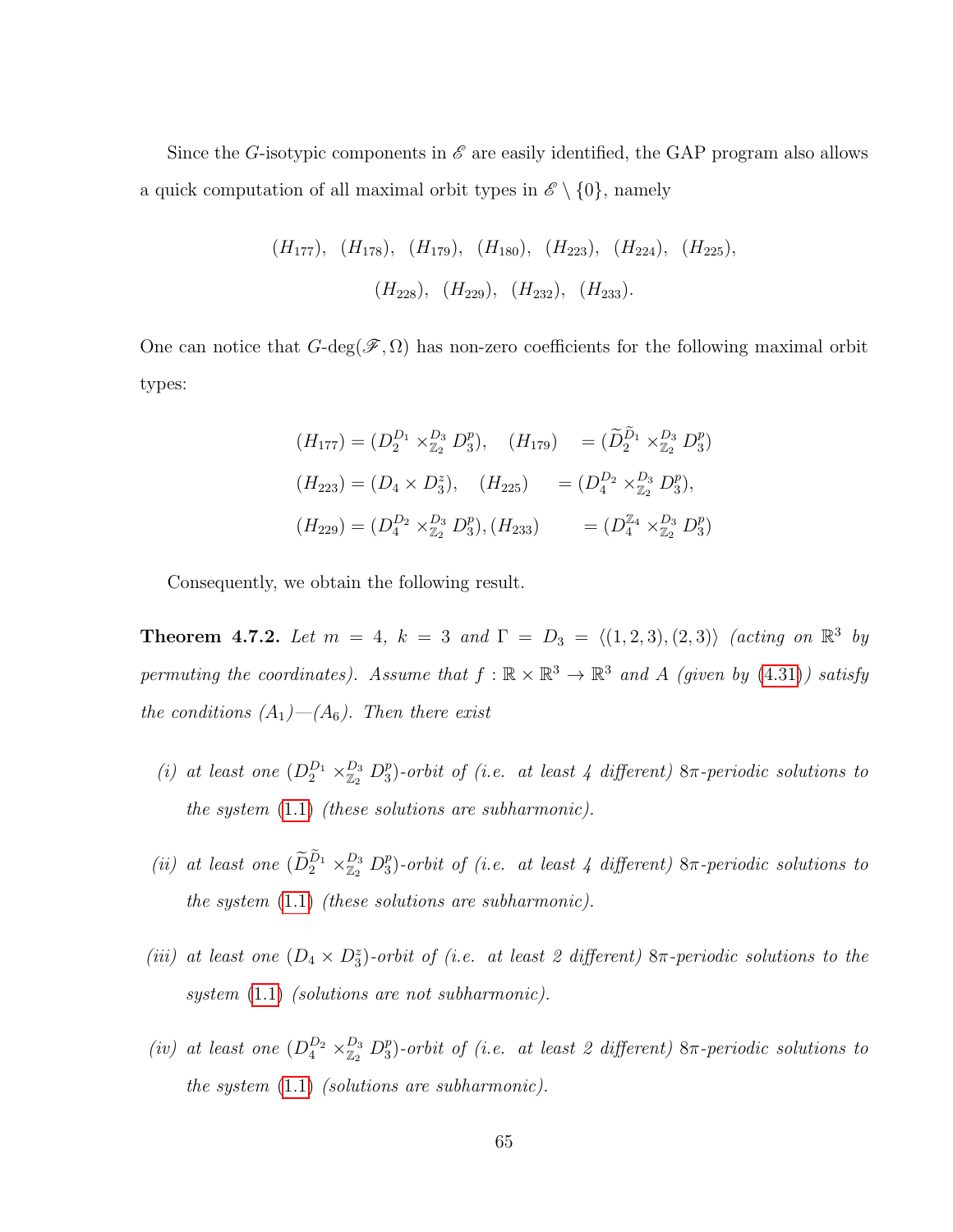- (*v*) at least one  $(D_4^{D_2} \times_{\mathbb{Z}_2}^{D_3} D_3^p)$  $^p_3$ )-orbit of (i.e. at least 2 different)  $8\pi$ -periodic solutions to the system [\(1.1\)](#page-10-0) (these solutions are subharmonic).
- (vi) at least one  $(D_4^{\mathbb{Z}_4}\times_{\mathbb{Z}_2}^{D_3}D_3^p$  $^p_3$ )-orbit of (i.e. at least 2 different)  $8\pi$ -periodic solutions to the system  $(1.1)$  (solutions are not subharmonic).

Therefore, the system  $(1.1)$  admits at least 16 different  $8\pi$ -periodic solutions.

# 4.8 Bifurcation in Reversible Non-Autonomous Second Order Differential Equations

Consider the following parametrized system

<span id="page-75-0"></span>
$$
\ddot{u}(t) = (-\alpha \text{Id} + A)u(t) + f(t, u(t)), \ \ u(t) \in \mathbb{R}^k,
$$
\n(4.25)

where A is a non-singular  $k \times k$ -matrix and  $f : \mathbb{R} \times \mathbb{R}^k \to \mathbb{R}^k$  is a continuous function satisfying the conditions  $(A_1)$ — $(A_3)$  and :

$$
(B_4) \quad \lim_{x \to 0} \frac{f(t, x)}{|x|} = 0
$$
 uniformly with respect to t.

We are interested in studying the bifurcation of the *subharmonic*  $2\pi m$ -periodic solutions (for some integer m) to [\(4.25\)](#page-75-0) from the trivial solution  $(\alpha, 0)$ , i.e. the solutions

<span id="page-75-1"></span>
$$
u(t) = u(t + 2\pi m), \quad \dot{u}(t) = \dot{u}(t + 2\pi m). \tag{4.26}
$$

We also consider a subgroup  $\Gamma \leq S_k$  which acts on  $V := \mathbb{R}^k$  by permuting the coordinates of vectors  $x = (x_1, x_2, \dots, x_k)^T$  in  $\mathbb{R}^k$  given by

$$
\sigma x = \sigma(x_1, x_2, \dots, x_k)^T := (x_{\sigma(1)}, x_{\sigma(2)}, \dots, x_{\sigma(k)})^T.
$$
\n(4.27)

Clearly, the space  $V := \mathbb{R}^k$  equipped with this Γ-action is an orthogonal Γ-representation. We also introduce the following conditions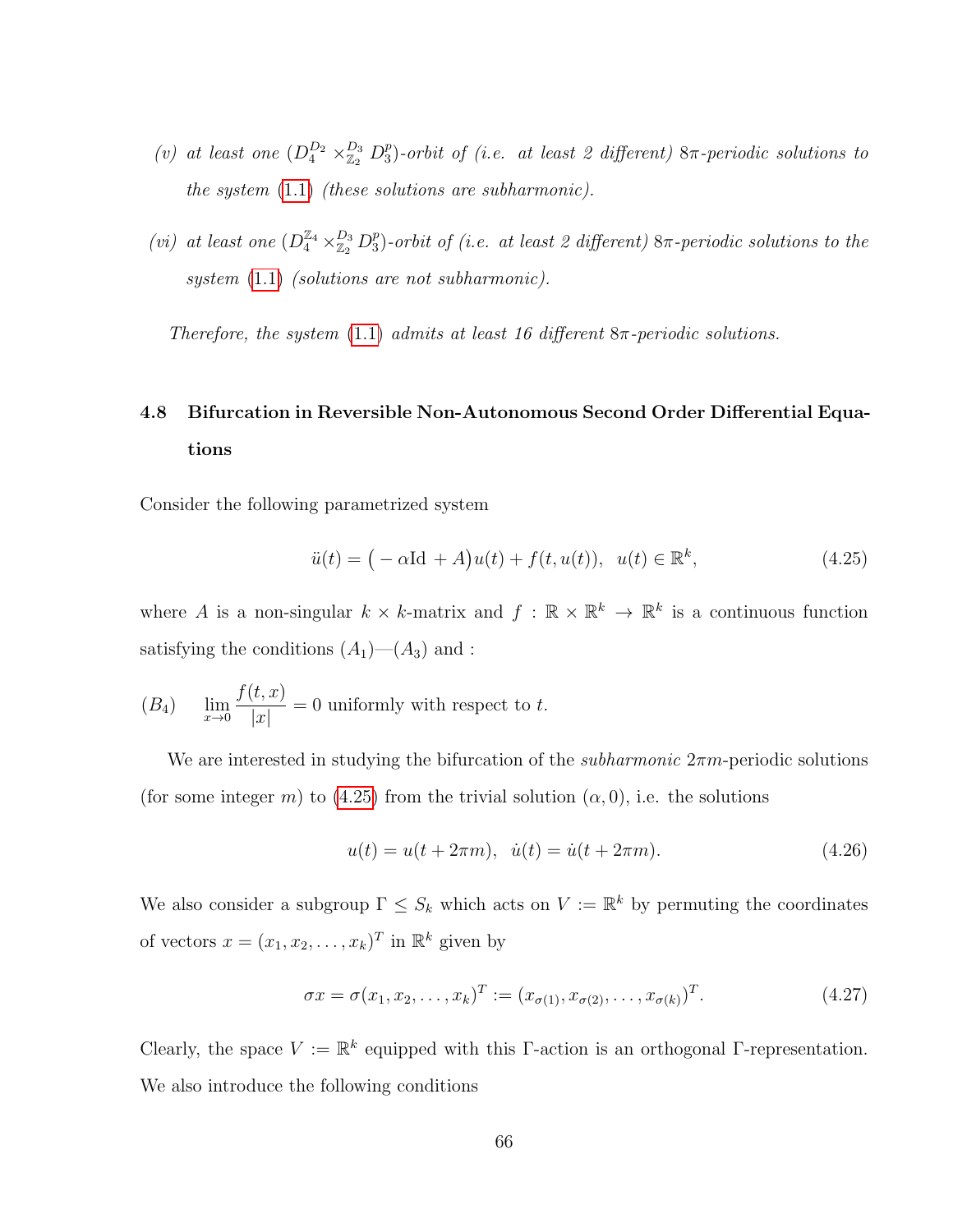$$
(B_5)
$$
 For all  $t \in \mathbb{R}$ ,  $x \in V$  and  $\sigma \in \Gamma$ , we have  $f(t, \sigma x) = \sigma f(t, x)$  and  $A\sigma x = \sigma Ax$ ;

The condition  $(B_5)$  implies that the system  $(4.25)$  is Γ-symmetric. The bifurcation problem [\(4.25\)](#page-75-0) with the periodic conditions [\(4.26\)](#page-75-1) can be expressed as the following equation

<span id="page-76-0"></span>
$$
\mathcal{F}(\alpha, u) = 0, \quad (\alpha, u) \in \mathbb{R} \oplus \mathscr{E}, \tag{4.28}
$$

where

$$
\mathscr{F}(\alpha, u) := u - L^{-1}\Big(N_{A+f}\big(\mathfrak{j}(u)\big) - (\alpha+1)\mathfrak{j}(u)\Big), \quad \alpha \in \mathbb{R}, \ u \in \mathscr{E}.
$$
 (4.29)

Put  $G := \Gamma \times D_m \times \mathbb{Z}_2$ . Notice that under the assumptions  $(A_1)$ – $(A_3)$  and  $(B_5)$ , the map  $\mathscr F$ is G-equivariant completely continuous field such that  $\mathscr{F}(\alpha, 0) = 0$  for all  $\alpha \in \mathbb{R}$ . Moreover, the assumption  $(B_4)$  implies that  $\mathscr F$  is differentiable at  $(\alpha,0)$  with respect to  $u \in \mathscr E$ , and

$$
\mathscr{A}(\alpha) := D_u \mathscr{F}(\alpha, 0) = \mathrm{Id} - L^{-1} \Big( N_A \cdot \boldsymbol{j} - (\alpha + 1) \boldsymbol{j} \Big) : \mathscr{E} \to \mathscr{E}.
$$

The necessary condition for the point  $(\alpha_o, 0)$  to be a bifurcation point for [\(4.28\)](#page-76-0) is that  $\mathscr{A}(\alpha_o): \mathscr{E} \to \mathscr{E}$  is not an isomorphism, i.e.  $0 \in \sigma(\mathscr{A}(\alpha_o))$ .

The point  $\alpha_o$  is called a *critical point* for [\(4.28\)](#page-76-0) and the set of all such critical points  $\alpha_o$ is denoted  $\Lambda$ . One can easily compute the spectrum of the operator  $\mathscr{A}(\alpha_o)$ :

$$
\sigma(\mathscr{A}(\alpha_o)) := \left\{ 1 + \frac{m^2(\mu - \alpha_o - 1)}{j^2 + m^2} : j = 0, 1, 2, \dots, \ \mu \in \sigma(A) \right\},\
$$

which implies that

$$
\Lambda = \left\{ \alpha_{j,\mu} := \frac{j^2 + m^2 \mu}{m^2} : j = 0, 1, 2, \dots, \mu \in \sigma(A) \right\}.
$$

#### 4.8.1 Bifurcation in System [\(4.25\)](#page-75-0) without Symmetries

Suppose that  $\Gamma = \{e\}$ , i.e.  $G := D_m \times \mathbb{Z}_2$ , and that  $\alpha_{j,\mu} \neq \alpha_{j',\mu'}$  for  $(j,\mu) \neq (j',\mu')$ . Let us put all the elements of  $\Lambda$  in increasing order, i.e.  $\cdots < \alpha_{j_k,\mu_k} < \alpha_{j_{k+1},\mu_{k+1}} < \dots$ . Then for every  $\alpha_{j_o,\mu_o} \in \Lambda$  we have

<span id="page-76-1"></span>
$$
\omega_G(\alpha_{j_o,\mu_o}) = \prod_{\alpha_{j_k,\mu_k} < \alpha_{j_o,\mu_o}} (\deg_{\mathcal{W}^-_{i(j_k)}})^{m(\mu_k)} \Big( (G) - (\deg_{\mathcal{W}^-_{i(j_o)}})^{m(\mu_o)} \Big). \tag{4.30}
$$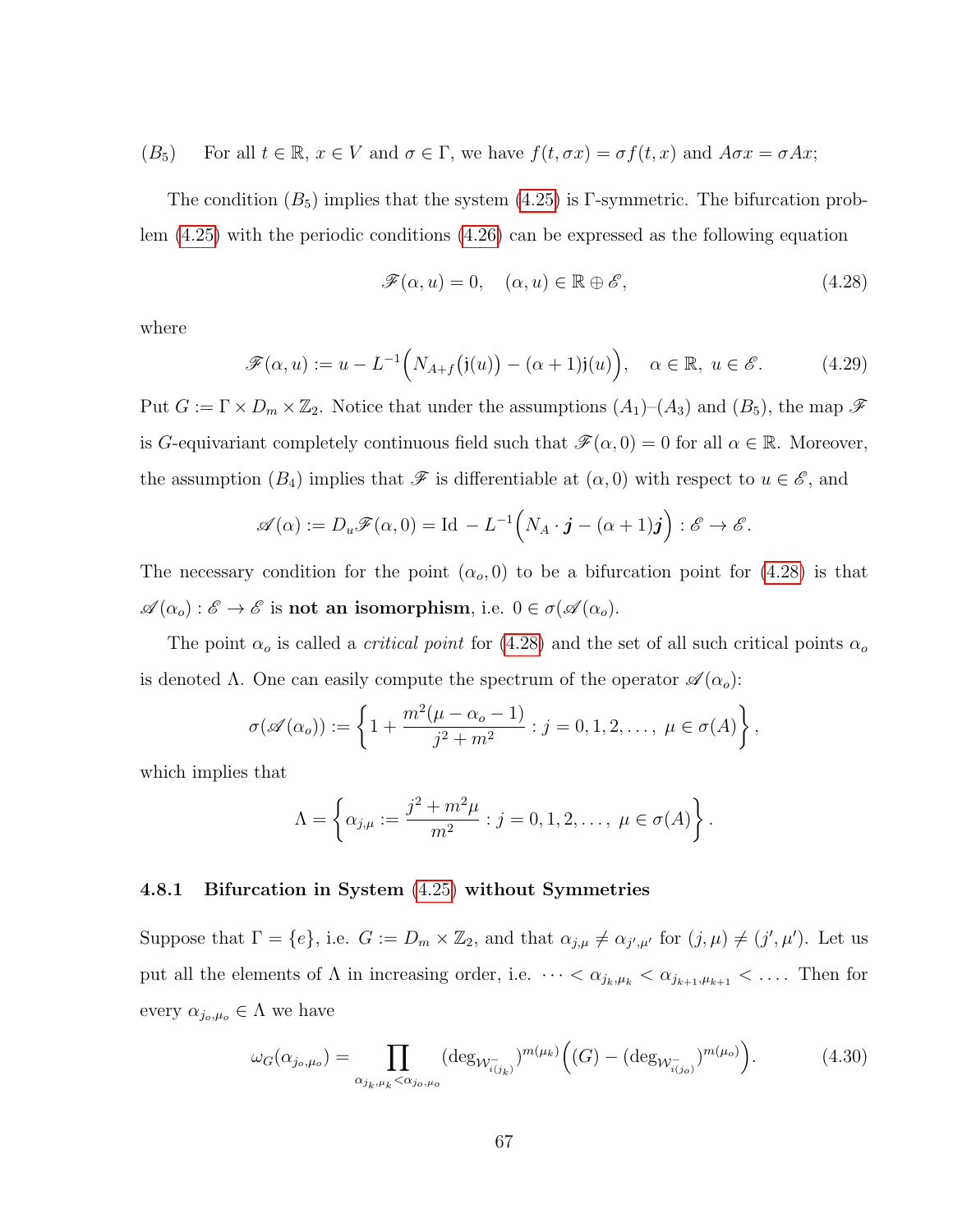**Theorem 4.8.1.** Suppose that  $A: V \to V$  and  $f: \mathbb{R} \times V \to V$  satisfy the assumptions  $(A_1)$ — $(A_3)$  and  $(B_4)$  and let  $\Lambda$  be the critical set for [\(4.28\)](#page-76-0). Assume that for all  $\alpha_{j,\mu}$ ,  $\alpha_{j',\mu'} \in \Lambda$  we have  $\alpha_{j,\mu} \neq \alpha_{j',\mu'}$  if  $(j,\mu) \neq (j',\mu')$ . Then for every  $\alpha_{j_o,\mu_o} \in \Lambda$ , suppose that  $m(\mu_o)$  is odd we have  $\omega(\alpha_{j_o,\mu_o}) \neq 0$ , i.e. the point  $(\alpha_{j_o,\mu_o},0)$  is a bifurcation point of non-trivial  $2\pi m$ -periodic solutions for  $(4.25)$ .

*Proof.* Notice that under the assumption that  $m(\mu_o)$  is odd, we have

$$
(G) - (\deg_{\mathcal{W}^-_{i(j_o)}})^{m(\mu_o)} = (G) - (\deg_{\mathcal{W}^-_{i(j_o)}}) \neq 0.
$$

 $(\deg_{\mathcal{W}^-_{\epsilon(\alpha)}})^{m(\mu_k)}$  is an invertible element in  $A(G)$ , it follows from Since the product  $\alpha_{j_k,\mu_k} < \alpha_{j_o,\mu_o}$ formula [\(4.30\)](#page-76-1) that  $\omega_G(\alpha_{j_o,\mu_o})$  is non-zero. Therefore, by Theorem [3.4.1,](#page-44-0) the point  $(\alpha_{j_o,\mu_o},0)$ is a bifurcation point of non-trivial  $2\pi m$ -periodic solutions for [\(4.25\)](#page-75-0).  $\Box$ 

Consequently, we obtain the following:

**Theorem 4.8.2.** Suppose  $A: V \rightarrow V$  and  $f: \mathbb{R} \times V \rightarrow V$  satisfies the assumptions  $(A_1)$ — $(A_3)$  and  $(B_4)$ . Assume that  $k > 0$  is odd and  $\sigma(A)$  consists of exactly k different eigenvalues such that for all  $(j,\mu) \neq (j',\mu')$  the critical points  $\alpha_{j,\mu}, \alpha_{j',\mu'} \in \Lambda$  are also different. Suppose  $m = 2\epsilon_0 p_1^{\epsilon_1} p_2^{\epsilon_2} \dots p_s^{\epsilon_s}$ , where  $\epsilon_0 \geq 0$ ,  $\epsilon_l > 0$  and  $p_l$  are the prime numbers such that  $2 \leq p_1 < p_2 < \cdots < p_s$ . For  $l = 1, 2, \ldots, s$  put  $m_l := \frac{m}{p_l}$ . Then

- (a) if  $p_l > 2$  and  $\rho_l$  is odd, then the system [\(4.28\)](#page-76-0) admits an unbounded branch of  $2\pi m$ periodic solutions with symmetries at least  $(D_{m_l}^z)$ ,  $m_l := \frac{m}{p_l}$
- (b) if  $p_1 = 2$ ,  $\varepsilon_1 = 1$ , and  $\rho_1$  is odd, then the system [\(4.28\)](#page-76-0) admits an unbounded branch of  $2\pi m$ -periodic solutions with symmetries at least  $(D_m^d)$ ,  $(D_m^{\hat{d}})$
- (c) if  $p_1 = 2$ ,  $\varepsilon_1 > 1$ , and  $p_l$  is odd, then the system [\(4.28\)](#page-76-0) admits an unbounded branch of  $2\pi m$ -periodic solutions with symmetries at least  $(D_{\frac{m}{2}}^d)$ ,  $(D_{\frac{m}{2}}^d)$ .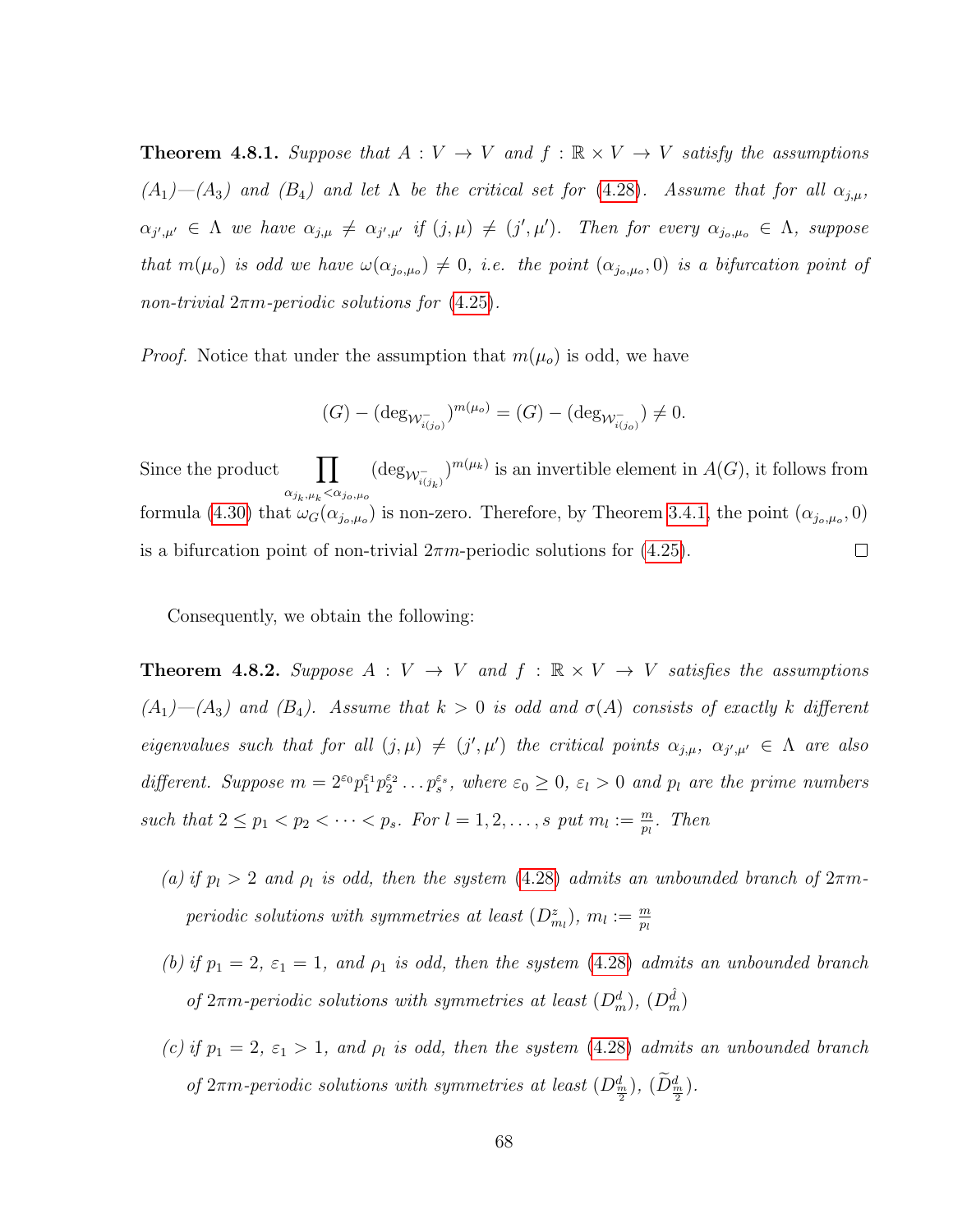### 4.8.2 Bifurcation in System [\(4.25\)](#page-75-0) with Additional Symmetries Γ

In this section we assume that  $k = 3$ ,  $f : \mathbb{R} \times \mathbb{R}^3 \to \mathbb{R}^3$  satisfies assumptions  $(A_1)$ — $(A_3)$  and  $(B_4)$ — $(B_5)$  with  $\Gamma = D_3$  and

<span id="page-78-0"></span>
$$
A = \frac{1}{4} \begin{bmatrix} -4 & -2 & -2 \\ -2 & -4 & -2 \\ -2 & -2 & -4 \end{bmatrix}.
$$
 (4.31)

Then we have

$$
\sigma(A) = \{\mu_0 = -2, \mu_1 = -\frac{1}{2}\}.
$$

**Case**  $m = 3$ : In this case  $G = D_3 \times D_3 \times \mathbb{Z}_2$  and we have

$$
\sigma(\mathscr{A}(\alpha)) = \left\{ \lambda_{j,l} := 1 + \frac{9(\mu_l - \alpha - 1)}{j^2 + 9} : l = 0, 1, j = 0, 1, 2, \dots \right\}
$$

Then

$$
\Lambda = \left\{ \alpha_{0,0} = -2, \ \alpha_{0,1} = -1/2, \ \alpha_{1,0} = -\frac{17}{9}, \ \alpha_{1,1} = -\frac{7}{18}, \dots, \right.
$$

$$
\alpha_{j,0} = \frac{j^2 - 18}{9}, \ \alpha_{j,1} = \frac{j^2 - 9/2}{9}, \ \dots \right\},
$$

and each of the critical values  $\alpha_{j,i}$  is isotypicly simple, i.e. the eigenspace  $E(\lambda_{j,i})$  is an irreducible G-representation  $\mathcal{V}^-_{i(j),l}$ . Maximal orbit types in  $\mathscr{E} \setminus \{0\}$  are listed in [\(4.24\)](#page-68-0). Using the same GAP code as in Example (for  $D_3$ ) in subsection [3.3.2,](#page-35-0) we can compute the exact bifurcation invariants. Indeed, we have the following critical points from  $\Lambda$ 

$$
\alpha_{0,0} < \alpha_{1,0} < \alpha_{2,0} < \alpha_{0,1} < \alpha_{1,1} < \alpha_{2,1} < \alpha_{3,0} < \alpha_{3,1} < \alpha_{4,0} < \alpha_{4,1} < \alpha_{5,1} < \dots
$$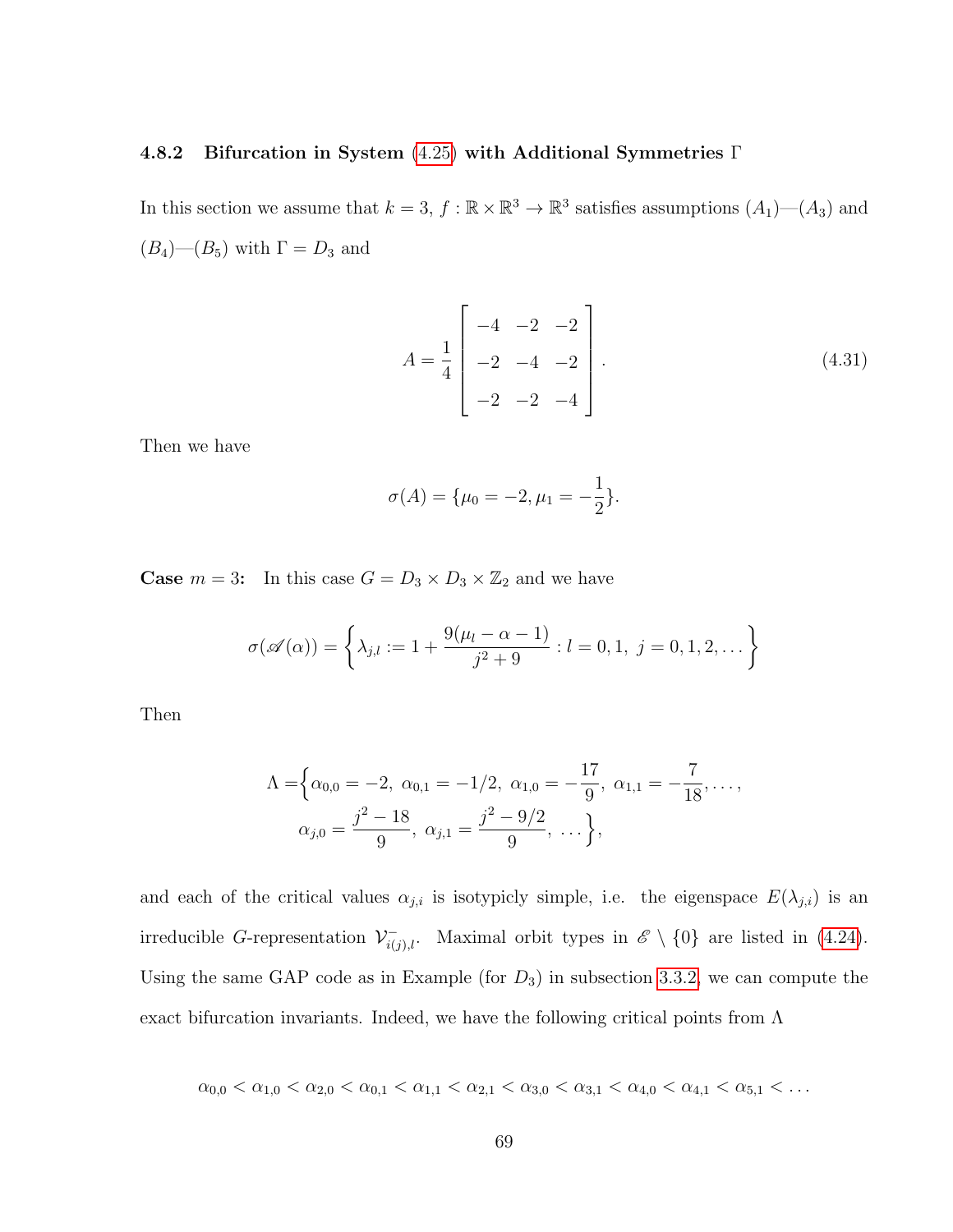Thus

$$
\omega(\alpha_{0,0}) = (G) - \deg_{\mathcal{V}_{0,0}^{-}} = (H_{67})
$$
  
\n
$$
\omega(\alpha_{1,0}) = \deg_{\mathcal{V}_{0,0}^{-}} \cdot ((G) - \deg_{\mathcal{V}_{1,0}^{-}}) = -(H_{43}) + (H_{51})
$$
  
\n
$$
\omega(\alpha_{2,0}) = \deg_{\mathcal{V}_{0,0}^{-}} \cdot \deg_{\mathcal{V}_{1,0}^{-}} \cdot ((G) - \deg_{\mathcal{V}_{1,0}^{-}}) = (H_{43}) - (H_{51})
$$
  
\n
$$
\omega(\alpha_{0,1}) = \deg_{\mathcal{V}_{0,0}^{-}} \cdot ((G) - \deg_{\mathcal{V}_{0,0}^{-}} \cdot \deg_{\mathcal{V}_{2,0}^{-}}) = (H_{63}) + (H_{67})
$$
  
\n
$$
\omega(\alpha_{1,1}) = \deg_{\mathcal{V}_{2,0}^{-}} \cdot ((G) - \deg_{\mathcal{V}_{1,1}^{-}}) = (H_{1}) - 2(H_{3}) + (H_{4}) - (H_{5}) - (H_{8}) + (H_{13})
$$
  
\n
$$
+ (H_{14}) - (H_{16}) + (H_{18}) - (H_{28}) + (H_{31})
$$
  
\n
$$
\omega(\alpha_{4,0}) = \deg_{\mathcal{V}_{2,0}^{-}} \cdot \deg_{\mathcal{V}_{1,1}^{-}} \cdot ((G) - \deg_{\mathcal{V}_{1,0}^{-}}) = (H_{3}) - (H_{4}) - (H_{7})
$$
  
\n
$$
+ (H_{8}) + 2(H_{16}) - 2(H_{18}) + (H_{43}) - (H_{51})
$$
  
\n
$$
\omega(\alpha_{2,1}) = \deg_{\mathcal{V}_{2,0}^{-}} \cdot \deg_{\mathcal{V}_{1,1}^{-}} \cdot \deg_{\mathcal{V}_{1,0}^{-}} \cdot ((G) - \deg_{\mathcal{V}_{1,1}^{-}}) = -(H_{1}) + (H_{3}) + (H_{5})
$$
  
\n
$$
+ (H_{7}) - (H_{13}) - (H_{14}) - (H_{16}) + (H_{18}) + (H_{28}) - (H_{31})
$$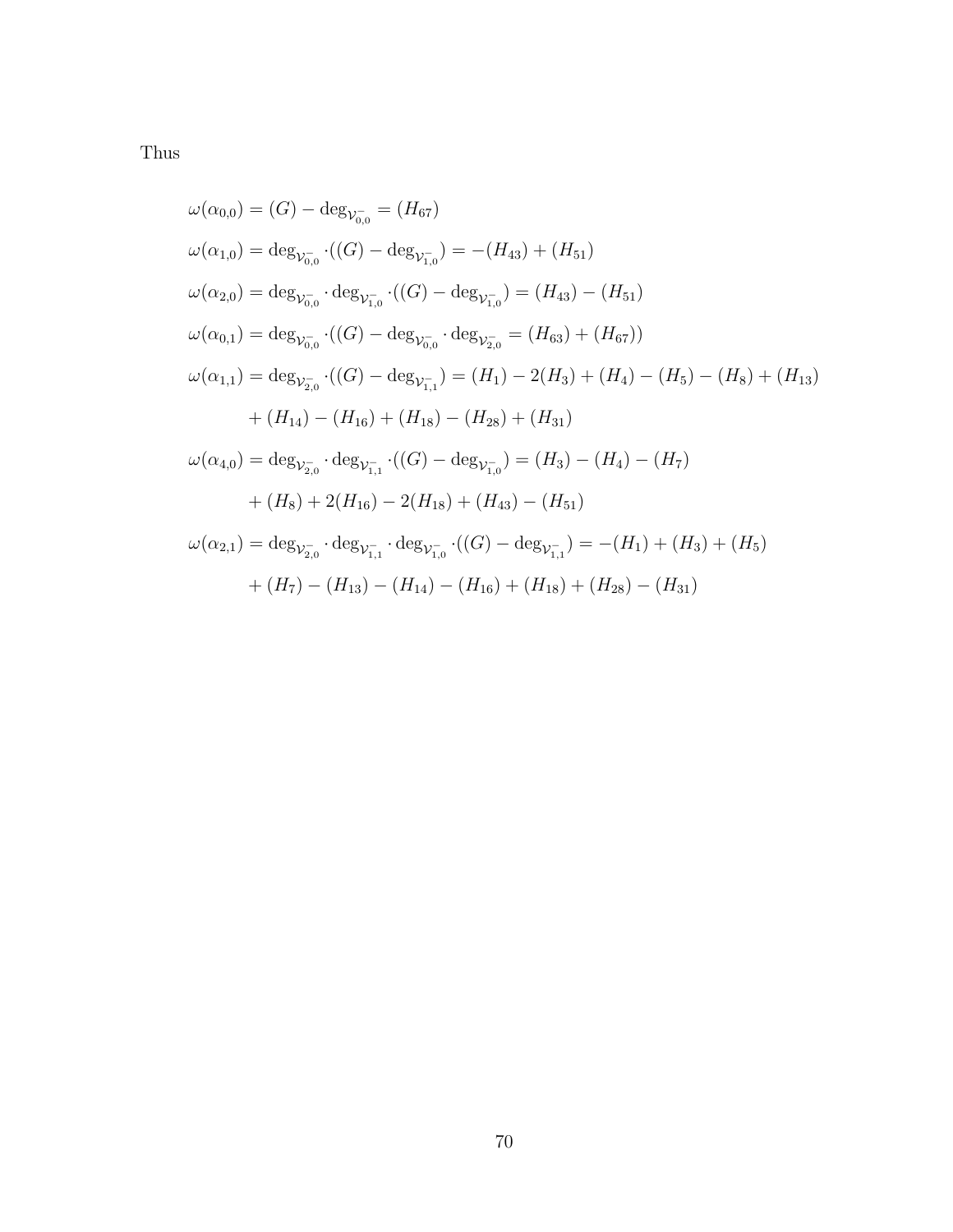### 4.8.3 Conclusion and future Work

In this dissertation, using the Brouwer G-equivariant degree we were able to establish the existence of multiple non-constant subharmonic periodic solutions and to classify their spatiotemporal symmetries in non autonomous time-reversible systems. This research can be extended to similar systems involving multiple time delays and this is the focus of my current research which is near completion. Since differential systems  $\ddot{u}(t) = f(t, u(t))$  with discontinuous right-hand side can be expressed as second order differential inclusions  $\ddot{u}(t) \in F(t, u(t)),$ the equivariant degree methods can be extended to such systems. This project will part of my future research.

Part of my future research plans also involve the problems related to the existence of non-constant periodic solution in symmetric higher order reversible differential systems with delays, global bifurcation of periodic solutions in symmetric differential system and symmetry breaking in elliptic systems on symmetric domains.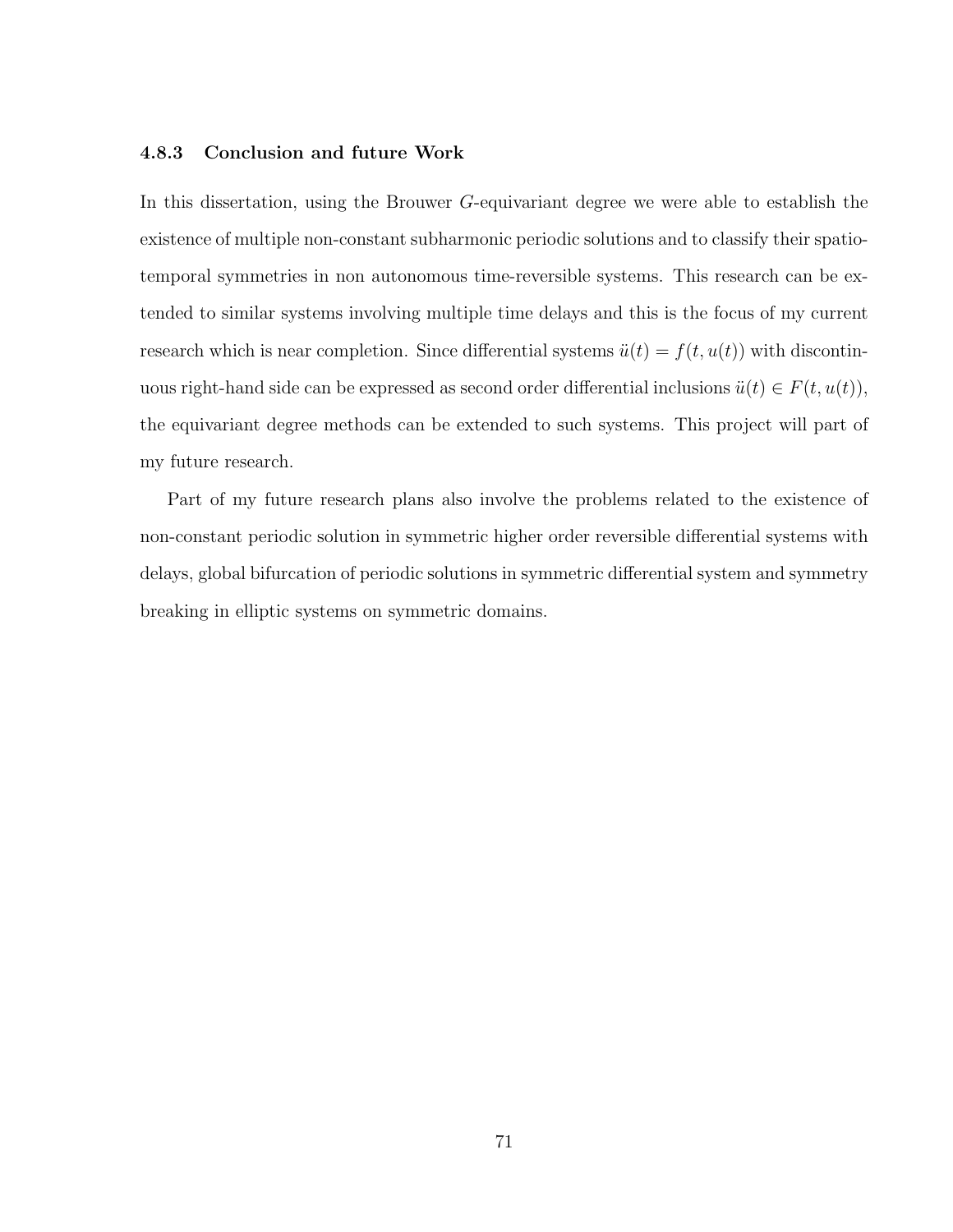### REFERENCES

- [1] Izuchukwu Eze, Carlos Garcia-Azpeitia, W. Krawcewicz, and Yanli Lv, "Subharmonic Solutions in Reversible Non-Autonomous Differential Equa-tions" Arxiv.2008.08132 Math.Ds, August 2020
- [2] Z. Balanov, W. Krawcewicz and H. Steinlein, Applied Equivariant Degree. AIMS Series on Differential Equations & Dynamical Systems, Vol. 1, 2006.
- [3] Z. Balanov, W. Krawcewicz, S. Rybicki and H. Steinlein. A short treatise on the equivariant degree theory and its applications, J. Fixed Point Theory App. 8:1–74, 2010.
- [4] D. Birkoff and D.C. Lewis. On the periodic motions near a given periodic motion of a dynamical system. Ann. Math. Pure Appl. 12(1933), 117-133.
- [5] A. Boscaggin and F. Zanolin. Subharmonic solutions for nonlinear second order equations in presence of lower and upper solutions. DCDS 33 (2013), 89-110.
- [6] T. Bröcker and T. tom Dieck, Representations of Compact Lie Groups, Springer-Verlag, New York-Berlin, 1985.
- [7] Z. Cheng and J. Ren. Periodic and subharmonic solutions for Duffing equation with singularity. DCDS 32 (2012), 1557-1574.
- [8] C. Conley and E. Zehnder. Subharmonic solutions and Morse theory. Physica A 124 (1984), 649-658.
- [9] M. Dabkowski, W. Krawcewicz, Y. Lv, H-P. Wu, Multiple Periodic Solutions for Γ-Symmetric Newtonian Systems, J. Differential Equations, 263 (2017), 6684-6730
- [10] K. Deimling, Nonlinear Functional Analysis, Springer, Berlin-Heidelberg, 1985
- [11] T. Ding and F. Zanolin. Subharmonic solutions of second order nonlinear equations: a time-map approach. Nonlinear Analysis TMA, 20 (5) (1993), 509-532.
- [12] B.A. Dubrovin, A.T. Fomenko and S.P. Novikov, Modern Geometry Methods and Applications. Part II. The Geometry and Topology of Manifolds, Springer-Verlag, New York-Berlin-Heidelberg-Tokyo, 1985.
- [13] I. Ekeland and H. Hofer. Subharmonics for convex nonautonomous Hamiltonian systems. Comm. Pure Appl. Math. 40 (1987), 1-36.
- [14] A. Fonda, M. Ramos and M. Willem. Subharmonic solutions for second order differential equations. Topol. Methods in Nonlinear Anal. 1 (1993), 49-66.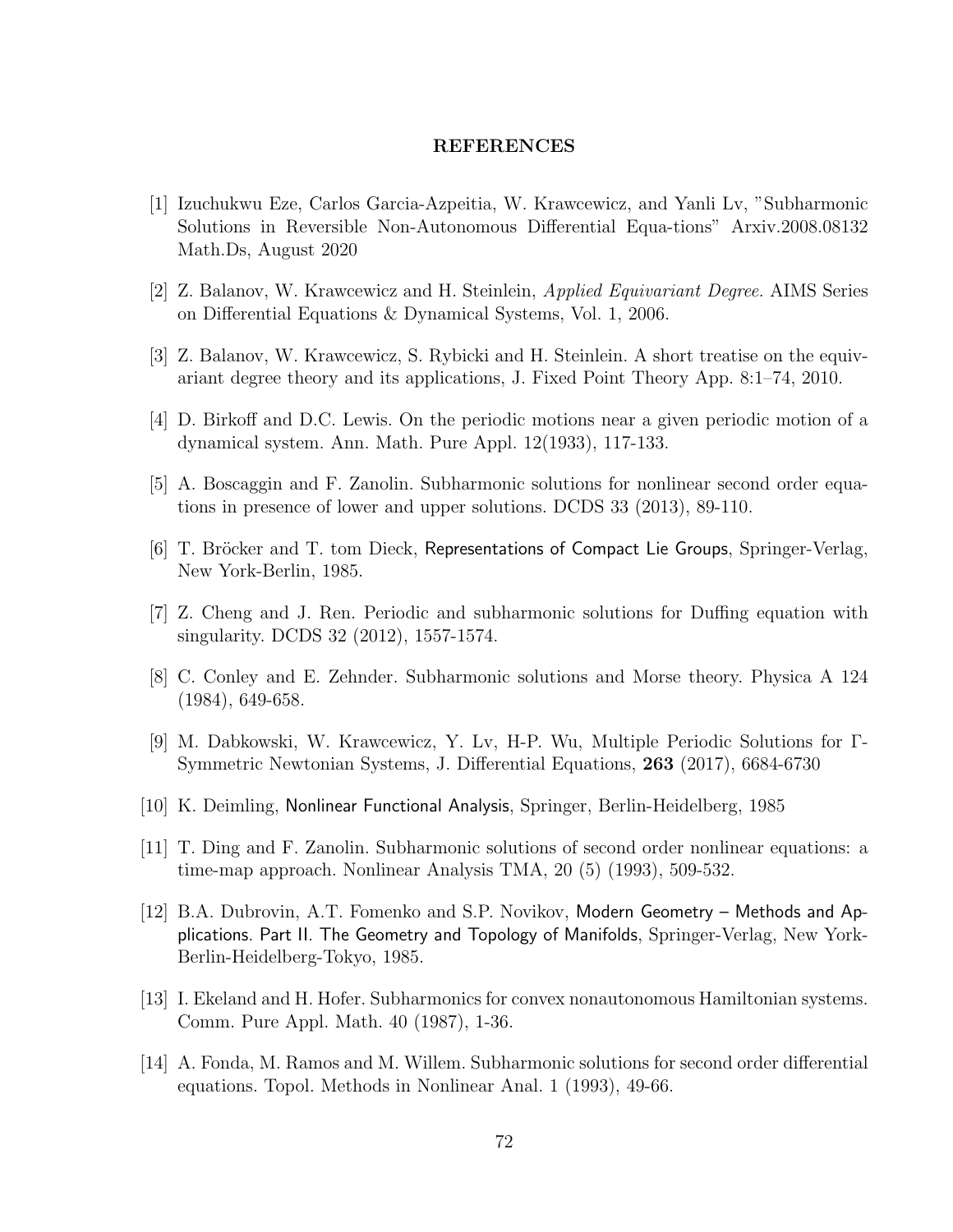- [15] A. Fonda and M. Willem. Subharmonic oscillations of forced pendulum type equations. J. Differential Equations 81 (1989), 215-220.
- [16] J. Franks. Generalization of the Poincaré-Birkhoff theorem. Ann of Math. 128 (1988), 139-151.
- [17] W. Fulton and J. Harris. Representation Theory A First Course. Springer. 2004
- [18] E. Gaines and J. Mawhin. Coincidence Degree and Nonlinear Differential Equations. Lecture Notes in Math Vol. 568, Springer, 2006.
- [19] R.Goodman and N.R. Wallach. Symmetry, Representations, and invariants, Springer dordrecht, 2009,175-191
- [20] M.W. Hirsch. Differential Topology. Springer-Verlag. 1976
- $[21]$  E. Goursat, Sur les substitutions orthogonales et les divisions régulières de l'espace, Annales scientifiques de l'Ecole Normale Supérieure,  $6$  (1889), 9–102.
- [22] K. Kawakubo. The theory of transformation groups. Oxford university press. 1991, 1-52.
- [23] M.A. Krasnosel'skiĭ and P.P. Zabreĭko, Geometrical Methods of Nonlinear Analysis, Grundlehren der mathematischen Wissenschaften, Band 263, Springer-Verlag, Berlin, 1984.
- [24] W. Krawcewicz and J. Wu. Theory of Degrees with Applications to Bifurcations and Differential Equations. Canadian Mathematical society series of monographs and advanced texts, John Wiley & sons, Inc. 1997.
- [25] K. Kuratowski, Topology. Vol. II, Academic Press, New York-London; PWN Polish Scientific Publishers, Warsaw, 1968.
- [26] J. Mawhin. Topological Degree Methods in Nonlinear Boundary Value Problems, Amer. Math. Soc. 40(1979).
- [27] J. Mawhin and M. Willem. Critical Point Theory and Periodic Solutions of Hamiltonian Systems. Springer, Berlin, 1989.
- [28] H-P. Wu, GAP program for the computations of the Burnside ring  $A(\Gamma \times O(2))$ , https://github.com/psistwu/equideg developed at University of Texas at Dallas, 2016.
- [29] P.H. Rabinowitz. Minimax Methods in Critical Point Theory with Applications to Differential Equations, CBMS, Regional Conf. Ser. in Math., Vol. 65, Amer. Math. Soc., Providence, RI,1986. MR845785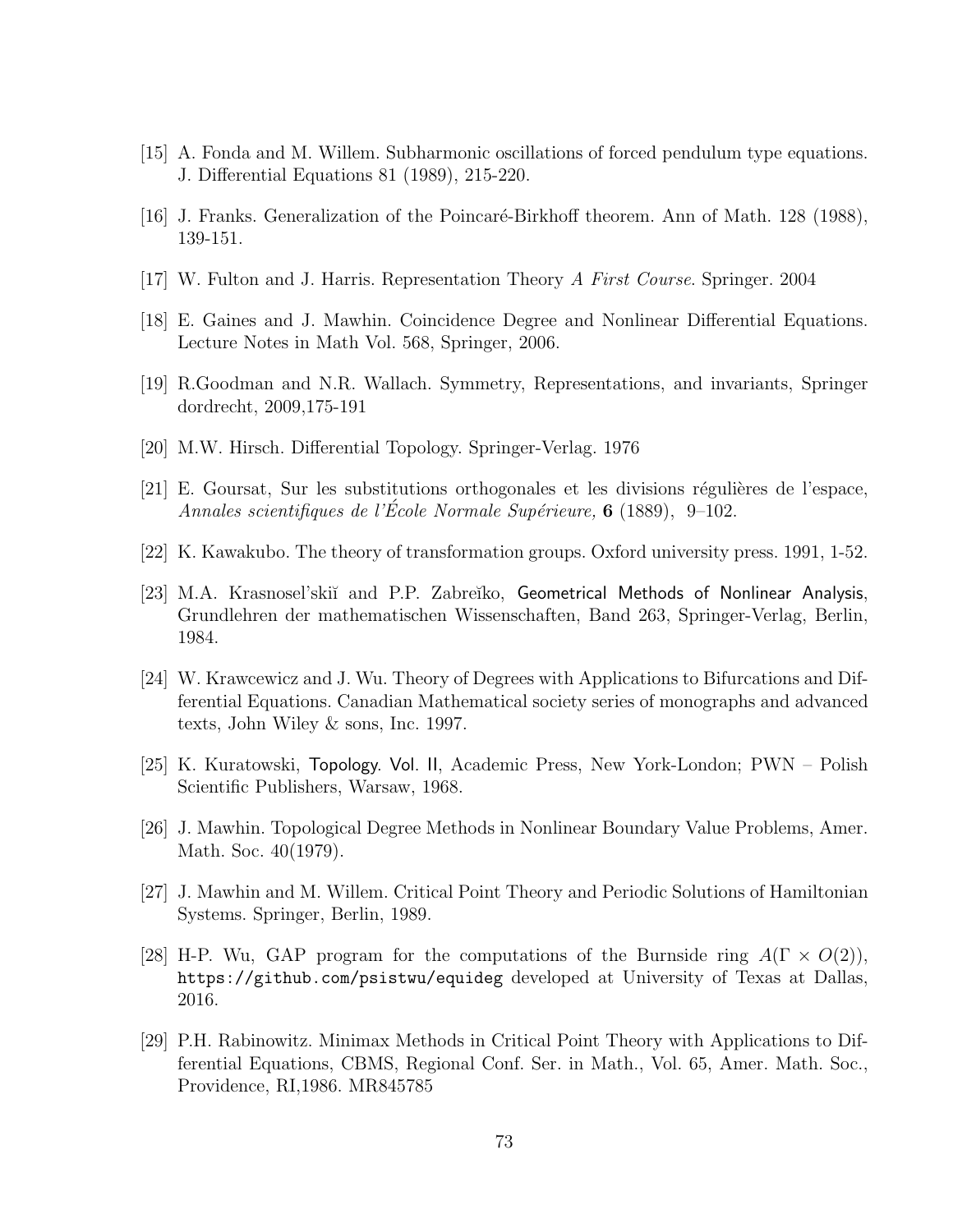- [30] P.H. Rabinowitz. Periodic solutions of Hamiltonian systems, Comm. Pure Appl. Math. 31 (1978), 157-184.
- [31] P.H. Rabinowitz. On subharmonic solutions of Hamiltonian systems. Comm. Pure Appl. Math. 33 (1980), 609-633.
- [32] P.H. Rabinowitz. On a class of functionals invariant under a  $\mathbb{Z}_n$  action, Trans. Amer. Math. Soc. 310(1988), 303-311.
- [33] P.H. Rabinowitz. Heteroclinics for a reversible Hamiltonian system. Ergod. Theoret. Dyn. System 14(1994), 817-829.
- [34] J. Burnett. Global Bifurcation of Periodic Solutions in Symmetric Reversible Second Order Systems with Delays. PhD Thesis. The University of Texas at Dallas
- [35] J.-P. Serre, Linear Representations of Finite Groups, Graduate Texts in Mathematics 42, Springer-Verlag, New York-Heidelberg, 1977.
- [36] M. Willem. Perturbations of nondegenerate periodic orbits of Hamiltonian systems, Periodic Solutions of Hamiltonian Systems and Related Topics. Springer, Dordrecht, 1987, 261-265.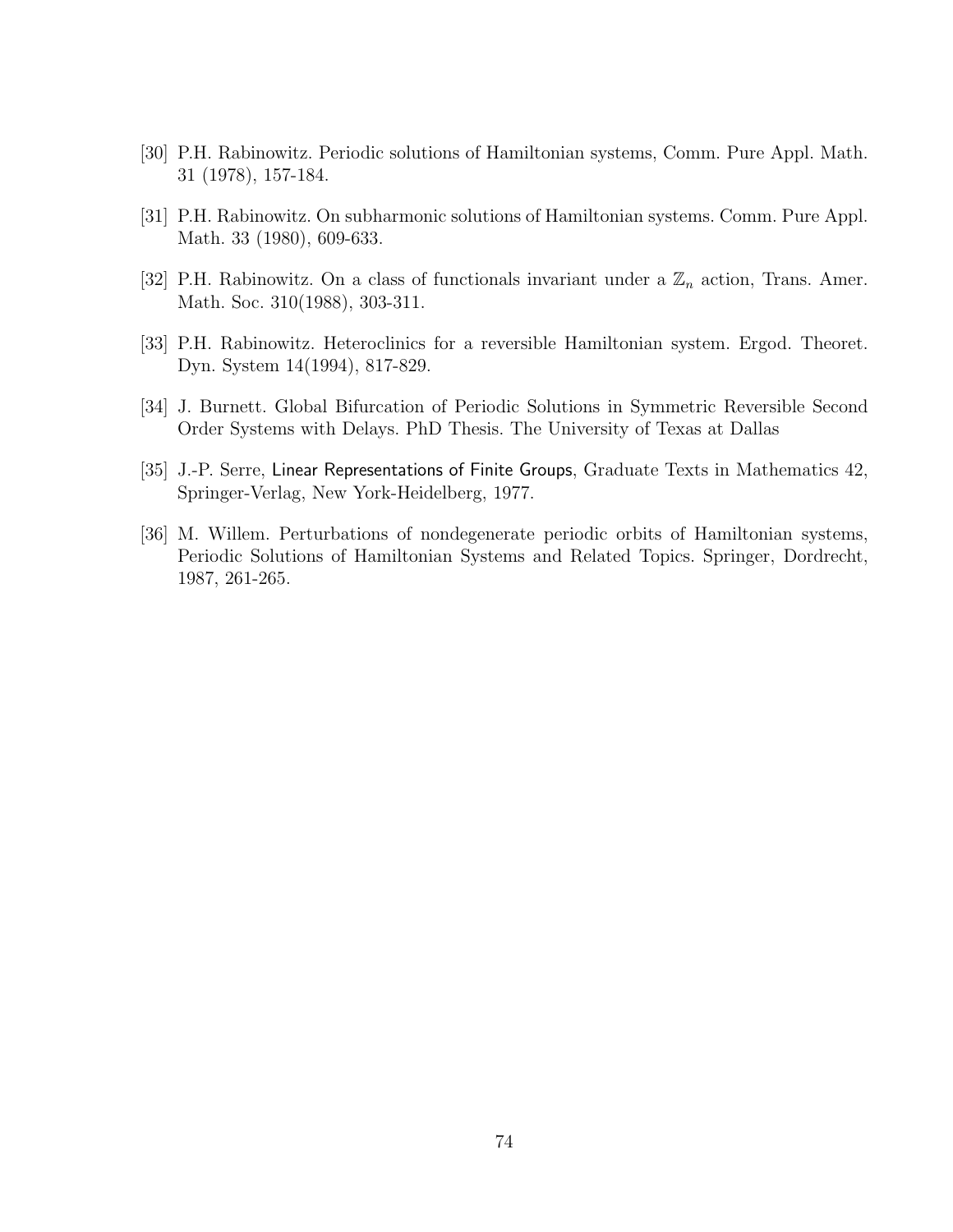### BIOGRAPHICAL SKETCH

Izuchukwu Eze obtained his bachelor's degree in mathematics at University of Nigeria in 2013. Izuchukwu continued his education at The University of Texas at Dallas while working as a Teaching Assistant. He went on to obtain his master's in mathematics in 2019 and began working on his doctorate under the supervision of Dr. Wieslaw Krawcewicz. He also obtained both the graduate and advanced graduate teaching certificates at The University of Texas at Dallas and has completed all the requirements for the data science certification which he will obtain in August 2021. Izuchukwu has accepted to join the faculty at Loyola University Chicago in the Department of Mathematics and Statistics from the fall of 2021.